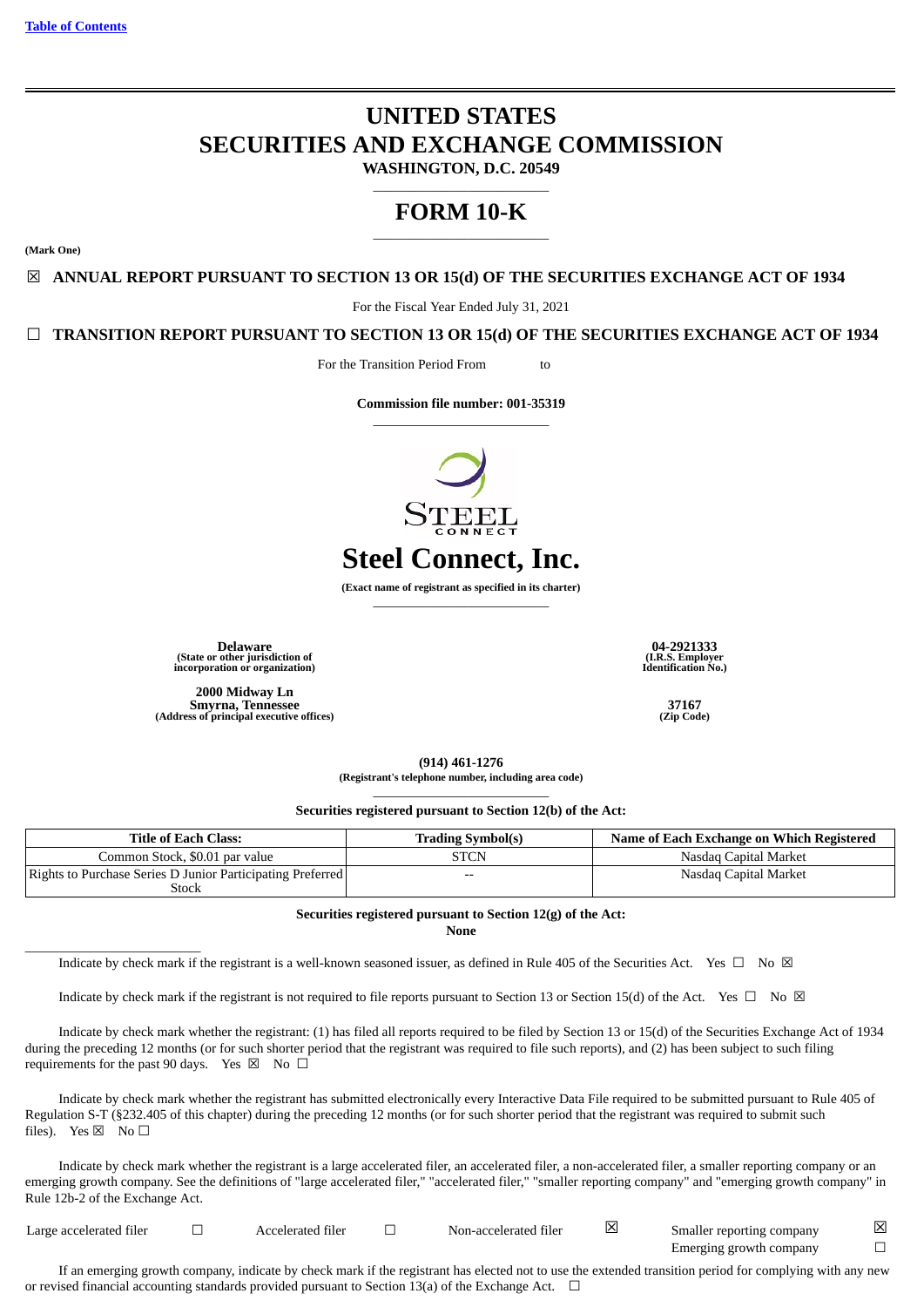Indicate by check mark whether the registrant has filed a report on and attestation to its management's assessment of the effectiveness of its internal control over financial reporting under Section 404(b) of the Sarbanes-Oxley Act (15 U.S.C. 7262(b)) by the registered public accounting firm that prepared or issued its audit report. Yes  $\square$  No  $\square$ 

Indicate by check mark whether the registrant is a shell company (as defined in Rule 12b-2 of the Act). Yes  $\Box$  No  $\boxtimes$ 

The aggregate market value of the Registrant's common stock held by non-affiliates of the Registrant computed with reference to the price at which the common stock was last sold as of the last business day of the Registrant's most recently completed second fiscal quarter was \$68.0 million.

On October 1, 2021, the Registrant had 60,437,486 outstanding shares of common stock, \$0.01 par value.

## **DOCUMENTS INCORPORATED BY REFERENCE**

<span id="page-1-0"></span>Unless earlier included in an amendment to this Annual Report on Form 10-K, portions of the registrant's definitive proxy statement to be delivered to stockholders in connection with the Company's 2021 Annual Meeting of Stockholders are incorporated by reference into Part III of this Annual Report on Form 10-K where indicated.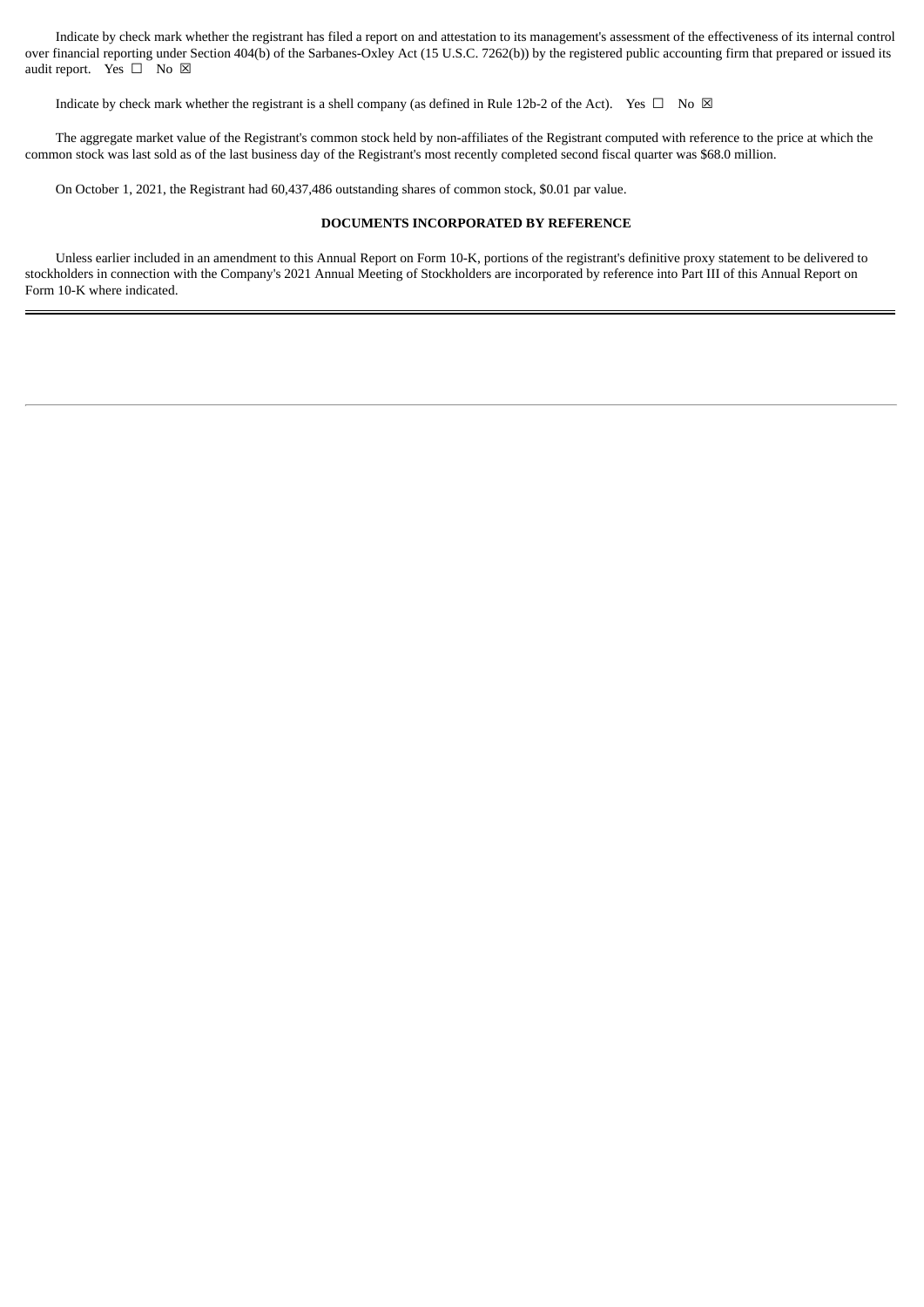## **STEEL CONNECT, INC.**

## **TABLE OF CONTENTS ANNUAL REPORT ON FORM 10-K FISCAL YEAR ENDED JULY 31, 2021**

<span id="page-2-0"></span>

| <b>Item</b> |                                                                                                              | Page         |
|-------------|--------------------------------------------------------------------------------------------------------------|--------------|
|             | <b>PART I</b>                                                                                                |              |
| 1.          | <b>Business</b>                                                                                              | $\mathbf{1}$ |
| 1A.         | <b>Risk Factors</b>                                                                                          | 8            |
| 1B.         | <b>Unresolved Staff Comments</b>                                                                             | 22           |
| 2.          | <b>Properties</b>                                                                                            | 22           |
| 3.          | <b>Legal Proceedings</b>                                                                                     | 22           |
| 4.          | <b>Mine Safety Disclosures</b>                                                                               | 23           |
|             | <b>PART II</b>                                                                                               |              |
| 5.          | Market for Registrant's Common Equity, Related Stockholder Matters and Issuer Purchases of Equity Securities | 23           |
| 6.          | <b>Selected Financial Data</b>                                                                               | 23           |
| 7.          | Management's Discussion and Analysis of Financial Condition and Results of Operations                        | 23           |
| 7A.         | <b>Quantitative and Qualitative Disclosures About Market Risk</b>                                            | 37           |
| 8.          | <b>Financial Statements and Supplementary Data</b>                                                           | 38           |
| 9.          | Changes in and Disagreements with Accountants on Accounting and Financial Disclosure                         | 81           |
| 9A.         | <b>Controls and Procedures</b>                                                                               | 81           |
| 9B.         | <b>Other Information</b>                                                                                     | 82           |
|             | <b>PART III</b>                                                                                              |              |
| 10.         | Directors, Executive Officers and Corporate Governance                                                       | 82           |
| 11.         | <b>Executive Compensation</b>                                                                                | 82           |
| 12.         | Security Ownership of Certain Beneficial Owners and Management and Related Stockholder Matters               | 82           |
| 13.         | Certain Relationships and Related Transactions, and Director Independence                                    | 83           |
| 14.         | <b>Principal Accounting Fees and Services</b>                                                                | 83           |
|             | <b>PART IV</b>                                                                                               |              |
| 15.         | <b>Exhibits and Financial Statement Schedules</b>                                                            | 83           |
| 16.         | Form 10-K Summary                                                                                            | 87           |
|             |                                                                                                              |              |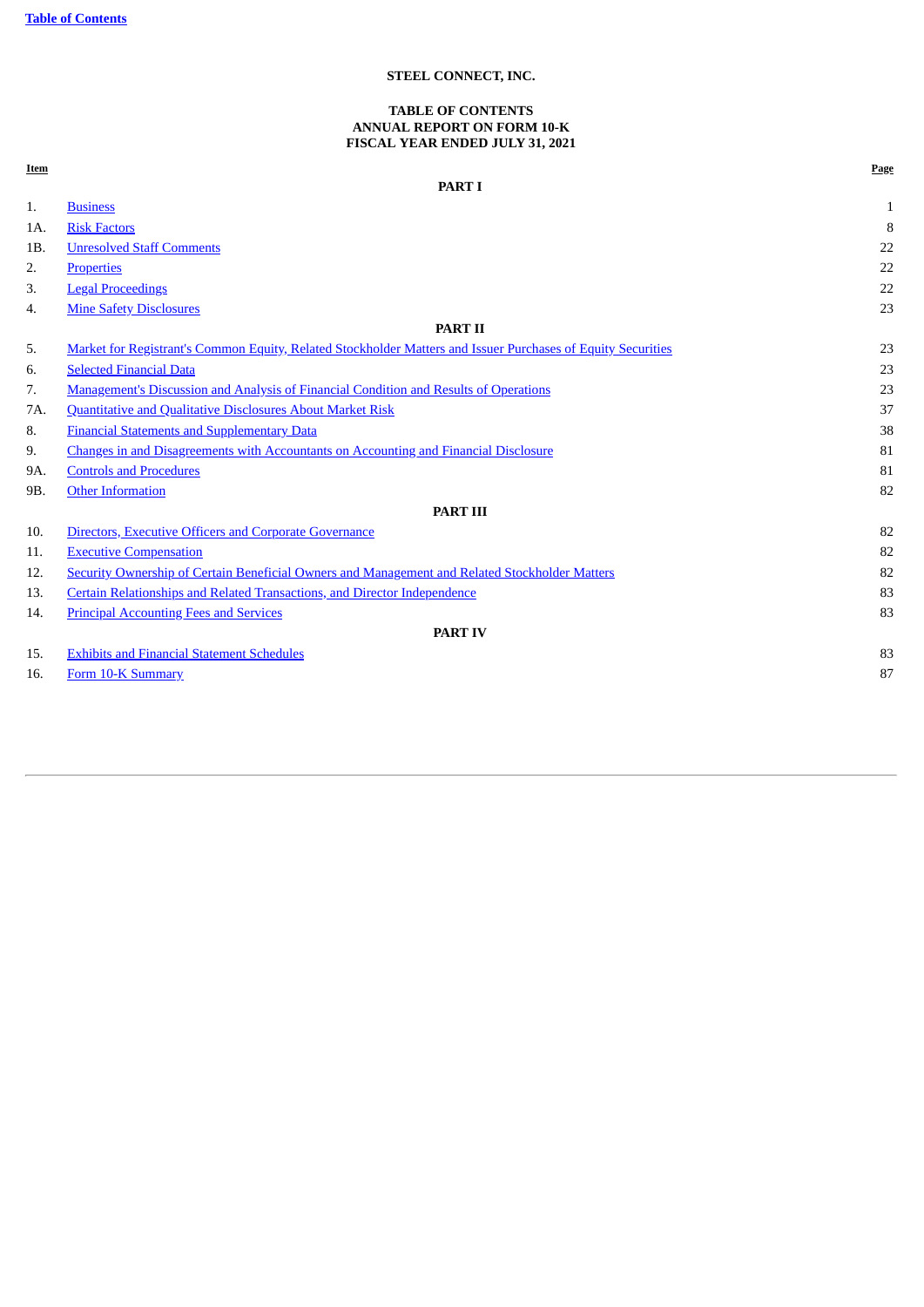As used in this Form 10-K (this "Report" or this "Form 10-K"), unless the context otherwise requires, the terms "we," "us," "our," "Steel Connect" and the "Company" refer to Steel Connect, Inc., a Delaware corporation, together with its consolidated subsidiaries.

All dollar amounts used in this Report are in thousands, except for common share and per common share data, unless otherwise indicated.

#### **PART I**

#### **FORWARD-LOOKING STATEMENTS**

<span id="page-3-0"></span>This report includes "forward-looking statements" within the meaning of Section 27A of the Securities Act of 1933, as amended (the "Securities Act") and Section 21E of the Securities Exchange Act of 1934, as amended (the "Exchange Act"), including, in particular, forward-looking statements under the headings "Item 7. Management's Discussion and Analysis of Financial Condition and Results of Operations" and "Item 8. Financial Statements and Supplementary Data." These statements appear in a number of places in this report and include statements regarding the Company's intent, belief or current expectations with respect to (i) its financing plans, (ii) trends affecting its financial condition or results of operations and (iii) the impact of competition. The words "expect," "anticipate," "intend," "plan," "believe," "seek," "estimate" and similar expressions are intended to identify such forward-looking statements; however, this report also contains other forward-looking statements in addition to historical information. Factors that could cause actual results to differ materially from those reflected in the forward- looking statements include, but are not limited to: negative industry trends or changes in relationships with significant clients; change in client demands for direct mail marketing services and our ability to keep pace with marketing industry trends; our ability to achieve and sustain operating profitability; declines in our business sectors or in consumer demand generally; adverse impacts from the novel coronavirus ("COVID-19") pandemic; fluctuation of our operating results and potential resulting volatility in the price of our stock; potential impairment, misappropriation or theft of the client funds we hold in connection with supply chain services; our ability to maintain adequate levels of inventory; our ability to raise or access capital for future funding source needs; our ability to increase operational efficiencies; the loss of essential employees or personnel, particularly for IWCO Direct's production operations; our failure to achieve the expected benefits of our restructuring plan for IWCO Direct; our ability to identify, manage, complete and integrate acquisitions; risks associated with conducting business outside of the U.S.; potential damage, misappropriation or stolen physical or intellectual property of our clients while in our possession; significant disruptions in, or breach of security of, our technology systems; material impacts as a result of pending litigation against us; risks related to our tax rates; our ability to realize the benefits of our net operating loss carry-forwards and other tax benefits; potential liabilities resulting from federal, state and foreign tax audits; uncollected or unpaid sales taxes; our ability to comply with stock exchange requirements; the significant influence over our management and affairs by our controlling shareholder; conflicts of interest among members of our Board as a result of their positions with our affiliates; our ability to service our debt without restricting our business operations; and those factors discussed in Item 1A of this report, "Risk Factors," and elsewhere in this report. Readers are cautioned not to place undue reliance on these forward-looking statements, which reflect management's analysis, judgment, belief or expectation only as of the date hereof. We do not undertake any obligation to update forward- looking statements whether as a result of new information, future events or otherwise.

Forward-looking statements in this document and those we make from time to time through our senior management are made pursuant to the safe harbor provisions of the Private Securities Litigation Reform Act of 1995. Forward-looking statements concerning the expected future revenue or earnings or concerning projected plans, performance, or development of products and services, as well as other estimates related to future operations are necessarily only estimates of future results. We cannot assure you that actual results will not materially differ from expectations. Forward-looking statements represent our current expectations and are inherently uncertain.

## **RISK FACTORS SUMMARY**

Our business faces significant risks. In addition to the summary below, you should carefully review the factors described in "Risk Factors" in Part I, Item 1A of this Report. Summary of the risks that might cause actual results to differ from our expectations include, but are not limited to the following:

## *RISKS RELATED TO OUR BUSINESS, OPERATIONS AND INDUSTRY*

• Changes in our relationships with significant clients, including the loss or reduction in business from one or more of them, could have a material adverse impact on our business.

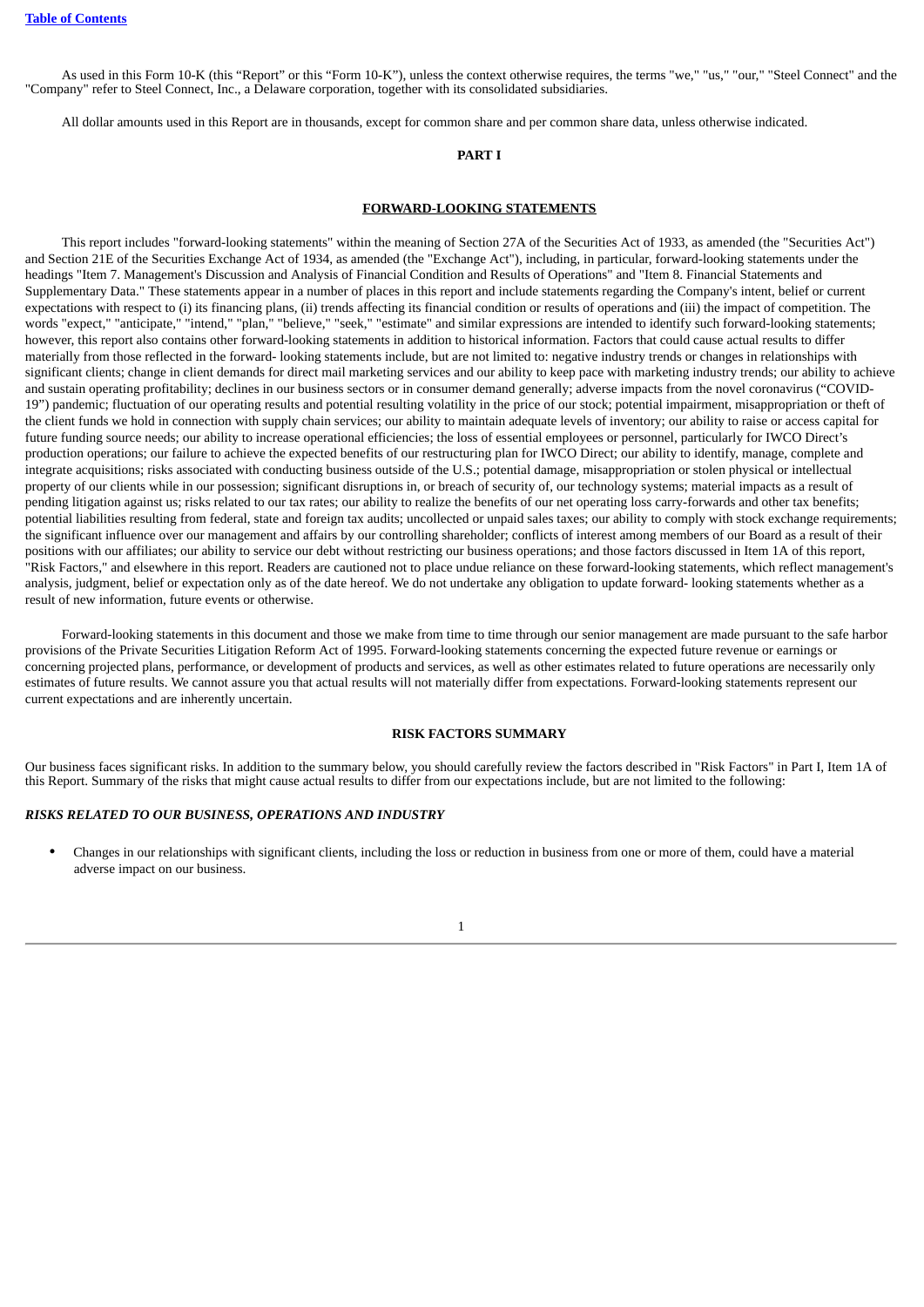- If the demand for direct mail marketing services or supply chain marketing services decline, or if we are unable or do not effectively integrate new or emerging marketing industry trends into our services and offerings, our revenue and results of operations could be adversely affected.
- We may have difficulty achieving and sustaining operating profitability, and if that depletes our working capital balances, our business could be materially and adversely affected.
- Because most of our contracts do not contain minimum purchase requirements and we sell primarily on a purchase order basis, we are subject to uncertainties and variability in demand by clients, which could decrease revenue materially and adversely affect our financial results.
- A decline in our key business sectors or a reduction in consumer demand generally could have a materially adverse effect on our business.
- The COVID-19 pandemic has adversely affected, and is expected to continue to pose risks, to our business, results of operations, financial condition and cash flows, and other epidemics or outbreaks of infectious diseases may have a similar impact.
- Our business sectors are subject to intense competition.
- Our operating results may fluctuate due to a number of factors, many of which are beyond our control, causing volatility in the price of our common stock.
- The funds held for clients may be subject to credit risk, impairment, misappropriation or theft, and any such incident could result in harm to our clients and damage to our brand.
- We must maintain adequate levels of inventory in order to meet client needs, which presents risks to our financial position and operating results.
- We may have problems raising or accessing capital we need in the future.
- We may encounter problems in our efforts to increase operational efficiencies.
- Loss of essential employees or an inability to recruit and retain personnel could have a significant negative impact on our business.
- We may not achieve some or all of the expected benefits of our restructuring plans or they may adversely affect our business.
- We may not be able to identify, manage, complete and integrate acquisitions and achieve anticipated synergies and benefits.
- The Supply Chain business conducts business outside of the U.S., which exposes the Company to additional risks not typically associated with companies that operate solely within the U.S.
- The physical or intellectual property of our clients may be damaged, misappropriated, stolen or lost while in our possession, subjecting us to potential litigation and other adverse consequences.
- A significant disruption in, or breach in security of, our technology systems could adversely affect our business.
- Litigation pending against us could materially impact our business and results of operations.

## *RISKS RELATED TO TAXATION*

- We may be unable to realize the benefits of our net operating loss carry-forwards and other tax benefits (collectively, "NOLs" or "Tax Benefits").
- There may be adverse effects on the value of your investment from our use of the Protective Amendment and Tax Plan.
- We are subject to federal, state and foreign tax audits, which could result in the imposition of liabilities that may or may not have been reserved, and changes in our provision for income taxes.
- We may be subject to state sales taxes that we have not paid, or collected from our customers or reserved for on our financial statements, which could materially and adversely affect our business, financial condition and operating results*.*

2

## *RISKS RELATED TO OWNERSHIP OF OUR COMMON STOCK*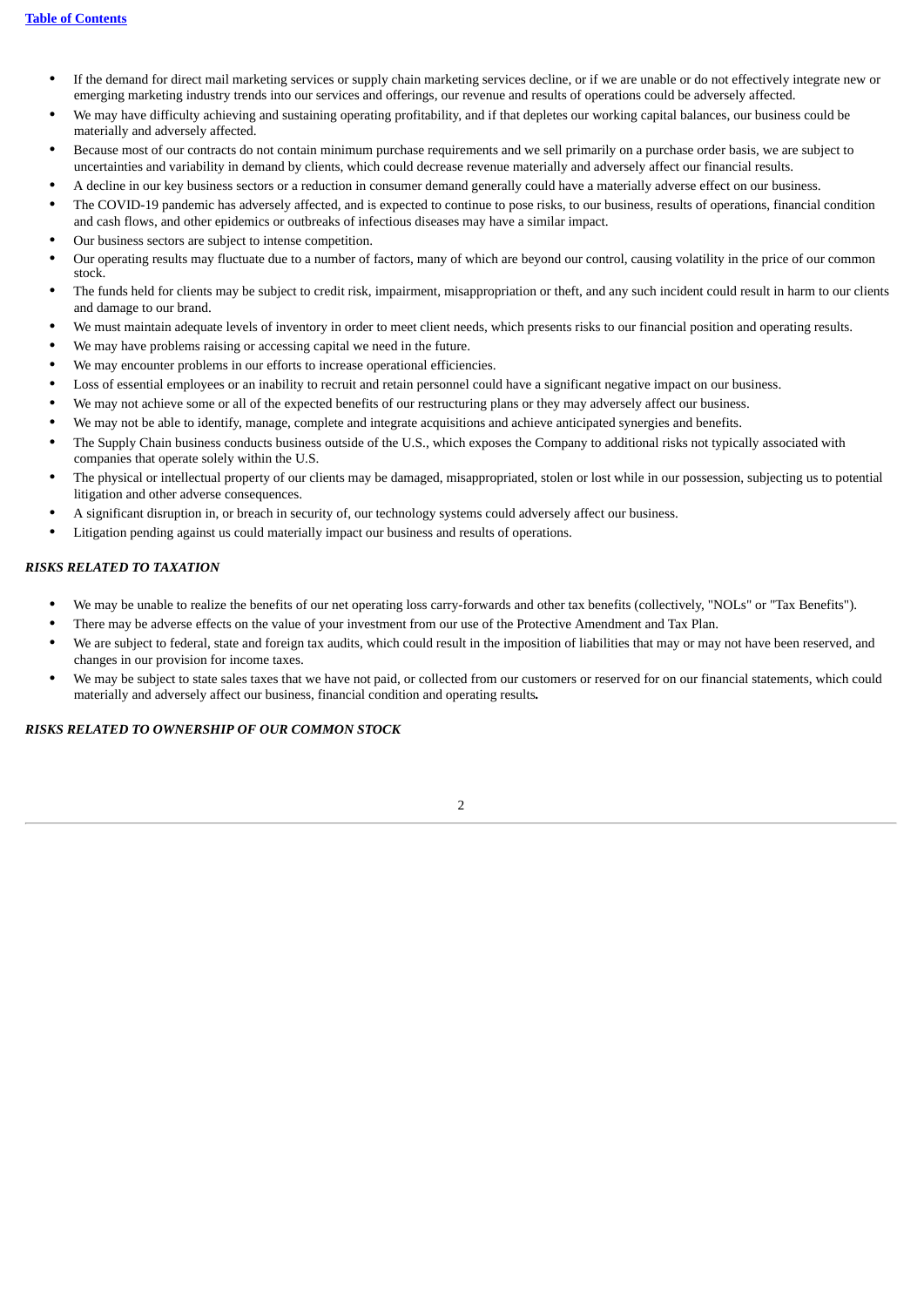- Our failure to maintain compliance with Nasdaq's continued listing requirements could result in the delisting of our common stock.
- SPH Group Holdings LLC and its affiliates own a majority of the voting power of our capital stock and have significant influence over our corporate decisions.
- Members of our Board also have significant interests in Steel Holdings and its affiliates, which may create conflicts of interest.
- There can be no assurance that the proposed transaction between us and Steel Holdings will be agreed upon, approved and ultimately consummated and the terms of any such transaction may differ materially from those originally proposed by Steel Holdings.
- Our Board may choose to effect a reverse split of the issued and outstanding shares of our common stock at the ratio of one-for-ten, the effects of which we cannot predict with certainty and which may be materially adverse to the value of your investment in our common stock.

## *RISKS RELATED TO OUR INDEBTEDNESS*

- Servicing our debt requires a significant amount of cash, and we may not have sufficient cash flow from our business to service, refinance or repay our debt.
- Our indebtedness could restrict our operations and make us more vulnerable to adverse economic conditions.
- The debt agreements governing our indebtedness contain restrictive covenants that will restrict our operational flexibility and require that we maintain specified financial covenants. If we cannot comply with these covenants, we may be in default under either or both the debt agreements.
- Changes in reference interest rates could adversely affect our results from operations and financial condition.

#### *GENERAL RISKS FACTORS*

• An increase in our effective tax rate may adversely impact our results of operations.

## **ITEM 1.— BUSINESS**

The Company operates through its wholly-owned subsidiaries, IWCO Direct Holdings, Inc. ("IWCO Direct" or "Direct Marketing") and ModusLink Corporation ("ModusLink" or "Supply Chain"). The Company previously operated under the names ModusLink Global Solutions, Inc., CMGI, Inc., and CMG Information Services, Inc. and was incorporated in Delaware in 1986.

IWCO Direct is a leading provider of data-driven marketing solutions, driving response across all marketing channels and measurable improvements to its customers' return on marketing investment. With a more than 50-year legacy of printing and mailing services, IWCO Direct's full range of expanded marketing services includes strategy, creative services, and execution for omnichannel marketing campaigns, along with one of the industry's most sophisticated postal logistics strategies for direct mail. Through Mail-Gard®, IWCO Direct offers business continuity and disaster recovery services to protect against unexpected business interruptions, along with providing print and mail outsourcing services. IWCO Direct's services include: (a) development of direct mail and omnichannel marketing strategies, (b) creative services to design direct mail, email, and online marketing, (c) printing and compiling of direct mail pieces into envelopes ready for mailing, (d) commingling services to sort mail produced for various customers by destination to achieve optimized postal savings, and (e) business continuity and disaster recovery services for critical communications to protect against unexpected business interruptions. The major markets served by IWCO Direct include financial services, multiple-system operators ("MSO") (cable or direct-broadcast satellite TV systems), insurance, as well as subscription/services, healthcare, travel/hospitality, retail, not-for-profit, and others. Direct mail is a critical piece of marketing for most of IWCO Direct's clients, who use direct mail to acquire new customers, deepen the sales cycle, and maintain customer loyalty. Management believes that direct mail will remain an important part of its customers' strategy for the foreseeable future, based on its proven ability to enhance results when used as part of an omnichannel marketing strategy.

On June 2, 2021, the Board approved a Competitive Improvement Plan ("CIP") for IWCO Direct, which addresses the changing requirements of its customers and markets it serves, as well as the current competitive landscape. The CIP seeks to expand IWCO Direct's marketing services capabilities, and upgrade its production platform to new digital and inserting technology, while reducing its overall production costs to enhance its competitive pricing capabilities. The CIP contemplates a

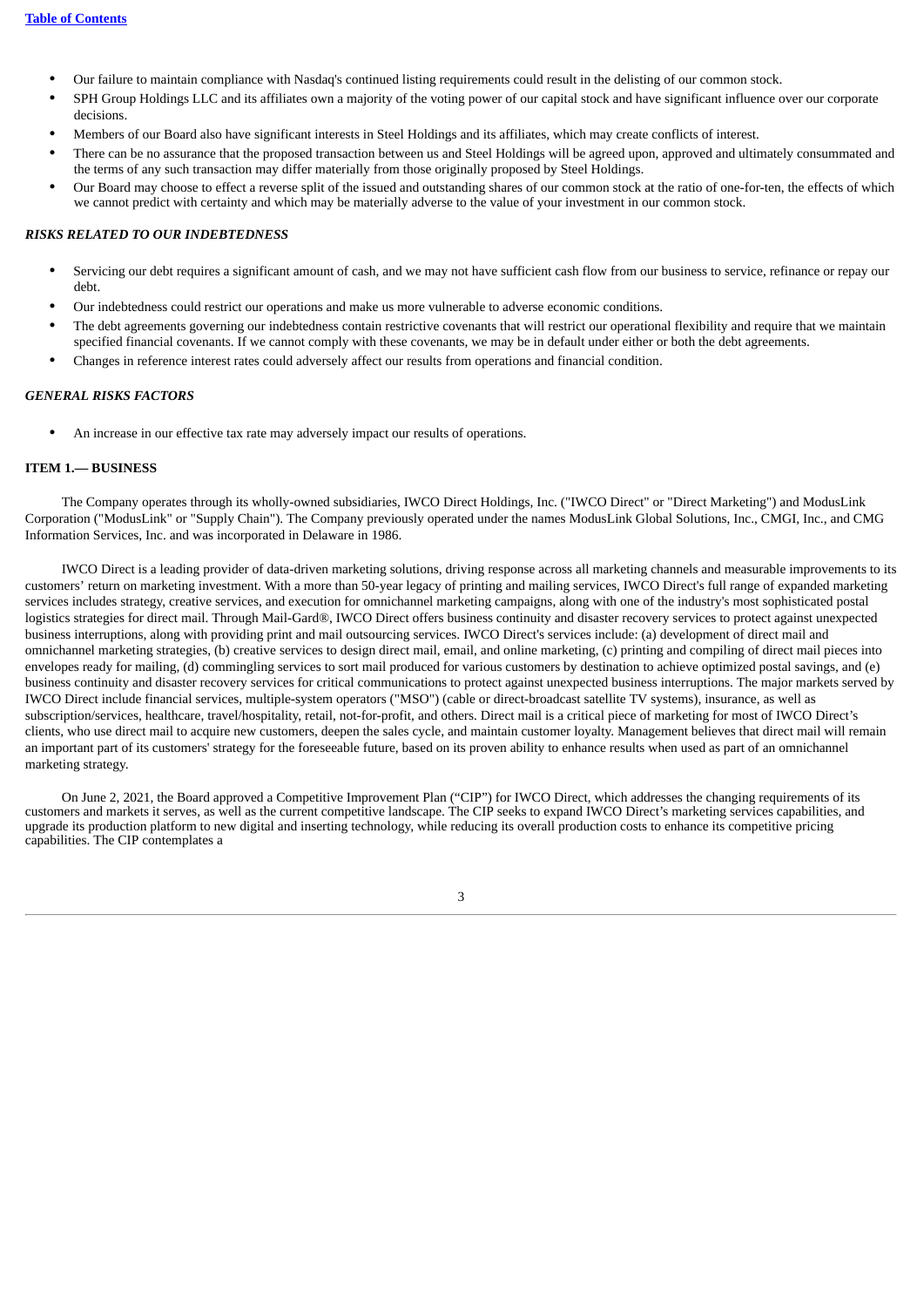total investment of approximately \$54 million primarily over a 24-month period. The Company estimates the CIP cost will consist of approximately: (1) \$38 million for digital press and insertion equipment, and technology build out cost (of which approximately \$34 million in lease/purchase agreements were entered into subsequent to year-end), and (2) \$16 million for severance, employee retention, facilities optimization, and other implementation costs. In addition, the Company expects to incur approximately \$12 million for non-cash accelerated depreciation expense. The cost estimates do not include amounts for potential non-cash asset impairment charges relating to facilities and equipment optimization. The timing and amount of the costs will depend on a number of factors.

ModusLink is an end-to-end global supply chain solutions and e-commerce provider serving clients in markets such as consumer electronics, communications, computing, medical devices, software and retail. ModusLink designs and executes critical elements in its clients' global supply chains to improve speed to market, product customization, flexibility, cost, quality and service. These benefits are delivered through a combination of industry expertise, innovative service solutions, and integrated operations, proven business processes, an expansive global footprint and world-class technology. ModusLink also produces and licenses an entitlement management solution powered by its enterprise-class Poetic software, which offers a complete solution for activation, provisioning, entitlement subscription, and data collection from physical goods (connected products) and digital products. ModusLink has an integrated network of strategically located facilities in various countries, including numerous sites throughout North America, Europe and Asia.

## *Steel Holdings Expression of Interest*

On November 19, 2020, the Company's Board received a preliminary, non-binding expression of interest from Steel Holdings to acquire all of the outstanding shares of common stock not already owned by Steel Holdings or its affiliates for a combination of cash and Steel Holdings 6% Series A Preferred Units, which would imply a value per share of common stock in the range of \$0.65 to \$0.72 per share.

The transaction, as proposed, is subject to negotiation. Any definitive agreement with respect to such transaction is subject to approval by the board of directors of Steel Holdings, the Board and shareholders. Such definitive agreement would be expected to contain customary closing conditions, including standard regulatory notifications and approvals.

As a result, we cannot predict whether the terms of such transaction will be agreed upon by Steel Holdings and the Board's special committee for recommendation to their respective boards of directors, for approval of the transaction or whether any such transactions would be approved by the requisite votes of our shareholders.

We also cannot predict the timing, final structure or other terms of any potential transaction and the terms of any such transaction may differ materially from those originally proposed by Steel Holdings. The pendency of any such proposed transaction may have had and may continue to have an adverse impact on the market price of our common stock. In addition, we expect to incur a number of non-recurring, transaction-related costs associated with negotiating the proposed transaction.

## **Products and Services**

IWCO Direct's revenue primarily comes from fully integrated, end-to-end production execution services for complex, data-driven direct marketing programs. Print-to-mail recovery services are provided by the Company's Mail-Gard® division which also provides production overflow services for its clients. In addition, IWCO Direct's omnichannel practice helps clients combine physical mail with web, email, social and mobile platforms to maximize return on marketing investment.

IWCO Direct's core solutions include: end-to-end services for paper-based direct marketing and omnichannel marketing campaigns. These solutions include strategy, data analytics, response analysis, creative services, lithographic and digital printing, envelope printing and converting, component manufacturing, promotional cards (manufacturing, personalization and affixing), data processing and hygiene, content and asset management, personalization, lettershop and bindery, and postal optimization, including comprehensive commingling and logistics management.

ModusLink's revenue primarily comes from sales of adaptive supply chain services to its clients. Among ModusLink's core supply chain services are packaging, kitting & assembly, fulfillment, digital commerce and reverse logistics.

*Packaging, Kitting & Assembly*—These services center on developing and executing a strategy that has product configuration and packaging done at the optimal time, and for the greatest strategic benefit. With sites located in the Americas, the Asia-Pacific region and Europe, ModusLink affords manufacturers just-in-time flexibility. Options with this service include the ability to delay product/order configuration until the order fulfillment stage, and using the facilities closest to a client's customers. In addition, ModusLink's light manufacturing services cover the final assembly of components and parts into finished goods, including build-to-order customization. ModusLink also offers additional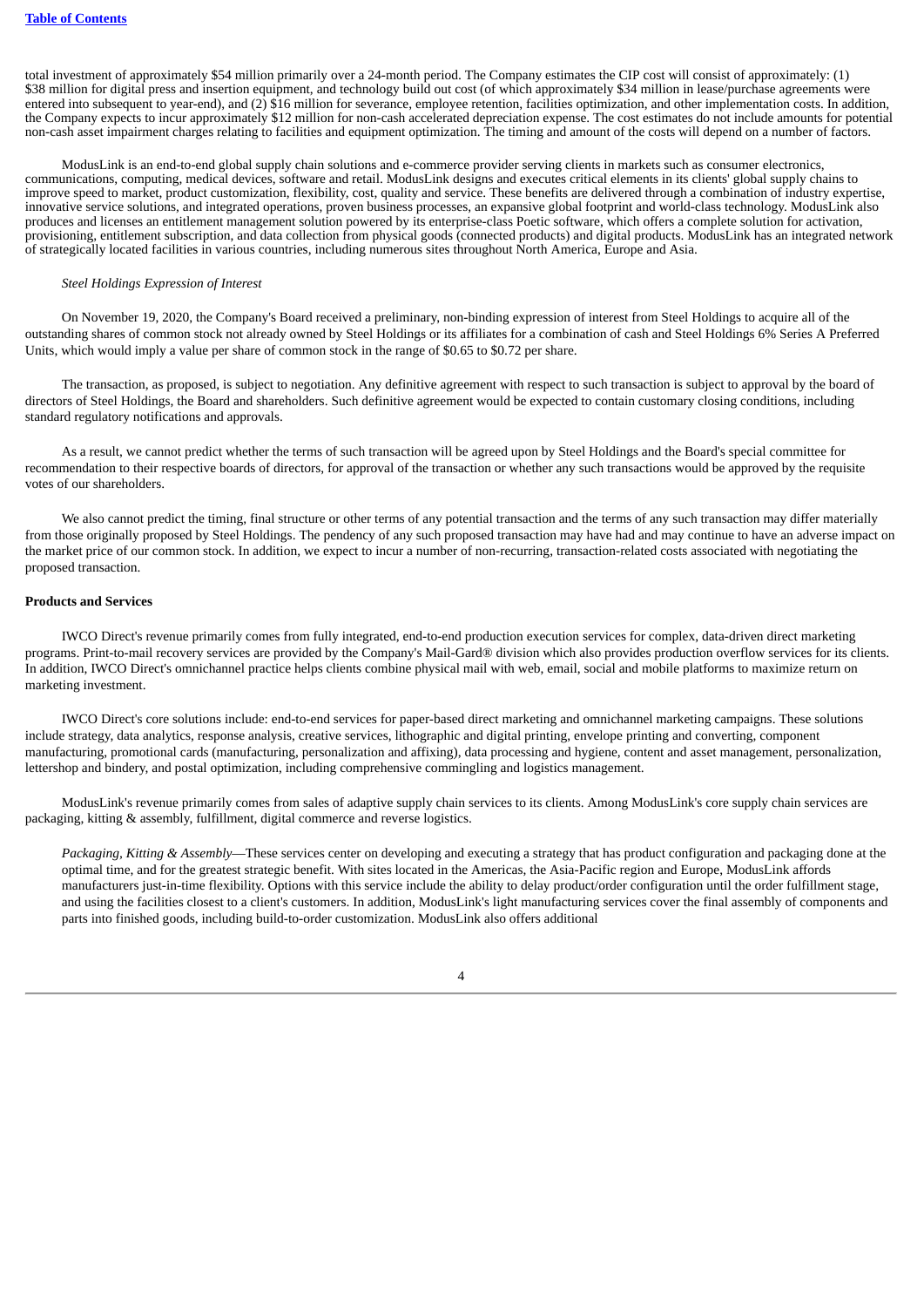value-added processes such as product testing, radio frequency identification tagging, product or service activation, language settings, personalization, and engraving and multi-channel packaging and packaging design.

*Fulfillment*—ModusLink's Fulfillment Services are highly integrated and supported by a best-of-breed technology infrastructure to enable clients to quickly increase efficiency and reduce costs. It has deep experience and is exceptionally skilled at handling the fulfillment requirements of multiple channels, be they manufacturing sites, distribution centers, retail operations or individual consumers dispersed across the globe. ModusLink is equally strong in adapting to the needs of retail/B2B or B2C product movement with respect to bringing product to market, including order management, pick, pack and ship, retail compliance and demand planning services, which are integral components of ModusLink's Fulfillment Services. In addition, ModusLink can help optimize component and finished goods inventory levels for better efficiency and cost savings. Clients also look to ModusLink for the physical programming of digital content - such as software, firmware, upgrades or promotional material - onto numerous types of flash media, including SD and MicroSD cards, USB drives, navigation systems, smartphones and tablets. This programming includes content protection and activation options, as well as full IP security. As direct-to-consumer volumes increase, ModusLink is able to provide a customer experience that can further enhance a brand's relationship with consumers.

*Digital Commerce*—ModusLink's Digital Commerce Services are based on ModusLink's cloud-based e-commerce platform. These e-Business services remove the complexities and risk of a global web store, optimizing each stage of the online buying experience so that products can be quickly and easily purchased, serviced and delivered anywhere in the world. This end-to-end approach is fully integrated with global payment, customer relationship management (CRM) and fulfillment systems, helping clients to quickly and easily expand into a new region and country. In addition, if a client needs help in managing and optimizing its commerce solution once established, ModusLink can support that too. By leveraging ModusLink's e-commerce partnerships with Intershop and Shopify, clients can better meet revenue goals, drive growth and build their brands around the globe. Integration with either partner provides clients with a single, comprehensive view of their customers at every stage of their relationships. ModusLink can also manage the installation, integration and all technical operations for an online store, so a client can dedicate time and resources to its core business. By being able to adapt to their digital commerce and supply chain needs, ModusLink can help clients reach new markets, optimize order processing and customer service, reduce costs, and increase margins and flexibility without having to invest in their own infrastructure and personnel.

*Reverse Logistics*—ModusLink's Reverse Logistics Services simplify the returns process for retailers and manufacturers that want to improve service parts management and the value of returned assets. ModusLink manages the end-to-end process, including receipt, RMA, sorting, triage, credit processing and ultimate disposition of the returned product. Its approach to reverse logistics employs a modular global system that combines existing and new supply chain solutions, so clients can gain actionable insight into their reverse supply chains, which leads to reduced costs and increased customer service and satisfaction levels.

ModusLink's business solutions integrate with other supply chain service providers such as contract manufacturing companies and transportation providers.

#### **Reportable Segments**

The Company has determined that it has two reportable segments: Direct Marketing and Supply Chain. The Company also has Corporate-level activity, which consists primarily of costs associated with certain corporate administrative functions such as legal, finance, share-based compensation and acquisition costs which are not allocated to the Company's reportable segments. The Corporate-level balance sheet information includes cash and cash equivalents, notes payables, and other assets and liabilities, which are not identifiable to the operations of the Company's reportable segments. Certain reportable segment information, including revenue, profit (loss) and asset information, is set forth in Note 21 of the accompanying notes to consolidated financial statements included in Item 8 below and in "Management's Discussion and Analysis of Financial Condition and Results of Operations" included in Item 7 below.

## **Technology Infrastructure**

IWCO Direct has dual redundant data centers located in our Minnesota and Pennsylvania locations. These data centers have been architected to provide full resiliency and security to enable IWCO Direct optimal and always-on computing resources to support its enterprise business applications and complex data processing required by its customers. IWCO Direct's information security practice is audited and certified annually against ISO-27001, HiTrust, PCI and HIPAA controls and standards. IWCO Direct has fully integrated and enterprise class business systems including an industry specific enterprise resource planning ("ERP") system that has been customized to support IWCO Direct's unique business flows. These business

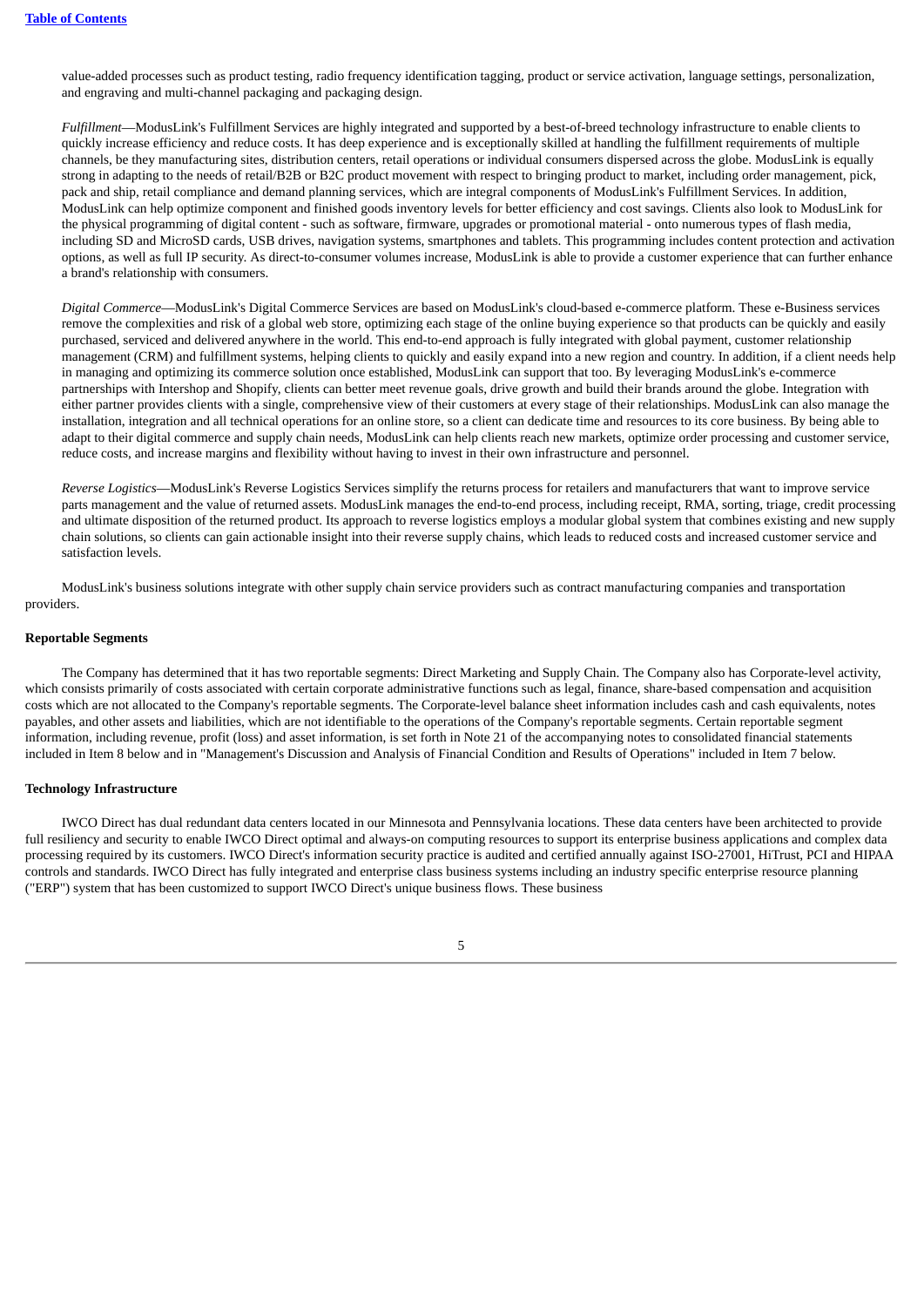systems provide end-to-end tracking and visibility to both front end business support functions as well as to our entire manufacturing operation.

ModusLink's information technology systems and infrastructure serve as the backbone of a client's fully integrated global supply chain services and manages the flow and use of physical assets and information. ModusLink offers a secure and redundant operating environment to ensure the integrity and privacy of its clients' data. ModusLink works with clients to integrate data, tools and applications to deliver an optimized solution that meets its clients' business needs and improves management of the global supply chain. ModusLink's ERP system is designed to provide the visibility and control needed for better decision making, rapid response to global market dynamics and effective asset utilization across services and geographies.

#### **Competition**

The market for the range of services offered by IWCO Direct is highly competitive and fragmented. IWCO Direct's scope and scale of end-to-end services provides a competitive advantage by being able to focus on efficiency while making the end product more effective in driving response for clients. While the ability to offer a more effective marketing product is highly valued, we must continue to provide it at a competitive price and aggressively manage our cost structure to maintain our client roster and attract new business.

Competitors for our print/mail products and services include printers, envelope manufacturers and commercial lettershops (i.e., mail service providers). Competitors for our Marketing Services practice include internal and external agencies and data analytics companies.

The market for the supply chain management service offerings provided by ModusLink is highly competitive. As a provider with service offerings covering a range of supply chain operations and activities across the globe, ModusLink competes with different companies depending on the type of service it is providing or the geographic area in which an activity is taking place. ModusLink faces competition from Electronics Manufacturing Services/Contract Manufacturers (EMS/CM), third party logistics (3PL) providers, Supply Chain Management (SCM) companies and regional specialty companies. For certain digital commerce services, ModusLink's competition includes global outsource providers, software as service (SaaS) providers, technology providers and computer software providers offering content and document management solutions. As a provider of an outsourcing solution, ModusLink's competition also includes current and prospective clients, who evaluate ModusLink's capabilities in light of their own capabilities and cost structures.

The Company believes that the principal competitive factors in its market are quality and range of solutions and services, technological capabilities, costs, location of facilities, responsiveness and adaptability. With ModusLink's set of supply chain services, global footprint, strong client service acumen and its integrated global supply chain digital commerce services, the Company believes that it is well positioned to compete in each of the markets it serves, while expanding across various industry subsets. For more information, see "Item 1A. Risk Factors—Risks Related to Our Business, Operations and Industry—Our business is subject to intense competition." For more information, see "Item 1A. Risk Factors—Risks Related to Our Business, Operations and Industry—Our business is subject to intense competition."

#### **Clients**

A limited number of clients account for a significant percentage of the Company's consolidated net revenue. For the fiscal years ended July 31, 2021 and 2020, the Company's 10 largest clients accounted for approximately 52% and 57% of consolidated net revenue, respectively. One client, associated with the Supply Chain segment, accounted for 16% and 17% of the Company's consolidated net revenue for the fiscal years ended July 31, 2021and 2020, respectively. Another client, associated with the Direct Marketing segment, accounted for approximately 11% and 8% of the Company's consolidated net revenue for the fiscal years ended July 31, 2021and 2020, respectively. No other clients accounted for greater than 10% of the Company's consolidated net revenue for the fiscal year ended July 31, 2021. In general, the Company does not have many agreements which obligate any client to buy a material amount of services from the Company, or which designate the Company as its sole supplier of any particular services. The Company sells its services to its clients primarily on a purchase order basis, which is subject to demand variability. As such, the loss of a significant amount of business or program with any key client could have a material adverse effect on the Company. The Company believes that it will continue to derive a majority of its consolidated operating revenue from sales to a small number of clients.

6

There can be no assurance that revenue from key clients will not decline in future periods.

#### **Resources**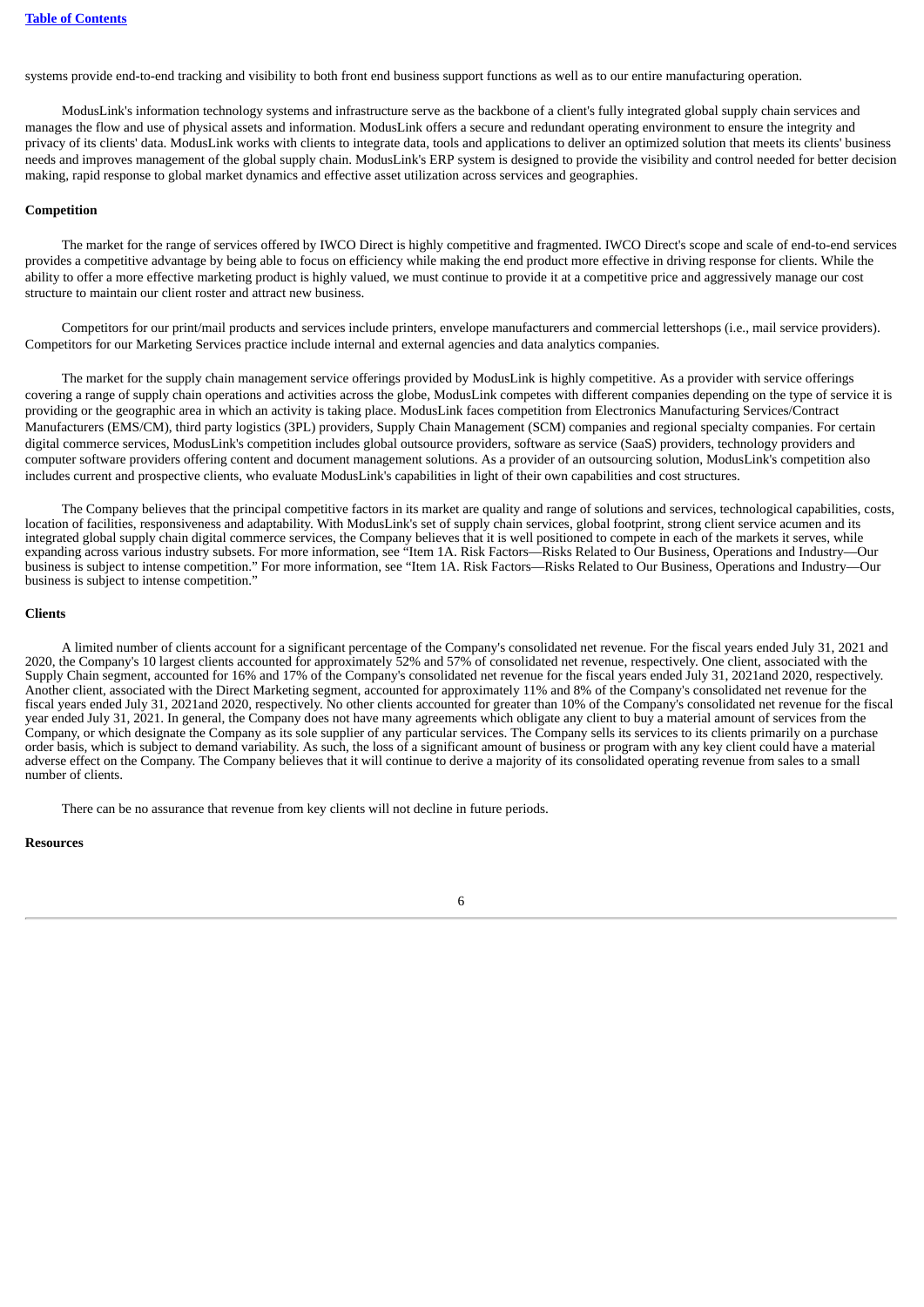The primary raw materials we use in our Direct Marketing business are paper and ink. At this time, Direct Marketing's supply of raw materials is readily available from numerous vendors; however, based on market conditions that could change in the future. We negotiate with leading suppliers to maximize our purchasing efficiencies. Variations in the cost and supply of certain paper grades and ink formulations used in our production processes may affect our consolidated financial results. Paper prices have fluctuated over the past few years and we expect continued volatility in the foreseeable future. Direct Marketing is generally able to pass along most increases in cost through to its clients although in many cases there is a delay based on terms within individual client contracts. We believe contractual arrangements and industry practice will support our continued ability to pass on all future paper price increases, but there is no assurance that market conditions will continue to enable us to successfully do so. We believe that there may be future shortfalls of the supplies necessary to meet the demands of the entire marketplace. Higher paper prices and limited paper supplies may have an impact on fulfilling clients' demand for printed products. We have undertaken various strategic initiatives to mitigate any foreseeable supply disruptions with respect to our paper requirements.

The Company purchases and maintains adequate levels of inventory in order to meet client needs on a timely basis. The Company has no guaranteed price, quantity or delivery agreements with its suppliers. Because of the diversity of its services, as well as the wide geographic dispersion of its facilities, the Company uses numerous sources for the wide variety of raw materials needed for its operations.

The Company relies upon a combination of patent, trade secret, copyright and trademark laws to protect our intellectual property. From time to time, we develop new trade secrets and other intellectual property or obtain intellectual property through acquisition activities. Our businesses are not substantially dependent on any single or group of patents, trademarks, copyrights or licenses.

#### **International Operations**

In addition to its North American operations, Supply Chain conducts business in several countries, including Mainland China, the Czech Republic, the Netherlands, Ireland and Singapore, among others. IWCO Direct does not currently have international operations. During the years ended July 31, 2021 and 2020, revenues from our foreign operations accounted for approximately 27% and 33% of total revenues, respectively.

The Company's international operations increase its exposure to U.S. and foreign laws, regulations and labor practices, which are often complex and subject to variation and unexpected changes with which the Company must comply. A substantial portion of our international business is conducted in Mainland China, where we face (i) the challenge of navigating a complex set of licensing and tax requirements and restrictions affecting the conduct of business in Mainland China by foreign companies, (ii) potential limitations on the repatriation of cash, (iii) and foreign currency fluctuation. For more information, see "Item 1A. Risk Factors—Risks Related to Our Business, Operations and Industry—The Supply Chain business conducts business outside of the U.S., which may expose the Company to additional risks not typically associated with companies that operate solely in the U.S."

#### **Human Capital Management**

Steel Connect's approximately 3,120 employees worldwide represent our most important asset. We are committed to creating workplace environments that are ethical, diverse, inclusive, and just, which go beyond simply complying with workplace laws.

Human capital management is a key driver of the Company's success, and we are committed to a work environment in which everyone is treated fairly with dignity and respect. This is supported by our Code of Business Conduct and Ethics, which establishes the baseline requirements of our integrity and compliance program. Our core values are Teamwork, Respect, Integrity and Commitment. By embracing these core values, the Company strives to create an environment where its employees can all be productive, innovative and true to themselves.

The following programs are crucial to support and work to improve the Company's workplace environment:

• **Steel Grow Program:** The Company participates in the Steel Grow initiative which: (1) formalizes employee development throughout the Company with the goal of identifying its high performing employees and (2) recruits, retains and rewards the best talent available for the Company, in each case, without discrimination or harassment on the basis of race, color, religion, age, gender, gender identity, sexual orientation, national origin, citizenship, disability, marital status, pregnancy (including unlawful discrimination on the basis of a legally protected pregnancy/maternity

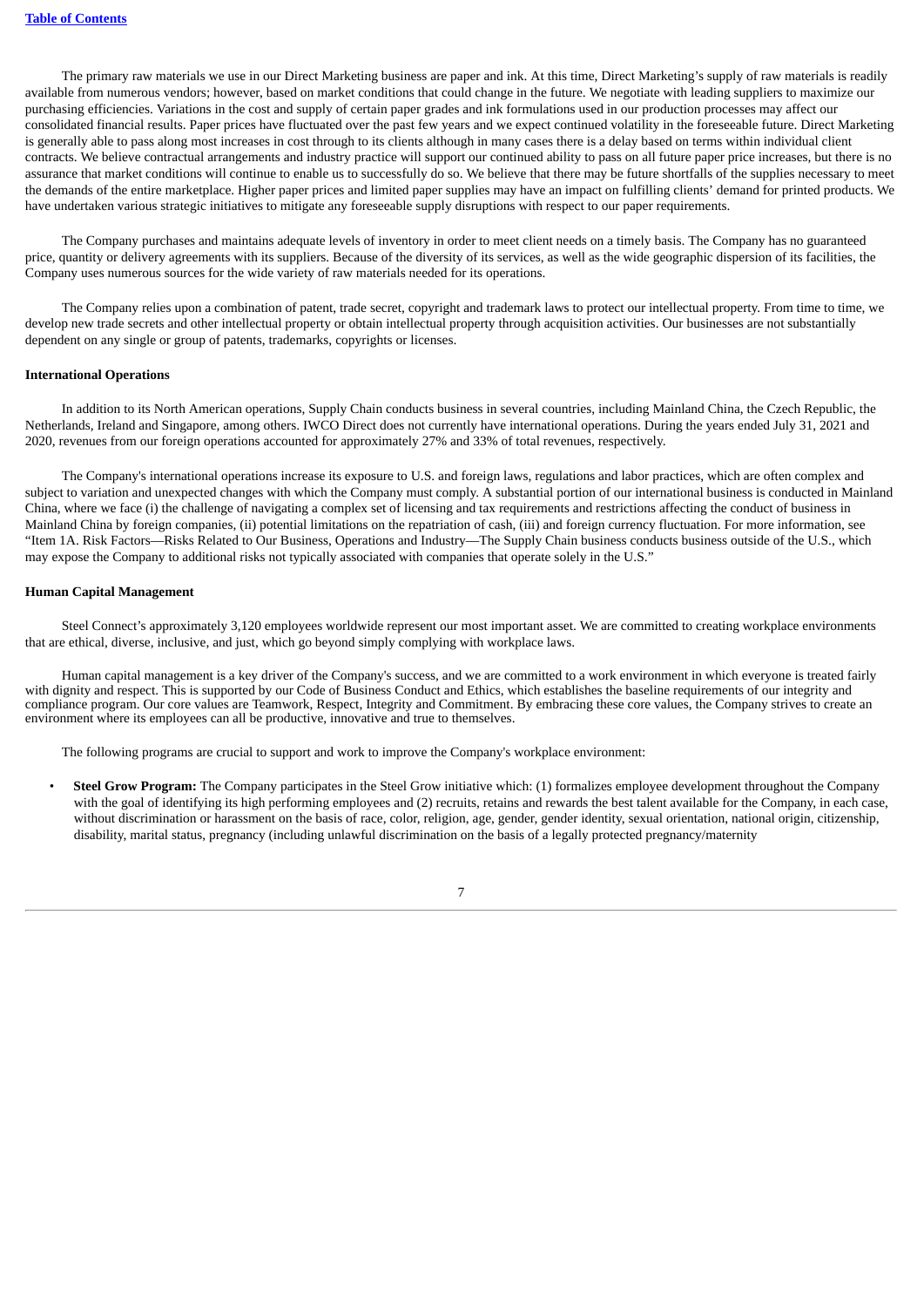leave), veteran status, genetic information or any other characteristic protected by law. Management is committed to promoting from within when the opportunity is right for the employee and the Company.

- **Diversity, Equity and Inclusion Program:** In 2020, we conducted a comprehensive Diversity, Equity and Inclusion review in the U.S. with plans for a comprehensive global rollout in 2021. Guided by our core values, we are committed to creating a company where everyone is included and respected, and where we support each other in reaching our full potential individually and as a company.
- **• Steel Wellness Council:** Our Steel Wellness Council, with representatives from all our businesses, focuses on sharing best practices that maximize the overall wellness of employees, empowering them to help create positive change in communities where we work and live. Our initiatives include mental, physical and financial well-being along with healthcare education and community support. Community support includes using our coaching system to enhance the education of our employees who coach and lead children in our communities.
- **Steel Environmental Health and Safety Council:** The Steel Environmental Health and Safety Council is comprised of the health and safety teams at the Company's affiliate companies and representatives from the legal and human resources departments who are dedicated to the safety of our people.

#### *Employee Safety and Well Being*

The COVID-19 pandemic continues to impact lives and businesses worldwide, and the Company continues to take actions to ensure its employees' health and safety. Many of our office workers continue to telecommute; however, where our workers continue at our facilities, the Company has established a number of safety protocols as situations and local requirements dictate. Our COVID-19 Task Force meets regularly to share good practices and create risk mitigation plans and resource guides to safeguard our employees and their families.

#### **Our Information**

Under the Exchange Act, we are required to file with or furnish to the Securities and Exchange Commission ("SEC") annual, quarterly and current reports, proxy and information statements and other information. The SEC maintains a website at www.sec.gov that contains reports, proxy and information statements, and other information regarding issuers that file electronically with the SEC.

The Company's common shares are listed on the Nasdaq Capital Market under the symbol "STCN." Our business address is 2000 Midway Lane, Smyrna, Tennessee 37167, and our telephone number is (914) 461-1276. The Company's internet website is www.steelconnectinc.com. The Company makes available, free of charge, through its Internet website, the Company's annual reports on Form 10-K, quarterly reports on Form 10-Q, current reports on Form 8-K, directors and officers Forms 3, 4 and 5, and amendments to those reports, as soon as reasonably practicable after electronically filing such materials with, or furnishing them to, the SEC. The Company may use its website as a distribution channel of material company information. Financial and other important information regarding the Company is routinely posted on and accessible through the Company's website. Information contained on the Company's website is not included as part of, or incorporated by reference into, this Report.

## <span id="page-10-0"></span>**ITEM 1A.— RISK FACTORS**

Our businesses are subject to a number of risks. You should carefully consider the following risk factors, together with all of the other information included or incorporated by reference in this report, before you decide whether to purchase our common stock. These factors are not intended to represent a complete list of the general or specific risks that may affect us. It should be recognized that other risks may be significant, presently or in the future, and the risks set forth below may affect us to a greater extent than indicated. If any of the following risks occur, our business, financial condition and results of operations could be materially adversely affected. In such case, the trading price of our common stock could decline, and you many lose all or part of your investment.

#### *RISKS RELATED TO OUR BUSINESS, OPERATIONS AND INDUSTRY*

Changes in our relationships with significant clients, including the loss or reduction in business from one or more of them, could have a material *adverse impact on our business.*

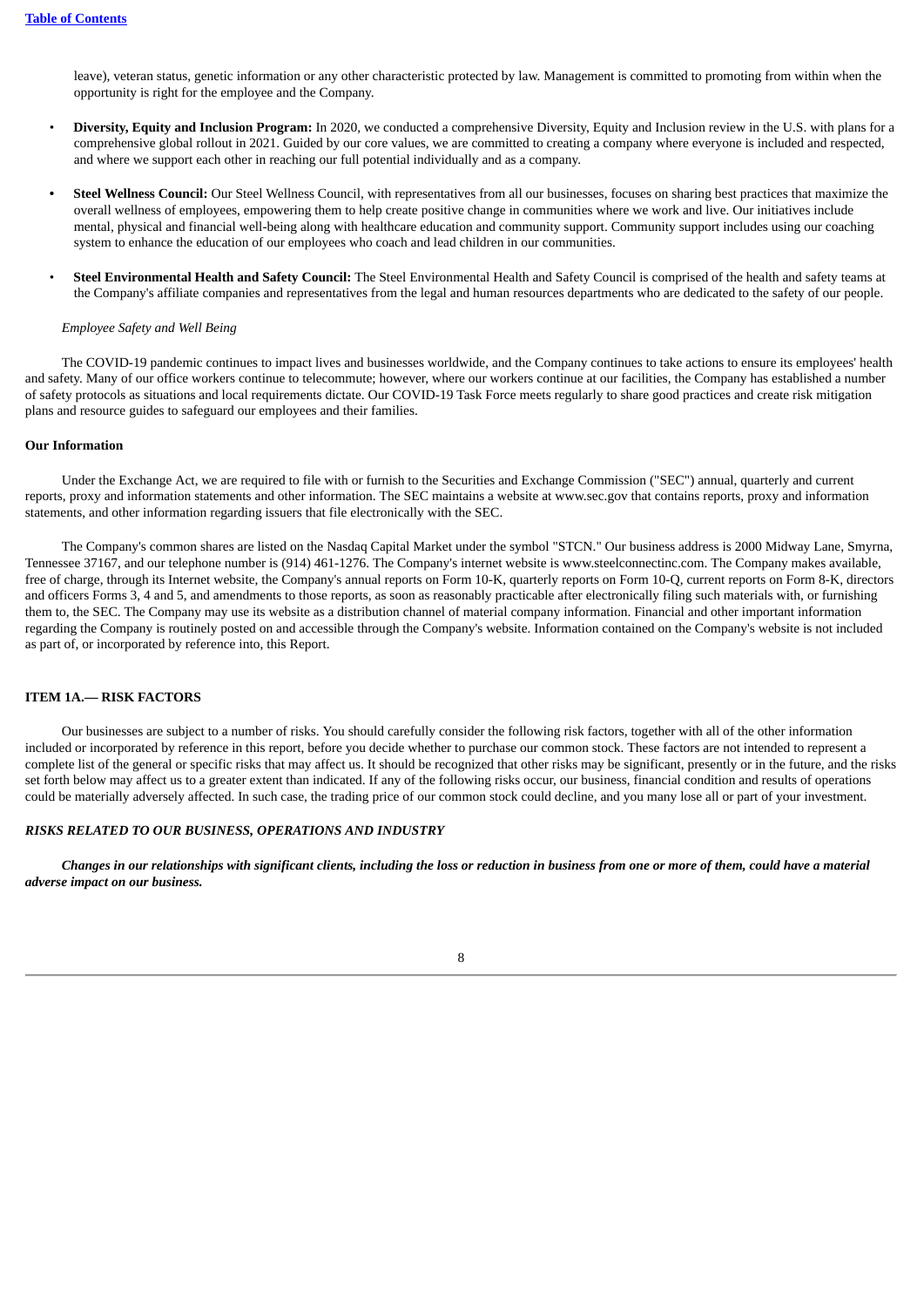We depend on a small number of clients for a substantial portion of our business. For the fiscal years ended July 31, 2021 and 2020, the Company's 10 largest clients accounted for approximately 52% and 57% of consolidated net revenue, respectively. One Supply Chain client accounted for approximately 16% and 17% of the Company's consolidated net revenue for the fiscal years ended July 31, 2021and 2020, respectively and one Direct Marketing client, accounted for 11% and 8% of the Company's consolidated net revenue for the fiscal years ended July 31, 2021and 2020, respectively. No other clients accounted for greater than 10% of the Company's consolidated net revenue for the fiscal year ended July 31, 2021 and 2020.

In general, the Company does not have any agreements which obligate any client to buy a material amount of services from it or designate it as an exclusive service provider. Consequently, the Company's net revenue is subject to demand variability by our clients. The level and timing of orders placed by the Company's clients vary for a variety of reasons, including seasonal buying by end-users, the introduction of new technologies and general economic conditions. Changes in relationships with significant clients may require us to evaluate our goodwill, other intangible assets and other long-lived assets for impairment, which may require us to record an impairment charge. Decreases in client demand or volumes or loss of business from one or more of these clients could have a materially adverse impact on our businesses, financial condition or results from operations. For more information, see "Item 7. Management's Discussion and Analysis of Financial Condition and Results of Operations—Critical Accounting Policies."

## If the demand for direct mail marketing services or supply chain management services decline, or if we are unable or do not effectively integrate new or emerging marketing industry trends into our services and offerings, our revenue and results of operations could be adversely affected.

Customer traffic and demand for our direct mail marketing solutions and supply chain management services may be influenced by changing consumer demands and industry trends. Although direct mail remains a critical piece of our customers' marketing spend, some of our competitors may expend more for their programs than we do, or use different approaches than we do, which may provide them with a competitive advantage. Furthermore, we may not effectively develop or implement strategies with respect to rapidly evolving industry trends, including direct marketing or digital communication channels and outsourcing supply chain management services, among other business practices. If our marketing efforts are not as successful or cost-effective as anticipated, our revenue and results of operations could be adversely affected.

### We may have difficulty achieving and sustaining operating profitability, and if that depletes our working capital balances, our business could be *materially and adversely affected.*

For the fiscal years ended July 31, 2021 and 2020, we reported an operating loss of \$12.8 million and operating income of \$32.4 million, respectively. Although we have reduced our cost of revenues as a percentage of revenue (a key focus of our restructuring activities is to reduce operating costs), we anticipate that we will continue to incur significant fixed operating expenses in the future within both cost of revenue and selling, general and administrative expenses. Therefore, since our revenue is subject to fluctuations, there can be no assurance that we will achieve or sustain operating income in the future. We may also use significant amounts of cash in an effort to increase the efficiency and profitability of our business. Our consolidated working capital deficit was \$4.6 million at July 31, 2021. If we are unable to achieve or sustain operating profitability, we risk depleting our working capital balances, and our business could be materially adversely affected.

## Because most of our contracts do not contain minimum purchase requirements and we sell primarily on a purchase order basis, we are subject to uncertainties and variability in demand by clients, which could decrease revenue materially and adversely affect our financial results.

Our contracts generally do not include material minimum purchase requirements, and we sell primarily on a purchase order basis. Therefore, our sales are subject to unpredictable variability by our clients and have fluctuated historically. These fluctuations may continue, sometimes materially, from year to year and even from quarter to quarter. The level and timing of orders placed by these clients vary for a variety of reasons, including seasonal buying by end-users of Supply Chain customers, as well as individual client strategies, the introduction of new technologies, the desire of our clients to reduce their exposure to any single supplier and general economic conditions impacting both of our operating segments. If we are unable to anticipate and respond to the demands of our clients, we may lose clients because we have an inadequate supply of their products or insufficient capacity at our sites, or alternatively, we may have excess inventory or excess capacity, either of which may have a materially adverse effect on our business, financial position and operating results.

## A decline in our key business sectors or a reduction in consumer demand generally could have a materially adverse effect on our business.

A large portion of our Supply Chain business revenue comes from clients in the technology and consumer products sectors, which is intensely competitive and subject to rapid changes. A reduction or interruption in supply, including disruptions

9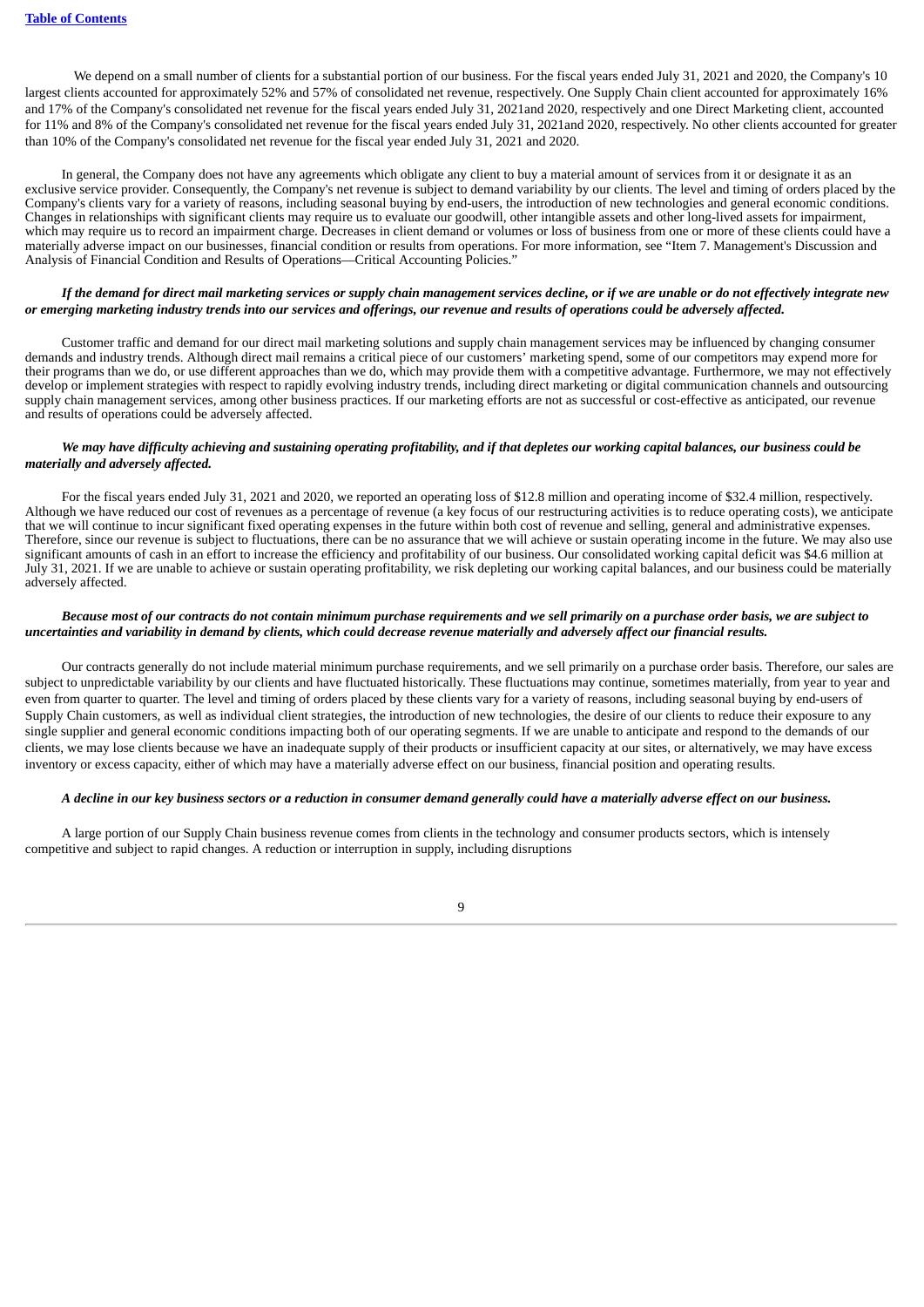on our global supply chain as a result of the COVID-19 pandemic or a significant natural disaster (including as a result of climate change) or from supply chain issues, a failure to appropriately cancel, reschedule, or adjust our requirements based on our business needs, or a decrease in demand for our services could materially adversely affect our business, operating results, and financial condition and could materially damage customer relationships. There is currently a market shortage of semiconductor and other electrical component supplies, which has affected, and could further affect, our Supply Chain clients in the computing and consumer electrical markets and, consequently, their demand for our offerings. We expect these supply chain challenges to continue through at least the first half of fiscal 2022 and potentially into the second half of fiscal 2022 or later. During periods of component shortages for our clients, we may also encounter reduced client demand, and accordingly, our revenue and profitability could suffer until other component sources can be developed.

A large portion of our Direct Marketing business revenue is generated from clients in the insurance, MSO, financial services and subscription services products sectors, which may be subject to fluctuations in overall economic conditions. In addition, industry changes, such as the increasing use of digital over physical marketing capabilities and the dissemination of promotional and marketing materials through evolving digital channels, could lessen the demand for certain of our services we currently provide. Declines in the overall performance of the technology and consumer products sectors have in the past and could in the future adversely affect the demand for supply chain management services and reduce our revenue and profitability from these clients. The recent uncertainty in the economy and other factors have resulted in decreased demand for our clients' products and reduction in demand for our marketing solutions, which have had an adverse effect on our business, financial position and operating results.

## The COVID-19 pandemic has adversely affected, and is expected to continue to pose risks, to our business, results of operations, financial condition *and cash flows, and other epidemics or outbreaks of infectious diseases may have a similar impact.*

In March 2020, the World Health Organization categorized COVID-19 as a pandemic. The spread of the outbreak has caused significant disruptions in the U.S. and global economies, and the impact may continue to be significant during the rest of the calendar year and potentially beyond. The Company is subject to risks and uncertainties as a result of the COVID-19 pandemic. The Company continues to evaluate the global risks and the slowdown in business activity related to COVID-19, including the potential impacts on its employees, customers, suppliers and financial results. For the fiscal year 2020, COVID-19 required temporary closures of certain of ModusLink's facilities. Additionally, although IWCO Direct operated as an essential business, it had reduced operating levels and labor shifts due to lower sales volume.

The Company's results of operations, including sales volume, were adversely affected by COVID-19 during the years ended July 31, 2021 and 2020. The COVID-19 pandemic or other epidemics or outbreaks of infectious diseases could materially adversely impact the Company's results of operations, financial condition and liquidity in several ways. In particular, the continued spread of COVID-19 and efforts to contain the virus could:

- impair the Company's ability to manage day-to-day service and product delivery;
- continue to impact customer demand of our businesses' products and services;
- cause disruptions in or closures of the Company's operations or those of its customers and suppliers (as of the filing of this Form 10-K, all of the Company's facilities were open and able to operate at normal capacities);
- cause the Company to experience an increase in costs as a result of the Company's emergency measures, delayed payments from customers and uncollectible accounts;
- cause delays and disruptions in the supply chain resulting in disruptions in the commercial operation of our businesses;
- cause limitations on the Company's employees' ability to work and travel;
- impact availability of qualified personnel;
- increase cybersecurity risks as remote working environments may be less secure and more susceptible to hacking attacks, including phishing and social engineering attempts that seek to exploit the COVID-19 pandemic; and
- cause other unpredictable events.

As the situation surrounding COVID-19 remains fluid, it is difficult to predict the duration of the pandemic and the impact on the Company's business, operations, financial condition and cash flows. The severity of the impact on the Company's business in fiscal 2022 will depend on a number of factors, including, but not limited to, the duration and severity of the pandemic (including the advent of variants and the impact of vaccination on infection and hospitalization rates), the extent and severity of the impact on the Company's customers and suppliers, the continued disruption to the manufacturing of and demand for our businesses' products and services, the effect of federal, state or local regulations regarding safety measures to address the spread of COVID-19, and the impact of the global business and economic environment on liquidity and the availability of capital, all of which are uncertain and cannot be predicted. Due to the evolving and uncertain nature of this event, the Company cannot predict at this time the full extent to which the COVID-19 pandemic will adversely impact the Company's business,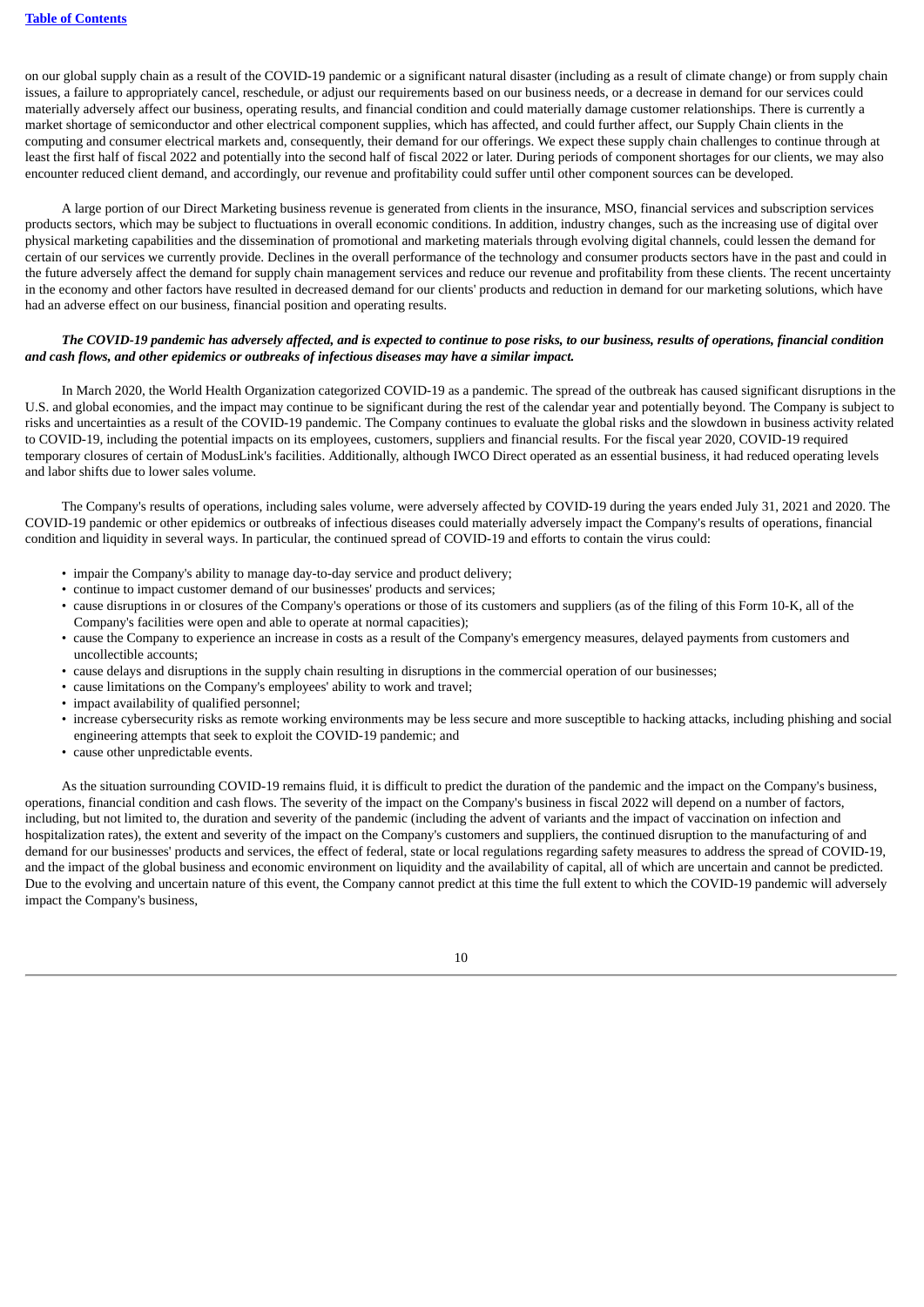results and financial condition, which will depend on many factors that are not known at this time. The Company is staying in close communication with its employees, customers and suppliers, and acting to mitigate the impact of this dynamic and evolving situation, but there is no guarantee the Company will be able to do so.

## *Our business sectors are subject to intense competition.*

The markets for our services are highly competitive and often lack significant barriers to entry enabling new businesses to enter these markets relatively easily. Numerous well-established companies and smaller entrepreneurial companies are focusing significant resources on developing and marketing products and services that will compete with our offerings. The market for supply chain management products and services, as well as marketing solutions, is very competitive, and the intensity of the competition is expected to continue to increase. For more information, see "Item 1. Business—Competition." Any failure to maintain and enhance our competitive position would limit our ability to maintain and increase market share, which could result in serious harm to our business. Increased competition may also result in price reductions, reduced gross margins and loss of market share. In addition, many of our current and potential competitors will continue to have greater financial, technical, operational and marketing resources. We may not be able to compete successfully against these competitors. Competitive pressures may also force prices for our products and services down, and these price reductions may reduce our revenue. The competition we face may also increase as a result of consolidation within the supply chain management and logistics, and marketing solutions industries. For example, if as a result of consolidation, our competitors are able to obtain more favorable terms from their suppliers, offer more comprehensive services to their customers, or otherwise take actions that increase their competitive strengths, our competitive position and therefore our business, results of operations and financial condition may be materially adversely affected.

## Our operating results may fluctuate due to a number of factors, many of which are beyond our control, causing volatility in the price of our common *stock.*

Our annual and quarterly operating results have fluctuated widely during the last several years and may continue to fluctuate due to a number of factors, including:

- how well we execute on our overall strategy and operating plans:
- implementation of our strategic initiatives and achievement of expected results of these initiatives;
- demand for our services;
- consumer confidence and demand;
- specific economic conditions in the industries in which we compete;
- competitive disruptions or innovations affecting the services or products we provide;
- general economic and financial market conditions;
- timing of new product introductions or software releases by our clients or their competitors;
- payment of costs associated with our acquisitions, sales of assets and investments;
- market acceptance of new products and services;
- seasonality;
- temporary shortages in supply from vendors;
- charges for impairment of long-lived assets, including restructuring in future periods;
- political instability, including changes in tariff laws or natural disasters in the countries in which we operate;
- actual events, circumstances, outcomes and amounts differing from judgments, assumptions and estimates reflected in our accompanying consolidated financial statements;
- changes in accounting rules;
- changes in tax rules and regulations;
- changes in labor laws;
- availability of labor resources and the variability of available rates for labor resources;
- unionization of our labor and contract labor; and
- implementation of automation.

We believe that period-to-period comparisons of our results of operations will not necessarily be meaningful or indicative of our future performance. In some fiscal quarters, our operating results may be below the expectations of securities analysts and investors, which may cause the price of our common stock to decline, severely impairing or eliminating the value of your investment. In addition, the stock markets have experienced extreme price and volume fluctuations. Broad market and industry factors may materially harm the market price of our common stock, regardless of our operating performance. Technical factors in the public trading market for our common stock may produce price movements that may or may not comport with macro, industry or company-specific fundamentals, including, without limitation, the sentiment of retail investors (including as may be expressed on financial trading and other social media sites), the amount and status of short interest in our securities,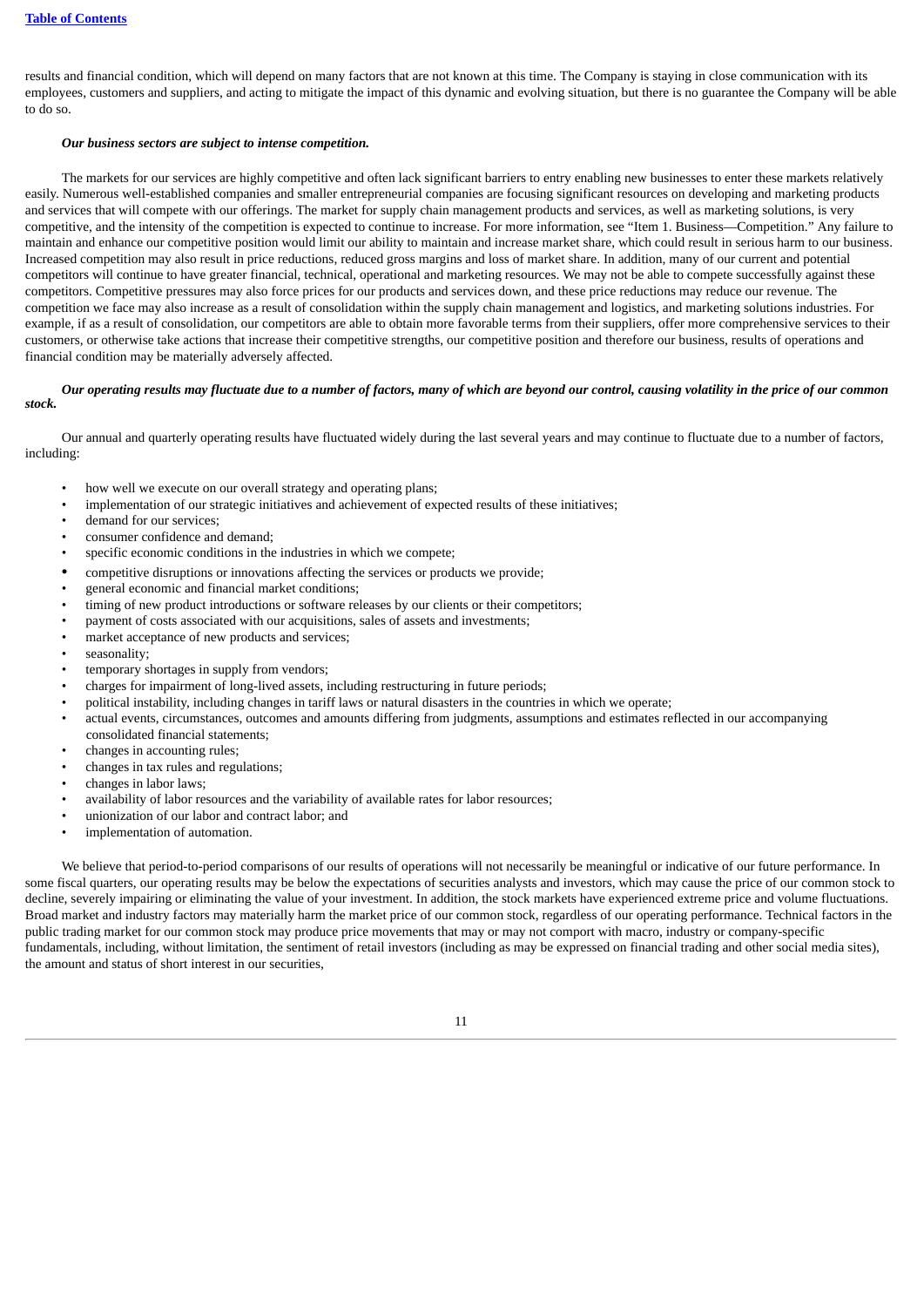access to margin debt, trading in options and other derivatives on our common stock and any related hedging or other technical trading factors. In the past, following periods of volatility in the market price of a company's securities, securities class action litigation has often been instituted against that company. If we were to become involved in securities litigation, it could subject us to substantial costs, divert resources and the attention of management from our business and adversely affect our business, results of operations, financial condition and cash flows and may cause a significant increase in the premium paid for our directors and officers insurance.

## The funds held for clients may be subject to credit risk, impairment, misappropriation or theft, and any such incident could result in harm to our *clients and damage to our brand.*

In the normal course of our business, we, at times, collect, process and/or retain client funds. The client funds are maintained at financial institutions both internationally and domestically, and the balances associated with these funds are at times without or in excess of federally insurable limits. Because such funds may not be fully protected, they could be vulnerable to external or internal unauthorized access or use, which may cause such funds to be impaired, misappropriated or stolen. Any impairment, misappropriation or theft of client funds could damage our reputation, expose us to mitigation costs and the risks of private litigation and government enforcement, disrupt our business and otherwise have a materially adverse effect on our business, sales and results of operations. In addition, our failure to respond quickly and appropriately to any impairment, misappropriation or theft of client funds could exacerbate the consequences to the client and to our business, as well as increase the time or cost necessary to mitigate or resolve the issue.

#### We must maintain adequate levels of inventory in order to meet client needs, which presents risks to our financial position and operating results.

We must purchase and maintain adequate levels of inventory (including adequate levels of paper inventory used by IWCO Direct) in order to meet client needs on a timely basis. The markets, including the technology sector served by many of our clients, are subject to rapid technological change, new and enhanced product specification requirements, and evolving industry standards. These changes may cause inventory on hand to decline substantially in value or to rapidly become obsolete. The majority of our clients in the Supply Chain business offer protection from the loss in value of inventory. However, our clients may become unable or unwilling to fulfill their protection obligations, and the inability of our clients to do so could lower our gross margins and cause us to record inventory write-downs. In our Direct Marketing business, our clients typically do not provide such price protection. If we are unable to manage the inventory on hand with our clients with a high degree of precision, we may have insufficient product supplies to meet demand or we may have excess inventory, resulting in inventory write-downs, which may harm our business, financial position and operating results.

Our ability to obtain particular products or components in the quantities required to fulfill client orders on a timely basis is critical to our success. We have no guaranteed price or delivery agreements with our suppliers. We may occasionally experience a supply shortage of some products as a result of strong demand or problems experienced by our suppliers. If shortages or delays persist, the price of those products may increase, or the products may not be available at all. Accordingly, an inability to secure and maintain an adequate supply of products, packaging materials or components to fulfill our client orders on a timely basis, or a failure to meet clients' expectations, could result in lost revenue, lower client satisfaction, negative perceptions in the marketplace, potential claims for damages and have a material adverse effect on our business.

#### *We may have problems raising or accessing capital we need in the future.*

In recent years, we have financed our operations and met our capital requirements primarily through funds generated from operations, the sale of our securities, borrowings from lending institutions and sale of Company owned facilities that were not being fully utilized. These funding sources may not be sufficient in the future and we may need to obtain additional funding from outside sources; however, we may not be able to obtain such funding. In addition, even if we obtain outside funding sources, we may be required to issue to those outside sources securities with greater rights than those currently possessed by holders of our common stock. We may also be required to take other actions, which may lessen the value of our common stock or dilute our common stockholders, including borrowing money on terms that are not favorable to us or issuing additional shares of common stock. If we experience difficulties raising needed capital in the future, our business could be materially adversely affected.

In addition, market and other conditions largely beyond our control may affect our ability to engage in future sales of our securities, the timing of any such sales and the amount of proceeds we receive. Even if we are able to sell our securities in the future, we may not be able to sell at favorable prices or on favorable terms. As long as our public float is less than \$75 million, we will be limited in selling our securities on a short-form registration statement on Form S-3 to offerings that do not exceed one-third of our public float in a rolling 12-month period. Therefore, the process of raising capital to support our growth may be

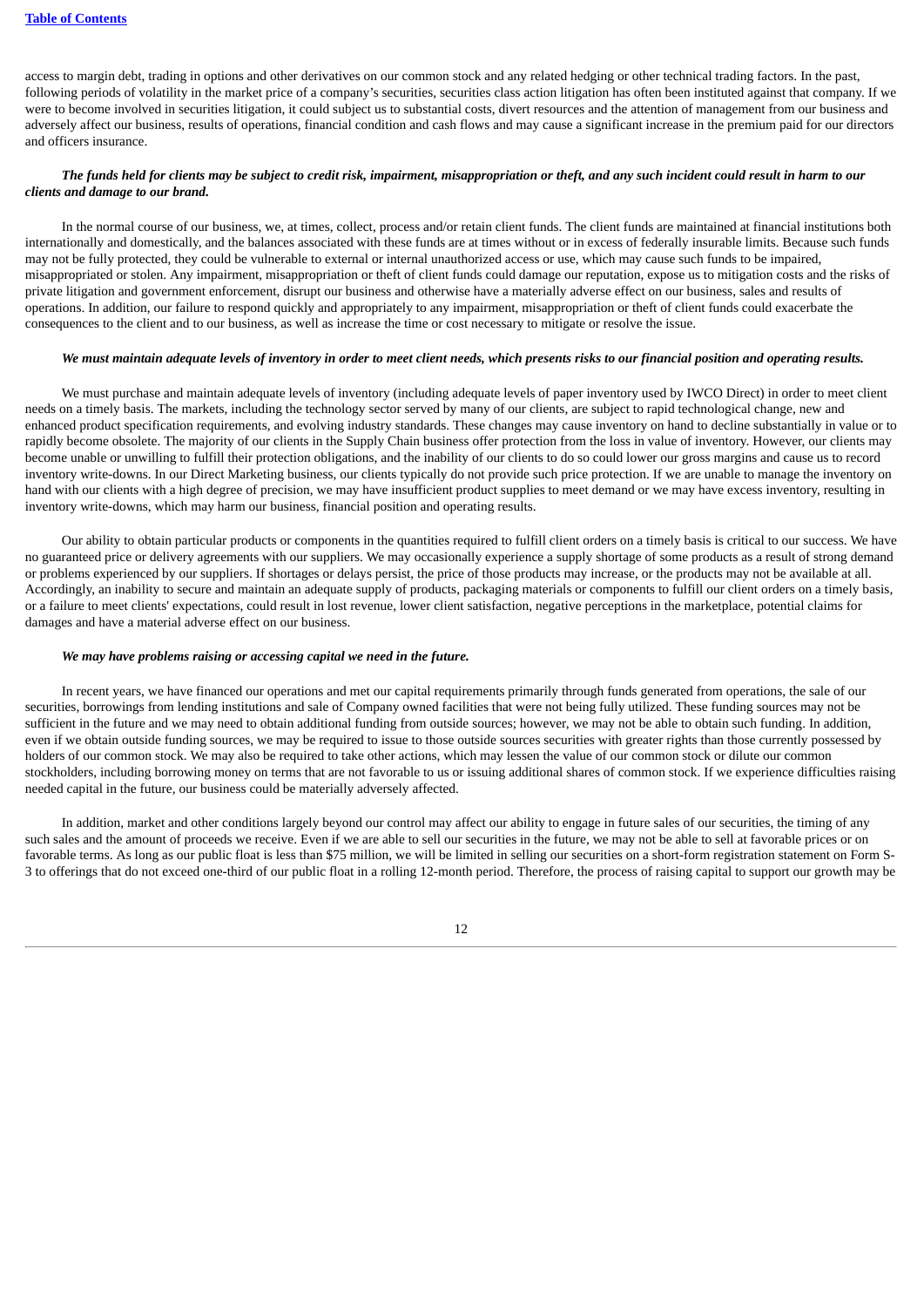more expensive and time consuming, including the use of a registration statement on Form S-1, and the terms of any offering transaction may not be as favorable as they would have been if we were eligible to use Form S-3 without these restrictions. In addition to entailing increased capital costs, any such transactions could result in substantial dilution of our stockholders' interests, transfer control to a new investor and/or diminish the value of an investment in our common stock.

We may also need to pursue strategic transactions, such as joint ventures, private placements or the sale of our business or all or substantially all of our assets. These private financings and strategic transactions could in the future require significant management attention, disrupt our business, adversely affect our financial results, be unsuccessful or fail to achieve the desired results. We are in discussions from time to time with such possible sources of additional funding.

If financial institutions that have extended credit commitments to us are adversely affected by the conditions of the U.S. and international capital markets, they may become unable to fund borrowings under their credit commitments to us, which could have an adverse impact on our ability to borrow funds, if needed, for working capital, capital expenditures, acquisitions and other corporate purposes.

#### *We may encounter problems in our efforts to increase operational efficiencies.*

Because the markets in which we operate are highly competitive, we continue to seek to identify ways to increase efficiencies and productivity and effect cost savings. IWCO Direct and ModusLink are continually employing programs to achieve efficiencies, which include investment in capital equipment and automation. We cannot assure you that these projects and capital investments will result in the realization of the expected benefits that we anticipate in a timely manner or at all. We may encounter problems with these projects that will divert the attention of management and/or result in additional costs and unforeseen project delays. If we, or these projects, do not achieve expected results, our business, financial position and operating results may be materially and adversely affected. In addition to already undertaken projects in our Supply Chain business designed to increase our operational efficiencies, including the standardization to a global solutions platform through an integrated ERP system and the implementation of a model utilizing centralized "hub" locations to service multiple "spoke" locations across the Americas, Asia and Europe regions, our executive team is continuing its review across the organization designed to improve our operations.

#### Loss of essential employees or an inability to recruit and retain personnel could haye a significant negative impact on our business.

Our success is largely dependent on the skills, experience, and efforts of our management and other employees. The loss of the services of one or more members of our senior management or of numerous employees with essential skills could have a negative effect on our business, financial condition and results of operations. If we are not able to retain or attract talented, committed individuals to fill vacant positions when needs arise, it may adversely affect our ability to achieve our business objectives. We do not currently maintain "key persons" insurance on our senior management. In particular, IWCO Direct's production operations are dependent upon attracting and retaining skilled and unskilled employees to take advantage of all available manufacturing capacity and ensure ontime delivery of clients' marketing programs to meet service level agreements (SLAs) without penalty. IWCO Direct's future success depends on its continuing ability to identify, hire, develop, motivate, retain and promote personnel for all areas of its organization. Also, IWCO Direct's sales executives, the majority of which have at least 10 years' industry experience, are focused on specific industry verticals leveraging their expertise to drive clients marketing results. Labor market conditions may have an adverse impact on profitability and ability to deliver product on time. Any material increases in employee turnover rates could also have a material adverse effect on our business, financial condition and results of operations.

#### We may not achieve some or all of the expected benefits of our restructuring plans or they may adversely affect our business.

On June 2, 2021, the Board approved a Competitive Improvement Plan ("CIP") for IWCO Direct, which addresses the changing requirements of its customers and markets it serves, as well as the current competitive landscape. The CIP seeks to expand IWCO Direct's marketing services capabilities, and upgrade its production platform to new digital and inserting technology, while reducing its overall production costs to enhance its competitive pricing capabilities. The CIP contemplates a total investment of approximately \$54 million primarily over a 24-month period. The Company estimates the CIP cost will consist of approximately: (1) \$38 million for digital press and insertion equipment, and technology build out cost (of which approximately \$34 million in lease/purchase agreements were entered into subsequent to year-end), and (2) \$16 million for severance, employee retention, facilities optimization, and other implementation costs. In addition, the Company expects to incur approximately \$12 million for non-cash accelerated depreciation expense. The cost estimates do not include amounts for

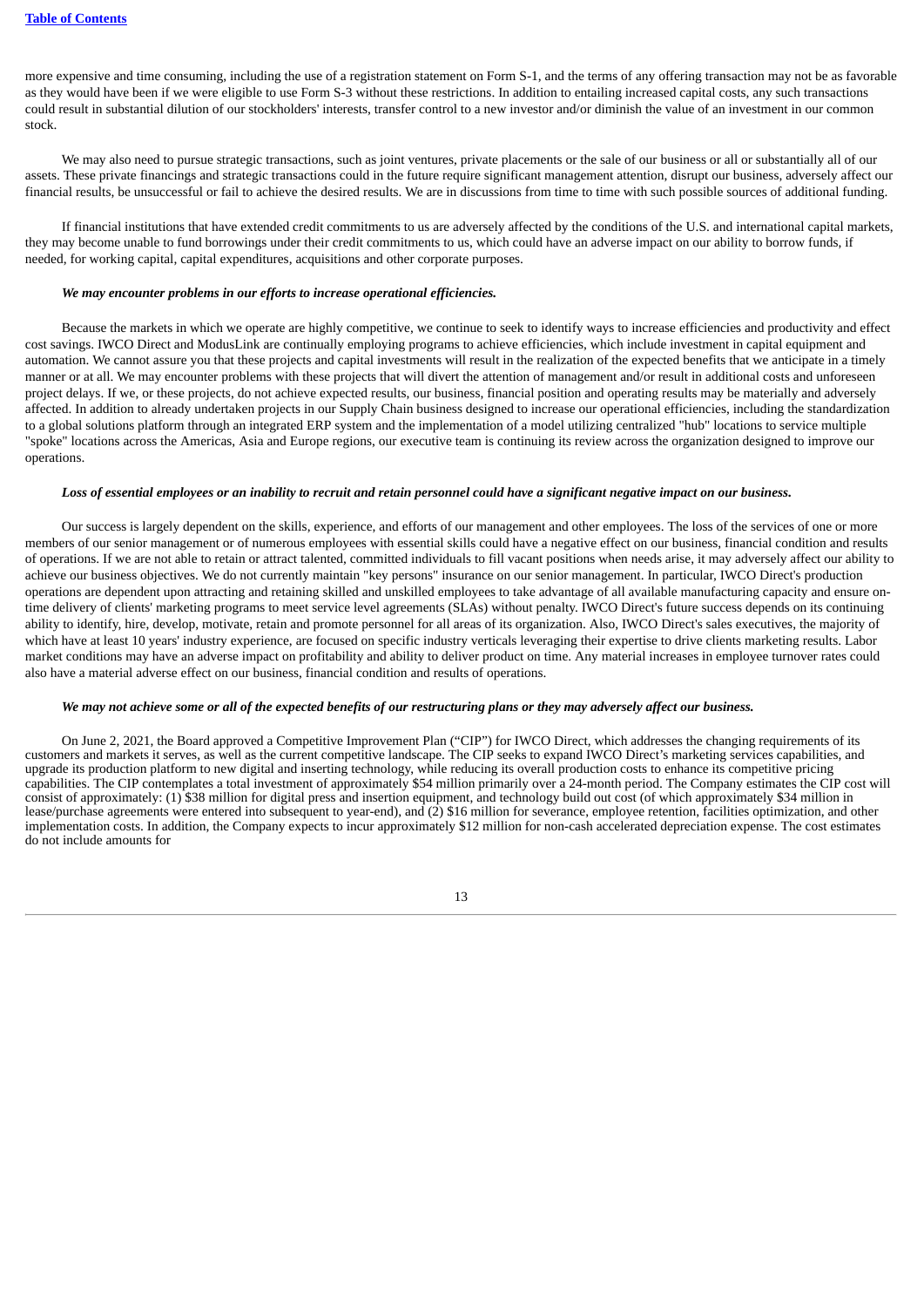potential non-cash asset impairment charges relating to facilities and equipment optimization. The timing and amount of the costs will depend on a number of factors.

From time to time we implement restructuring plans like the CIP above to realign our cost structure due to the changing nature of our business and to achieve operating efficiencies to reduce our costs; however, we may not be able to obtain the costs savings and benefits that we initially anticipated in connection with these restructuring plans. While our restructuring plans are designed to deliver long-term sustainable growth, these plans present significant potential risks that may impair our ability to achieving our anticipated operating results and/or cost reductions, including:

- loss of business continuity and accumulated knowledge;
- inefficiencies to our operations during any necessary transitional periods;
- realization of estimated productivity improvements may be fewer than expected;
- facilities optimization costs may be higher than anticipated;
- the financial resources we are able to expend to conduct necessary operations or otherwise capitalize on our other business opportunities may be insufficient;
- costs in implementing planned workforce reductions may be higher than anticipated and could have a significant impact on our earnings and cash flows;
- benefits may be realized later than expected, and difficulties in implementing these measures may be greater than anticipated, which may cause us to incur additional costs or result in disruptions to our business; and
- management and employee attention and resources may be diverted from our ongoing business activities, there may be attrition beyond any planned reduction in workforce, and/or employee morale may decrease.

Our success in implementing our restructuring plans will depend on our ability to continue to meet customer demand and maintain a high level of quality through the transition. If we are not successful in implementing and managing our restructuring plans, we may not achieve the anticipated sales growth and/or cost savings or we may incur costs materially in excess of the contemplated costs, all of which could adversely impact our business, financial position and operating results.

#### We may not be able to identify, manage, complete and integrate acquisitions and achieve anticipated synergies and benefits.

Part of our business strategy is to acquire businesses that we believe can complement our current business activities, both financially and strategically. Acquisitions involve many complexities and inherent risk, including, but not limited to: failure to achieve all or any projected synergies or other intended benefits of the acquisition; failure to integrate the purchased operations, technologies, products or services; substantial unanticipated integration costs; loss of key employees, including those of the acquired business; additional debt and/or assumption of unknown liabilities; loss of customers; and the impact on our internal controls and compliance with the regulatory requirements under the Sarbanes-Oxley Act of 2002. As a result, there is no guarantee that our acquisitions will increase the profitability and cash flow of the Company, and our efforts could cause unforeseen complexities and additional cash outflows, including financial losses.

## The Supply Chain business conducts business outside of the U.S., which exposes the Company to additional risks not typically associated with *companies that operate solely within the U.S.*

The majority of ModusLink's operations are in foreign countries, including Mainland China, the Netherlands, the Czech Republic, Ireland and Singapore. These operations have additional risks, including currency exchange, foreign exchange controls, difficulties and limitations on the repatriation of cash, less developed or efficient financial markets than in the U.S., absence of uniform accounting, auditing and financial reporting standards, differences in the legal and regulatory environment, different publicly available information in respect of companies in non-U.S. markets, economic and political risks, and possible imposition of non-U.S. taxes. There can be no assurance that adverse developments with respect to such risks will not adversely affect our operations in certain countries.

ModusLink also faces several risks inherent in conducting business internationally, including compliance with international and U.S. laws and regulations that apply to our international operations. These laws and regulations include data privacy requirements, labor relations laws, tax laws, anti-competition regulations, import and trade restrictions foreign exchange controls, U.S. laws such as export control laws and the Foreign Corrupt Practices Act, and similar laws in other countries which also prohibit corrupt payments to governmental officials or certain payments or remunerations to customers. Given the high level of complexity of these laws, there is a risk that some provisions may be inadvertently breached. Also, we may be held liable for actions taken by our local partners. Violations of these laws and regulations could result in fines, criminal sanctions against us, our officers or our employees, and prohibitions on the conduct of our business. Any such violations could include prohibitions on our ability to offer our products and services in one or more countries.

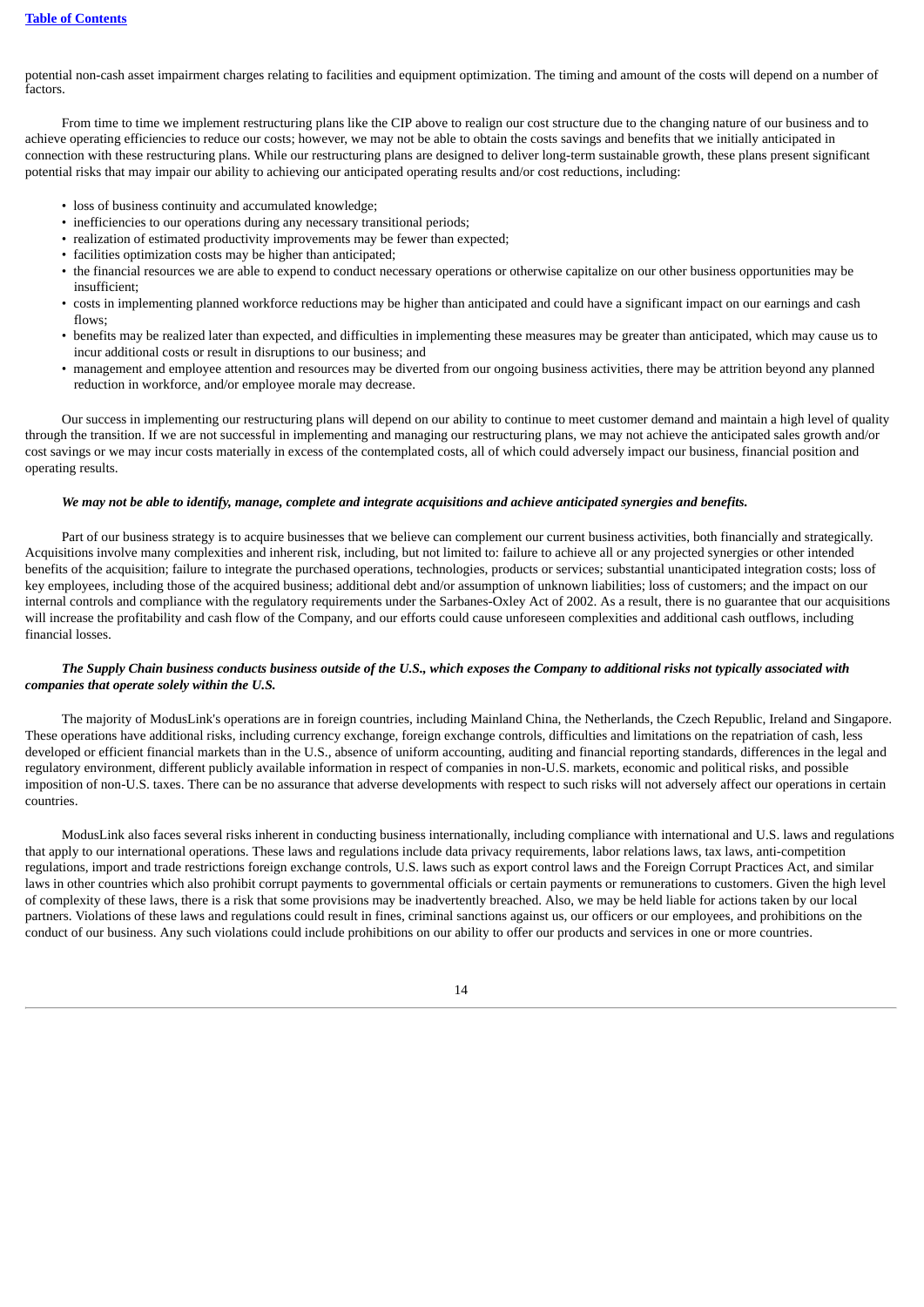Our business in Mainland China faces certain specific risks, including the following:

- the challenge of navigating a complex set of licensing and tax requirements and restrictions affecting the conduct of business in Mainland China by foreign companies;
- protection of intellectual and physical property, both for us and our clients;
- evolving regulatory systems and standards, including recent tax law and labor law changes; and
- difficulty retaining management personnel and skilled employees.

Moreover, ModusLink's ability to operate in Mainland China may be adversely affected by changes in U.S. and Chinese laws and regulations such as those related to, among other things, taxation, intellectual property, currency controls, network security, employee benefits and other matters. Furthermore, any third parties we rely on in Mainland China may disclose our confidential information or intellectual property to competitors or third parties, which could result in the illegal distribution and sale of counterfeit versions of our products. If any of these events occur, our business, financial condition and results of operations could be materially and adversely affected.

## The physical or intellectual property of our clients may be damaged, misappropriated, stolen or lost while in our possession, subjecting us to potential *litigation and other adverse consequences.*

In the course of providing supply chain management services to our clients, we often have possession of or access to their physical and intellectual property, including consigned inventory, databases, software masters, certificates of authenticity and similar valuable physical or intellectual property. If this physical or intellectual property is damaged, misappropriated, stolen or lost, we could suffer: claims under client agreements or applicable law, or other liability for damages; delayed or lost revenue due to adverse client reaction; negative publicity; and litigation that could be costly and time consuming and which may not be reimbursable by third party insurance coverages.

## A significant disruption in, or breach in security of, our technology systems could adversely affect our business.

We rely on information and operational technology systems in the conduct of our business to process, transmit and store electronic information, and to manage or support a variety of critical business processes and activities. In some cases, we may rely upon third-party providers of hosting, support and other services to meet our information technology requirements. We also collect and store sensitive data, including confidential business information and personal data. Upgrading our information technology systems is costly and subject to delay, and there is no assurance new systems will provide the benefits expected. We may also experience operational problems attributable to the installation, implementation, integration, performance, features or functionality of third-party software, systems and services.

In addition, our information and operational technology systems are subject to disruption, damage or failure from a variety of sources, including, without limitation, computer viruses, worms or other malicious software programs, security breaches, cyber-attacks, natural disasters, defects in design, employee malfeasance, and human or technological errors. Cybersecurity incidents in particular are evolving and include, but are not limited to, use of malicious software, attempts to gain unauthorized access to data or control of automated production systems, and other security breaches that could lead to disruptions in systems, unauthorized release of confidential or otherwise protected information and the corruption of data. Various procedures and controls to monitor, deter and mitigate these threats have been implemented. However, given the unpredictability of the timing, nature and scope of technology security incidents and disruptions, our businesses could potentially be subject to production downtimes, operational delays, the compromising of confidential or otherwise protected information, destruction or corruption of data, security breaches, theft, other manipulation or improper use of our systems and networks or financial losses from remedial actions, any of which could have a material adverse effect on our competitive position, financial condition, reputation or results of operations. We have experienced and expect to continue to experience actual or attempted cyber-attacks of our information technology systems or networks, yet none of these actual or attempted cyber-attacks has had a material effect on our operations or financial condition. Further, any failure by our hosting and support partners or other third-party service providers in the performance of their services could materially harm our business. While we try to maintain cybersecurity insurance coverage that we believe is adequate for our business, such coverage may not cover all potential costs and expenses associated with any security incidents that may occur or may not be available at a reasonable cost in the marketplace in the future.

A breach of our information technology systems could also result in the misappropriation of intellectual property, business plans or trade secrets. Any failure of our systems or those of our third-party service providers could result in unauthorized access or acquisition of proprietary information. Any actual or perceived security breach could cause significant damage to our reputation, expose us to liability or regulatory enforcement action and adversely impact our relationships with our customers or vendors. Additionally, while our security systems are designed to maintain the physical security of our

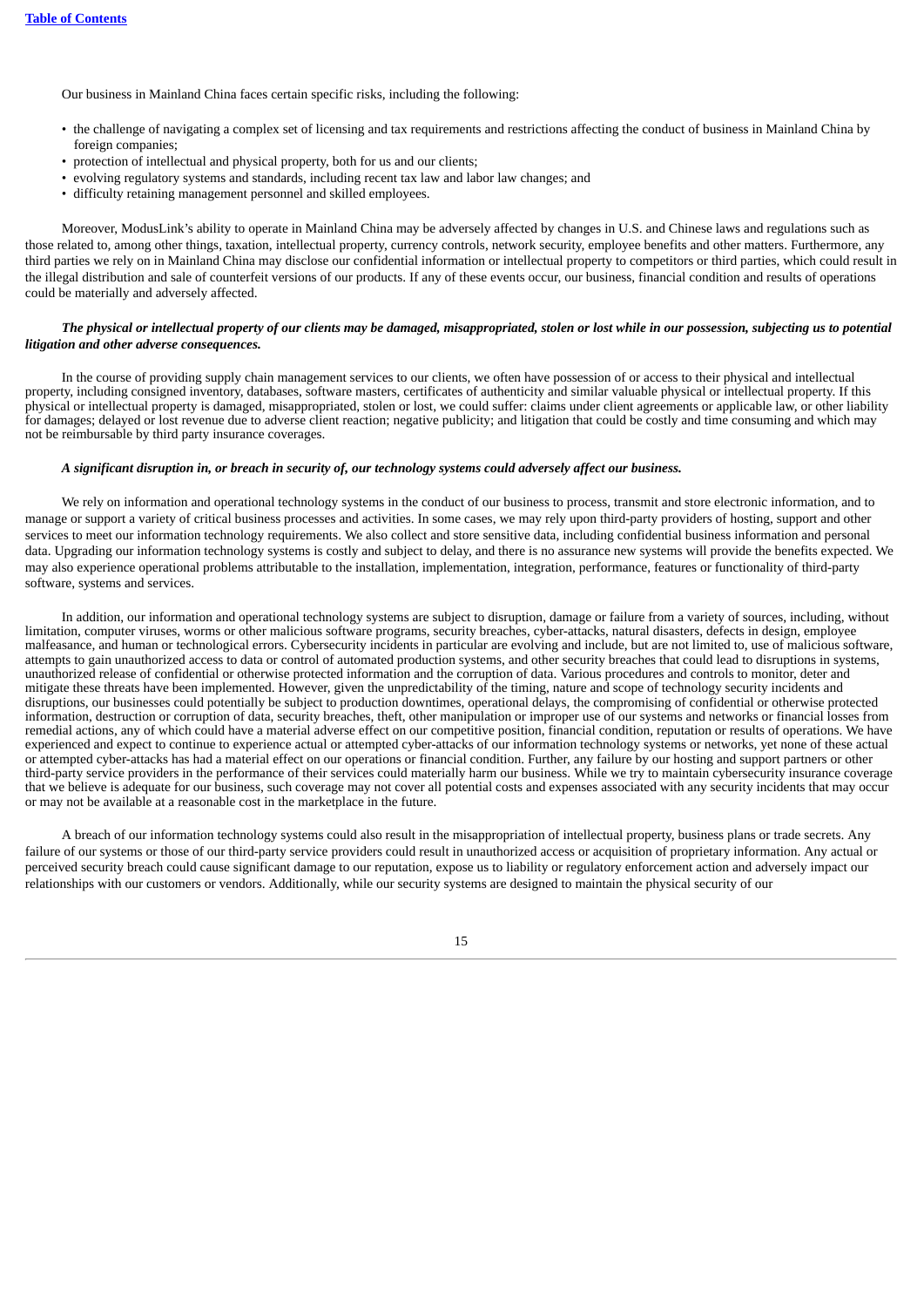facilities and information systems, accidental or willful security breaches or other unauthorized access by third parties to our facilities or our information systems could lead to misappropriation of proprietary and confidential information.

If any person, including any of our employees or those with whom we share such information, negligently disregards or intentionally breaches our established controls with respect to our client, customer or employee data, or otherwise mismanages or misappropriates that data, we could be subject to significant monetary damages, litigation, regulatory enforcement actions, fines and/or criminal prosecution in one or more jurisdictions. State and federal laws may also require us to provide notice to affected individuals if their personal data is the subject of a security breach, which would impose costs and could lead to additional liability and negative publicity.

We take cybersecurity and data privacy seriously and devote significant resources and tools to protect our systems, products and data and to prevent unwanted intrusions and disclosures, in compliance with applicable U.S. federal and state laws and non-U.S. laws and regulations addressing cybersecurity and data privacy. In particular, we have put in place policies and procedures to address the European General Data Protection Regulation, which went into effect in May 2018, and the California Consumer Privacy Act, which went into effect in January 2020. However, these security and compliance efforts are costly to implement and may not be successful. There can be no assurance that we will be able to prevent, detect and adequately address or mitigate all cyber-attacks or security breaches. Any such breach could have a material adverse effect on our operations and our reputation and could cause irreparable damage to us or our systems, regardless of whether we or our third-party providers are able to adequately recover critical systems following a systems failure.

## *Litigation pending against us could materially impact our business and results of operations*.

We are currently a party to various legal and other proceedings. See Legal Proceedings in Item 3 of this Form 10-K. Trends in litigation may include class actions involving consumers, shareholders or employees, and claims relating to commercial, labor, employment, antitrust, securities or environmental matters. Litigation trends and the outcome of litigation cannot be predicted with certainty and adverse litigation trends and outcomes could result in material damages and/or other expenses, which could adversely affect our financial condition and results of operations. We can provide no assurances as to the outcome of any litigation

## *RISKS RELATED TO TAXATION*

#### We may be unable to realize the benefits of our net operating loss carry-forwards and other tax benefits (collectively, "NOLs" or "Tax Benefits").

Our past operations generated significant NOLs. On March 27, 2020, the Coronavirus Aid, Relief, and Economic Security Act was enacted in response to the COVID-19 pandemic which among, other things, amends the treatment of NOLs. Under federal tax laws, for NOLs arising in tax years beginning before January 1, 2018, we generally can use any such NOLs and certain related tax credits to reduce ordinary income tax paid in our prior two tax years or on our future taxable income for up to 20 years, at which point they expire for such purposes. Until they expire, we can carry forward NOLs and certain related tax credits that we do not use in any particular year to offset taxable income in future years. For NOLs arising in tax years beginning after December 31, 2017 and before January 1, 2021, we are allowed to carryback such NOLs to each of the five taxable years preceding the taxable year of such losses and generally can use any such NOLs and certain related tax credits to reduce ordinary income tax paid on our future taxable income indefinitely; however, except for NOLs generated in tax years beginning after December 31, 2017 and prior to January 1, 2021 (which can be carried back to reduce taxable income for the prior five tax years), any such NOLs cannot be used to reduce ordinary income tax paid in prior tax years. In addition, the deduction for NOLs arising in tax years beginning after December 31, 2020 is limited to 80 percent of our taxable income for any tax year (computed without regard to the NOL deduction). NOLs arising in tax years beginning before January 1, 2018, are referred to herein as "Current NOLs." The Company had net NOL carryforwards for federal and state tax purposes of approximately \$2.1 billion and \$111.0 million, respectively, at July 31, 2021, substantially all of which arose in tax years ending before January 1, 2018, While we cannot estimate the exact amount of NOLs that we will be able use to reduce future income tax liability because we cannot predict the amount and timing of our future taxable income.

Our ability to utilize our NOLs to offset future taxable income may be significantly limited if we experience an "ownership change," as determined under Section 382 of the Internal Revenue Code (the "Code" or "Internal Revenue Code"). Under Section 382, an "ownership change" occurs if one or more stockholders or groups of stockholders that each owns (or is deemed to own) at least 5% of our common stock increases their aggregate ownership by more than 50 percentage points over its lowest ownership percentage within a rolling three-year period. If an ownership change occurs, Section 382 would impose an annual limit on the amount of our NOLs that we can use to offset taxable income equal to the product of the total value of our outstanding equity immediately prior to the ownership change (reduced by certain items specified in Section 382) and the

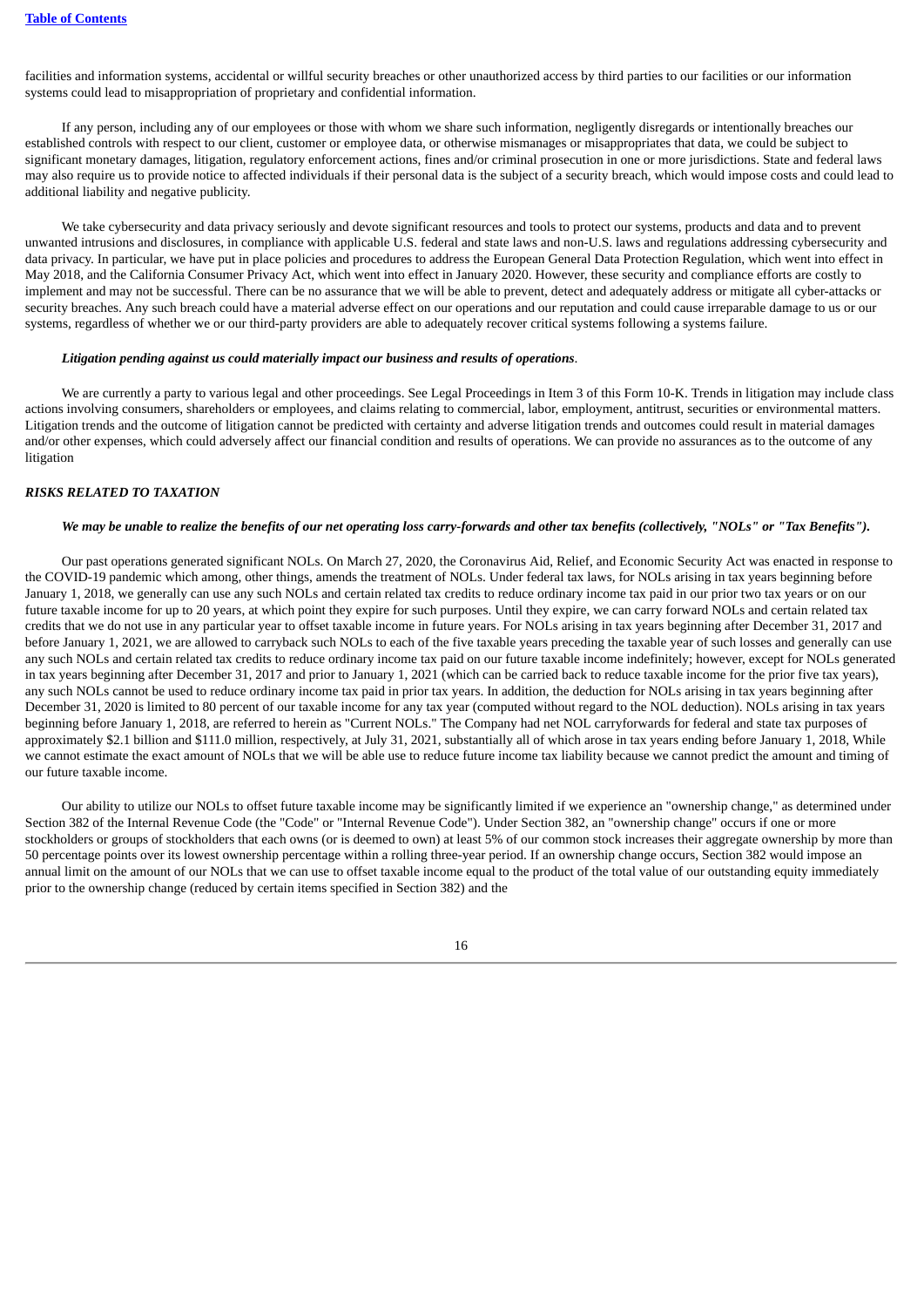federal long-term tax-exempt interest rate in effect for the month of the ownership change. Several complex rules apply to calculating this annual limit.

If an ownership change is deemed to occur, the limitations imposed by Section 382 could significantly limit our ability to use our NOLs to reduce future income tax liability and result in a material amount of our Current NOLs expiring unused and, therefore, significantly impair the value of our NOLs. While the complexity of Section 382's provisions and the limited knowledge any public company has about the ownership of its publicly traded securities make it difficult to determine whether an ownership change has occurred, we currently believe that an ownership change has not occurred.

Our ability to use our Current NOLs in future years will depend upon the amount of our federal and state taxable income. If we do not have sufficient federal and state taxable income in future years to use the Current NOLs before they expire, we will lose the benefit of the Current NOLs permanently. In addition to the generation of future federal and state taxable income, our ability to use our Current NOLs will depend significantly on our success in identifying suitable acquisition or investment candidates, and once identified, successfully consummating an acquisition of, or investment in these candidates. We have adopted an amendment to our Restated Certificate of Incorporation (the "Protective Amendment") and a tax benefit preservation plan ("Tax Plan"), each designed to preserve our ability to utilize our NOLs, by preventing an "ownership change" within the meaning of Section 382 that would impair our ability to utilize our NOLs. For more information, see "Item 7. Management's Discussion and Analysis of Financial Condition and Results of Operations—Tax Benefits Preservation Plan."

Although the Tax Plan is intended to diminish the likelihood of an ownership change, we cannot assure you that it will be effective. The amount by which an ownership interest may change in the future could, for example, be affected by purchases and sales of common stock by stockholders holding five percent or more of our outstanding common stock, over which we have no control, and new issuances of shares of common stock by us, should we choose to do so.

The amount of NOLs that we have claimed has not been audited or otherwise validated by the U.S. Internal Revenue Service ("IRS"). The IRS could challenge our calculation of the amount of our NOLs or our determinations as to when a prior change in ownership occurred, and other provisions of the Internal Revenue Code may limit our ability to carry forward our NOLs to offset taxable income in future years. If the IRS was successful with respect to any such challenge, the potential tax benefit of the NOLs to us could be substantially reduced. In addition, determining whether an ownership change has occurred is subject to uncertainty, both because of the complexity and ambiguity of the Section 382 provisions and because of limitations on the knowledge that any publicly traded company can have about the ownership of, and transactions in, its securities on a timely basis. Therefore, we cannot assure you that the IRS or other taxing authority will not claim that we experienced an ownership change and attempt to reduce the benefit of the NOLs even if the Protective Amendment and Tax Plan are in place. Any of the above risks to our ability to use our NOLs could significantly impair our financial condition and materially adversely affect the value of your investment.

#### There may be adverse effects on the value of your investment from our use of the Protective Amendment and Tax Plan.

The Protective Amendment and Tax Plan are intended to deter persons or groups of persons from acquiring beneficial ownership of our Common Stock in excess of the specified limitations, as a way of preventing an "ownership change" and protecting our ability to use our NOLs. For more information, see "Item 7. Management's Discussion and Analysis of Financial Condition and Results of Operations—Tax Benefits Preservation Plan." Nonetheless, the Protective Amendment and Tax Plan may have an "anti-takeover effect" because they may deter a person or group of persons from acquiring beneficial ownership of 4.99 percent or more of our outstanding common stock or, in the case of a person or group of persons that already own 4.99 percent or more of our outstanding common stock, from acquiring any additional common stock. The Protective Amendment and Tax Plan could discourage or prevent a merger, tender offer, proxy contest or accumulations of substantial blocks of shares of common stock.

Additionally, a stockholder's ability to dispose of our common stock may be limited if the Protective Amendment or Tax Plan reduces the number of persons willing to acquire our common stock or the amount they are willing to acquire. Thus, the Protective Amendment and Tax Plan could severely reduce liquidity of our common stock, negatively impacting the value of your investment. A stockholder may also become a greater than 4.99 percent stockholder upon actions taken by persons related to, or affiliated with, that stockholder. Stockholders are advised to carefully monitor their ownership of our common stock and consult their own legal advisors and/or us to determine whether their ownership of common stock approaches the proscribed level.

We are subject to federal, state and foreign tax audits, which could result in the imposition of liabilities that may or may not have been reserved, and *changes in our provision for income taxes.*

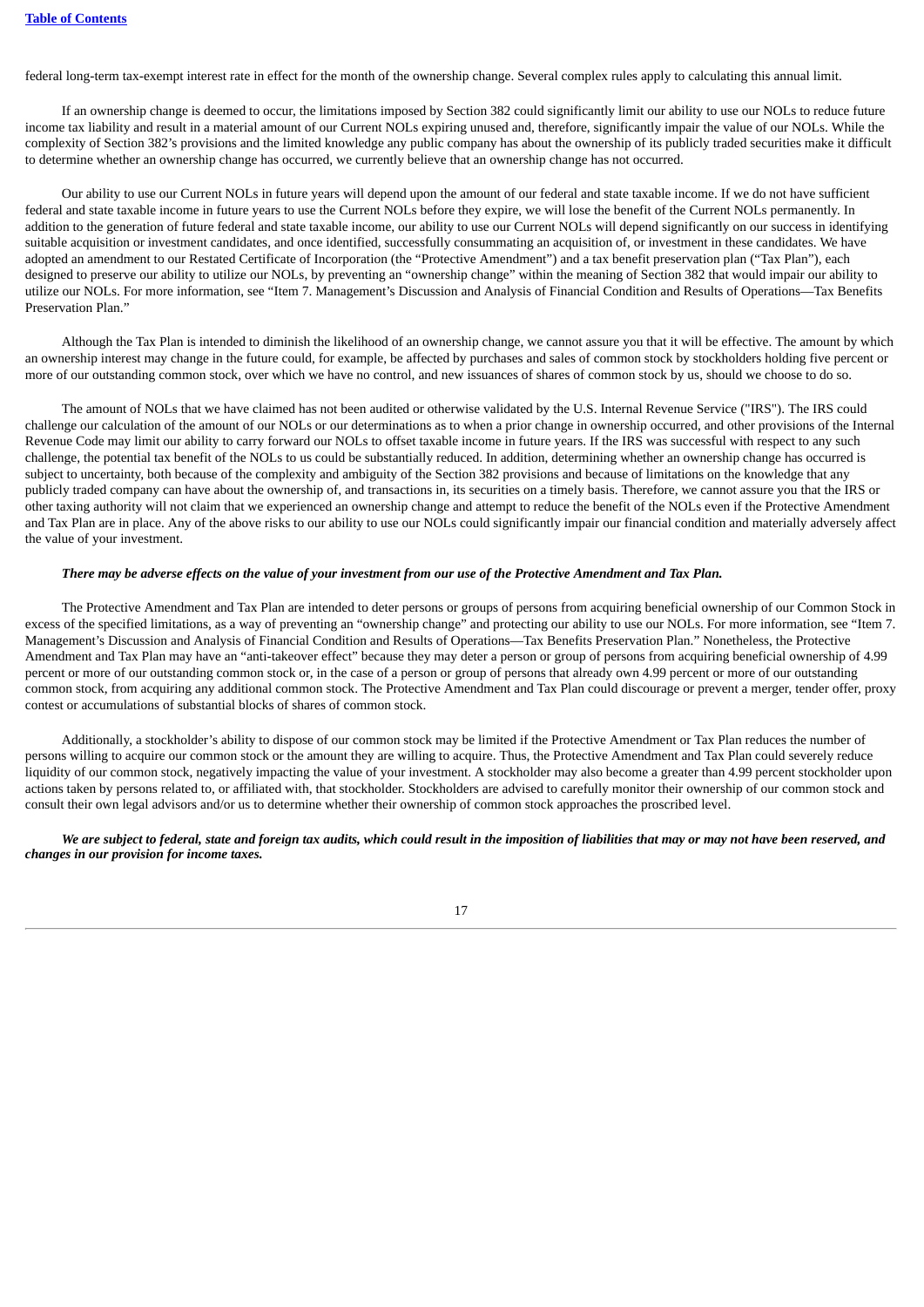We are subject to audits by taxing authorities in various jurisdictions with respect to income taxes and for various other taxes, including but not limited to value added tax ("VAT"), excise tax, sales and use tax, gross receipts tax and property tax. These audits can cover periods for several years prior to the date the audit is undertaken and could result in the imposition of liabilities, interest and penalties if our positions are not accepted by the auditing tax authority.

In addition, the Organization for Economic Co-operation and Development (OECD), an international association comprised of 38 countries, including the United States, has made changes and is contemplating additional changes to numerous long-standing tax principles. There can be no assurance that these changes and any contemplated changes finalized and adopted by countries, will not have an adverse impact on our provision for income taxes.

## We may be subject to state sales taxes that we have not paid, or collected from our customers or reserved for on our financial statements, which could *materially and adversely affect our business, financial condition and operating results.*

On June 21, 2018, the United States Supreme Court rendered a decision in South Dakota v. Wayfair, Inc. holding that a state may require a remote seller with no physical presence in the state to collect and remit sales tax on goods and services provided to purchasers in the state, overturning certain existing court precedent. We are evaluating our state tax filings with respect to the Wayfair decision and prior regulations, and are in the process of reviewing our collection practices. It is possible that one or more jurisdictions may assert that we have liability for periods for which we have not collected sales, use or other similar taxes and, if such an assertion or assertions were successful, it could materially and adversely affect our business, financial condition and operating results. One or more jurisdictions may change their laws or policies to apply their sales, use or other similar taxes to our operations and if such changes were made, it could materially and adversely affect our business, financial condition and operating results.

## *RISKS RELATED TO OWNERSHIP OF OUR COMMON STOCK*

#### Our failure to maintain compliance with Nasdaq's continued listing requirements could result in the delisting of our common stock.

Our common stock is currently listed on the Nasdaq Global Select Market. In order to maintain this listing, we must satisfy minimum financial and other requirements. On April 28, 2020, we received a deficiency letter from the Listing Qualifications Department of The Nasdaq Stock Market LLC ("Nasdaq") notifying the Company that, for the last 30 consecutive business days, the closing bid price of the Company's common stock has not been maintained at the minimum required closing bid price of at least \$1.00 per share as required for continued listing on the Nasdaq Global Select Market pursuant to Listing Rule 5450(a)(1) (the "Minimum Bid Price Rule"). On January 26, 2021, the Company received a letter from Nasdaq notifying it that it had regained full compliance with the Minimum Bid Price Rule, and that the matter was closed. From that date until July 31, 2021, the closing price per share of the Company's common stock fluctuated from a low of \$1.68 to a high of \$2.21. The Company's continued compliance with the Minimum Bid Price Rule is dependent on the Company's share price and there can be no assurance that Company will continue to satisfy Nasdaq's minimum financial and other requirements in future periods.

The perception among investors that the Company is at heightened risk of a deficiency under the Minimum Bid Price Rule and of subsequent delisting could negatively affect the market price of our securities and trading volume of the Company's common stock. Additionally, any delisting determination, if made following the notification of a deficiency and expiration of any applicable cure period, could seriously decrease or eliminate the value of an investment in the Company's common stock. While an alternative listing on an over-the-counter exchange could maintain some degree of a market in the Company's common stock, we could face substantial material adverse consequences, including, but not limited to: limited availability for market quotations for the Company's common stock; reduced liquidity with respect to the Company's common stock; a determination that the Company's common stock is a "penny stock" under SEC rules, subjecting brokers trading the Company's common stock to more stringent rules on disclosure and the class of investors to which the broker may sell the common stock; and limited news and analyst coverage.

## SPH Group Holdings LLC and its affiliates own a majority of the voting power of our capital stock and have significant influence over our corporate *decisions.*

As of October 1, 2021, SPH Group Holdings LLC ("SPHG Holdings") and its affiliates, including Steel Partners Holdings L.P. ("Steel Holdings"), Handy & Harman Ltd. and Steel Partners, Ltd., beneficially owned approximately 50.0% of our outstanding capital stock, including 17,857,143 shares of common stock underlying Series C Convertible Preferred Stock, par value \$0.01 per share (the "Series C Preferred Stock"), which vote on an as-converted basis together with our common

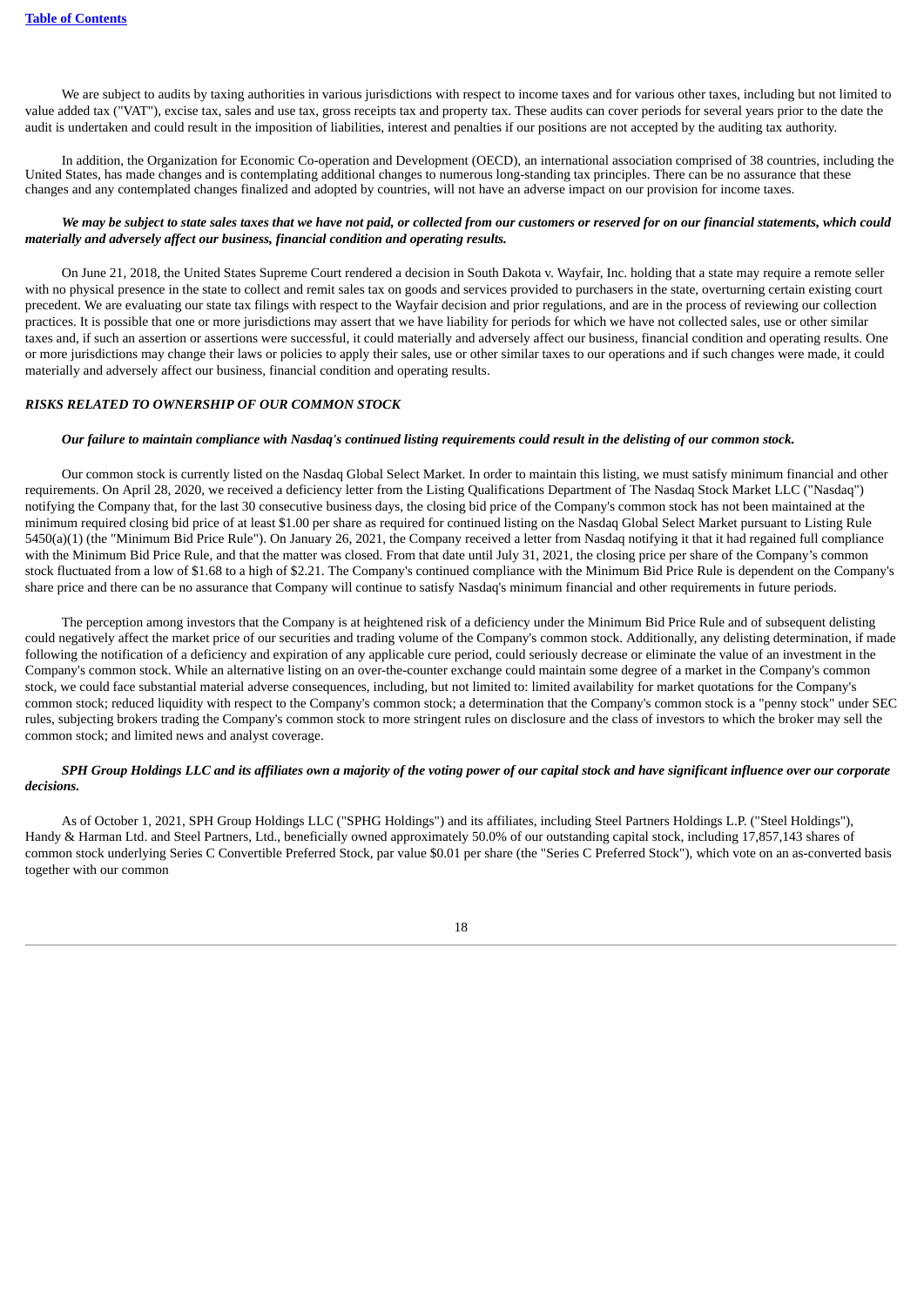stock, and 6,293,707 shares of common stock underlying a 7.50% Convertible Senior Note due 2024, which do not vote on an as-converted basis together with our common stock. In addition, as of July 31, 2021, a Section 13(d) group made of SPHG Holdings and certain of its affiliates, collectively owned 54.8% of our outstanding capital stock, representing 51.3% of the voting power of our capital stock.

As a result of this board representation and ownership of our capital stock, SPHG Holdings and its affiliates are able to influence our management and affairs and many matters requiring stockholder approval, including the election of directors, the passage of a tax benefits preservation plan and certain amendments to our organizational documents. In addition, because a business combination, such as a merger or consolidation, requires the affirmative vote of 75% of our outstanding voting stock, this concentration of ownership may have the effect of delaying or preventing a change in control of our Company and might adversely affect the market price of our common stock. SPHG Holdings and its affiliates may also have interests that are different from other shareholders and may vote in a way that may be adverse to our other stockholders' interests, conflicts of interest, or the appearance of conflicts of interest, could arise between our interests and the interests of SPHG Holdings and its affiliates. See Note 21 for additional information.

## Members of our Board also have sianificant interests in Steel Holdinas and its affiliates, which may create conflicts of interest.

Some members of our Board also hold positions with Steel Holdings and its affiliates. Specifically, Warren G. Lichtenstein, our Interim Chief Executive Officer and Executive Chairman of the Board, is affiliated with Steel Holdings and is the Executive Chairman of Steel Partners Holdings GP Inc. ("Steel Holdings GP"). Glen Kassan, our Vice Chairman of the Board and former Chief Administrative Officer, is an employee of Steel Services. Jack L. Howard, a director, is the President and a director of Steel Holdings GP. See our definitive proxy statement on Schedule 14A filed on June 15, 2021 for full biographical information for Messrs. Lichtenstein, Kassan and Howard.

As a result, these individuals may face potential conflicts of interest with each other and with our stockholders. They may be presented with situations in their capacity as either an officer or as our directors that conflict with their fiduciary obligations to Steel Holdings and its affiliates, which in turn may have interests that conflict with the interests of our other stockholders. While our contractual arrangements place restrictions on the parties' conduct in certain situations and related party transactions are subject to independent review and approval in accordance with our related party transaction approval procedures and applicable law, the potential for a conflict of interest exists and such persons may have conflicts of interest, or the appearance of conflicts of interest, with respect to matters involving or affecting SPHG Holdings and affiliates.

## There can be no assurance that the proposed transaction between us and Steel Holdings will be agreed upon, approved and ultimately consummated and the terms of any such transaction may differ materially from those originally proposed by Steel Holdings.

On November 19, 2020, the Company's Board received a preliminary, non-binding expression of interest from Steel Holdings to acquire all of the outstanding shares of common stock not already owned by Steel Holdings or its affiliates for a combination of cash and Steel Holdings 6% Series A Preferred Units, which would imply a value per share of common stock in the range of \$0.65 to \$0.72 per share.

The transaction, as proposed, is subject to negotiation. Any definitive agreement with respect to such transaction is subject to approval by the board of directors of Steel Holdings, the Board and shareholders. Such definitive agreement would be expected to contain customary closing conditions, including standard regulatory notifications and approvals.

As a result, we cannot predict whether the terms of such transaction will be agreed upon by Steel Holdings and the Board's special committee for recommendation to their respective boards of directors, for approval of the transaction or whether any such transactions would be approved by the requisite votes of our shareholders.

We also cannot predict the timing, final structure or other terms of any potential transaction and the terms of any such transaction may differ materially from those originally proposed by Steel Holdings. The pendency of any such proposed transaction may have had and may continue to have an adverse impact on the market price of our common stock. In addition, we expect to incur a number of non-recurring, transaction-related costs associated with negotiating the proposed transaction.

Our Board may choose to effect a reverse split of the issued and outstanding shares of our common stock at the ratio of one-for-ten, the effects of which we cannot predict with certainty and which may be materially adverse to the value of your investment in our common stock.

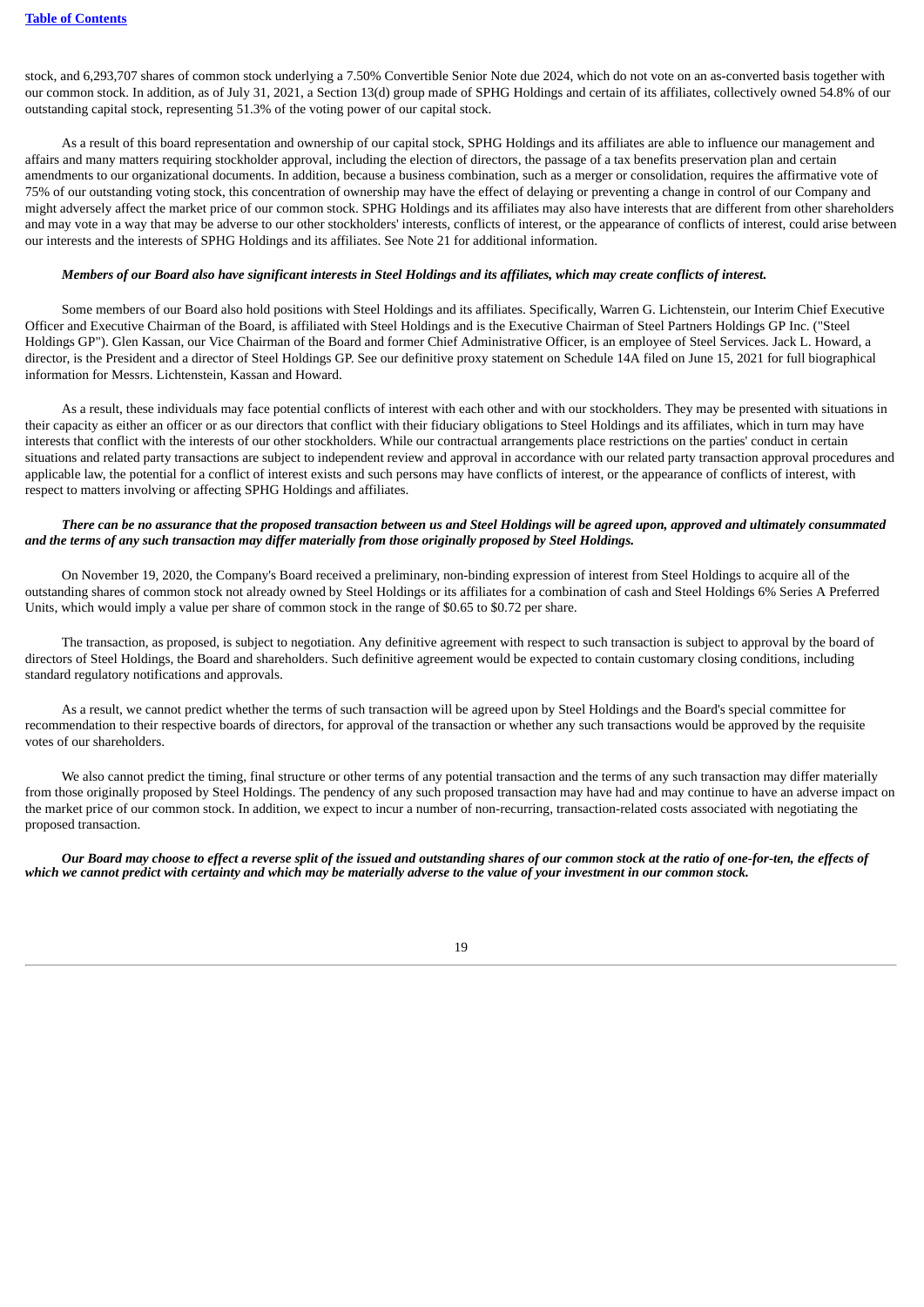At our 2020 Annual Meeting of Stockholders, our stockholders approved a reverse split of the issued and outstanding shares of our common stock at the ratio of one-for-ten (the "Reverse Stock Split"). Our board is authorized to determine when to file the necessary amendment to our Restated Certificate of Incorporation for the Reverse Stock Split with the Delaware Secretary of State at any time on or before the 12-month anniversary of stockholder approval thereof. The board may, at its discretion, cause the filing of the amendment to effect the Reverse Stock Split or abandon the amendment and not effect the Reverse Stock Split if it determines that any such action is or is not in the best interests of the Company and its stockholders. The board's decision as to whether and when to effect the Reverse Stock Split will be based on a number of factors, including market conditions, existing and expected trading prices for our common stock, and the Nasdaq Rules. Upon consummation of the Reverse Stock Split, every ten shares of common stock held by a stockholder at that time will be combined into one share of common stock. The Reverse Stock Split will affect all of our stockholders uniformly and will not affect any stockholder's percentage ownership interests in the Company or proportionate voting power, except for minor adjustments due to the treatment of fractional shares. No fractional shares will be issued in connection with the Reverse Stock Split.

If the Reverse Stock Split is implemented, our board expects that it will increase the market price of our common stock so that we are able to maintain compliance with the Minimum Bid Price Rule. However, the effect of the Reverse Stock Split upon the market price of our common stock cannot be predicted with any certainty, and the history of similar stock splits for companies in like circumstances is varied. It is possible that (i) the per share price of our common stock after the Reverse Stock Split will not rise in proportion to the reduction in the number of shares of our common stock outstanding resulting from the Reverse Stock Split, (ii) the market price per post-Reverse Stock Split share may ultimately not exceed or remain in excess of the \$1.00 minimum bid price for a sustained period of time, or (iii) the Reverse Stock Split may not result in a per share price that would attract brokers and investors who do not trade in lower priced stocks. In addition, if the Reverse Stock Split is implemented and the market price of our common stock declines, the percentage decline may be greater than would occur in the absence of a reverse stock split. Furthermore, although our board believes that the decrease in the number of shares of our common stock outstanding as a consequence of the Reverse Stock Split and the anticipated increase in the market price of our common stock could encourage interest in our common stock and possibly promote greater liquidity for our stockholders, such liquidity could also be adversely affected by the reduced number of shares outstanding after the Reverse Stock Split. The liquidity of our common stock may be harmed by the proposed Reverse Stock Split given the reduced number of shares of common stock that would be outstanding after the Reverse Stock Split, particularly if the stock price does not increase as a result of the Reverse Stock Split.

Additionally, at our 2020 Annual Meeting of Stockholders, our stockholders also approved the amendment to our Restated Certificate of Incorporation to reduce the number of shares of authorized common stock (the "Authorized Shares Reduction"), from 1,400,000,000 to 140,000,000. While our board currently intends to implement the Authorized Shares Reduction to the extent that it implements the Reverse Stock Split, our board reserves its right to elect not to proceed with the Authorized Shares Reduction if it determines, in its sole discretion, following stockholder approval, that this proposal is no longer in the best interests of the Company or its stockholders. Under these circumstances, the Reverse Stock Split could have an anti-takeover effect. A relative increase in the number of our authorized shares of common stock could enable the board to render more difficult or discourage an attempt by a party attempting to obtain control of the Company by tender offer or other means. The issuance of common stock in a public or private sale, merger or similar transaction would increase the number of outstanding shares of common stock entitled to vote, increase the number of votes required to approve a change of control of the Company, and dilute the interest of a party attempting to obtain control of the Company. Any such issuance could deprive stockholders of benefits that could result from an attempt to obtain control of the Company, such as the realization of a premium over the market price that the attempt could cause. Moreover, the issuance of common stock to persons friendly to the board could make it more difficult to remove incumbent officers and directors from office even if the change were favorable to stockholders generally. However, this anti-takeover effect is not the purpose or intent of our board. Even if we were not to implement the Authorized Shares Reduction, we have no present intent to use the relative increase in the number of authorized but unissued shares of our common stock for anti-takeover purposes. We are not aware of any pending or threatened efforts to obtain control of the Company, and the board has no present intent to authorize the issuance of additional shares of common stock to discourage these efforts if they were to arise.

## *RISKS RELATED TO OUR INDEBTEDNESS*

As of July 31, 2021, the carrying value of the debt outstanding was approximately \$373.1 million, which was comprised of \$363.8 million outstanding on a term loan due December 15, 2022 and \$9.3 million outstanding on a 7.50% Senior Convertible Notes due March 1, 2024.

## Servicing our debt requires a significant amount of cash, and we may not have sufficient cash flow from our business to service, refinance or repay *our debt.*

Our ability to make scheduled payments of the principal of, to pay interest on or to refinance our indebtedness depends on our financial and operating performance, which is subject to economic, financial, competitive and other factors, some of which are beyond our control. We cannot assure you that we will be able to generate cash flow or that we will be able to borrow

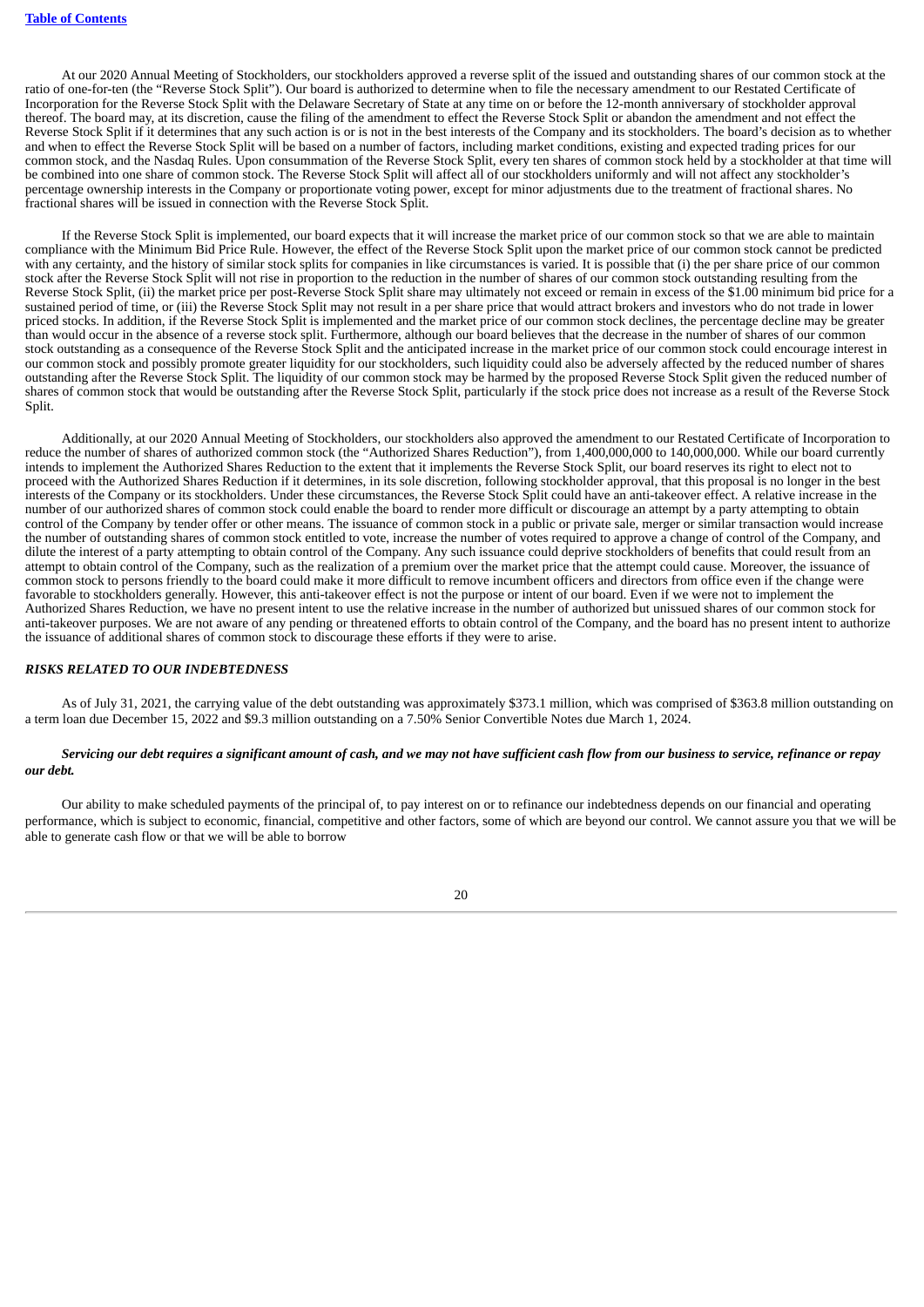funds in amounts sufficient to enable us to service our debt, meet working capital requirements and make necessary capital expenditures. If we are unable to generate such cash flows, we may be required to adopt one or more alternatives, such as selling assets, restructuring debt or obtaining additional equity capital on terms that may be onerous or highly dilutive. The term loan is due December 15, 2022 and the MidCap credit agreement expires on December 31, 2022. Our ability to refinance these agreements is not guaranteed and will depend on the capital and credit markets and our financial condition at such time. Even if we are able to refinance the term loan, we may not be able to obtain favorable terms with a lender. For more information, see "Item 7. Management's Discussion and Analysis of Financial Condition and Results of Operations - Liquidity and Capital Resources."

#### *Our indebtedness could restrict our operations and make us more vulnerable to adverse economic conditions.*

Our indebtedness could have important consequences for us and our stockholders. For example, our debt agreements require us to dedicate a substantial portion of our cash flows from operations to payments on our indebtedness, thereby reducing the availability of our cash flow to fund working capital, capital expenditures and acquisitions, and for other general corporate purposes. In addition, our indebtedness could:

- increase our vulnerability to adverse economic and competitive pressures in our industry;
- place us at a competitive disadvantage compared to our competitors that have less debt;
- limit our flexibility in planning for, or reacting to, changes in our business and our industry; and
- limit our ability to borrow additional funds on terms that are acceptable to us or at all.

## The debt aareements aovernina our indebtedness contain restrictive covenants that will restrict our operational flexibility and reauire that we maintain specified financial covenants. If we cannot comply with these covenants, we may be in default under either or both debt agreements.

The debt agreements governing our indebtedness contain affirmative and negative covenants, including with regard to specified financial covenants, which limit and restrict our operations and may hamper our ability to engage in activities that may be in our long-term best interests. Events beyond our control could affect our ability to meet these and other covenants under the debt agreements. Our failure to comply with our covenants and other obligations under the debt agreements may result in an event of default thereunder. A default, if not cured or waived, may permit acceleration of our indebtedness. If our indebtedness is accelerated, we cannot be certain that we will have sufficient funds available to pay down the indebtedness (together with accrued interest and fees), or that we will have the ability to refinance the accelerated indebtedness on terms favorable to us or at all. This could have serious consequences to our financial condition, operating results and business, and could cause ModusLink or IWCO to become insolvent or enter into bankruptcy proceedings, and shareholders may lose all or a portion of their investment because of the priority of the claims of the creditors on the assets.

## *Changes in reference interest rates could adversely affect our results from operations and financial condition.*

An increase in prevailing interest rates would have an effect on the interest rates charged on our variable rate debt, which rise and fall upon changes in reference interest rates. If prevailing interest rates or other factors result in higher interest rates, the increased interest expense would adversely affect our cash flow and our ability to service our indebtedness.

In addition to this, LIBOR, the London Interbank Offered Rate, is the basic rate of interest used in lending between banks on the London interbank market and is widely used as a reference for setting the interest rate on loans globally. The Company typically uses LIBOR as a reference rate in the Company's credit facilities such that the interest due to our lenders is calculated using LIBOR. In 2017, the United Kingdom's Financial Conduct Authority ("FCA"), which regulates LIBOR, announced that it intends to phase out LIBOR by the end of 2021. It is unclear if at that time whether or not LIBOR will cease to exist, if new methods of calculating LIBOR will be established such that it continues to exist after 2021 or if replacement conventions will be developed. In March 2021, the FCA confirmed that all of the LIBOR settings for Euro and Swiss Franc and some of the LIBOR settings for Japanese Yen, Sterling and US dollars will cease in December 2021 and the remainder of the LIBOR settings for US dollars will cease in June 2023. To identify a successor rate for LIBOR, financial regulators in various countries, including the United States, the United Kingdom, the European Union and Switzerland, have formed working groups with the aim of recommending alternatives to LIBOR denominated in their local currencies. Some of the financial regulators have identified the Secured Overnight Financing Rate ("SOFR") as their preferred alternative rate for LIBOR.

SOFR is observed and backward-looking, which stands in contrast with LIBOR under the current methodology, which is an estimated forward-looking rate and relies, to some degree, on the expert judgment of submitting panel members. Given that SOFR is a secured rate backed by government securities, it will be a rate that does not take into account bank credit risk (as is the case with LIBOR). Whether or not SOFR attains market traction as a LIBOR replacement tool remains in question.

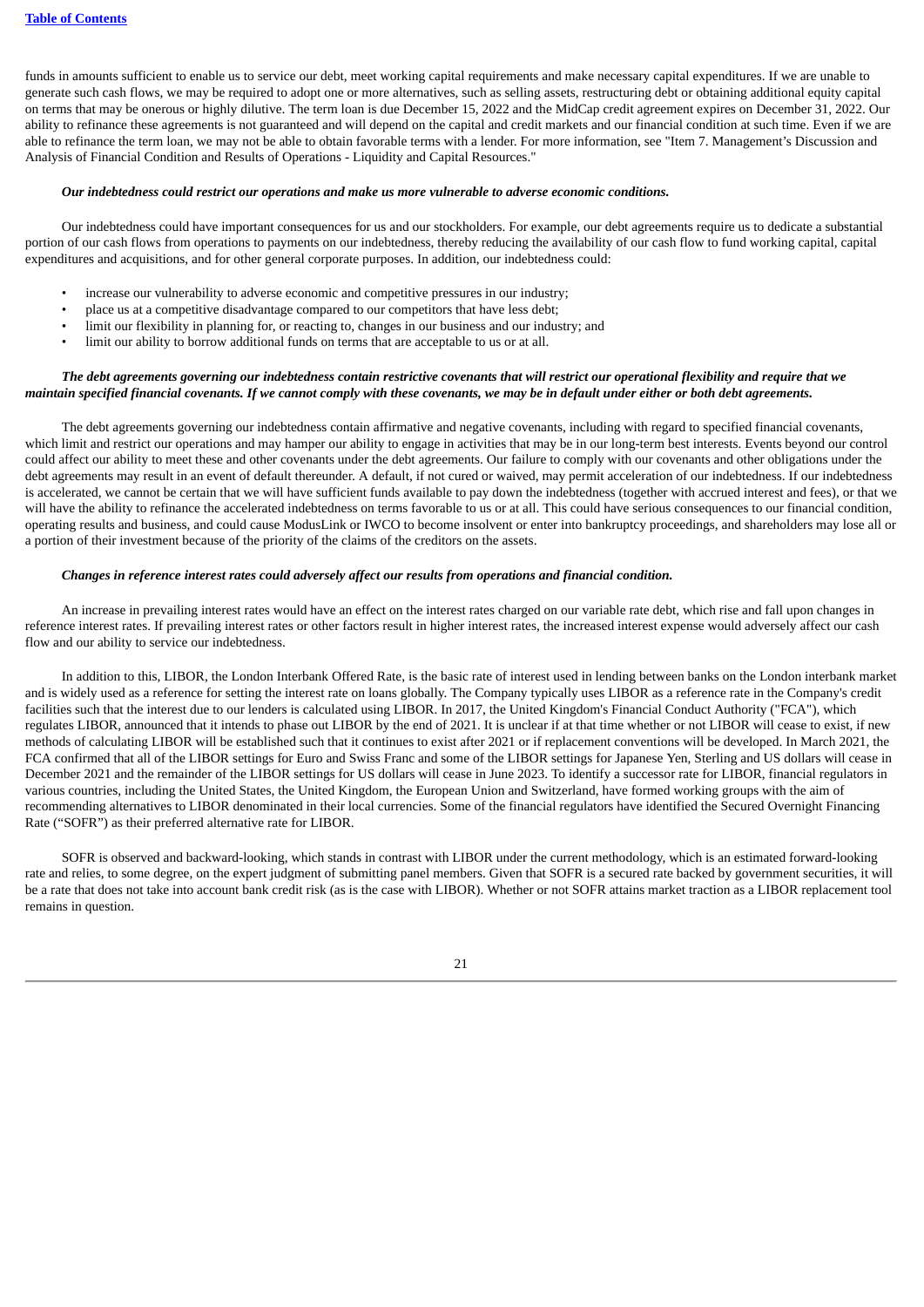Although certain financial regulators have indicated their preference for SOFR as the preferred replacement rate for LIBOR, it is unclear if other benchmarks may emerge or if other rates will be adopted. As such, the future of LIBOR is uncertain.

At this time, due to a lack of consensus existing as to what rate or rates may become accepted alternatives to LIBOR, it is impossible to predict the effect of any such alternatives on the Company's liquidity or interest expense. Uncertainty regarding the continued use and reliability of LIBOR as a benchmark interest rate could adversely affect the performance of LIBOR relative to its historic values. However, even if the financial instruments transition to using alternative benchmarks like SOFR successfully, the new benchmarks are likely to differ from LIBOR, as the alternative benchmark rate may be calculated differently. If LIBOR ceases to exist, the Company may also need to renegotiate its credit agreements that utilize LIBOR as a factor in determining the interest rate to replace LIBOR with the new standard that is established. This may increase the interest expense associated with our outstanding indebtedness or any future indebtedness we may incur. Further, transitioning to an alternative benchmark rate, such as SOFR, may result in us incurring expense and legal risks, as renegotiation and changes to documentation may be required in effecting the transition. Any of these occurrences could materially and adversely affect our borrowing costs, financial condition, and results of operations.

## *GENERAL RISKS FACTORS*

#### *An increase in our effective tax rate may adversely impact our results of operations.*

A number of factors may increase our future effective tax rates, including:

- the jurisdictions in which profits are determined to be earned and taxed;
- the resolution of issues arising from tax audits with various tax authorities;
- changes in the valuation of our deferred tax assets and liabilities;
- adjustments to estimated taxes upon finalization of various tax returns;
- increases in expenses not deductible for tax purposes, including write-offs of acquired in-process research and development, impact of costs associated with business combinations and impairments of goodwill in connection with acquisitions;
- changes in available tax credits;
- changes in share-based compensation;
- changes in tax laws or the interpretation of such tax laws and changes in generally accepted accounting principles;
- the repatriation of non-U.S. earnings for which we have not previously provided for U.S. taxes; and
- increases in tax rates in various jurisdictions.

Any significant increase in our future effective tax rates could reduce net income for future periods.

## <span id="page-24-0"></span>**ITEM 1B.— UNRESOLVED STAFF COMMENTS**

None.

#### <span id="page-24-1"></span>**ITEM 2.— PROPERTIES**

Our corporate headquarters are located in Smyrna, Tennessee. As of July 31, 2021: our Supply Chain business leased more than 20 sites in several countries from which we operate ModusLink, which consist of office and warehouse space and are located throughout the world, including, but not limited to, the United States, Mexico, the Netherlands, the Czech Republic, Ireland, Singapore, Japan, Australia and Mainland China; and IWCO Direct leased seven total facilities (including administrative space) in Minnesota and Pennsylvania. In August 2021, the Company announced it intends to exit one facility located in Little Falls, Minnesota in January 2022.

We believe that our existing properties are suitable and adequate for our present purposes and provide sufficient capacity to meet our anticipated requirements, and that new facilities will be available in the event we need additional or new space.

## <span id="page-24-2"></span>**ITEM 3.— LEGAL PROCEEDINGS**

<span id="page-24-3"></span>The information required with respect to this item can be found in Note 10 to our consolidated financial statements and is incorporated by reference into this Item 3. For an additional discussion of certain risks associated with legal proceedings, also see Item 1A, Risk Factors, of this Report.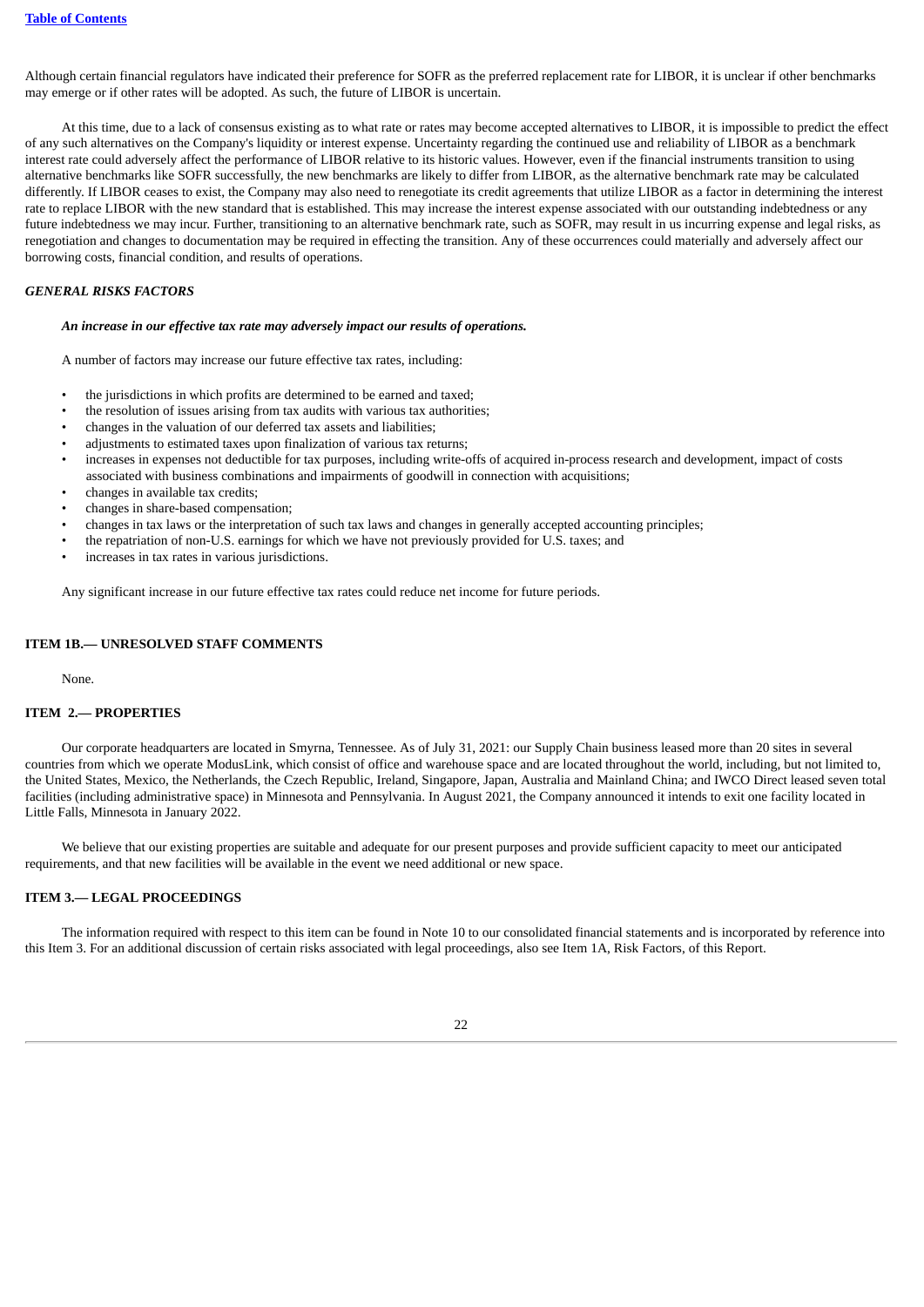## **ITEM 4.— MINE SAFETY DISCLOSURES**

Not Applicable.

## **PART II**

## <span id="page-25-1"></span><span id="page-25-0"></span>**ITEM 5.—MARKET FOR REGISTRANT'S COMMON EQUITY, RELATED STOCKHOLDER MATTERS AND ISSUER PURCHASES OF EQUITY SECURITIES**

## **Market Information**

As of July 31, 2021 we had 63,099,496 common shares issued and outstanding. Our common stock is traded on the Nasdaq Capital Market under the symbol "STCN.

#### **Stockholders**

As of July 31, 2021, there were approximately 306 holders of record of common stock of the Company. This number does not include beneficial owners for whom shares are held by nominees in street name.

#### **Dividends**

We currently intend to retain earnings, if any, to support our business and do not anticipate paying cash dividends in the foreseeable future. Payment of future dividends, if any, will be at the discretion of our Board of Directors, after taking into account various factors, including our financial condition, operating results, any restrictions on payment of dividends under our credit facilities, current and anticipated cash needs and plans for expansion.

#### **Recent Sales of Unregistered Securities**

None.

#### **Issuer Purchases of Equity Securities**

The Company did not make any purchases of its common stock during the quarter ended July 31, 2021.

#### **Equity Compensation Plans**

Information regarding the Company's equity compensation plans and the securities authorized for issuance thereunder is set forth in Item 12 of Part III.

## **Equity Performance Graph**

Consistent with the rules applicable to "Smaller Reporting Companies" we have omitted information required by this item.

## <span id="page-25-2"></span>**ITEM 6.— SELECTED FINANCIAL DATA**

Consistent with the rules applicable to "Smaller Reporting Companies" we have omitted information required by this item.

## <span id="page-25-3"></span>**ITEM 7.— MANAGEMENT'S DISCUSSION AND ANALYSIS OF FINANCIAL CONDITION AND RESULTS OF OPERATIONS**

This Annual Report on Form 10-K contains forward-looking statements within the meaning of Section 21E of the Exchange Act and Section 27A of the Securities Act. For this purpose, any statements contained herein that are not statements of historical fact may be deemed to be forward-looking statements. Without limiting the foregoing, the words "believes," "anticipates," "plans," "expects" and similar expressions are intended to identify forward-looking statements. Factors that could cause actual results to differ materially from those reflected in the forward-looking statements include, but are not limited to, those discussed in Item 1A. Risk Factors and elsewhere in this Report. For more information, see "Forward Looking Statements." Readers are cautioned not to place undue reliance on these forward-looking statements, which reflect

 $2<sub>2</sub>$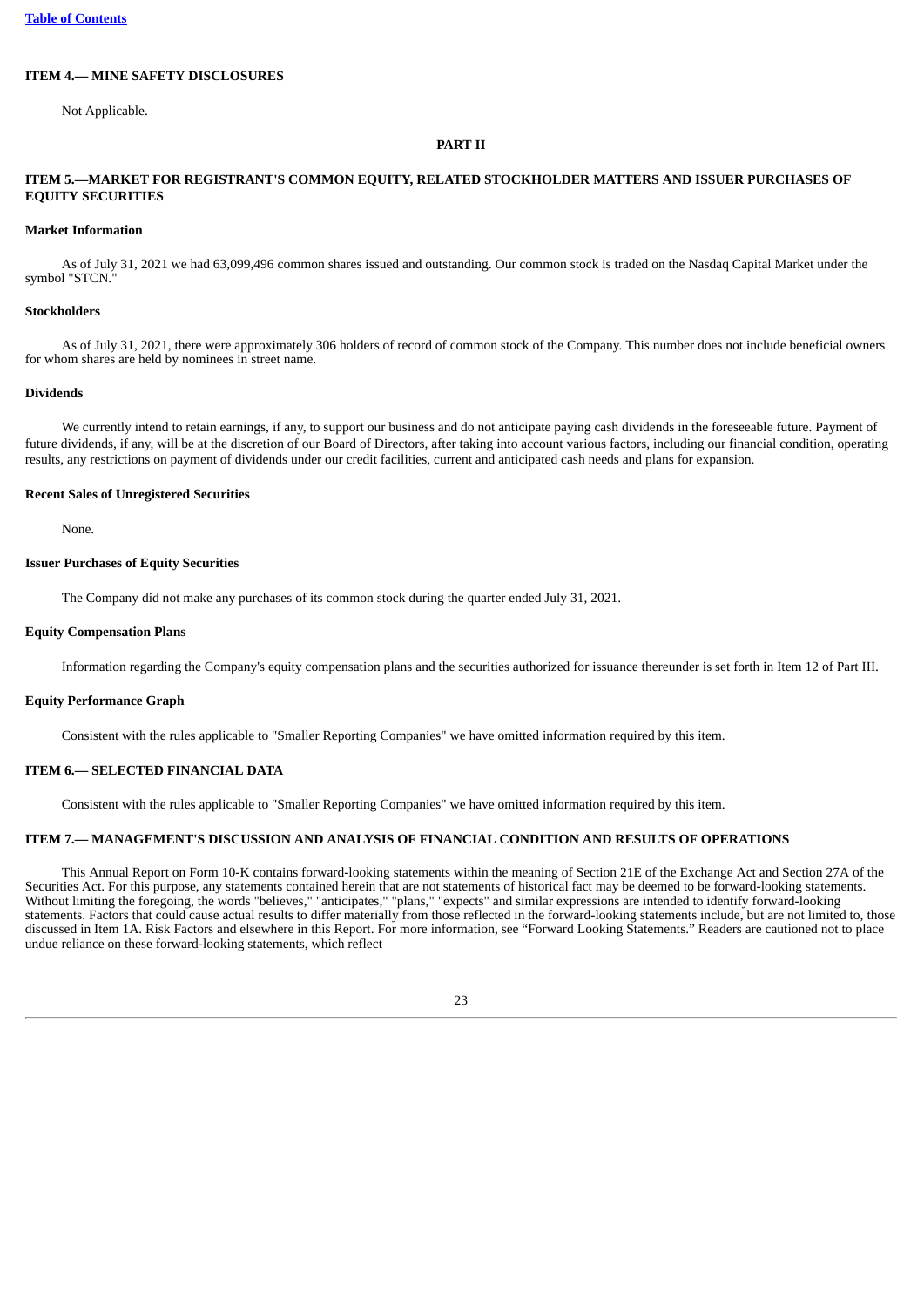management's analysis, judgment, belief or expectation only as of the date hereof. We do not undertake any obligation to update forward-looking statements whether as a result of new information, future events or otherwise.

#### **Overview**

Steel Connect, Inc. is a diversified holding company with two, wholly-owned subsidiaries, IWCO Direct and ModusLink, which serve the direct marketing and supply chain management markets, respectively. For a more complete description of the Company's segments, see "Item 1. Business" found elsewhere in this Form 10-K.

#### **Impact of COVID-19**

The ongoing COVID-19 pandemic has adversely impacted, and is likely to further adversely impact, nearly all aspects of our business and markets, including our workforce and the operations of our clients, suppliers, and business partners. Beginning in March 2020, when the World Health Organization categorized COVID-19 as a pandemic and the President of the United States declared the COVID-19 outbreak a national emergency, we experienced impacts to our customers' demand, facility operations, supply chain, availability and productivity of personnel, while also working to comply with rapidly evolving international, federal, state and local restrictions and recommendations on travel and workplace health and safety. We experienced disruptions to our business continuity as a result of temporary closures of certain of ModusLink's facilities in the third and fourth quarters of fiscal year 2020, as well as the fourth quarter of fiscal year 2021. However, these temporary closures did not have a significant impact on ModusLink's operations. Additionally, although IWCO Direct operated as an essential business, it had reduced operating levels and labor shifts due to lower sales volume during the third quarter of fiscal year 2020.

To help combat these impacts and mitigate the financial impact of the COVID-19 pandemic on our business, during fiscal year 2020 we took proactive measures by initiating cost reduction actions, including the waiver of board fees, hiring freezes, staffing and force reductions, company-wide salary reductions, bonus payment deferrals and temporary 401(k) match suspension. The temporary waiver of board fees and company-wide salary reduction actions taken in the prior fiscal year were fully restored prior to the beginning of fiscal year 2021, and the majority of salary reductions were repaid prior to the fiscal quarter ended January 31, 2021.We continue our focus on cash management and liquidity, which includes aggressive working capital management.

In addition, we aim to closely monitor the impact of COVID-19 on all aspects of our business and geographies, including its impact on our clients, employees, suppliers, vendors, business partners and distribution channels. We believe that such impacts could include, but are not limited to, the extent and severity of the impact on our customers and suppliers; the continued disruption to the demand for our businesses' products and services; the impact of the global business and economic environment on liquidity and the availability of capital; delays in payments of outstanding receivables beyond normal payment terms; supply chain disruptions; uncertain demand; and the effect of any initiatives or programs that we may undertake to address financial and operational challenges faced by our customers. The full extent to which the pandemic will directly or indirectly impact our business, results of operations and financial condition, is difficult to predict and will depend on the duration and spread of the ongoing COVID-19 pandemic (including new variants of COVID-19), its severity, the actions to contain the virus or address its impact, the timing, distribution, and efficacy of vaccines and other treatments, U.S. and foreign government actions to respond to the reduction in global economic activity, and how quickly and to what extent normal economic and operating conditions can resume. As of the filing of this Form 10-K, all of our facilities were open and able to operate at normal capacities. We will evaluate further actions if circumstances warrant while continuing to strategically support the Company's future growth initiatives (including its Competitive Improvement Plan for IWCO Direct), sales and marketing activities and supply chain solutions and services.

#### **IWCO Direct's Competitive Improvement Plan**

On June 2, 2021, the Board approved a Competitive Improvement Plan ("CIP") for IWCO Direct, which addresses the changing requirements of its customers and markets it serves, as well as the current competitive landscape. The CIP seeks to expand IWCO Direct's marketing services capabilities, and upgrade its production platform to new digital and inserting technology, while reducing its overall production costs to enhance its competitive pricing capabilities. The CIP contemplates a total investment of approximately \$54 million primarily over a 24-month period. The Company estimates the CIP cost will consist of approximately: (1) \$38 million for digital press and insertion equipment, and technology build out cost (of which approximately \$34 million in lease/purchase agreements were entered into subsequent to year-end), and (2) \$16 million for severance, employee retention, facilities optimization, and other implementation costs. In addition, the Company expects to incur approximately \$12 million for non-cash accelerated depreciation expense. The cost estimates do not include amounts for potential non-cash asset impairment charges relating to facilities and equipment optimization. The timing and amount of the costs will depend on a number of factors.

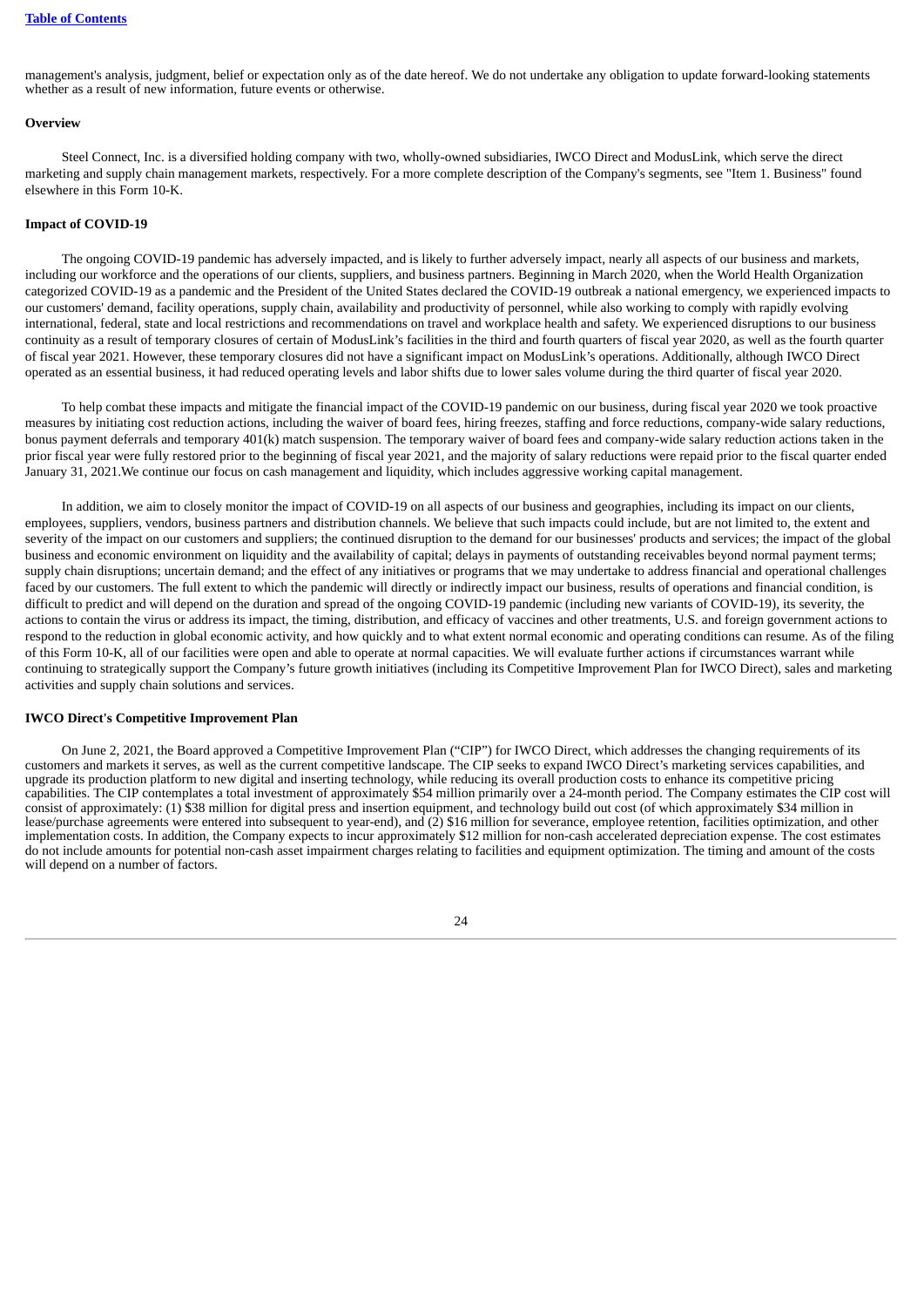## **Reverse Stock Split**

At our 2020 Annual Meeting of Stockholders, our stockholders approved a reverse stock split of the issued and outstanding shares of our common stock at the ratio of one-for-ten (the "Reverse Stock Split"). Our board is authorized to determine when to file the necessary amendment to our Restated Certificate of Incorporation for the Reverse Stock Split with the Delaware Secretary of State at any time on or before the 12-month anniversary of stockholder approval thereof. The board may, at its discretion, cause the filing of the amendment to effect the Reverse Stock Split or abandon the amendment and not effect the Reverse Stock Split if it determines that any such action is or is not in the best interests of the Company and its stockholders. The board's decision as to whether and when to effect the Reverse Stock Split will be based on a number of factors, including market conditions, existing and expected trading prices for our common stock and the Nasdaq Rules. Upon consummation of the Reverse Stock Split, every ten shares of common stock held by a stockholder at that time will be combined into one share of common stock. The Reverse Stock Split will affect all of our stockholders uniformly and will not affect any stockholder's percentage ownership interests in the Company or proportionate voting power, except for minor adjustments due to the treatment of fractional shares. No fractional shares will be issued in connection with the Reverse Stock Split.

Additionally, at our 2020 Annual Meeting of Stockholders, our stockholders also approved the amendment to our Restated Certificate of Incorporation to reduce the number of shares of authorized common stock (the "Authorized Shares Reduction"), from 1,400,000,000 to 140,000,000. While our board currently intends to implement the Authorized Shares Reduction to the extent that it implements the Reverse Stock Split, our board reserves its right to elect not to proceed with the Authorized Shares Reduction if it determines, in its sole discretion, following stockholder approval, that this proposal is no longer in the best interests of the Company or its stockholders.

For the risks associated with the Reverse Stock Split and the Authorized Shares Reduction, including risks arising from their implementation or nonimplementation, see "Item 1A. Risk Factors—Risks Related to Ownership of Our Common Stock — Our board may effect a reverse split of the issued and outstanding shares of our common stock at the ratio of one-for-ten, the effects of which we cannot predict with certainty and which may be materially adverse to the value of your investment in our common stock."

#### **Results of Operations**

#### **Fiscal Year 2021 compared to Fiscal Year 2020**

**Net Revenue:**

|                  | <b>Fiscal Year Ended</b><br><b>July 31, 2021</b> | As a $%$<br>of<br>Total<br><b>Net</b><br>Revenue |   | <b>Fiscal Year Ended</b><br><b>July 31, 2020</b> | As a $%$<br>of<br><b>Total</b><br>Net<br>Revenue | \$ Change  | % Change   |
|------------------|--------------------------------------------------|--------------------------------------------------|---|--------------------------------------------------|--------------------------------------------------|------------|------------|
|                  |                                                  |                                                  |   |                                                  | (In thousands)                                   |            |            |
| Direct Marketing | \$<br>387,510                                    | 63.1 % \$                                        |   | 444,360                                          | 56.8 $%$ \$                                      | (56, 850)  | $(12.8)\%$ |
| Supply Chain     | 226,256                                          | 36.9 %                                           |   | 338,453                                          | 43.2 %                                           | (112, 197) | $(33.1)\%$ |
| Total            | 613,766                                          | 100.0 %                                          | Ф | 782,813                                          | $100.0\%$ \$                                     | (169, 047) | $(21.6)\%$ |

Consolidated net revenue, for the fiscal year ended July 31, 2021, decreased by approximately \$169.0 million, as compared to the fiscal year ended July 31, 2020.

Direct Marketing segment net revenue for the fiscal year ended July 31, 2021 decreased by approximately \$56.9 million as compared with the prior fiscal year. Direct Marketing segment net revenue decreased by: (1) approximately \$36.2 million due to lower volume from client exits and (2) approximately \$20.7 million due to overall lower customer demand. The client exits in the year ended July 31, 2021 are expected to result in further decreases of Direct Marketing's net revenue for the fiscal year ending July 31, 2022.

Supply Chain net revenue for the fiscal year ended July 31, 2021 decreased by approximately \$112.2 million as compared with the prior fiscal year. Supply Chain net revenue decreased by: (1) approximately \$60.0 million due to lower volume from client exits and (2) approximately \$52.2 million due to lower client volume, the majority of which is associated with a client in the computing market. Fluctuations in foreign currency exchange rates had an insignificant impact on the Supply Chain segment's net revenues for the fiscal year ended July 31, 2021, as compared to the same period in the prior year.

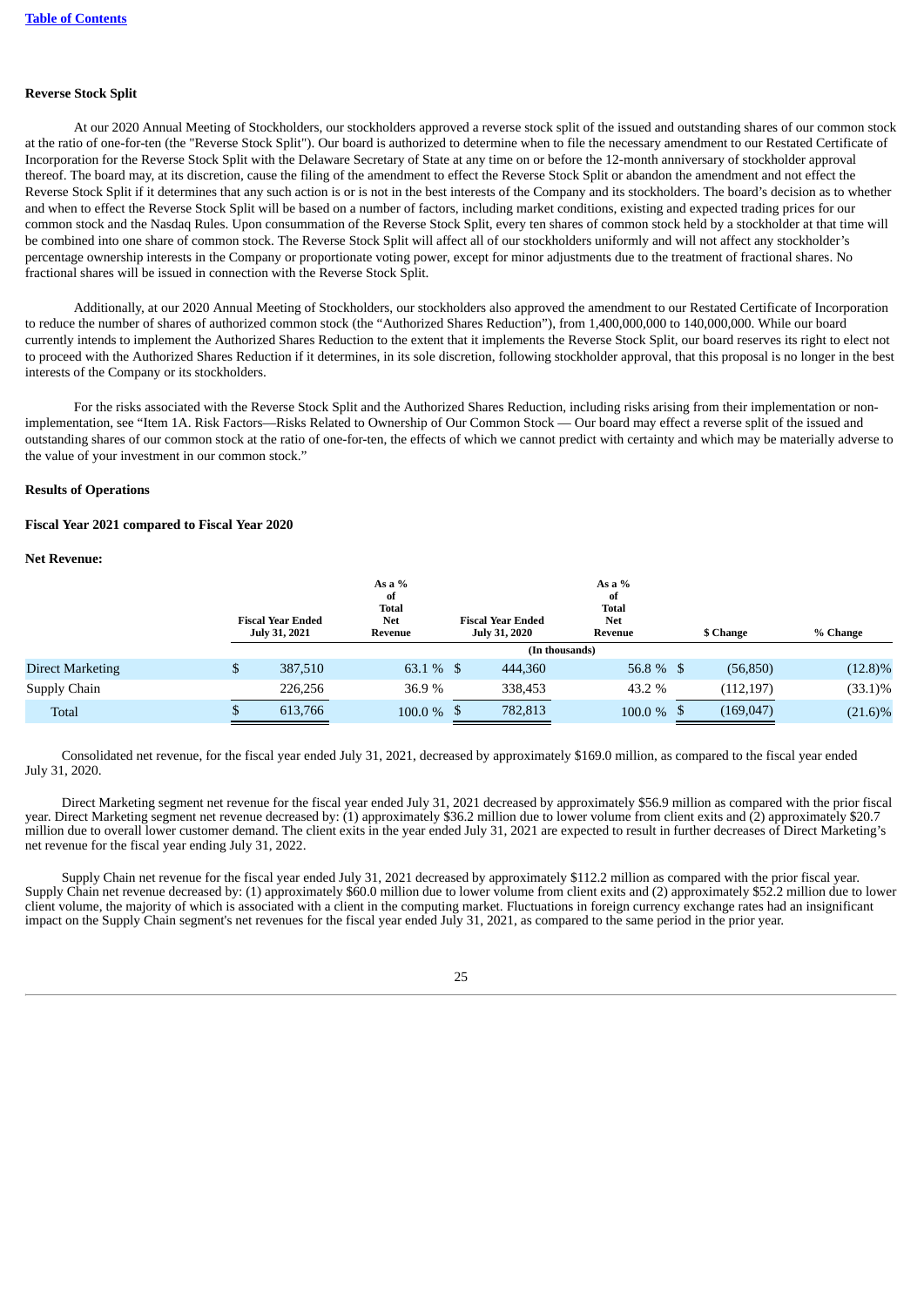## **Cost of Revenue:**

|                  |   | <b>Fiscal Year Ended</b><br><b>July 31, 2021</b> | As a $%$<br>of<br>Segment<br><b>Net</b><br>Revenue | <b>Fiscal Year Ended</b><br><b>July 31, 2020</b> | As a $%$<br>of<br>Segment<br>Net<br>Revenue | \$ Change  | % Change   |
|------------------|---|--------------------------------------------------|----------------------------------------------------|--------------------------------------------------|---------------------------------------------|------------|------------|
|                  |   |                                                  |                                                    |                                                  | (In thousands)                              |            |            |
| Direct Marketing | ъ | 305,601                                          | 78.9 % \$                                          | 345,173                                          | $77.7\%$ \$                                 | (39, 572)  | $(11.5)\%$ |
| Supply Chain     |   | 178,552                                          | 78.9 %                                             | 274.681                                          | 81.2 %                                      | (96, 129)  | $(35.0)\%$ |
| Total            |   | 484,153                                          | 78.9%                                              | 619,854                                          | $79.2\%$ \$                                 | (135, 701) | $(21.9)\%$ |

Consolidated cost of revenue consists primarily of expenses related to the cost of materials purchased in connection with the provision of direct marketing and supply chain management services as well as costs for salaries and benefits, contract labor, consulting, paper for direct mailing, fulfillment and shipping, and applicable facilities costs. Cost of revenue for the fiscal year ended July 31, 2021 included materials procured on behalf of our Supply Chain clients of \$109.0 million, as compared to \$190.3 million for the prior year, a decrease of \$81.2 million. Consolidated cost of revenue decreased by \$135.7 million for the fiscal year ended July 31, 2021, as compared to the prior year, primarily due to lower labor and material costs as a result of the decrease in revenue. Consolidated gross margin percentage for the fiscal year ended July 31, 2021 increased 30 basis points to 21.1% from 20.8% in the fiscal year ended July 31, 2020, primarily due to favorable changes in sales mix, our focus on customer rationalization to improve profitability, as well as cost reduction initiatives in both segments to offset the impact of COVID-19.

Direct Marketing's cost of revenue decreased by \$39.6 million for the fiscal year ended July 31, 2021, as compared to the prior fiscal year. The decrease was primarily due to lower material and labor costs as a result of lower sales volume. The Direct Marketing segment's gross margin percentage decreased by 120 basis points to 21.1% for the fiscal year ended July 31, 2021, as compared to 22.3% for the fiscal year ended July 31, 2020 primarily due to changes in customer mix and the competitive pricing pressures within the marketplace. Supply Chain's cost of revenue decreased by \$96.1 million during the fiscal year ended July 31, 2021, as compared to the prior fiscal year. The decrease was primarily due to lower material and labor costs due to lower sales volume. The Supply Chain segment's gross margin percentage increased by 230 basis points to 21.1% for the fiscal year ended July 31, 2021, as compared to 18.8% for the fiscal year ended July 31, 2020, primarily due to improved sales mix towards higher margin services. Fluctuations in foreign currency exchange rates had an insignificant impact on the Supply Chain segment's gross margin for the fiscal year ended July 31, 2021, as compared to the same period in the prior year.

## **Selling, General and Administrative:**

|                          |   | <b>Fiscal Year Ended</b><br><b>July 31, 2021</b> | As a $%$<br>of<br>Segment<br>Net<br>Revenue | <b>Fiscal Year Ended</b><br>July 31, 2020 | As a $%$<br>of<br>Segment<br><b>Net</b><br>Revenue | \$ Change | % Change   |
|--------------------------|---|--------------------------------------------------|---------------------------------------------|-------------------------------------------|----------------------------------------------------|-----------|------------|
|                          |   |                                                  |                                             |                                           | (In thousands)                                     |           |            |
| <b>Direct Marketing</b>  | Ф | 47,254                                           | $12.2 \%$ \$                                | 58,992                                    | $13.3\%$ \$                                        | (11,738)  | $(19.9)\%$ |
| Supply Chain             |   | 40,877                                           | 18.1 %                                      | 35,820                                    | 10.6 %                                             | 5,057     | 14.1 %     |
| Sub-total                |   | 88,131                                           | 14.4 %                                      | 94,812                                    | 12.1 %                                             | (6,681)   | $(7.0)\%$  |
| Corporate-level activity |   | 8,397                                            |                                             | 8,449                                     |                                                    | (52)      | (0.6)%     |
| <b>Total</b>             |   | 96,528                                           | $15.7\%$ \$                                 | 103,261                                   | $13.2\%$ \$                                        | (6, 733)  | $(6.5)\%$  |

Consolidated selling, general and administrative expenses for the fiscal year ended July 31, 2021 decreased by approximately \$6.7 million, as compared to the same period in the prior year. Direct Marketing's selling, general and administrative expenses for the fiscal year ended July 31, 2021 decreased by approximately \$11.7 million, primarily due to a lower employee-related costs, sales and marketing, and other expenses. Supply Chain's selling, general and administrative expenses for the fiscal year ended July 31, 2021 increased approximately \$5.1 million, primarily due to an increase in costs associated with the information technology function, offset partially by a decrease compensation costs. Corporate-level activity decreased slightly compared to the prior year. Fluctuations in foreign currency exchange rates had an insignificant impact on the Supply Chain segment's selling, general and administrative expenses for the fiscal year ended July 31, 2021.

## **Goodwill Impairment Charge:**

## 26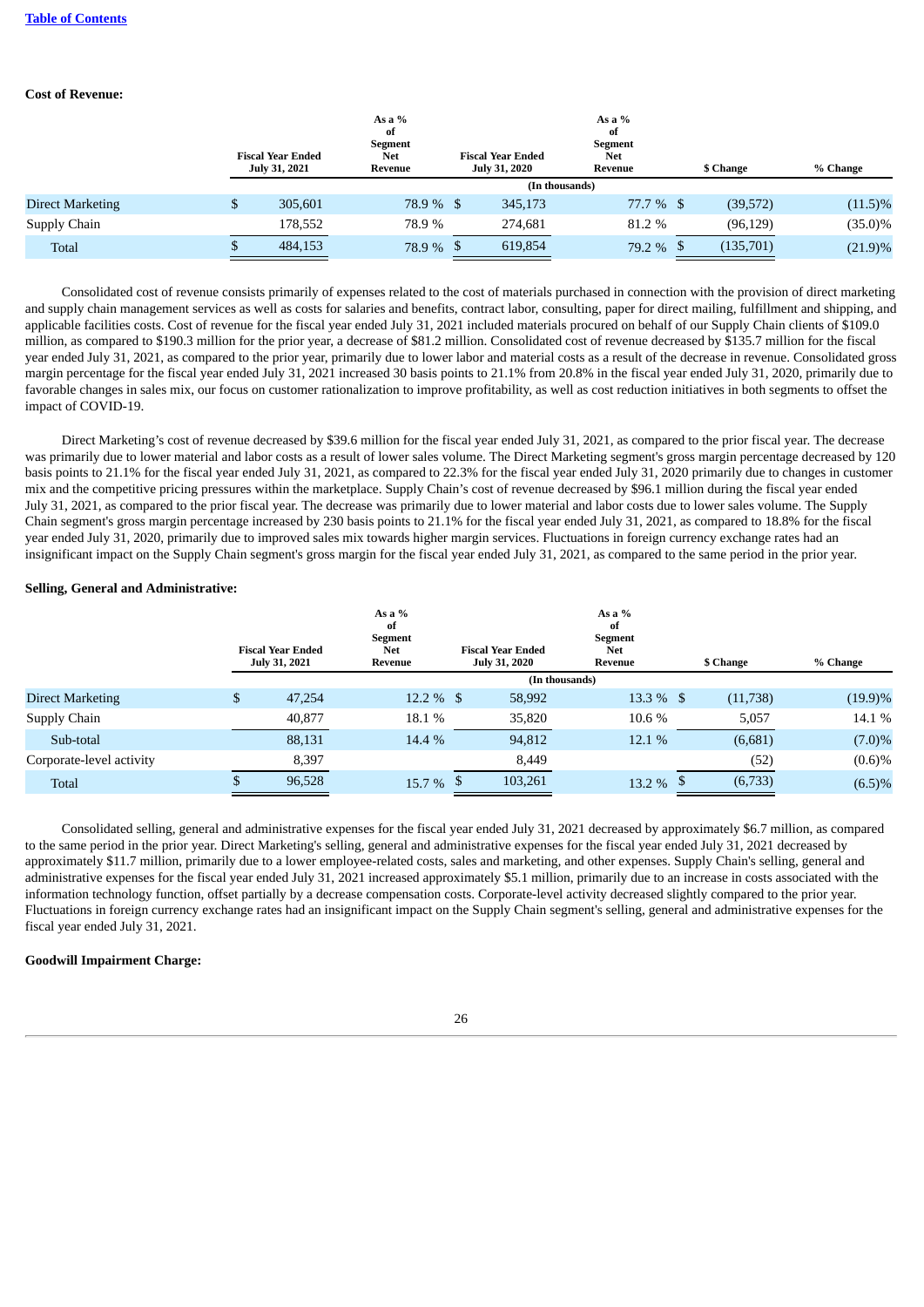During the fiscal year ended July 31, 2021, the Company recorded a non-cash pre-tax goodwill impairment charge of \$25.7 million for the Direct Marketing segment. The Company did not record any goodwill impairment charge during the prior fiscal year. For a discussion of the drivers of the goodwill impairment charge, see Note 5 to the consolidated financial statements found elsewhere in this Form 10-K.

### **Amortization of Intangible Assets:**

Intangible asset amortization expense of \$20.3 million and \$27.3 million during the fiscal years ended July 31, 2021 and 2020, respectively, relates to intangible assets acquired by the Company in connection with its acquisition of IWCO Direct. Amortization expense decreased by approximately \$7.0 million for the year ended July 31, 2021 as compared to the prior fiscal year due to trademarks and tradenames that became fully amortized in December 2020 and lower amortization expense with respect to the customer relationship intangible assets. The customer relationship intangible assets are amortized using an accelerated method, which reflects the pattern in which we receive the economic benefit of the asset.

#### **Interest Expense:**

Interest expense of \$31.1 million for the year ended July 31, 2021 decreased by approximately \$2.8 million as compared to the prior fiscal year primarily due to lower average outstanding debt balances.

## **Other Gains, Net:**

Other gains, net for the fiscal year ended July 31, 2021 were approximately \$1.2 million. Other gains, net included gains of \$3.2 million from the derecognition of accrued pricing liabilities in the Supply Chain segment, partially offset by \$1.9 million in net realized and unrealized foreign exchange losses in the Supply Chain segment.

Other gains, net for the fiscal year ended July 31, 2020 were approximately \$2.1 million. Other gains, net included gains of \$0.8 million from the derecognition of accrued pricing liabilities in the Supply Chain segment and \$0.9 million in net realized and unrealized foreign exchange gains in the Supply Chain segment.

#### **Income Tax Expense:**

Company recorded income tax expense of approximately \$1.6 million and \$5.9 million for the fiscal years ended July 31, 2021 and 2020, respectively. The decrease in income tax expense is primarily due to lower taxable income in foreign jurisdictions, as compared to the prior year.

#### **Liquidity and Capital Resources**

## *Anticipated Sources and Uses of Cash Flow*

Historically, the Company has financed its operations and met its capital requirements primarily through funds generated from operations, the sale of it securities, borrowings from lending institutions and sale of facilities that were not fully utilized. The following table summarizes our liquidity:

|                                                                     | <b>July 31,</b><br>2021 |
|---------------------------------------------------------------------|-------------------------|
|                                                                     | (In thousands)          |
| Cash and cash equivalents                                           | \$<br>96,931            |
| Readily available borrowing capacity under Cerberus Credit Facility | 25,000                  |
| Readily available borrowing capacity under Midcap Credit Facility   | 8,687                   |
|                                                                     | 130,618                 |

Due to the changes reflected in the U.S. Tax Cuts and Jobs Act in December 2017 ("U.S. Tax Reform"), there is no U.S. tax payable upon repatriating the undistributed earnings of foreign subsidiaries considered not subject to permanent investment. Foreign withholding taxes would range from 0% to 10% on any repatriated funds. For the Company, earnings and profits have been calculated at each subsidiary. The Company's foreign subsidiaries are in an overall net deficit for earnings and profits purposes. As such, no adjustment was made to U.S. taxable income in the fiscal year ended July 31, 2021 relating to this aspect of the U.S. Tax Reform. In future years, the Company will be able to repatriate its foreign earnings without incurring additional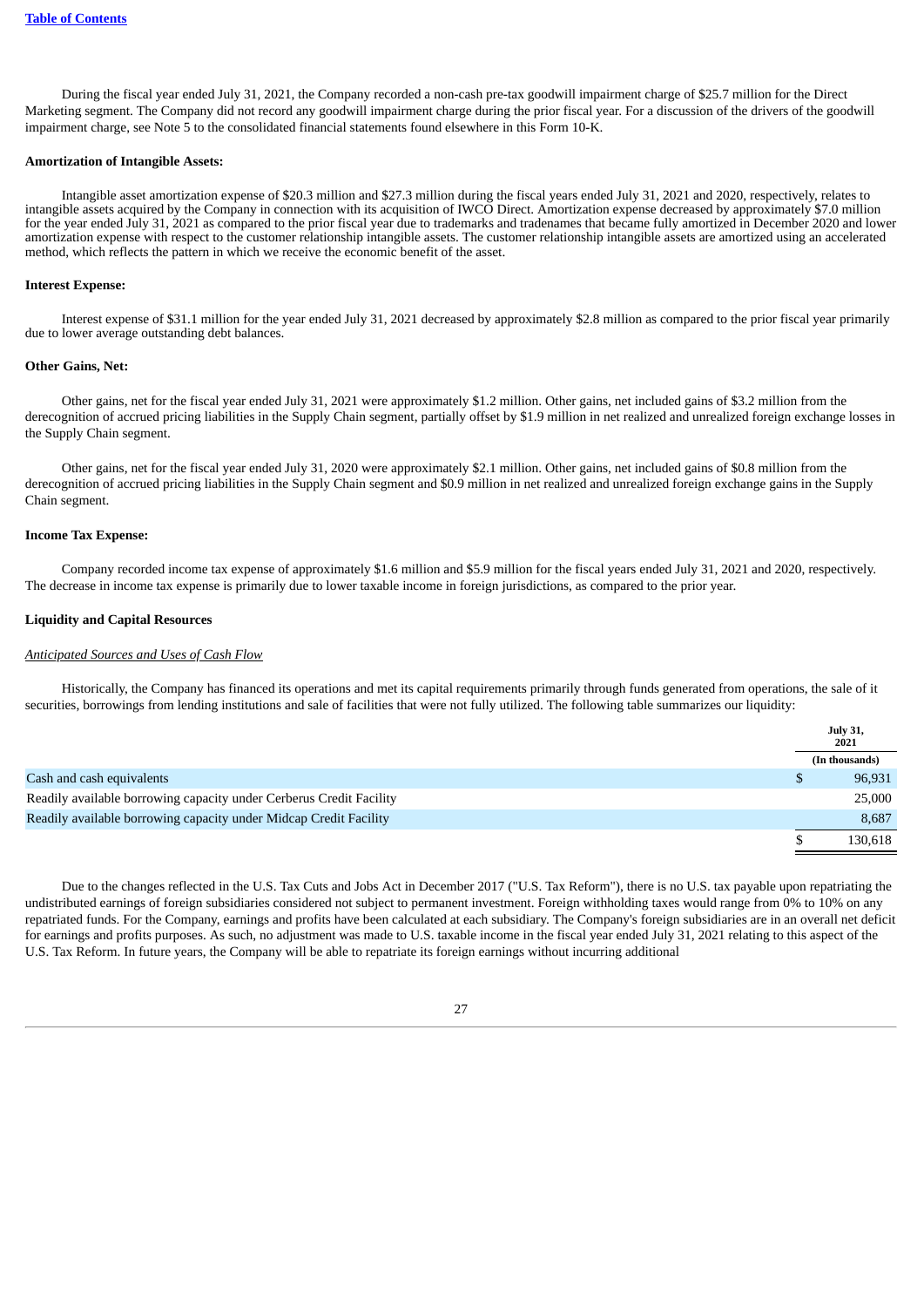U.S. tax as a result of a 100% dividends received deduction. The Company believes that any future withholding taxes or state taxes associated with such a repatriation would be minor.

Consolidated net working capital deficit was \$4.6 million at July 31, 2021, compared with \$26.4 million at July 31, 2020. Included in net working capital were cash and cash equivalents of \$96.9 million at July 31, 2021 and \$75.9 million at July 31, 2020. The improvement in the net working capital deficit was primarily driven by higher cash and cash equivalents and lower accounts payable, partially offset by lower accounts receivable due to earlier customer cash receipts, reflecting our focus on cash collection, and reduced sales levels at IWCO Direct, as well as increased lease liabilities recognized due to the adoption of new accounting standards.

Sources and uses of cash for the year ended July 31, 2021, as compared to the year ended July 31, 2020, are as follows:

|                                           |              | <b>Fiscal Year Ended</b><br><b>July 31.</b> |           |
|-------------------------------------------|--------------|---------------------------------------------|-----------|
|                                           | 2021         |                                             | 2020      |
|                                           |              | (In thousands)                              |           |
| Net cash provided by operating activities | 23,067       |                                             | 71,624    |
| Net cash used in investing activities     | $(3,326)$ \$ |                                             | (11, 886) |
| Net cash used in financing activities     | $(9,837)$ \$ |                                             | (12, 284) |

*Operating Activities:* Net cash provided by operating activities was \$23.1 million for the fiscal year ended July 31, 2021. The \$48.6 million decrease as compared to the prior fiscal year was primarily due lower gross profits, as a result of lower sales volumes, and a reduction in funds held for clients. The Company's cash flows related to operating activities are dependent on several factors, including profitability, accounts receivable collections, effective inventory management practices and optimization of the credit terms of certain vendors of the Company, the market for outsourcing services, overall performance of the technology sector impacting the Supply Chain segment and the strength of the Direct Marketing segment.

*Investing Activities:* Net cash used in investing activities was \$3.3 million and \$11.9 million for the fiscal year ended July 31, 2021 and 2020, respectively, and was primarily comprised of capital expenditures. The decrease in capital expenditures in the fiscal year ended July 31, 2021 is primarily due to capital expenditure management as a result of the COVID-19 pandemic.

*Financing Activities:* The \$9.8 million of cash used in financing activities during the fiscal year ended July 31, 2021 was primarily due to \$7.6 million in payments of long-term debt and \$2.1 million in payment of preferred dividends. The \$12.3 million of cash used in financing activities during the fiscal year ended July 31, 2020 was primarily due to \$6.0 million of net payments under revolving credit facilities, \$3.2 million in payments of long-term debt, \$2.1 million in payment of preferred dividends and \$0.9 million in payments for financing the MidCap Credit Agreement and amending the Cerberus Credit Facility.

## *IWCO Direct's Competitive Improvement Plan*

IWCO Direct's CIP contemplates a total investment of approximately \$54.0 million primarily over a 24-month period. The Company estimates the CIP cost will consist of approximately: (1) \$38.0 million for digital press and insertion equipment, and technology build out cost (of which approximately \$34 million in lease/purchase agreements were entered into subsequent to year-end), and (2) \$16.0 million for severance, employee retention, facilities optimization, and other implementation costs. The Company currently expects approximately half of cash CIP costs will be expended within the next 12 months, however, the timing and amount of costs will depend on a number of factors.

## *Debt and Financing Arrangements*

As of July 31, 2021 outstanding debt consisted of the following:

|                                          | <b>July 31,</b><br>2021 |                |
|------------------------------------------|-------------------------|----------------|
|                                          |                         | (In thousands) |
| Cerberus Term Loan due December 15, 2022 | S                       | 364,330        |
| 7.50% Convertible Note due March 1, 2024 |                         | 14,940         |
|                                          |                         | 379,270        |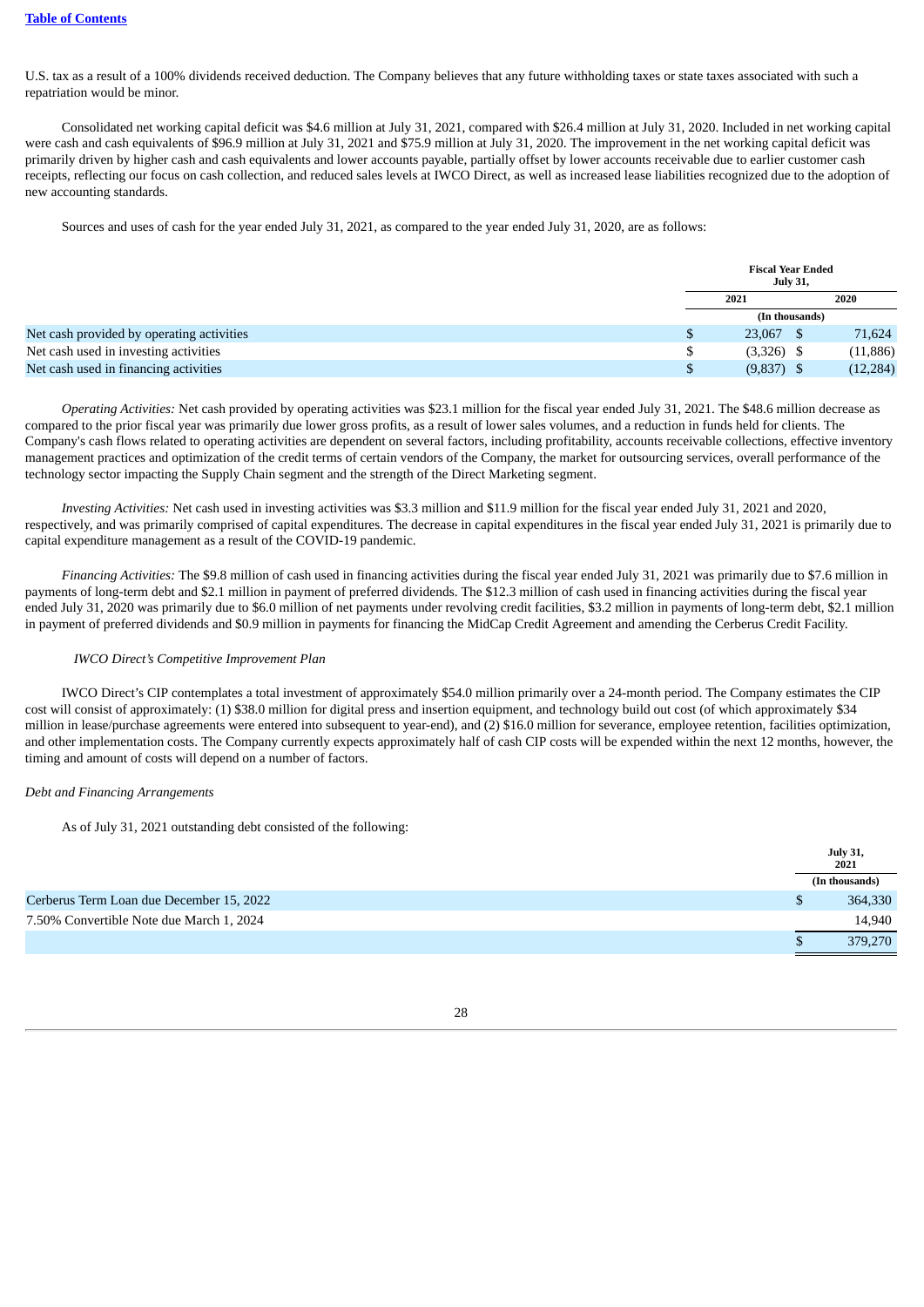Following is a summary of Company's outstanding debt and financing agreements. Refer to Note 7 to our consolidated financial statements for further information.

## *Cerberus Credit Facility*

On December 15, 2017, the Company entered into a Financing Agreement (the "Financing Agreement"), by and among the Company, Instant Web, LLC, a Delaware corporation and wholly-owned subsidiary of IWCO Direct (as "Borrower"), IWCO Direct, and certain of IWCO Direct's subsidiaries (together with IWCO Direct, the "Guarantors"), the lenders from time to time party thereto and Cerberus Business Finance, LLC, as collateral agent and administrative agent for the lenders. Steel Connect, Inc. is not a borrower or a guarantor under the Financing Agreement.

The Financing Agreement which matures on December 15, 2022, provides for a \$393.0 million term loan facility (the "Term Loan") and a \$25.0 million revolving credit facility (the "Revolving Facility") (together, the "Cerberus Credit Facility"). Proceeds of the Cerberus Credit Facility were used (i) to finance a portion of the Company's acquisition of IWCO Direct (the "IWCO Direct Acquisition"), (ii) to repay certain existing indebtedness of the Borrower and its subsidiaries, (iii) for working capital and general corporate purposes and (iv) to pay fees and expenses related to the Financing Agreement and the IWCO Direct Acquisition.

Borrowings under the Cerberus Credit Facility bear interest, at the Borrower's option, at a Reference Rate plus 3.75% or a LIBOR Rate plus 6.5%, each as defined the Financing Agreement. The initial interest rate under the Cerberus Credit Facility is at the LIBOR Rate option.

The Term Loan under the Cerberus Credit Facility is repayable in consecutive quarterly installments, each of which will be in an amount equal per quarter of \$1.5 million and each such installment to be due and payable, in arrears, on the last day of each calendar quarter commencing on March 31, 2018 and ending on the earlier of (a) December 15, 2022 and (b) upon the payment in full of all obligations under the Financing Agreement and the termination of all commitments under the Financing Agreement. Further, the Term Loan would be permanently reduced pursuant to certain mandatory prepayment events including an annual "excess cash flow sweep" of 50% of the consolidated excess cash flow, with a step-down to 25% when the Leverage Ratio (as defined in the Financing Agreement) is below 3.50:1.00; provided that, in any calendar year, any voluntary prepayments of the Term Loan shall be credited against the Borrower's "excess cash flow" prepayment obligations on a dollar-for-dollar basis for such calendar year.

On March 30, 2020, IWCO Direct entered into Amendment No. 2 to the Financing Agreement ("Amendment No. 2"). Amendment No. 2 amended the Financing Agreement to permit Borrower to defer approximately \$3.0 million in principal payments, due between March 31, 2020 and June 30, 2020, until loan maturity and to forgo the payment of approximately \$4.3 million in principal payments pursuant to the excess cash flow sweep in the Financing Agreement. In addition, while Amendment No. 2 limited the total amount Borrower may distribute to the Company for management fees and tax sharing to \$5.0 million during the calendar year ended December 31, 2020, Amendment No. 2 also amended the calculation of the excess cash flow defined in the Financing Agreement, for the same period, to eliminate any adverse impact to Borrower from the distribution limit or from the deferral of principal payments. Borrower is required to continue to make all interest payments. In addition, Amendment No. 2 amended the liquidity requirement from \$15.0 million to \$14.5 million. Amendment No. 2 was part of a comprehensive precautionary approach to increase the IWCO Direct's cash position and maximize its financial flexibility in light of the volatility in the global markets resulting from the COVID-19 outbreak.

Borrowings under the Financing Agreement are fully guaranteed by the Guarantors and are collateralized by substantially all the assets of the Borrower and the Guarantors and a pledge of all of the issued and outstanding equity interests of each of IWCO Direct's subsidiaries.

The Financing Agreement contains certain representations, warranties, events of default, mandatory prepayment requirements, as well as certain affirmative and negative covenants customary for financing agreements of this type. These covenants include restrictions on borrowings, investments and dispositions, as well as limitations on the ability of the Borrower and the Guarantors to make certain capital expenditures and pay dividends. IWCO Direct's failure to maintain compliance with the covenants could prevent the Borrower from borrowing additional amounts and could result in a default under any of the debt agreements. Such default could cause the outstanding indebtedness to become immediately due and payable, by virtue of cross-acceleration or cross-default provisions. Upon the occurrence and during the continuation of an event of default under the Financing Agreement, the lenders under the Financing Agreement may, among other things, terminate all commitments and declare all or a portion of the loans under the Financing Agreement immediately due and payable and increase the interest rate at which loans and obligations under the Financing Agreement bear interest. If IWCO Direct's indebtedness is accelerated, it

29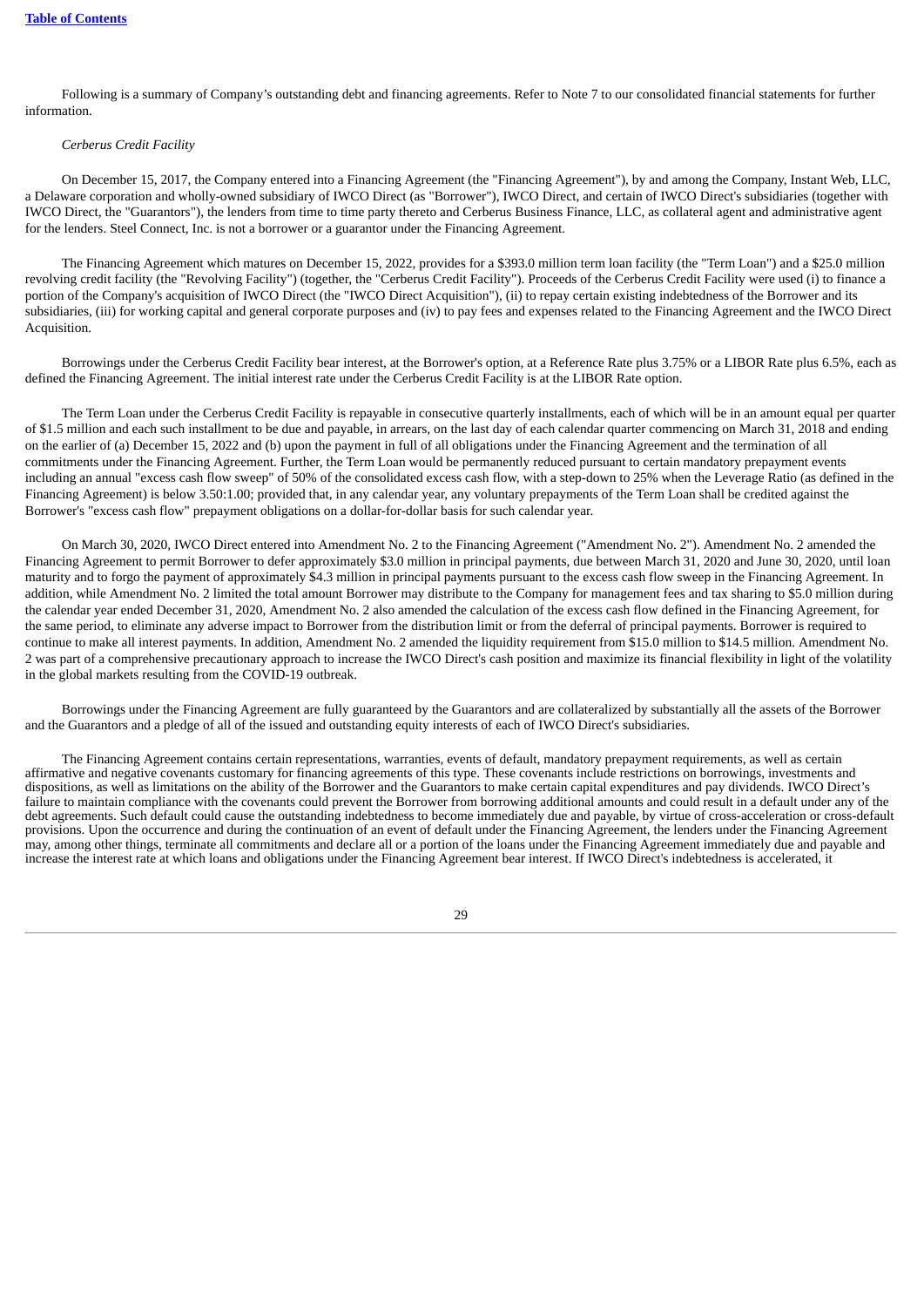cannot be certain that it will have sufficient funds available to pay the accelerated indebtedness (together with accrued interest and fees), or that it will have the ability to refinance the accelerated indebtedness on terms favorable to IWCO Direct or at all. This could have serious consequences to its financial condition, operating results and business, and could cause the Borrower to become insolvent or enter bankruptcy proceedings, and shareholders may lose all or a portion of their investment because of the priority of the claims of its creditors on its assets. During the fiscal year ended July 31, 2021, the IWCO Direct did not trigger any of these covenants. IWCO Direct believes it will remain in compliance with the Financing Agreement's covenants for the next twelve months. While IWCO Direct currently expects to be in compliance in future periods with all of the financial covenants, there can be no assurance that these covenants will continue to be met if the Company does not achieve its earnings and operating cash flow projections.

As of July 31, 2021, and the date of the filing of this Form 10-K, IWCO Direct had the full \$25.0 million readily available borrowing capacity under its Revolving Facility. As of July 31, 2021, the principal amount outstanding on the Term Loan was \$364.3 million, and the current and long-term net carrying value of the Term Loan was \$363.8 million. IWCO Direct intends to refinance this debt, however its ability to refinance this debt is not guaranteed. IWCO Direct's ability to refinance this debt will depend on the capital and credit markets and our financial condition at such time. It may not be able to engage in any of these activities or engage in these activities on desirable terms, which could result in a default on its debt obligations and have a material adverse effect on the Company's financial condition and liquidity.

#### *7.50% Convertible Senior Note*

On February 28, 2019, the Company entered into that certain 7.50% Convertible Senior Note Due 2024 Purchase Agreement with SPHG Holdings whereby SPHG Holdings loaned the Company \$14.9 million in exchange for a 7.50% Convertible Senior Note due 2024 (the "SPHG Note"). The SPHG Note bears interest at the fixed rate of 7.50% per year, payable semi-annually in arrears on March 1 and September 1 of each year, beginning on September 1, 2019. The SPHG Note will mature on March 1, 2024 (the "SPHG Note Maturity Date"), unless earlier repurchased by the Company or converted by the holder in accordance with its terms prior to such maturity date.

At its election, the Company may pay some or all of the interest due on each interest payment date by increasing the principal amount of the SPHG Note in the amount of such interest due or any portion thereof (such payment of interest by increasing the principal amount of the SPHG Note referred to as "PIK Interest"), with the remaining portion of the interest due on such interest payment date (or, at the Company's election, the entire amount of interest then due) to be paid in cash by the Company. Following an increase in the principal amount of the SPHG Note as a result of a payment of PIK Interest, the SPHG Note will bear interest on such increased principal amount from and after the date of such payment of PIK Interest. SPHG Holdings has the right to require the Company to repurchase the SPHG Note upon the occurrence of certain fundamental changes, subject to certain conditions, at a repurchase price equal to 100% of the principal amount of the SPHG Note plus accrued and unpaid interest. The Company will have the right to elect to cause the mandatory conversion of the SPHG Note in whole, and not in part, at any time on or after March 6, 2022, subject to certain conditions including that the stock price of the Company exceeds a certain threshold. SPHG Holdings has the right, at its option, prior to the close of business on the business day immediately preceding the SPHG Note Maturity Date, to convert the SPHG Note or a portion thereof that is \$1,000 or an integral multiple thereof, into shares of common stock (if the Company has not received a required stockholder approval) or cash, shares of common stock or a combination of cash and shares of common stock, as applicable (if the Company has received a required stockholder approval), at an initial conversion rate of 421.2655 shares of common stock, which is equivalent to an initial conversion price of approximately \$2.37 per share (subject to adjustment as provided in the SPHG Note) per \$1,000 principal amount of the SPHG Note (the "Conversion Rate"), subject to, and in accordance with, the settlement provisions of the SPHG Note. For any conversion of the SPHG Note, if the Company is required to obtain and has not received approval from its stockholders in accordance with Nasdaq Stock Market Rule 5635 to issue 20% or more of the total shares of common stock outstanding upon conversion (including upon any mandatory conversion) of the SPHG Note prior to the relevant conversion date (or, if earlier, the 45th scheduled trading day immediately preceding the SPHG Note Maturity Date), the Company shall deliver to the converting holder, in respect of each \$1,000 principal amount of the SPHG Note being converted, a number of shares of common stock determined by reference to the Conversion Rate, together with a cash payment, if applicable, in lieu of delivering any fractional share of common stock based on the volume weighted average price (VWAP) of its common stock on the relevant conversion date, on the third business day immediately following the relevant conversion date. As of July 31, 2021, the net carrying value of the SPHG Note was \$9.3 million.

#### *MidCap Credit Facility*

On December 31, 2019, ModusLink, as borrower, and certain of its subsidiaries as guarantors (the "MidCap Guarantors"), entered into a revolving credit and security agreement (the "MidCap Credit Agreement"), with MidCap Financial Trust, as lender and as agent ("MidCap"). The MidCap Credit Agreement, which expires on December 31, 2022, provides for a maximum credit commitment of \$12.5 million and a sublimit of \$5.0 million for letters of credit. The actual maximum credit

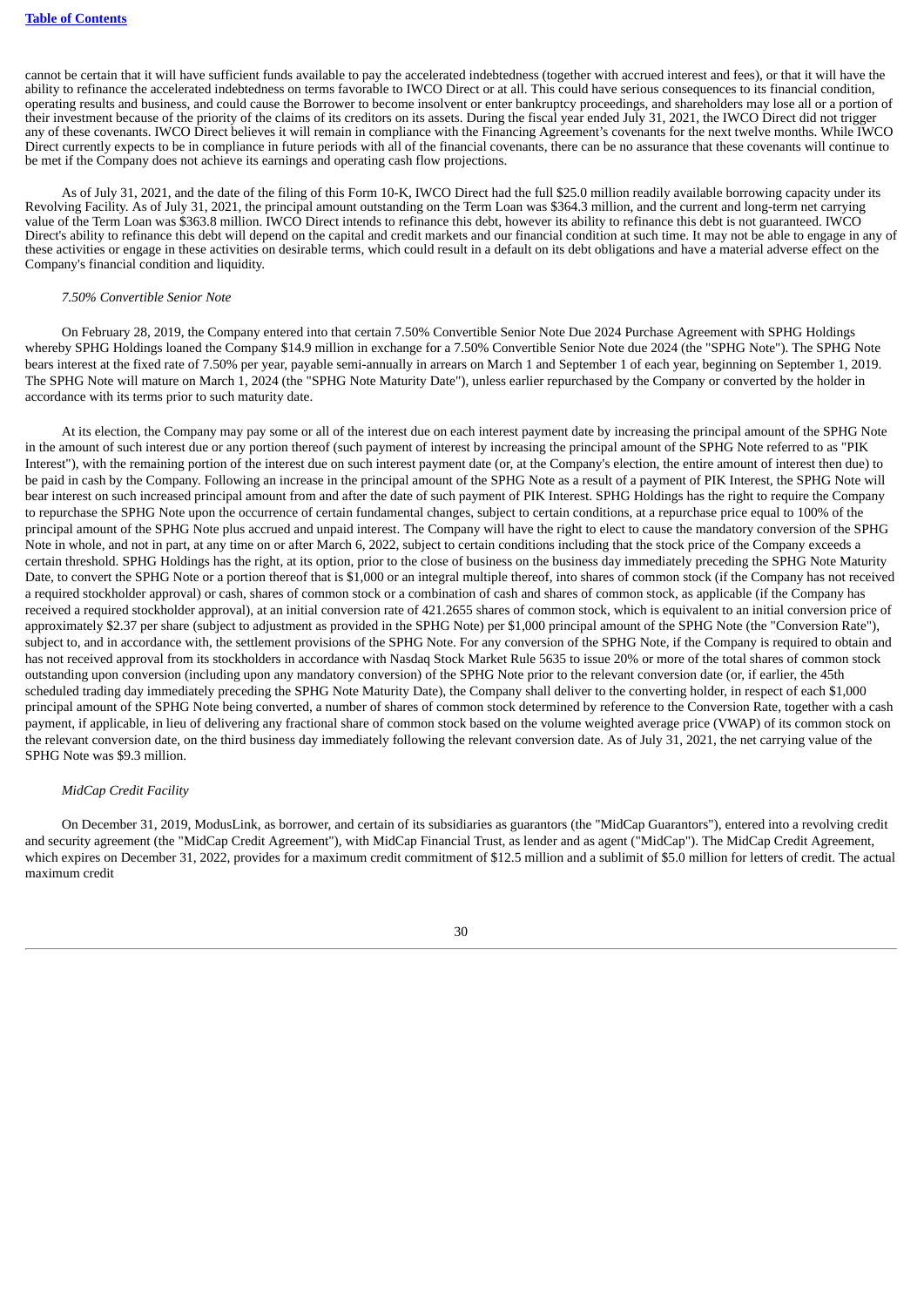available under the MidCap Credit Agreement varies from time to time and is determined by calculating the applicable borrowing base, which is based upon applicable percentages of the values of (a) eligible accounts receivable; plus (b) the least of (i) the orderly liquidation value of eligible inventory, (ii) the value of eligible inventory based on first-in-first-out cost or market cost and other adjustments, and (iii) \$4.5 million; minus (c) reserves; all as specified in the MidCap Credit Agreement. Amounts borrowed under the MidCap Credit Agreement are due and payable, together with all unpaid interest, fees and other obligations, on December 31, 2022.

Generally, borrowings under the MidCap Credit Agreement bear interest at a rate per annum equal to the LIBOR Rate (as defined in the MidCap Credit Agreement), which is subject to adjustment by MidCap, plus a margin of 4% per annum. In addition to paying interest on outstanding principal under the MidCap Credit Agreement, ModusLink is required to pay an unused line fee of 0.50% per annum. ModusLink is also required to pay a customary letter of credit fee equal to the applicable margin on loans bearing interest at the LIBOR Rate.

Obligations under the MidCap Credit Agreement are guaranteed by the MidCap Guarantors, and the MidCap Credit Agreement is secured by security interests in substantially all of the assets of ModusLink and the MidCap Guarantors, including a pledge of all of the equity interests of each subsidiary of ModusLink that is a domestic entity (subject to certain limited exceptions). Steel Connect, Inc. is not a borrower or a guarantor under the MidCap Credit Agreement.

The MidCap Credit Agreement includes certain representations and warranties of ModusLink, as well as events of default and certain affirmative and negative covenants that are customary for credit agreements of this type. These covenants include restrictions on borrowings, investments and dispositions by ModusLink, as well as limitations on ModusLink's ability to make certain distributions and to enter into transactions with affiliates. The MidCap Credit Agreement requires compliance with certain financial covenants providing for the maintenance of a minimum fixed charge coverage ratio, all as more fully described in the MidCap Credit Agreement.

On December 9, 2020, ModusLink entered into a First Amendment to the MidCap credit agreement ("Amendment No. 1") by and among ModusLink, certain of ModusLink's subsidiaries and MidCap as lender and agent. Amendment No. 1 amended the MidCap credit agreement to permit special cash dividends to be made on or prior to July 31, 2021 in an aggregate amount not to exceed \$50.0 million (the "Special Distributions") to the Company. Payment of the Special Distributions will eliminate the availability of the general dividend basket for the fiscal year ending July 31, 2021. Special Distributions totaling \$40.0 million were made by ModusLink to the Company during the fiscal year ended July 31, 2021. In addition, Amendment No. 1 incorporated a new minimum liquidity financial covenant, which required that the sum of excess availability under the MidCap credit agreement and the amount of qualified cash and cash equivalents of the borrower was not less than \$3.0 million until the earlier of July 31, 2021 or the date on which the borrower has either distributed the maximum amount of the Special Distributions or waived the ability to make further Special Distributions. Among other things, Amendment No. 1 also increased the percentage of eligible accounts included in the borrowing base from 50% to 75% and amended the condition for borrowing of revolving loans after the effective date of Amendment No. 1 to require evidence that specified availability (the sum of excess availability and the difference between the borrowing base and the aggregate revolving loan commitments) is not less than \$3.0 million prior to giving effect to any such borrowing.

On June 2, 2021, ModusLink entered into a Second Amendment to the MidCap credit agreement ("Amendment No. 2") by and among ModusLink, certain of ModusLink's subsidiaries, and MidCap as lender and agent. Amendment No. 2 amended the MidCap Credit Agreement to extend the time period for payment from ModusLink to the Company of special distributions to July 31, 2022. In addition, the unused line fee was increased to 0.65% in Amendment No. 2 and certain other technical amendments were incorporated.

On July 1, 2021, ModusLink entered into a Third Amendment to the Credit Agreement ("Amendment No. 3") which increases the effective cap on eligibility of unpaid Eligible Accounts, as defined in the Credit Agreement, from a certain obligor to \$8.0 million. In addition, Amendment No. 3 amended the Credit Agreement to require disclosure by ModusLink of certain discount payments owing to certain of its customers which are not expected to be deducted from the Borrowing Base in the future.

Upon the occurrence and during the continuation of an event of default under the MidCap Credit Agreement, MidCap may, among other things, declare all obligations under the MidCap Credit Agreement immediately due and payable and increase the interest rate at which loans and other obligations under the MidCap Credit Agreement bear interest. The MidCap Credit Agreement expires on December 31, 2022. ModusLink intends to refinance this revolving credit agreement. ModusLink's ability to refinance this revolving credit agreement will depend on the capital and credit markets and our financial condition at such time. As of and during the fiscal year ended July 31, 2021, ModusLink was in compliance with all financial covenants in the MidCap Credit Agreement. ModusLink believes it will remain in compliance with the MidCap Credit

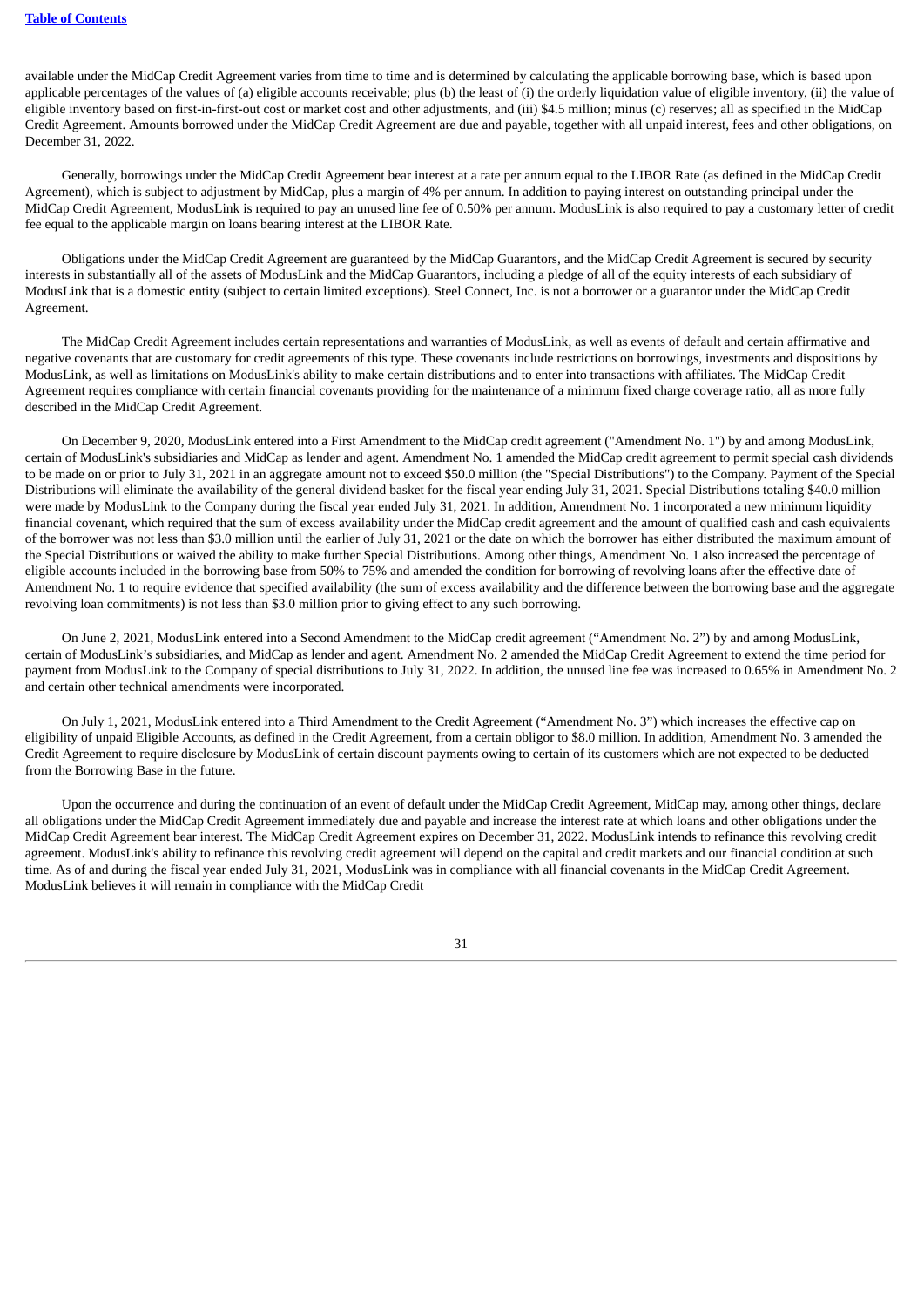Agreement's covenants for the next twelve months. At July 31, 2021, the Company did not have any balance outstanding under the MidCap Credit Facility and had a readily available borrowing capacity of \$8.7 million.

## *Steel Connect, Inc., as Parent*

As indicated above, Steel Connect, Inc. (excluding its operating subsidiaries, the "Parent") is not a borrower or a guarantor under its subsidiaries' credit facilities, and these credit facilities place limits on distributions to the Parent. Under the Financing Agreement, IWCO Direct is permitted to make distributions to the Parent, in an aggregate amount not to exceed \$5.0 million in any fiscal year for management service fees. The Parent is entitled to receive additional cash remittances under a tax sharing agreement from IWCO Direct; however, the total amount that IWCO Direct may distribute to the Parent for management fees and tax sharing during the calendar year ended December 31, 2020, was limited to \$5.0 million. Distributions by ModusLink to the Parent are limited to \$2.0 million in any fiscal year under the terms of the MidCap Credit Agreement; provided, however, pursuant to the MidCap Credit Agreement amendments described above the ModusLink is permitted to make a special cash dividends to be made on or prior to July 31, 2022 in an aggregate amount not to exceed \$50.0 million to the Company. Payment of this Special Distributions will eliminate the availability of the general dividend basket for the fiscal year ending July 31, 2021 and July 31, 2022. Special Distributions totaling \$40.0 million were made by ModusLink to the Company during the fiscal year ended July 31, 2021. Distributions by ModusLink to the Parent, other than periods in which Special Distributions are permitted, are limited to \$2.0 million in any fiscal year under the terms of the MidCap Credit Agreement.

The Parent believes it has access to adequate resources to meet its needs for normal operating costs, debt obligations and working capital for at least the next twelve months; however, there can be no assurances that the Parent and its operating businesses will continue to have access to their lines of credit if their financial performance does not satisfy the financial covenants set forth in their respective financing agreements, which could also result in the acceleration of their debt obligations by their respective lenders, adversely affecting liquidity.

#### *Off-Balance Sheet Financing Arrangements*

The Company does not have any material off-balance sheet financing arrangements.

#### **Contractual Obligations**

Our principal uses of cash will be to provide working capital, meet debt service requirements, fund capital expenditures and execute management's strategic plans including the IWCO Direct CIP. As of July 31, 2021, we had contractual cash obligations to repay debt, to purchase goods and services and to make payments under operating and capital lease leases. As of July 31, 2021, payments due under these long-term obligations are as follows:

|                                               |   | Less than 1 year |  | 2-3 years |    | 4-5 years                | More than 5 years        |     | Total   |
|-----------------------------------------------|---|------------------|--|-----------|----|--------------------------|--------------------------|-----|---------|
|                                               |   |                  |  |           |    | (In thousands)           |                          |     |         |
| $Debt^{(1)}$                                  | S | $6,000$ \$       |  | 373,270   | -S | $\overline{\phantom{m}}$ | $\overline{\phantom{a}}$ | - S | 379,270 |
| Interest payments <sup><math>(2)</math></sup> |   | 30,045           |  | 12,581    |    |                          |                          |     | 42,626  |
| Operating lease liabilities                   |   | 15,362           |  | 17,242    |    | 13,528                   | 14,255                   |     | 60,387  |
| Financing lease liabilities                   |   | 6                |  | 114       |    |                          |                          |     | 120     |
| Preferred dividend payments                   |   | 2.100            |  | 4.200     |    | 4.200                    |                          |     | 10,500  |
|                                               |   | 53,513 \$        |  | 407,407   |    | 17,728                   | $14,255$ \$              |     | 492,903 |

(1) Represents principal amount of debt and only includes scheduled principal payments.

(2) Represents expected interest payments on debt. Interest payments based on variable interest rates were determined using the interest rate in effect as of July 31, 2021.<br>† Holders of the Preferred Stock receive dividend

#### **Critical Accounting Policies**

Our significant accounting policies are discussed in Note 2 to our audited consolidated financial statements. The discussion and analysis of our financial condition and results of operations are based on our consolidated financial statements, which have been prepared in accordance with accounting principles generally accepted in the United States of America. The preparation of these financial statements requires management to make estimates and assumptions that affect the reported amounts of assets and liabilities and disclosure of contingent assets and liabilities at the date of the consolidated financial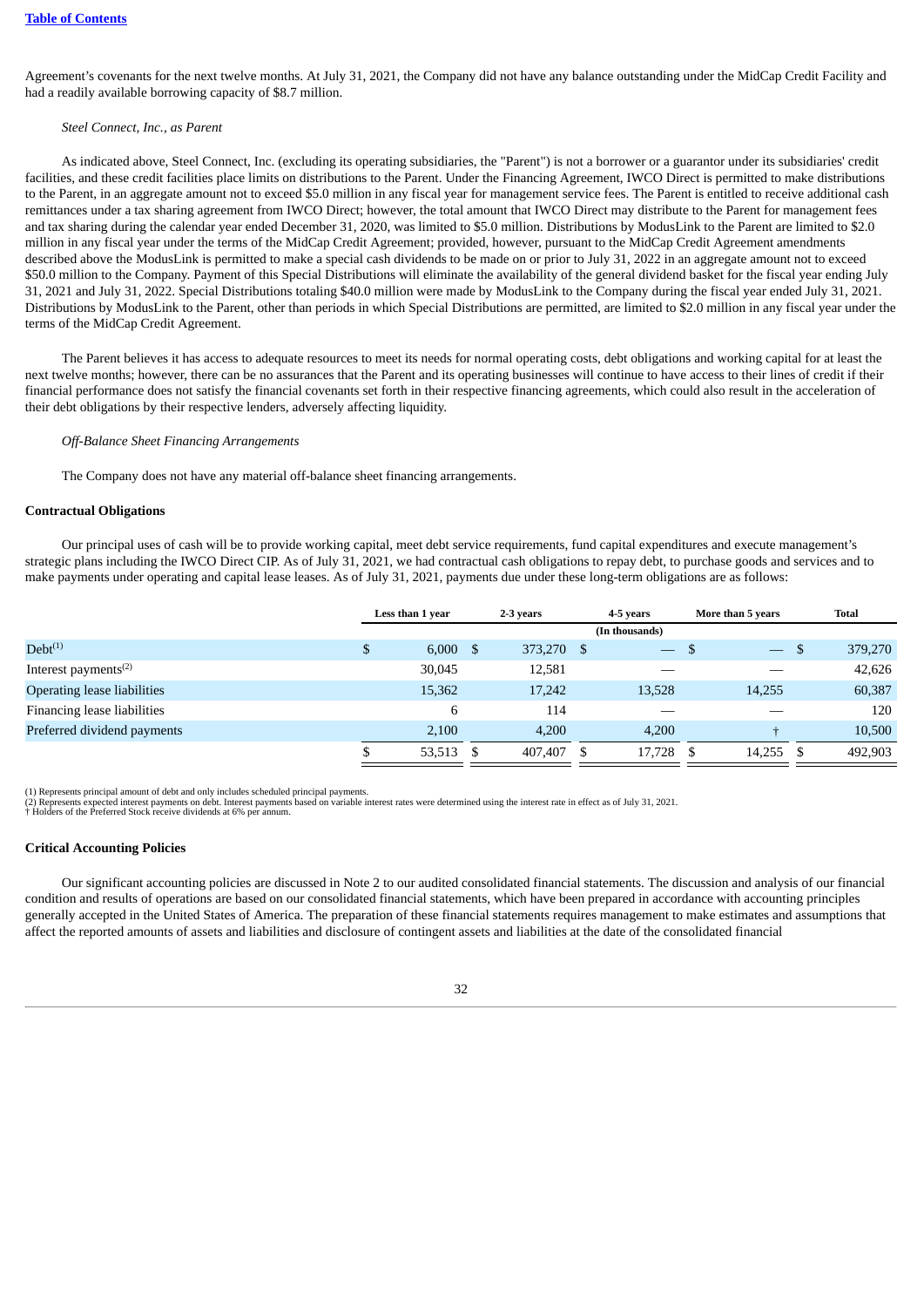statements and the reported amounts of revenue and expenses during the reporting period. The most significant of these estimates and assumptions relate to: (1) revenue recognition; (2) valuation allowances for trade and other receivables and inventories; (3) the valuation of goodwill, other intangible assets and longlived assets; (4) contingencies, including litigation reserves; (5) restructuring charges and related severance expenses; (6) litigation reserves; (7) pension obligations, (8) going concern assumptions, and (9) accrued pricing and tax related liabilities. Of the accounting estimates we routinely make relating to our critical accounting policies, those estimates made in the process of: recognition of revenue; determining the valuation of inventory and related reserves; accounting for impairment of goodwill, other intangible assets and long-lived assets; and establishing income tax valuation allowances and liabilities are the estimates most likely to have a material impact on our financial position and results of operations. The Company bases its estimates on historical experience and on various other assumptions that are believed to be reasonable under the circumstances. Changes in estimates are reflected in the periods in which they become known. However, because these estimates inherently involve judgments and uncertainties, there can be no assurance that actual results will not differ materially from those estimates.

We believe that our critical accounting estimates have the following attributes: (1) we are required to make assumptions about matters that are uncertain and require judgment at the time of the estimate; (2) use of reasonably different assumptions could have changed our estimates, particularly with respect to recoverability of assets; and (3) changes in the estimate could have a material effect on our financial condition or results of operations. We believe the critical accounting policies below contain the more significant judgments and estimates used in the preparation of our financial statements:

- *• Revenue recognition*
- *• Accounting for goodwill, other intangible assets and long-lived assets*
- *• Income taxes*

#### *Revenue Recognition*

The Company recognizes revenue from its contracts with customers primarily from the sale of marketing solutions offerings and supply chain management services. Revenue is recognized when control of the promised goods or services is transferred to a customer, in an amount that reflects the consideration the Company expects to be entitled to in exchange for those goods or services. For IWCO Direct's marketing solutions offerings and ModusLink's supply chain management services arrangements, the goods and services are considered to be transferred over time as they are performed. Taxes assessed by a governmental authority that are both imposed on and concurrent with a specific revenue-producing transaction, that are collected by the Company from a customer, are excluded from revenue.

#### *Marketing solutions offerings.*

IWCO Direct's revenue is generated through the provision of data-driven marketing solutions, primarily through providing direct mail products to customers. Revenue related to the majority of IWCO Direct's marketing solutions contracts, which typically consist of a single integrated performance obligation, is recognized over time as the Company performs because the products have no alternative use to the Company.

#### *Supply chain management services.*

ModusLink's revenue primarily comes from the sale of supply chain management services to its clients. Amounts billed to customers under these arrangements include revenue attributable to the services performed as well as for materials procured on the customer's behalf as part of its service to them. The majority of these arrangements consist of two distinct performance obligations (i.e, warehousing/inventory management service and a separate kitting/packaging/assembly service), revenue related to each of which is recognized over time as services are performed using an input method based on the level of efforts expended.

#### *Other.*

Other revenue consists of cloud-based software subscriptions, software maintenance and support service contracts, fees for professional services and fees for the sale of perpetual software licenses in ModusLink's e-Business operations. Except for perpetual software licenses, revenue related to these arrangements is recognized on a straight-line basis over the term of the agreement or over the term of the agreement in proportion to the costs incurred in satisfying the obligations under the contract. Revenue from the sale of perpetual licenses is recognized at a point in time upon execution of the relevant license agreement and when delivery has taken place.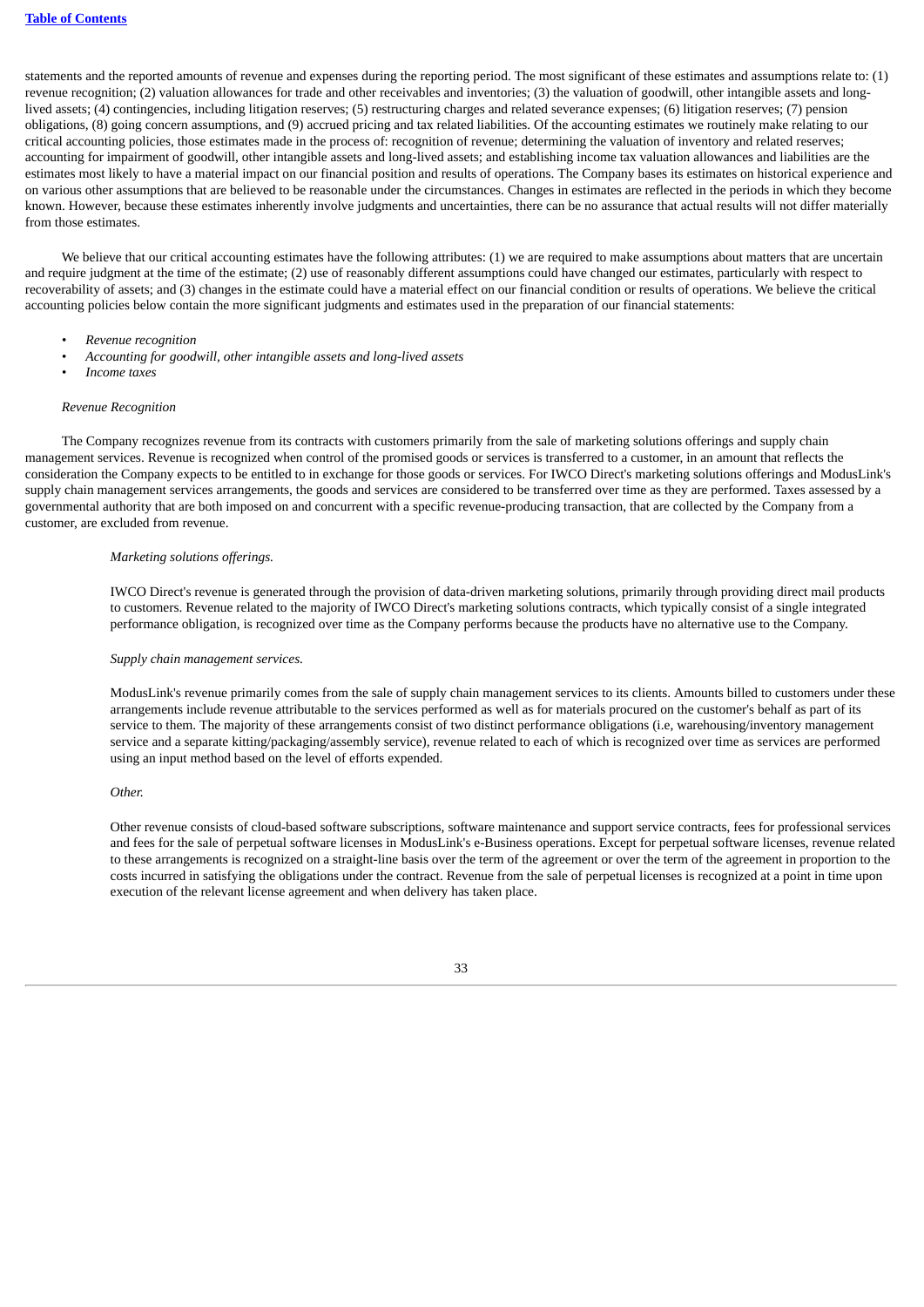## *Significant Judgments*

The Company's contracts with customers may include promises to transfer multiple products and services to a customer. Determining whether products and services are considered distinct performance obligations that should be accounted for separately versus together may require significant judgment. For arrangements with multiple performance obligations, the Company allocates revenue to each performance obligation based on its relative standalone selling price. Judgment is required to determine the standalone selling price for each distinct performance obligation. The Company generally determines standalone selling prices based on the prices charged to customers and uses a range of amounts to estimate standalone selling prices when we sell each of the products and services separately and need to determine whether there is a discount that needs to be allocated based on the relative standalone selling prices of the various products and services. The Company typically has more than one range of standalone selling prices for individual products and services due to the stratification of those products and services by customers and circumstances. In these instances, the Company may use information such as the type of customer and geographic region in determining the range of standalone selling prices.

The Company may provide credits or incentives to customers, which are accounted for as variable consideration when estimating the transaction price of the contract and amounts of revenue to recognize. The amount of variable consideration to include in the transaction price is estimated at contract inception using either the estimated value method or the most likely amount method based on the nature of the variable consideration. These estimates are updated at the end of each reporting period as additional information becomes available and revenue is recognized only to the extent that it is probable that a significant reversal of any amounts of variable consideration included in the transaction price will not occur.

#### *Principal Versus Agent Revenue Recognition*

For revenue generated from contracts with customers involving another party, the Company considers whether it maintains control of the specified goods or services before they are transferred to the customer, as well as other indicators such as the party primarily responsible for fulfillment and discretion in establishing price. Revenues are recognized on a gross basis if the Company is acting in the capacity of a principal and on a net basis if its acting in the capacity of an agent. Certain of IWCO Direct's marketing services revenues are presented on a net basis as it does not maintain control of the specified goods or services before they are transferred to the client nor is IWCO Direct primarily responsible for fulfillment.

# *Accounting for Impairment of Long-Lived Assets, Goodwill and Other Intangible Assets*

Goodwill, which is not amortized, represents the difference between the purchase price and the fair value of identifiable net assets acquired in a business combination. The Company's goodwill of \$231.5 million as of July 31, 2021 relates to the Company's Direct Marketing reporting unit, which is the only reporting unit in the Direct Marketing reportable segment. We review goodwill for impairment annually in the fourth quarter and test for impairment during the year if an event occurs or circumstances change that would indicate the carrying amount may be impaired. An entity can choose between using the qualitative or Step 0 approach, or perform a quantitative test for impairment.

For the Step 0 approach, an entity may assess qualitative factors to determine whether it is more likely than not that the fair value of a reporting unit is less than its carrying amount. An entity has an unconditional option to bypass the Step 0 assessment for any reporting unit in any period and proceed directly to performing the quantitative goodwill impairment test. An entity may resume performing the Step 0 assessment in any subsequent period.

For the quantitative test, the Company will calculate the fair value of a reporting unit and compare it to its carrying amount. There are several methods that may be used to estimate a reporting unit's fair value, including the income approach, the market approach and/or the cost approach. The Company generally determines the fair value of its reporting unit using a discounted cash flow valuation approach. If a potential impairment is identified, the Company will determine the amount of goodwill impairment by comparing the fair value of a reporting unit with its carrying amount. To the extent the carrying value of a reporting unit exceeds its fair value, a goodwill impairment charge is recognized.

During the three months ended April 30, 2021, IWCO Direct was informed by two significant customers that they would be transitioning their direct marketing services to other providers by the end of the fiscal year ending July 31, 2021 and another customer that it would have significantly lower volumes of sales in at least the fiscal quarter ending July 31, 2021. In connection with its quarterly close procedures, the Company assessed the anticipated negative impact on revenue and earnings

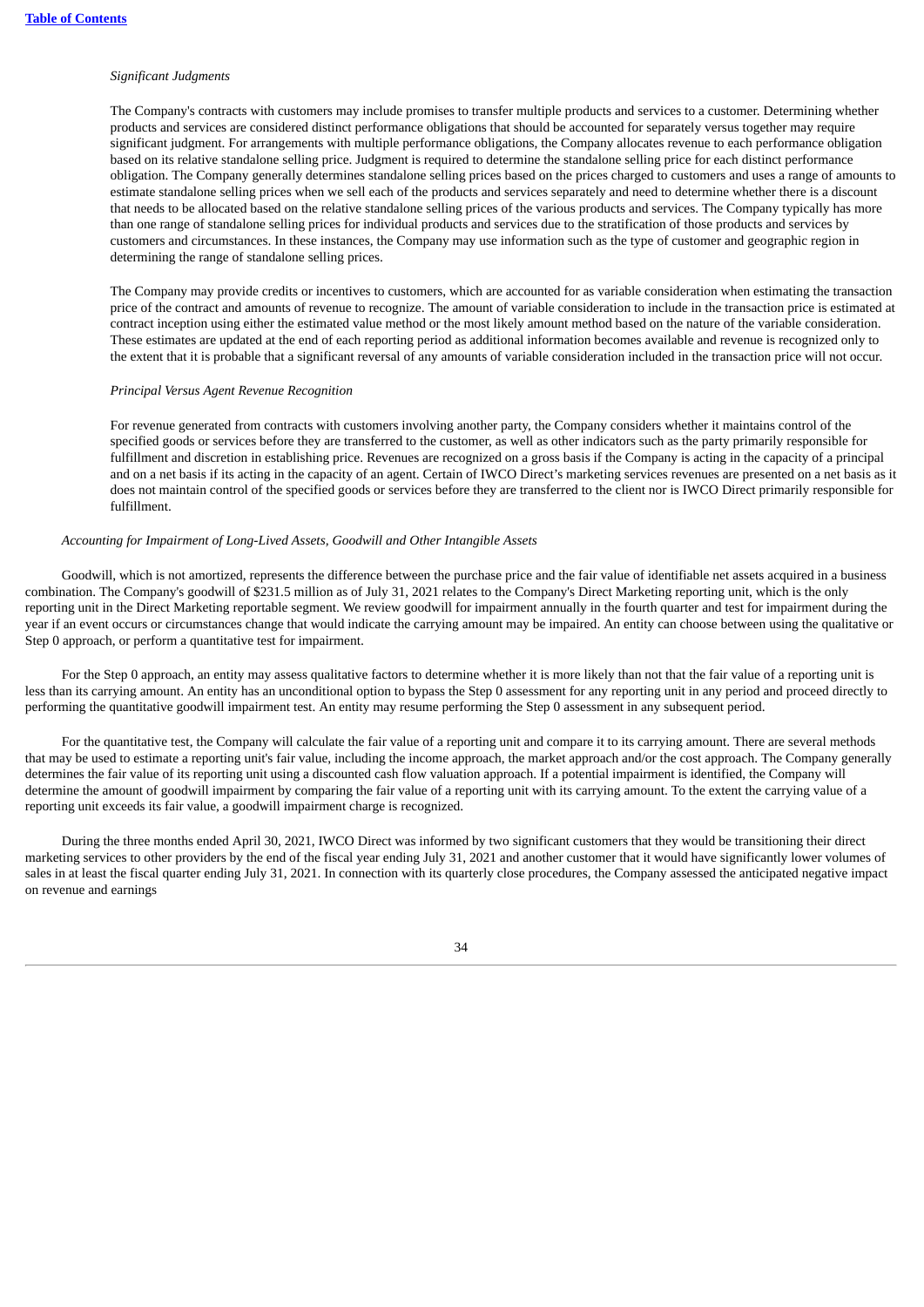from these changes in demand, along with the previously reported notification of another significant customer transitioning its direct marketing services to another company, and determined these factors were indicators that goodwill and other long-lived assets may be impaired. The customers who are transitioning their direct marketing spending to other companies accounted for approximately \$10.9 million or 7.0% and \$13.1 million or 7.0% of the Company's revenues for the three months ended April 30, 2021 and 2020, respectively. As a result, the Company performed an interim impairment test of Direct Marketing's goodwill and other long-lived assets as of April 30, 2021. The Company determined that the goodwill was impaired, and recorded a non-cash impairment charge of \$25.7 million for the three months ended April 30, 2021.

As of the Company's annual impairment test date on June 30, 2021, the Company performed a quantitative impairment test of goodwill. The Company calculated the fair value of the Direct Marketing reporting unit which indicated the fair value of the reporting unit exceeded its carrying value by greater than 10%, and therefore, as of June 30, 2021, there was no goodwill impairment.

For each of the goodwill impairment tests performed during the year ended July 31, 2021, the fair value of the Direct Marketing reporting unit was calculated using a discounted cash flow ("DCF") model (a form of the income approach) using the Company's current projections, which are subject to various risks and uncertainties associated with its forecasted revenue, expenses and cash flows, as well as the duration and expected impact on its business from the COVID-19 pandemic. The DCF calculation was dependent on estimates for future sales, operating income, depreciation and amortization, income tax payments, working capital changes and capital expenditures, as well as expected long-term growth rates for cash flows. All of these factors are affected by economic conditions related to the industries in which the Company and its customers operate, as well as in conditions in the global capital markets. The discount rates utilized in the DCF valuation are based upon our weighted average cost of capital, which takes into account the relative weights of each component of capital structure (equity and debt) and represents the expected cost of new capital adjusted as appropriate to consider the risk inherent in future cash flows of the reporting unit. Future cash flow estimates are, by their nature, subjective, and actual results may differ materially from the Company's estimates. The Company's estimates of future cash flows are based on current economic climates, recent operating results and planned business strategies. These estimates could be negatively affected by decreased customer demand for IWCO's services, changes in regulations, further economic downturns, increased customer attrition or an inability to execute IWCO's business strategies. If the Company's ongoing cash flow projections are not met, the Company may have to record further impairment charges in future periods.

Other intangible assets, net, as of July 31, 2021, include customer relationships with a gross balance of \$192.7 million and carrying balance of \$115.0 million. The customer relationship intangible assets are being amortized on an accelerated basis over an estimated useful life of 15 years. Intangible assets are reviewed for impairment on an interim basis when certain events or circumstances exist. If the carrying amount of other intangible assets, net is not recoverable, the carrying amount of such assets is reduced to fair value. The Company performed a qualitative assessment of whether it was more likely than not that its other intangibles assets were impaired as of July 31, 2021. The Company reviewed its previous forecasts and assumptions based on the Company's current projections, that are subject to various risks and uncertainties, including forecasted revenues, expenses and cash flows, including the duration and extent of impact to our businesses from the COVID-19 pandemic. Based upon that assessment, the Company concluded it was not more likely than not that the other intangible assets were impaired as of July 31, 2021.

In addition to goodwill and identifiable intangible assets recognized in connection with our business acquisitions, our long-lived assets also include property, plant and equipment, capitalized software development costs for software to be sold, leased or otherwise marketed, and certain long-term investments. As July 31, 2021, the consolidated carrying values of our property, plant and equipment were \$58.9 million, which represented 8.7% of total assets. We review the valuation of our long-lived assets whenever events or changes in circumstances indicate that the carrying amount of these assets may not be recoverable. An impairment loss is recognized when the carrying amount of a long-lived asset exceeds its fair value or net realizable value expected to result from the asset's use and eventual disposition. We use a variety of factors to assess valuation, depending upon the asset. Long-lived assets are evaluated based upon the expected period the asset will be utilized and other factors depending on the asset, including estimated future sales, profits and related cash flows. Changes in estimates and judgments on any of these factors could have a material impact on our results of operations and financial position.

## *Income Taxes*

The Company has net operating loss carryforwards for federal and state tax purposes of approximately \$2.1 billion and \$111.1 million, respectively, as of July 31, 2021. A 5% reduction in the Company's current valuation allowance on these federal and state net operating loss carryforwards would result in an income tax benefit of approximately \$23.4 million. Income taxes are accounted for under the provisions of ASC 740, *Income Taxes*, using the asset and liability method whereby deferred tax assets and liabilities are recognized for the estimated future tax consequences attributable to differences between the financial statement carrying amounts of existing assets and liabilities and their respective tax bases. Deferred tax assets and liabilities are measured using enacted tax rates in effect for the year in which those temporary differences are expected to be recovered or

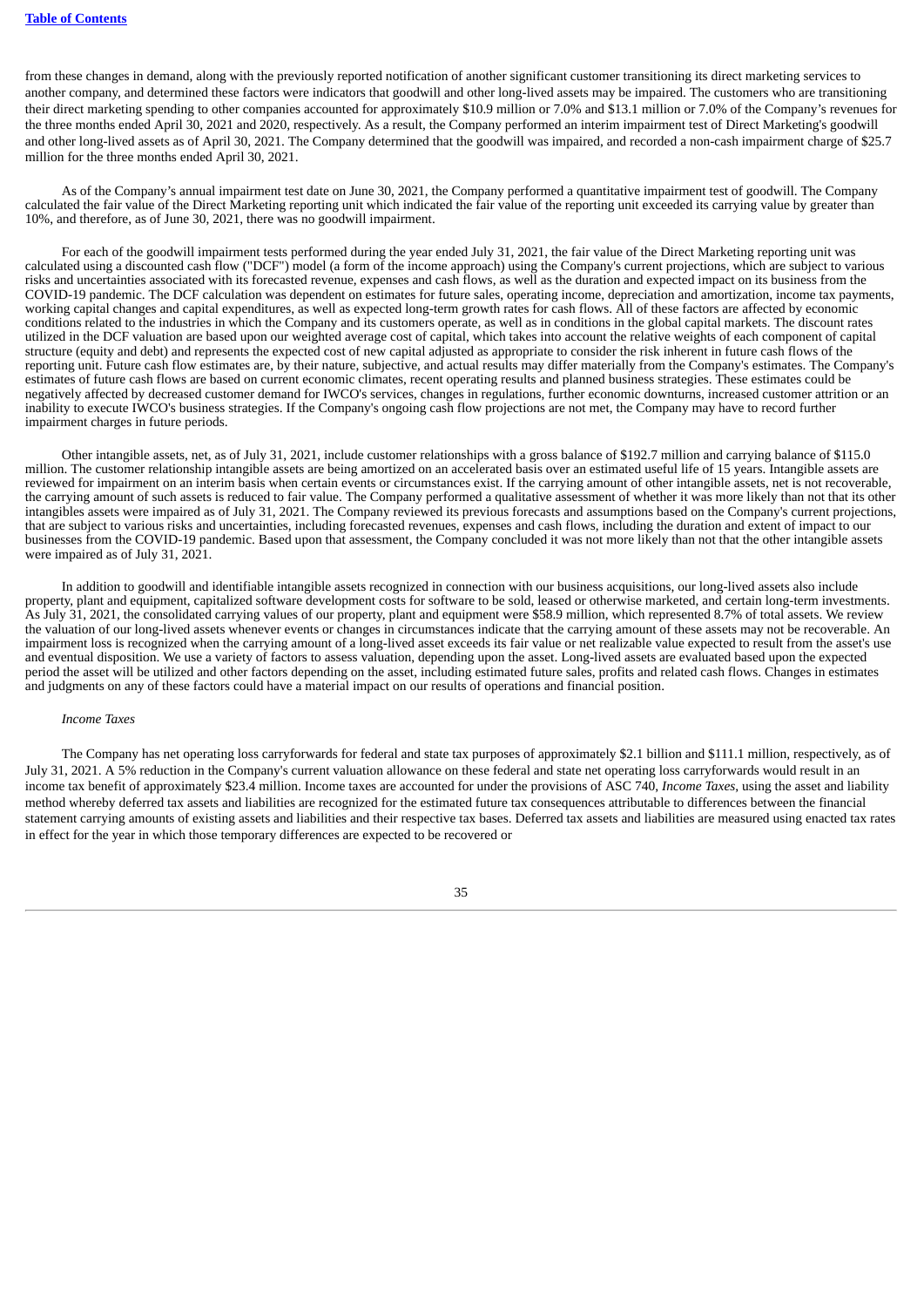settled. The effect on deferred tax assets and liabilities of a change in tax rates is recognized in income in the period that includes the enactment date. Deferred tax assets are reduced by a valuation allowance, if based on the weight of available evidence, it is more likely than not that some portion or all of the recorded deferred tax assets will not be realized in future periods. This methodology is subjective and requires significant estimates and judgments in the determination of the recoverability of deferred tax assets and in the calculation of certain tax liabilities. As of July 31, 2021 and 2020, a valuation allowance has been recorded against the deferred tax asset in the U.S. and certain of its foreign subsidiaries since management believes that after considering all the available objective evidence, both positive and negative, historical and prospective, with greater weight given to historical evidence, it is more likely than not that these assets will not be realized. In each reporting period, we evaluate the adequacy of our valuation allowance on our deferred tax assets. In the future, if the Company is able to demonstrate a consistent trend of pre-tax income, then at that time management may reduce its valuation allowance accordingly. The Company also performs a valuation allowance scheduling exercise based on the deferred tax assets and liabilities as of July 31, 2021. From a state perspective, the Company does not have enough deferred tax assets in certain state jurisdictions to offset future income from the reversal of its deferred tax liabilities, and therefore a state deferred tax liability was recorded in the period ending July 31, 2021.

In addition, the calculation of the Company's tax liabilities involves dealing with uncertainties in the application of complex tax regulations in several tax jurisdictions. The Company is periodically reviewed by domestic and foreign tax authorities regarding the amount of taxes due. These reviews include questions regarding the timing and amount of deductions and the allocation of income among various tax jurisdictions. In evaluating the exposure associated with various filing positions, we record estimated reserves for exposures. Based on our evaluation of current tax positions, the Company believes it has appropriately accrued for exposures as of July 31, 2021.

## **Recent Accounting Pronouncements**

For a discussion of the Company's new or recently adopted accounting pronouncements, see Note 2 to the consolidated financial statements found elsewhere in this Form 10-K.

#### **Tax Benefits Preservation Plan**

Our past operations generated significant net operating losses, or NOLs. On March 27, 2020, the Coronavirus Aid, Relief, and Economic Security Act was enacted in response to the COVID-19 pandemic which among, other things, amends the treatment of NOLs. Under federal tax laws, for NOLs arising in tax years beginning before January 1, 2018, we generally can use any such NOLs and certain related tax credits to reduce ordinary income tax paid in our prior two tax years or on our future taxable income for up to 20 years, at which point they "expire" for such purposes. Until they expire, we can "carry forward" NOLs and certain related tax credits that we do not use in any particular year to offset taxable income in future years. For NOLs arising in tax years beginning after December 31, 2017 and before January 1, 2021, we are allowed to carryback such NOLs to each of the five taxable years preceding the taxable year of such losses and generally can use any such NOLs and certain related tax credits to reduce ordinary income tax paid on our future taxable income indefinitely; however, except for NOLs generated in tax years beginning after December 31, 2017 and prior to January 1, 2021 (which can be carried back to reduce taxable income for the prior five tax years), any such NOLs cannot be used to reduce ordinary income tax paid in prior tax years. In addition, the deduction for NOLs arising in tax years beginning after December 31, 2020 is limited to 80 percent of our taxable income for any tax year (computed without regard to the NOL deduction). NOLs arising in tax years beginning before January 1, 2018, are referred to herein as "Current NOLs." The Company had net NOL carryforwards for federal and state tax purposes of approximately \$2.1 billion and \$111.0 million, respectively, at July 31, 2021, substantially all of which arose in tax years ending before January 1, 2018. While we cannot estimate the exact amount of NOLs that we will be able use to reduce future income tax liability because we cannot predict the amount and timing of our future taxable income, we believe our NOLs are a very valuable asset. For more information, see "Item 1A. Risk Factors-Risks Related to Taxation—We may be unable to realize the benefits of our net operating loss carry-forwards and other tax benefits (collectively, the 'NOLs' or 'Tax Benefits')."

In early 2018, Company's board of directors adopted the Protective Amendment and Tax Plan, each designed to preserve the Company's ability to utilize its NOLs, by preventing an "ownership change" within the meaning of Section 382 of the Internal Revenue Code that would impair the Company's ability to utilize its NOLs. Later that year, the stockholders of Steel Connect approved the Protective Amendment and Tax Plan.

The federal net operating losses will expire from fiscal year 2022 through 2038, and the state net operating losses will expire from fiscal year 2019 through 2039. The Company's ability to use its Tax Benefits would be substantially limited if the Company undergoes an Ownership Change. The Protective Amendment and Tax Plan are intended to prevent an Ownership Change of the Company that would impair the Company's ability to utilize its Tax Benefits.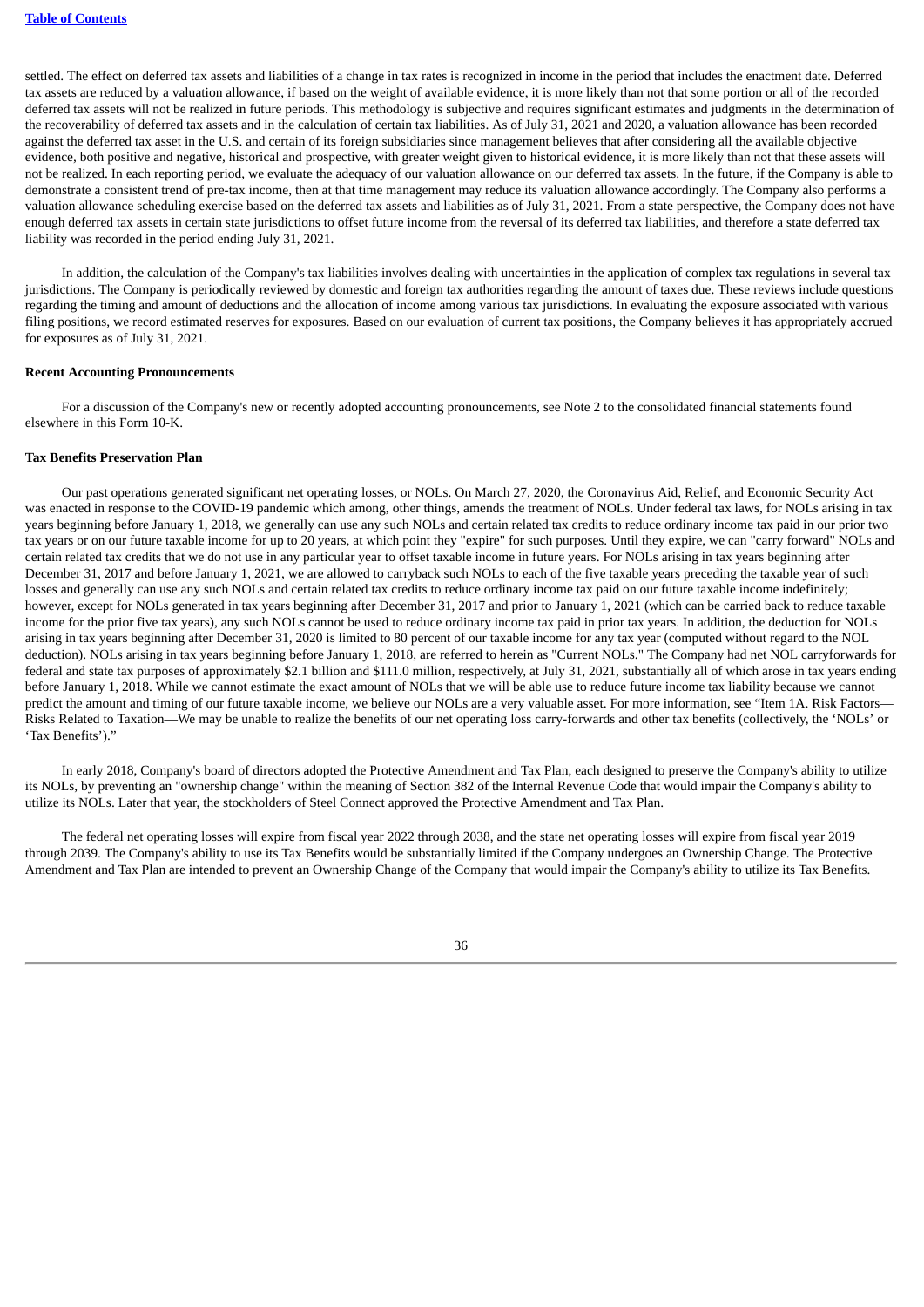The Protective Amendment generally restricts any direct or indirect transfer if the effect would be to (i) increase the direct, indirect or constructive ownership of any stockholder from less than 4.99 percent to 4.99 percent or more of the shares of common stock then outstanding or (ii) increase the direct, indirect or constructive ownership of any stockholder owning or deemed to own 4.99 percent or more of the shares of common stock then outstanding. Pursuant to the Protective Amendment, any direct or indirect transfer attempted in violation of the Protective Amendment would be void as of the date of the prohibited transfer as to the purported transferee (or, in the case of an indirect transfer, the ownership of the direct owner of the shares would terminate simultaneously with the transfer), and the purported transferee (or in the case of any indirect transfer, the direct owner) would not be recognized as the owner of the shares owned in violation of the Protective Amendment (the "excess stock") for any purpose, including for purposes of voting and receiving dividends or other distributions in respect of such shares, or in the case of options, receiving shares in respect of their exercise. In addition to a prohibited transfer being void as of the date it is attempted, upon demand, the purported transferee must transfer the excess stock to an agent of the Company along with any dividends or other distributions paid with respect to such excess stock. The agent is required to sell such excess stock in an arm's-length transaction (or series of transactions) that would not constitute a violation under the Protective Amendment.

As part of the Tax Plan, the Board declared a dividend of one right (a "Right") for each share of common stock then outstanding. The dividend was payable to holders of record as of the close of business on January 29, 2018. Any shares of common stock issued after January 29, 2018, will be issued together with the Rights. Each Right initially represents the right to purchase one one-thousandth of a share of newly created Series D Junior Participating Preferred Stock.

Initially, the Rights will be attached to all certificates representing shares of common stock then outstanding, and no separate rights certificates will be distributed. In the case of book entry shares, the Rights will be evidenced by notations in the book entry accounts. Subject to certain exceptions specified in the Tax Plan, the Rights will separate from the common stock and a distribution date (the "Distribution Date") will occur upon the earlier of (i) ten (10) business days following a public announcement that a stockholder (or group) has become a beneficial owner of 4.99-percent or more of the shares of common stock then outstanding or (ii) ten (10) business days (or such later date as the Board determines) following the commencement of a tender offer or exchange offer that would result in a person or group becoming a 4.99 percent stockholder.

Pursuant to the Tax Plan and subject to certain exceptions, if a stockholder (or group) becomes a new 4.99-percent stockholder after adoption of the Tax Plan, the Rights would generally become exercisable and entitle stockholders (other than the new 4.99-percent stockholder or group) to purchase additional shares of the Company at a significant discount, resulting in substantial dilution in the economic interest and voting power of the 4.99-percent stockholder (or group). In addition, under certain circumstances in which the Company is acquired in a merger or other business combination after a non-exempt stockholder (or group) becomes a 4.99-percent stockholder, each holder of the Right (other than the 4.99-percent stockholder or group) would then be entitled to purchase shares of the acquiring company's common stock at a discount.

The Protective Amendment does not expire. The Rights are not exercisable until the Distribution Date and will expire at 11:59 p.m., on January 18, 2024, unless the Rights are earlier redeemed or exchanged as provided in the Tax Plan or the board earlier determines that the Tax Plan is no longer necessary or desirable for the preservation of the Tax Benefits. For more information, see "Item 1A. Risk Factors—Risks Related to Taxation—We may be unable to realize the benefits of our net operating loss carry-forwards and other tax benefits (collectively, the 'NOLs' or 'Tax Benefits')."

# **ITEM 7A.— QUANTITATIVE AND QUALITATIVE DISCLOSURES ABOUT MARKET RISK**

Consistent with the rules applicable to "Smaller Reporting Companies" we have omitted information required by this Item.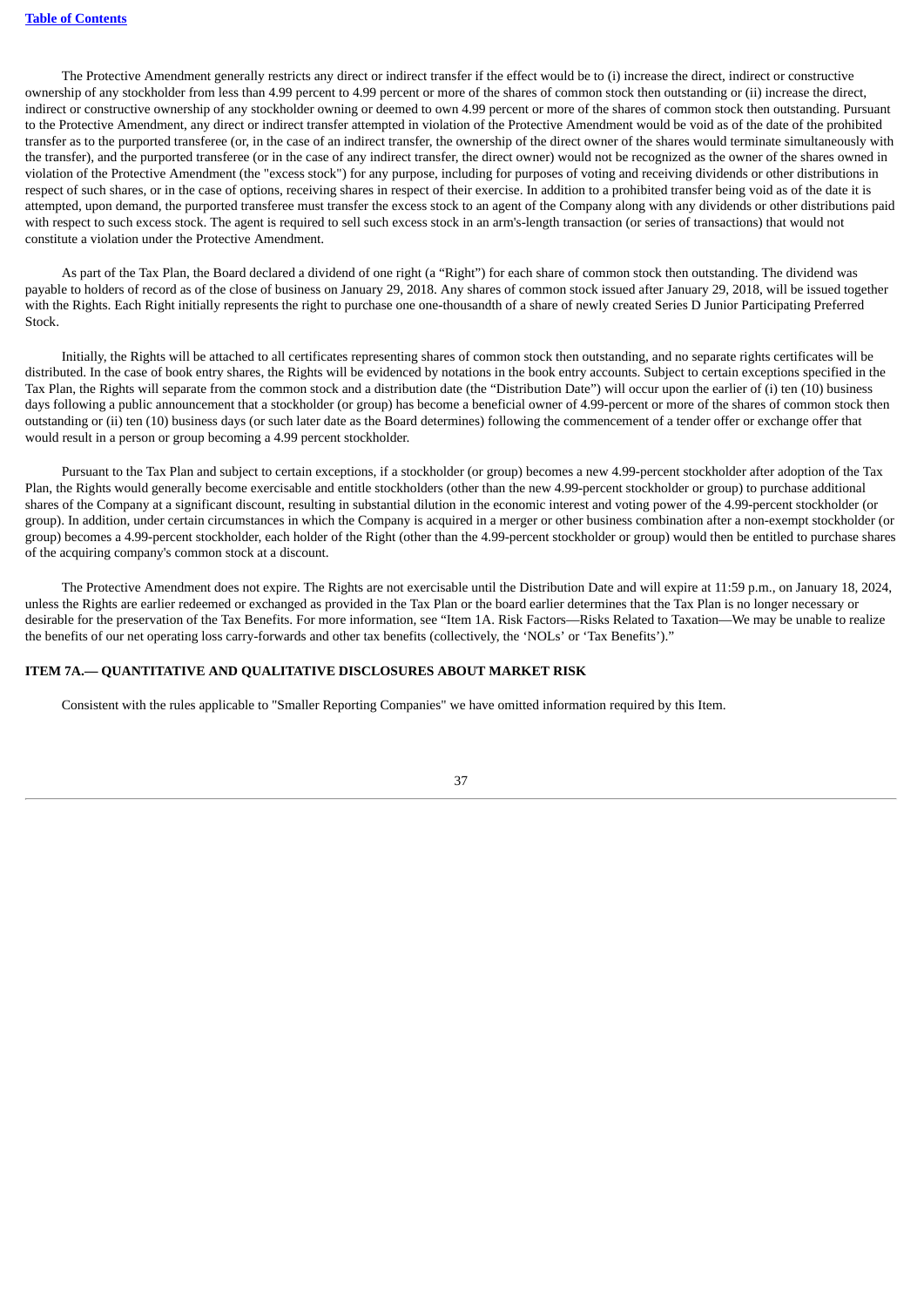# **ITEM 8.— FINANCIAL STATEMENTS AND SUPPLEMENTARY DATA**

# **INDEX TO CONSOLIDATED FINANCIAL STATEMENTS**

<span id="page-40-0"></span>

|                                                                                            | Page |
|--------------------------------------------------------------------------------------------|------|
| <b>Report of Independent Registered Public Accounting Firm</b>                             | 39   |
| Consolidated Balance Sheets at July 31, 2021 and 2020                                      | 41   |
| Consolidated Statements of Operations for the years ended July 31, 2021 and 2020           | 42   |
| Consolidated Statements of Comprehensive Loss for the years ended July 31, 2021 and 2020   | 43   |
| Consolidated Statements of Stockholders' Equity for the years ended July 31, 2021 and 2020 | 44   |
| Consolidated Statements of Cash Flows for the years ended July 31, 2021 and 2020           | 45   |
| <b>Notes to Consolidated Financial Statements</b>                                          | 46   |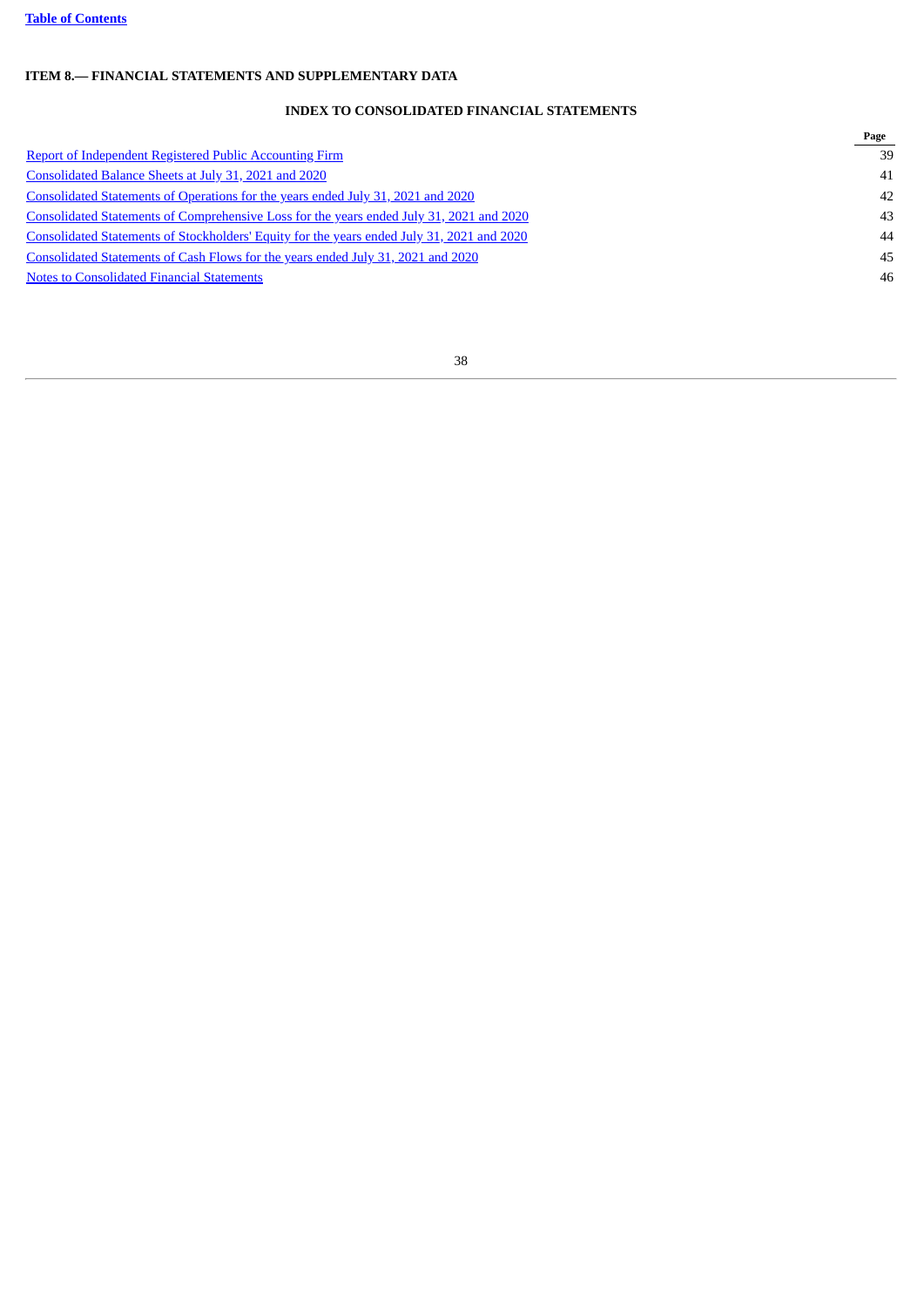## *Report of Independent Registered Public Accounting Firm*

Shareholders and Board of Directors Steel Connect, Inc. Smyrna, Tennessee

## **Opinion on the Consolidated Financial Statements**

We have audited the accompanying consolidated balance sheets of Steel Connect, Inc. and subsidiaries (the "Company") as of July 31, 2021 and 2020, the related consolidated statements of operations and comprehensive loss, stockholders' equity, and cash flows for each of the two years in the period ended July 31, 2021, and the related notes (collectively referred to as the "consolidated financial statements"). In our opinion, the consolidated financial statements present fairly, in all material respects, the financial position of the Company at July 31, 2021 and 2020, and the results of its operations and its cash flows for each of the two years in the period ended July 31, 2021, in conformity with accounting principles generally accepted in the United States of America.

### **Basis for Opinion**

These consolidated financial statements are the responsibility of the Company's management. Our responsibility is to express an opinion on the Company's consolidated financial statements based on our audits. We are a public accounting firm registered with the Public Company Accounting Oversight Board (United States) ("PCAOB") and are required to be independent with respect to the Company in accordance with the U.S. federal securities laws and the applicable rules and regulations of the Securities and Exchange Commission and the PCAOB.

We conducted our audits in accordance with the standards of the PCAOB. Those standards require that we plan and perform the audit to obtain reasonable assurance about whether the consolidated financial statements are free of material misstatement, whether due to error or fraud. The Company is not required to have, nor were we engaged to perform, an audit of its internal control over financial reporting. As part of our audits we are required to obtain an understanding of internal control over financial reporting but not for the purpose of expressing an opinion on the effectiveness of the Company's internal control over financial reporting. Accordingly, we express no such opinion.

Our audits included performing procedures to assess the risks of material misstatement of the consolidated financial statements, whether due to error or fraud, and performing procedures that respond to those risks. Such procedures included examining, on a test basis, evidence regarding the amounts and disclosures in the consolidated financial statements. Our audits also included evaluating the accounting principles used and significant estimates made by management, as well as evaluating the overall presentation of the consolidated financial statements. We believe that our audits provide a reasonable basis for our opinion.

#### **Critical Audit Matter**

The critical audit matter communicated below is a matter arising from the current period audit of the consolidated financial statements that was communicated or required to be communicated to the audit committee and that: (1) relates to accounts or disclosures that are material to the consolidated financial statements and (2) involved our especially challenging, subjective, or complex judgments. The communication of the critical audit matter does not alter in any way our opinion on the consolidated financial statements, taken as a whole, and we are not, by communicating the critical audit matter below, providing separate opinions on the critical audit matter or on the accounts or disclosures to which it relates.

# **Goodwill Impairment Assessment**

As described in Note 5 to the consolidated financial statements, the Company's goodwill of \$231.5 million as of July 31, 2021 pertains to the Direct Marketing reporting unit. Due to significant customers losses during the third quarter of FY 2021, the Company performed a quantitative assessment to test for goodwill impairment. The Company determined that the goodwill was impaired and recorded a non-cash impairment charge of \$25.7 million as of April 30, 2021 through an interim impairment test. Additionally, the Company performed their annual assessment as of June 30, 2021 and needed to perform another quantitative assessment due to the strategic restructuring plan that the Company began to implement in the fourth quarter of FY 2021. For both assessments, management estimated the fair value of the Direct Marketing reporting unit using the discounted cash flow method under the income approach. The determination of the fair value of the reporting unit requires management to make significant estimates and assumptions related to future cash flows and the discount rate used in the valuation model.

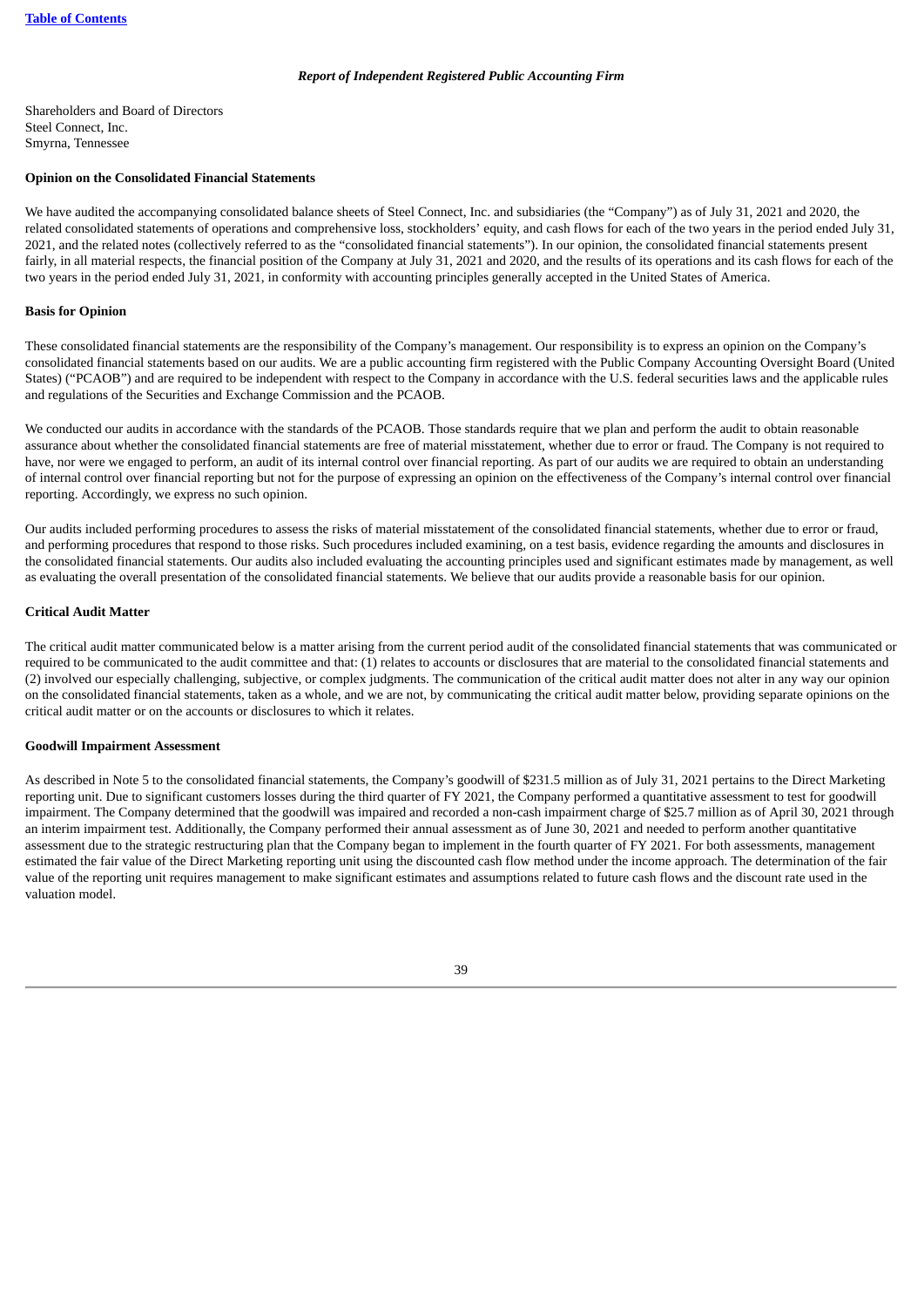We identified the valuation of goodwill during the interim and annual impairment assessments as a critical audit matter. The principal considerations for our determination are the inherent uncertainties related to the Company's forecasts for the Direct Marketing reporting unit for both periods and how various factors could affect the Company's forecasted assumptions, in particular, the revenue projections and the discount rate for the interim and annual impairment test and gross margin projections specific to the annual impairment test. Auditing these significant assumptions and judgments involved especially challenging auditor judgment and an increased level of effort, including the extent of specialized skills and knowledge needed.

The primary procedures we performed to address this critical audit matter for both the interim and annual impairment tests included:

- Evaluating the reasonableness of the assumptions used in the income approach, including revenue projections and gross margins by: (i) comparing the forecasts to historical results (ii) comparing printing industry information to the Company's forecast to determine whether contradictory evidence exists, and (iii) reviewing the future production reports, including obtaining customer purchase orders to test future production volume.
- Testing the accuracy and completeness of the data used by management to develop its projections.
- Utilizing personnel with specialized knowledge and skills in valuation to assist in: (i) assessing the appropriateness of valuation methods, (ii) testing the mathematical accuracy of the Company's calculations, and (iii) evaluating the reasonableness of certain assumptions, including the discount rate used in the income approach.

In addition to the above procedures, to address this critical audit matter for the annual impairment test, the procedures we performed included:

• Evaluating the reasonableness of the assumptions used for the gross margin projections in the income approach, by: (i) calculating the impact to gross margins due to the assumptions used in customer attrition (ii) reviewing the assumptions used in the Company's strategic plan, including cost reductions and certain planned capital expenditures, and comparing to contractual agreements, and (iii) calculating the impact to projected gross margins due to corresponding headcount reductions and the projected elimination of overtime expenses to determine the accuracy of the Company's forecast.

/s/ BDO USA, LLP

We have served as the Company's auditor since 2014.

<span id="page-42-0"></span>New York, NY October 29, 2021

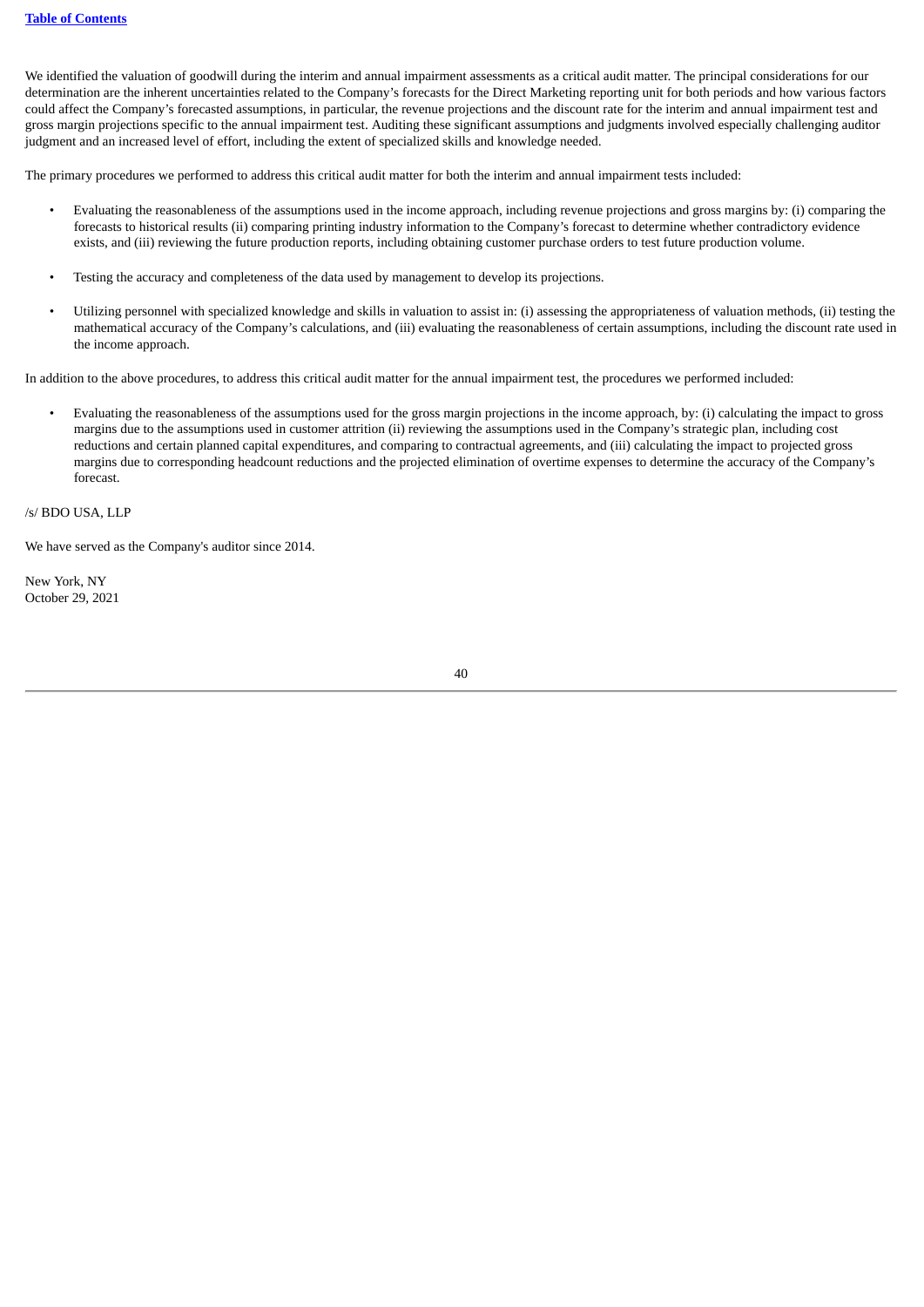# **STEEL CONNECT, INC. AND SUBSIDIARIES CONSOLIDATED BALANCE SHEETS (in thousands, except share and per share data)**

|                                                                                                                                 | <b>July 31, 2021</b> | <b>July 31, 2020</b> |
|---------------------------------------------------------------------------------------------------------------------------------|----------------------|----------------------|
| <b>ASSETS</b>                                                                                                                   |                      |                      |
| Current assets:                                                                                                                 |                      |                      |
| Cash and cash equivalents                                                                                                       | \$<br>96,931 \$      | 75,887               |
| Accounts receivable, trade, net of allowance for doubtful accounts of \$49 and \$134 at July 31, 2021 and 2020,<br>respectively | 69,805               | 93,072               |
| Inventories, net                                                                                                                | 16,228               | 15,354               |
| Funds held for clients                                                                                                          | 8.212                | 18,755               |
| Prepaid expenses and other current assets                                                                                       | 22,222               | 20,475               |
| Total current assets                                                                                                            | 213,398              | 223,543              |
| Property and equipment, net                                                                                                     | 58.862               | 79.678               |
| Goodwill                                                                                                                        | 231,470              | 257,128              |
| Other intangible assets, net                                                                                                    | 115,005              | 135,263              |
| Operating right-of-use assets                                                                                                   | 50,836               | 56,140               |
| Other assets                                                                                                                    | 6,810                | 7,420                |
| Total assets                                                                                                                    | 676,381              | 759,172              |

# **LIABILITIES, CONTINGENTLY REDEEMABLE PREFERRED STOCK AND STOCKHOLDERS' EQUITY**

| Current liabilities:                                                                                                                                                                               |              |    |             |
|----------------------------------------------------------------------------------------------------------------------------------------------------------------------------------------------------|--------------|----|-------------|
| Accounts payable                                                                                                                                                                                   | \$<br>55,517 | -S | 70,002      |
| Accrued expenses                                                                                                                                                                                   | 106.871      |    | 111,380     |
| Funds held for clients                                                                                                                                                                             | 8,212        |    | 18,755      |
| Current portion of long-term debt                                                                                                                                                                  | 5,602        |    | 5,527       |
| Current lease obligations                                                                                                                                                                          | 13,690       |    | 14,318      |
| Other current liabilities                                                                                                                                                                          | 28,101       |    | 29,950      |
| Total current liabilities                                                                                                                                                                          | 217,993      |    | 249,932     |
| Convertible note payable                                                                                                                                                                           | 9,343        |    | 8,054       |
| Long-term debt, excluding current portion                                                                                                                                                          | 358,189      |    | 365,468     |
| Long-term lease obligations                                                                                                                                                                        | 38,927       |    | 43,211      |
| Other long-term liabilities                                                                                                                                                                        | 10,537       |    | 8,509       |
| Total long-term liabilities                                                                                                                                                                        | 416,996      |    | 425,242     |
| <b>Total liabilities</b>                                                                                                                                                                           | 634,989      |    | 675,174     |
| Commitments and contingencies (Note 10)                                                                                                                                                            |              |    |             |
| Contingently redeemable preferred stock, \$0.01 par value per share. 35,000 shares authorized, issued and outstanding<br>at July 31, 2021 and 2020                                                 | 35,180       |    | 35,180      |
| Stockholders' equity:                                                                                                                                                                              |              |    |             |
| Preferred stock, \$0.01 par value per share. 4,965,000 shares authorized at July 31, 2021 and 2020; zero shares<br>issued and outstanding at July 31, 2021 and 2020                                |              |    |             |
| Common stock, \$0.01 par value per share. Authorized 1,400,000,000 shares; 63,099,496 issued and outstanding<br>shares at July 31, 2021; 62,787,919 issued and outstanding shares at July 31, 2020 | 632          |    | 628         |
| Additional paid-in capital                                                                                                                                                                         | 7,478,638    |    | 7,478,047   |
| Accumulated deficit                                                                                                                                                                                | (7,480,220)  |    | (7,433,700) |
| Accumulated other comprehensive income                                                                                                                                                             | 7,162        |    | 3,843       |
| Total stockholders' equity                                                                                                                                                                         | 6,212        |    | 48,818      |
| Total liabilities, contingently redeemable preferred stock and stockholders' equity                                                                                                                | 676,381      | \$ | 759,172     |

<span id="page-43-0"></span>The accompanying notes are an integral part of these consolidated financial statements.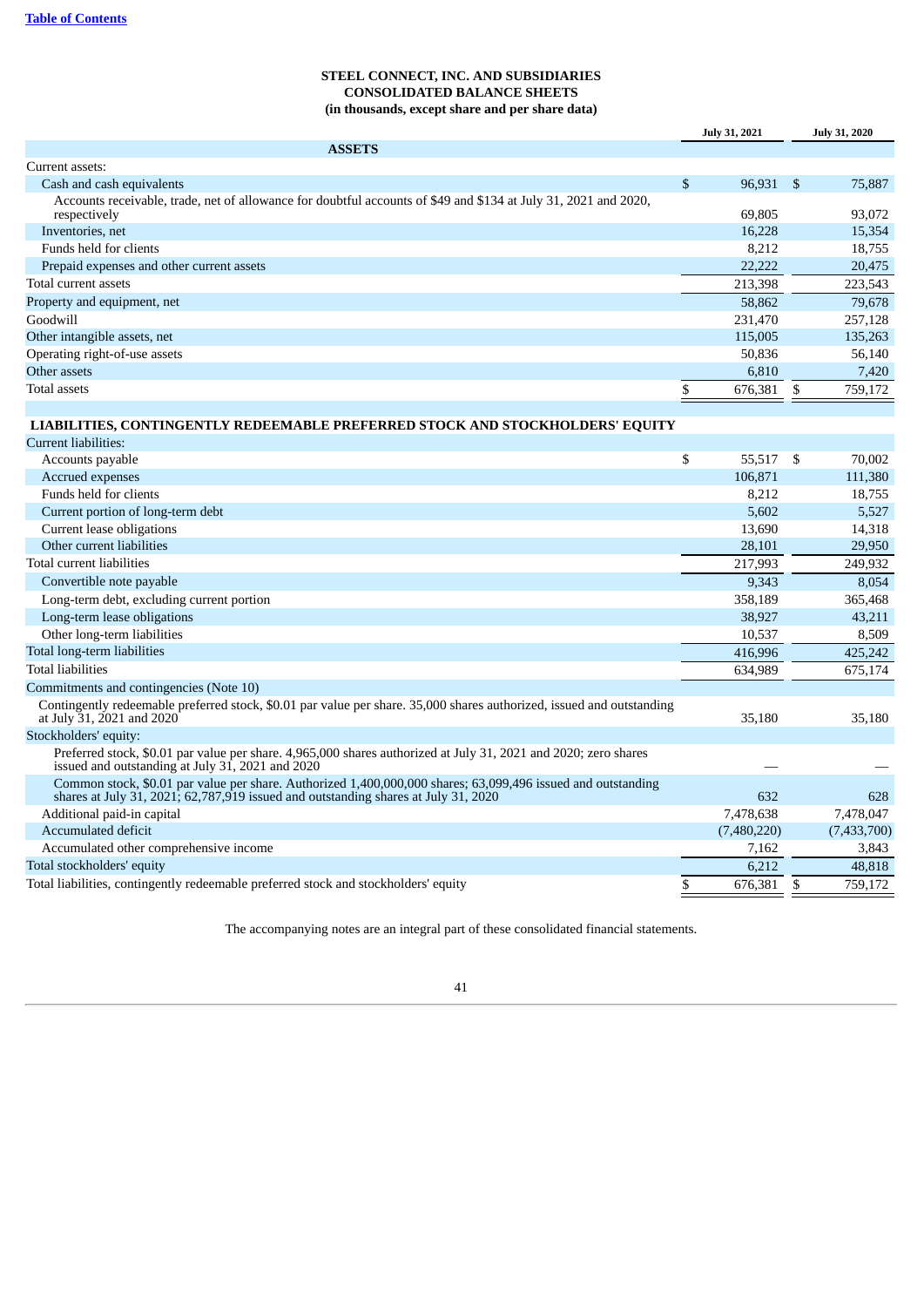# **STEEL CONNECT, INC. AND SUBSIDIARIES CONSOLIDATED STATEMENTS OF OPERATIONS (in thousands, except per share amounts)**

|                                                                |      | <b>Fiscal Year Ended July 31,</b> |           |  |  |
|----------------------------------------------------------------|------|-----------------------------------|-----------|--|--|
|                                                                | 2021 |                                   | 2020      |  |  |
| Net revenue:                                                   |      |                                   |           |  |  |
| Products                                                       | \$   | 387,510<br>\$                     | 444,360   |  |  |
| <b>Services</b>                                                |      | 226,256                           | 338,453   |  |  |
| Total net revenue                                              |      | 613,766                           | 782,813   |  |  |
| Cost of revenue:                                               |      |                                   |           |  |  |
| Products                                                       |      | 305,601                           | 345,173   |  |  |
| <b>Services</b>                                                |      | 178,552                           | 274,681   |  |  |
| Cost of revenue                                                |      | 484,153                           | 619,854   |  |  |
| Gross profit                                                   |      | 129,613                           | 162,959   |  |  |
| Operating expenses:                                            |      |                                   |           |  |  |
| Selling, general and administrative                            |      | 96,528                            | 103,261   |  |  |
| Amortization of intangible assets                              |      | 20,258                            | 27,255    |  |  |
| Impairment of goodwill                                         |      | 25,658                            |           |  |  |
| Total operating expenses                                       |      | 142,444                           | 130,516   |  |  |
| Operating (loss) income                                        |      | (12, 831)                         | 32,443    |  |  |
| Other income (expense):                                        |      |                                   |           |  |  |
| Interest income                                                |      | 14                                | 61        |  |  |
| Interest expense                                               |      | (31, 139)                         | (33,969)  |  |  |
| Other gains, net                                               |      | 1,176                             | 2,098     |  |  |
| Total other expense                                            |      | (29, 949)                         | (31, 810) |  |  |
| (Loss) income before income taxes                              |      | (42,780)                          | 633       |  |  |
| Income tax expense                                             |      | 1,611                             | 5,917     |  |  |
| Net loss                                                       |      | (44, 391)                         | (5,284)   |  |  |
| Less: Preferred dividends on redeemable preferred stock        |      | (2, 129)                          | (2,129)   |  |  |
| Net loss attributable to common stockholders                   | \$   | (46,520)<br>\$                    | (7, 413)  |  |  |
|                                                                |      |                                   |           |  |  |
| Basic net loss per share attributable to common stockholders   | \$   | $(0.75)$ \$                       | (0.12)    |  |  |
| Diluted net loss per share attributable to common stockholders | \$   | $(0.75)$ \$                       | (0.12)    |  |  |
| Weighted average common shares used in:                        |      |                                   |           |  |  |
| Basic loss per share                                           |      | 62,142                            | 61,644    |  |  |
| Diluted loss per share                                         |      | 62,142                            | 61,644    |  |  |

<span id="page-44-0"></span>The accompanying notes are an integral part of these consolidated financial statements.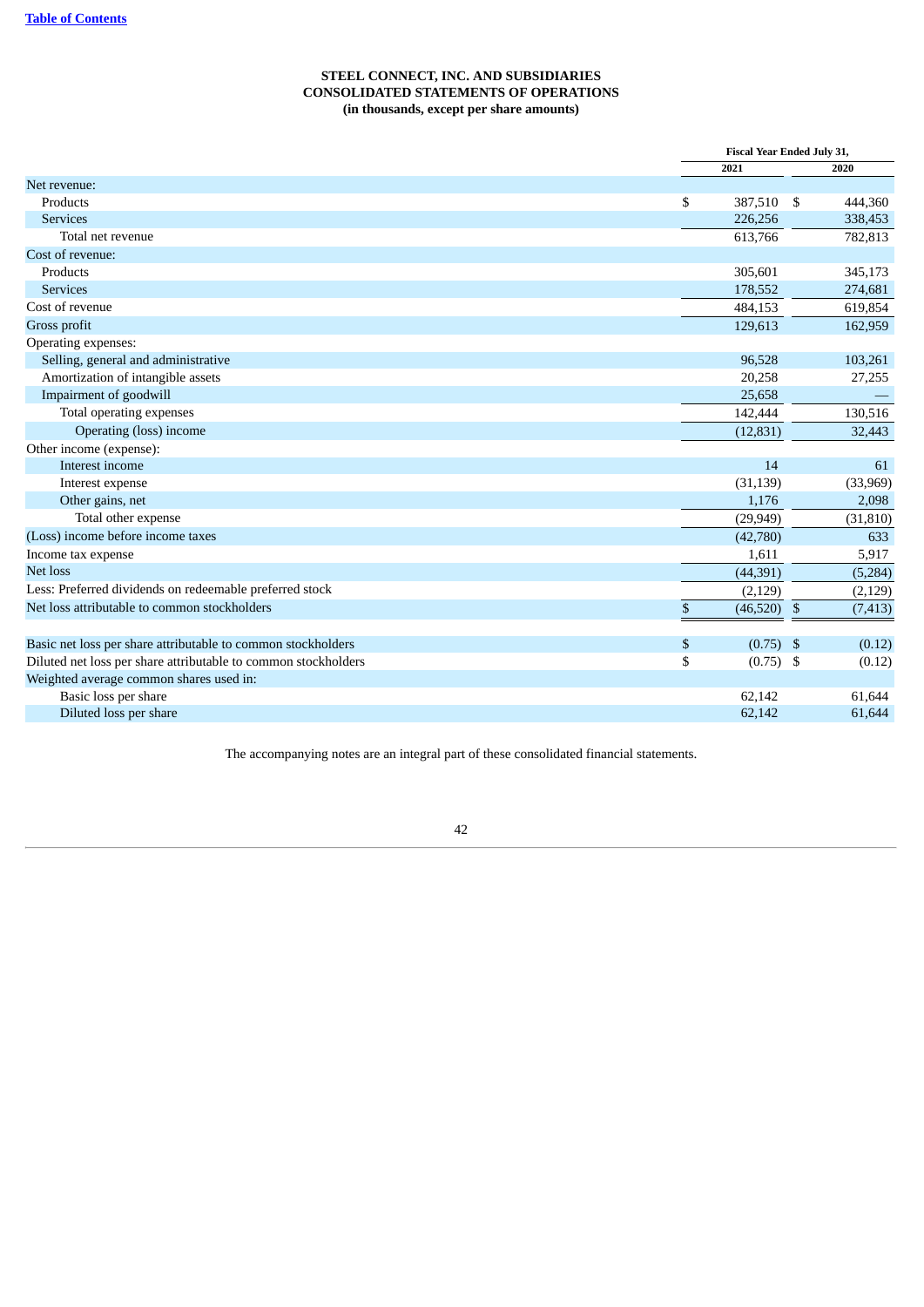# **STEEL CONNECT, INC. AND SUBSIDIARIES CONSOLIDATED STATEMENTS OF COMPREHENSIVE LOSS (in thousands)**

|                                           | <b>Fiscal Year Ended July 31,</b> |               |  |          |
|-------------------------------------------|-----------------------------------|---------------|--|----------|
|                                           |                                   | 2021          |  | 2020     |
| Net loss                                  |                                   | $(44,391)$ \$ |  | (5,284)  |
| Other comprehensive income:               |                                   |               |  |          |
| Foreign currency translation adjustment   |                                   | 4,737         |  | 8        |
| Net loss on securities, net of tax        |                                   |               |  | (96)     |
| Pension liability adjustments, net of tax |                                   | (1, 418)      |  | 2,897    |
| Other comprehensive income                |                                   | 3,319         |  | 2,809    |
| Comprehensive loss                        |                                   | (41,072)      |  | (2, 475) |

<span id="page-45-0"></span>The accompanying notes are an integral part of these consolidated financial statements.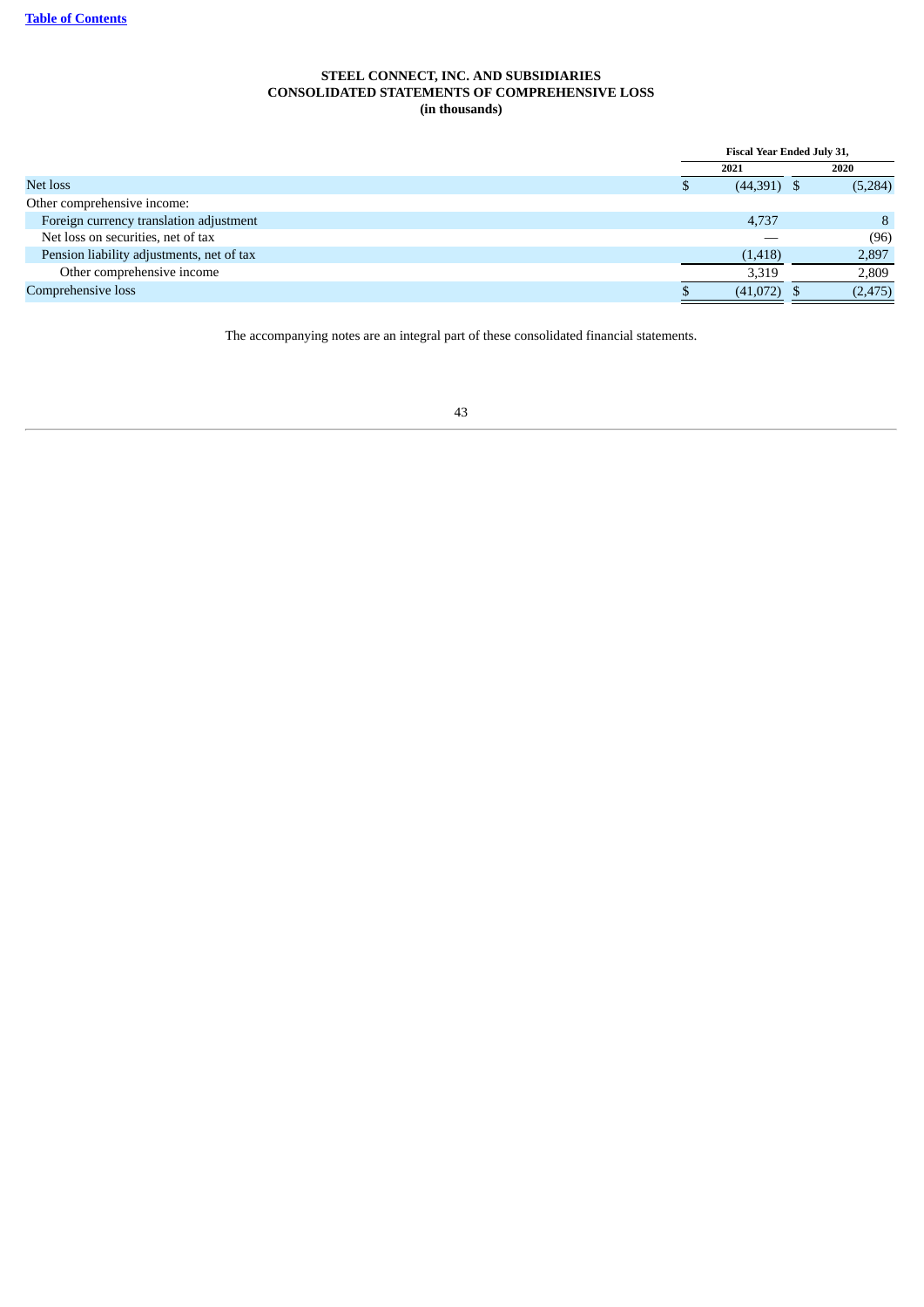# **STEEL CONNECT, INC. AND SUBSIDIARIES CONSOLIDATED STATEMENTS OF STOCKHOLDERS' EQUITY (in thousands, except share amounts)**

|                                                                      | Number of<br>Common<br><b>Shares</b> |    | Common<br>Stock |     | <b>Additional</b><br>Paid-in<br>Capital |     | Accumulated<br>Deficit |     | <b>Accumulated</b><br>Other<br>Comprehensive<br>Income |     | <b>Total</b><br>Stockholders'<br><b>Equity</b> |
|----------------------------------------------------------------------|--------------------------------------|----|-----------------|-----|-----------------------------------------|-----|------------------------|-----|--------------------------------------------------------|-----|------------------------------------------------|
| Balance at July 31, 2019                                             | 61,805,856                           | \$ | 618 \$          |     | 7,477,327                               | \$. | $(7,426,287)$ \$       |     | 1,034                                                  | \$  | 52,692                                         |
| Net loss                                                             |                                      |    |                 |     |                                         |     | (5,284)                |     |                                                        |     | (5,284)                                        |
| Preferred dividends                                                  |                                      |    |                 |     |                                         |     | (2,129)                |     |                                                        |     | (2, 129)                                       |
| Issuance of common stock pursuant to<br>employee stock purchase plan | 21,540                               |    |                 |     | 10                                      |     |                        |     |                                                        |     | 10                                             |
| Restricted stock grants, net of forfeitures                          | 960,523                              |    | 10              |     | (10)                                    |     |                        |     |                                                        |     |                                                |
| Share-based compensation                                             |                                      |    |                 |     | 720                                     |     |                        |     |                                                        |     | 720                                            |
| Other comprehensive items                                            |                                      |    |                 |     |                                         |     |                        |     | 2,809                                                  |     | 2,809                                          |
| Balance at July 31, 2020                                             | 62,787,919                           | £. | 628             | -SS | 7,478,047                               | S.  | (7,433,700)            | -\$ | 3,843                                                  | \$. | 48,818                                         |
| Net loss                                                             |                                      |    |                 |     |                                         |     | (44, 391)              |     |                                                        |     | (44, 391)                                      |
| Preferred dividends                                                  |                                      |    |                 |     |                                         |     | (2,129)                |     |                                                        |     | (2, 129)                                       |
| Issuance of common stock pursuant to<br>employee stock purchase plan | 9,145                                |    |                 |     | $\overline{4}$                          |     |                        |     |                                                        |     | 4                                              |
| Restricted stock grants, net of forfeitures                          | 302,432                              |    | 4               |     | (4)                                     |     |                        |     |                                                        |     |                                                |
| Share-based compensation                                             |                                      |    |                 |     | 591                                     |     |                        |     |                                                        |     | 591                                            |
| Other comprehensive items                                            |                                      |    |                 |     |                                         |     |                        |     | 3,319                                                  |     | 3,319                                          |
| Balance at July 31, 2021                                             | 63,099,496                           |    | 632             |     | 7,478,638                               |     | (7,480,220)            | Ъ   | 7,162                                                  |     | 6,212                                          |

<span id="page-46-0"></span>The accompanying notes are an integral part of these consolidated financial statements.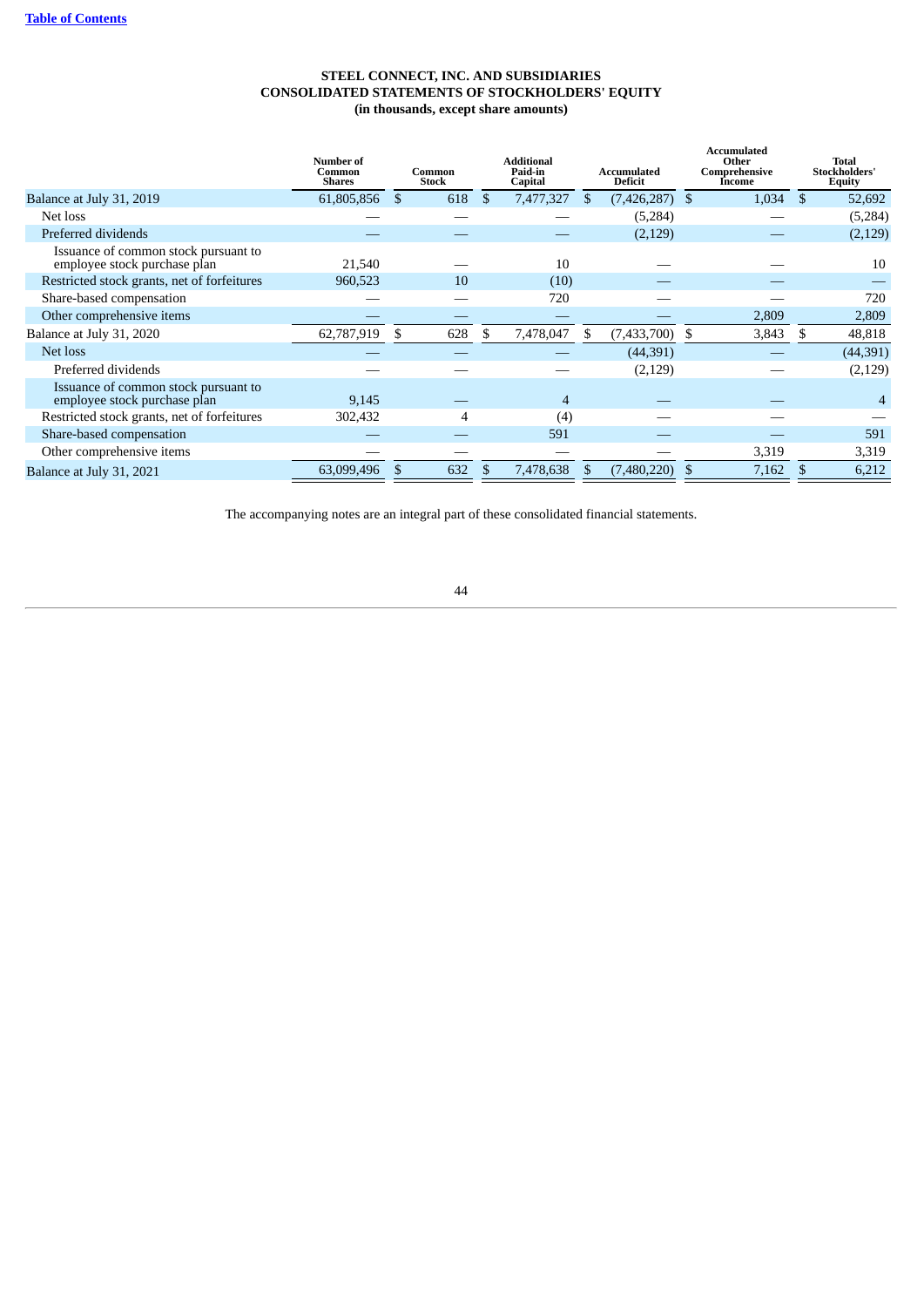# **STEEL CONNECT, INC. AND SUBSIDIARIES CONSOLIDATED STATEMENTS OF CASH FLOWS (in thousands)**

|                                                                                 | <b>Fiscal Year Ended July 31,</b> |    |           |
|---------------------------------------------------------------------------------|-----------------------------------|----|-----------|
|                                                                                 | 2021                              |    | 2020      |
| Cash flows from operating activities:                                           |                                   |    |           |
| Net loss                                                                        | \$<br>$(44,391)$ \$               |    | (5,284)   |
| Adjustments to reconcile net loss to net cash provided by operating activities: |                                   |    |           |
| Depreciation                                                                    | 23,289                            |    | 23,075    |
| Amortization of intangible assets                                               | 20,258                            |    | 27,255    |
| Amortization of deferred financing costs                                        | 571                               |    | 435       |
| Accretion of debt discount                                                      | 1,290                             |    | 622       |
| Impairment of goodwill                                                          | 25,658                            |    |           |
| Impairment of long-lived assets                                                 | 498                               |    |           |
| Share-based compensation                                                        | 591                               |    | 720       |
| Non-cash lease expense                                                          | 14,186                            |    | 14,263    |
| Other losses (gains), net                                                       | 439                               |    | (2,098)   |
| Changes in operating assets and liabilities:                                    |                                   |    |           |
| Accounts receivable, net                                                        | 23,505                            |    | 20,305    |
| Inventories, net                                                                | (722)                             |    | 8,510     |
| Prepaid expenses and other current assets                                       | (1,823)                           |    | 12,396    |
| Accounts payable and accrued expenses                                           | (19,201)                          |    | (17, 464) |
| Refundable and accrued income taxes, net                                        | (1,242)                           |    | (630)     |
| Other assets and liabilities                                                    | (19, 839)                         |    | (10, 481) |
| Net cash provided by operating activities                                       | 23,067                            |    | 71,624    |
| Cash flows from investing activities:                                           |                                   |    |           |
| Additions to property and equipment                                             | (3,615)                           |    | (12,070)  |
| Proceeds from the disposition of property and equipment                         | 289                               |    | 21        |
| Proceeds from the sale of available-for-sale securities                         |                                   |    | 163       |
| Net cash used in investing activities                                           | (3, 326)                          |    | (11, 886) |
| Cash flows from financing activities:                                           |                                   |    |           |
| Proceeds from the Cerberus revolving facility                                   |                                   |    | 19,000    |
| Payments on the Cerberus revolving facility                                     |                                   |    | (25,000)  |
| Payments of long-term debt                                                      | (7,642)                           |    | (3, 154)  |
| Payments of debt financing and amendment costs                                  |                                   |    | (914)     |
| Payments of preferred dividends                                                 | (2, 129)                          |    | (2, 135)  |
| Repayments on capital lease obligations                                         | (70)                              |    | (100)     |
| Proceeds from issuance of common stock                                          | $\overline{4}$                    |    | 19        |
| Net cash used in financing activities                                           | (9, 837)                          |    | (12, 284) |
| Net effect of exchange rate changes on cash and cash equivalents                | 597                               |    | 1,124     |
| Net increase in cash, cash equivalents and restricted cash                      | 10,501                            |    | 48,578    |
| Cash, cash equivalents and restricted cash, beginning of period                 | 94,642                            |    | 46,064    |
| Cash, cash equivalents and restricted cash, end of period                       | \$<br>105,143                     | \$ | 94,642    |

<span id="page-47-0"></span>The accompanying notes are an integral part of these consolidated financial statements.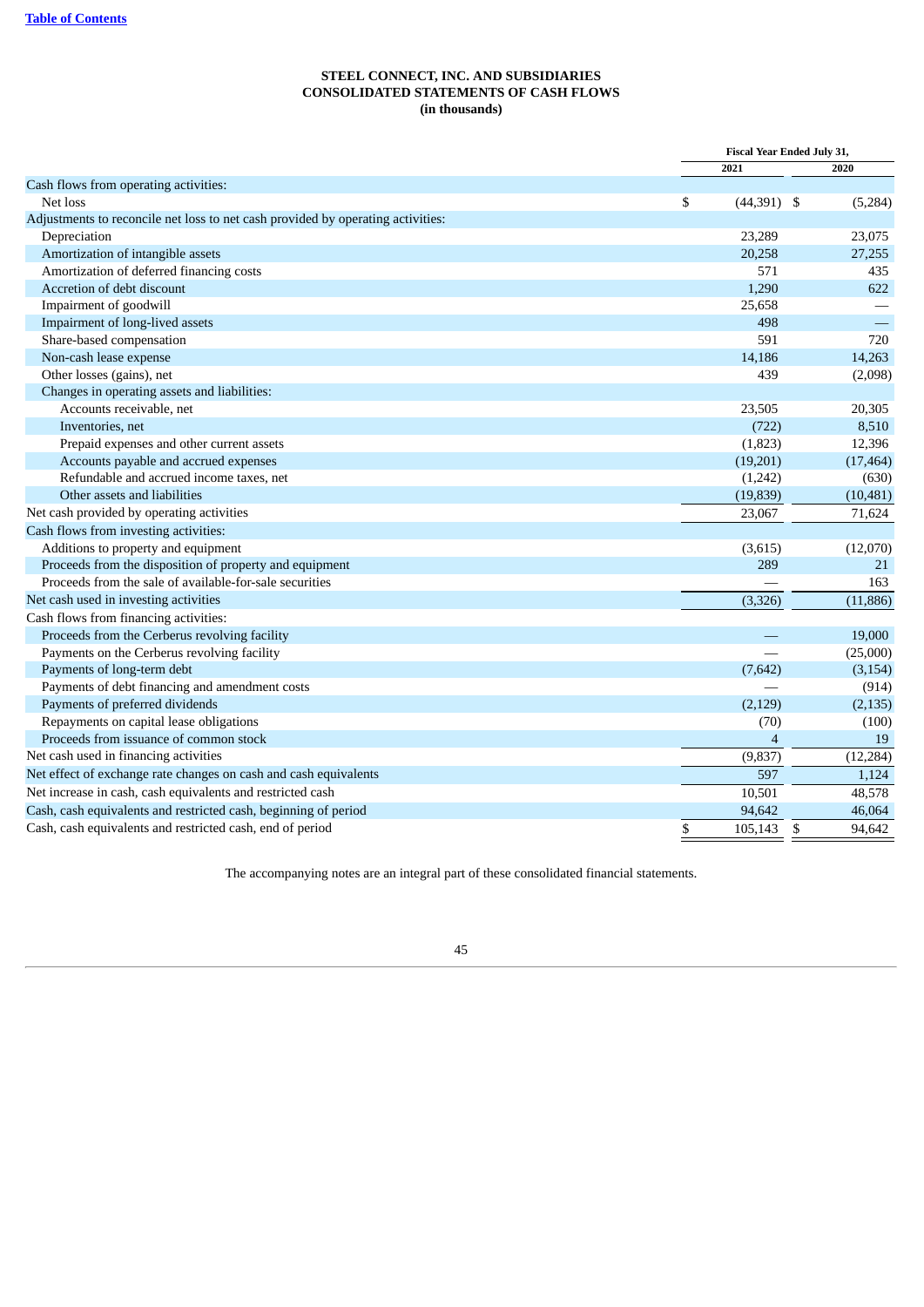# **STEEL CONNECT, INC. AND SUBSIDIARIES NOTES TO CONSOLIDATED FINANCIAL STATEMENTS**

# **(1) NATURE OF OPERATIONS**

Steel Connect, Inc., together with its consolidated subsidiaries (the "Company"), operates through its wholly-owned subsidiaries, IWCO Direct Holdings, Inc. ("IWCO Direct" or "IWCO") and ModusLink Corporation ("ModusLink" or "Supply Chain").

IWCO Direct delivers data-driven marketing solutions for its customers. Its full range of services includes strategy, creative and execution for omnichannel marketing campaigns, along with postal logistics programs for direct mail. Through its Mail-Gard® division, IWCO Direct also offers business continuity and disaster recovery services to protect against unexpected business interruptions, along with providing print and mail outsourcing services.

ModusLink is a supply chain business process management company serving clients in markets such as consumer electronics, communications, computing, medical devices, software and retail. ModusLink designs and executes elements in its clients' global supply chains to improve speed to market, product customization, flexibility, cost, quality and service. The Company also produces and licenses an entitlement management solution for activation, provisioning, entitlement subscription, and data collection from physical goods (connected products) and digital products.

Historically, the Company has financed its operations and met its capital requirements primarily through funds generated from operations, the sale of its securities, borrowings from lending institutions and sale of facilities that were not fully utilized. The Company believes it has access to adequate resources to meet its needs for normal operating costs, capital expenditures, mandatory debt redemptions and working capital for its existing business for at least twelve months from the date of this filing. These resources include cash and cash equivalents, ModusLink's credit agreement with MidCap Financial Trust ("MidCap"), IWCO Direct's revolving credit facility and cash, if any, provided by operating activities. The Company's expectations regarding its ability to use its existing cash to continue funding its operations are based on assumptions that may prove to be inaccurate, and the Company may require capital resources sooner than currently expected. While the Company believes it will be able to access this additional liquidity based on existing information, the assumptions underlying this belief may also later prove to be inaccurate.

As of July 31, 2021 and 2020, the Company had cash and cash equivalents of \$96.9 million and \$75.9 million, respectively. As of July 31, 2021, the Company had a working capital deficit of \$4.6 million, which includes accrued pricing liabilities and certain tax related liabilities which the Company believes will not require a cash outlay in the next twelve months. As of July 31, 2021, ModusLink had a readily available borrowing capacity under its revolving credit facility of \$8.7 million. As of July 31, 2021, IWCO Direct had a readily available borrowing capacity under its revolving facility of \$25.0 million. The Company believes it will generate sufficient cash to meet its debt covenants under its credit facilities to which certain of its subsidiaries are a party and that it will be able to obtain cash through its current and future credit facilities, if needed.

## *Impact of COVID-19*

The ongoing COVID-19 pandemic has adversely impacted and is likely to further adversely impact nearly all aspects of our business and markets, including our workforce and the operations of our clients, suppliers, and business partners. Beginning in March 2020, when the World Health Organization categorized COVID-19 as a pandemic and the President of the United States declared the COVID-19 outbreak a national emergency, we experienced impacts to our facility operations, supply chain, availability and productivity of personnel, while also working to comply with rapidly evolving international, federal, state and local restrictions on travel and workplace health and safety. We experienced disruptions to our business continuity as a result of temporary closures of certain of ModusLink's facilities in the third and fourth quarters of fiscal year 2020, as well as the fourth quarter of fiscal year 2021. However, these temporary closures did not have a significant impact on ModusLink's operations. Additionally, although IWCO Direct operated as an essential business, it had reduced operating levels and labor shifts due to lower sales volume during the third quarter of fiscal year 2020.

To help combat these impacts and mitigate the financial impact of the COVID-19 pandemic on our business, during fiscal year 2020 we took proactive measures by initiating cost reduction actions, including the waiver of board fees, hiring freezes, staffing and force reductions, company-wide salary reductions, bonus payment deferrals and temporary 401(k) match suspension. The temporary waiver of board fees and company-wide salary reduction actions taken in the prior fiscal year were fully restored prior to the beginning of fiscal year 2021, and the majority of salary reductions were repaid prior to the fiscal quarter ended January 31, 2021.We continue our focus on cash management and liquidity, which includes aggressive working capital management.

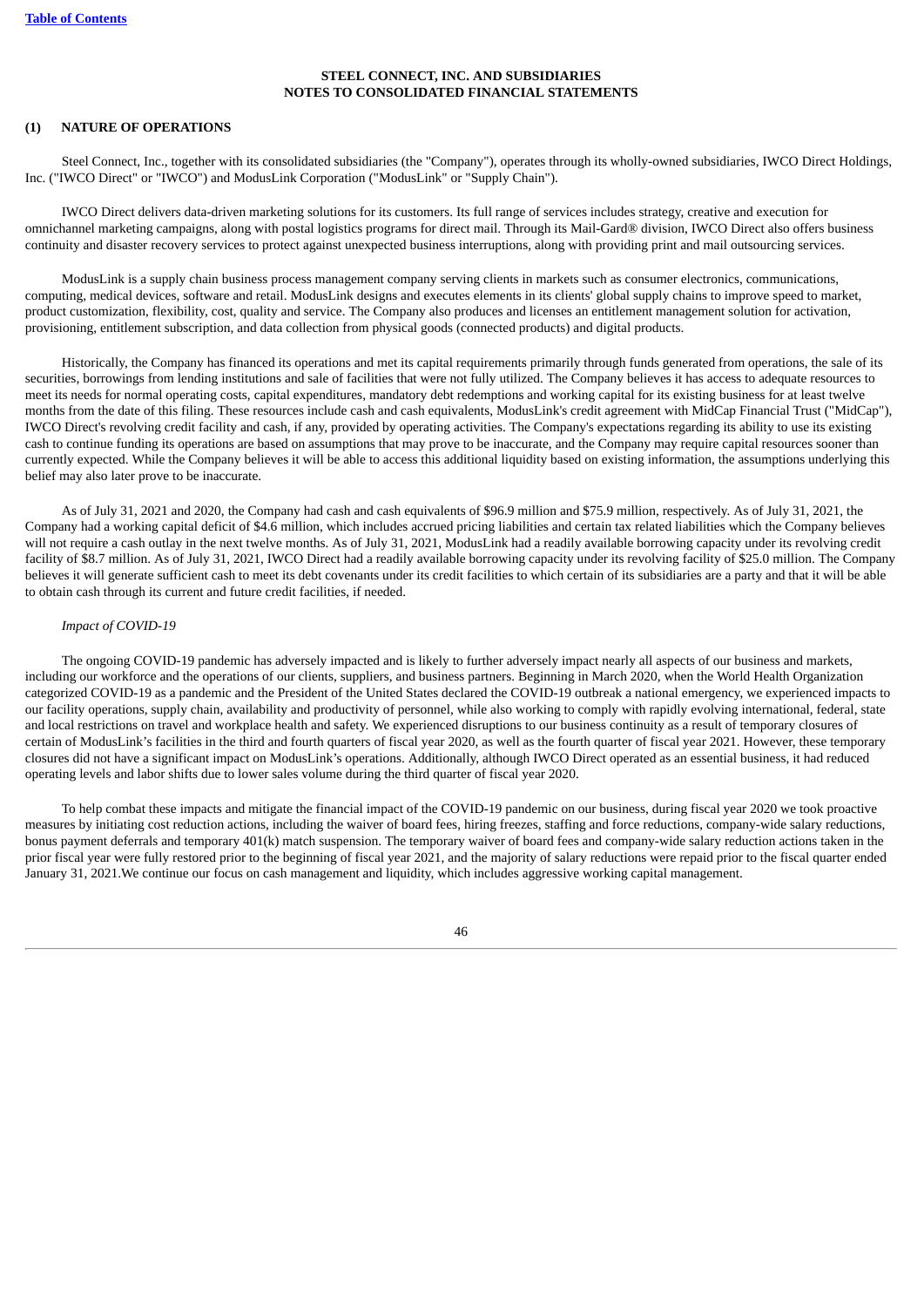In addition, we aim to closely monitor the impact of COVID-19 on all aspects of our business and geographies, including its impact on our clients, employees, suppliers, vendors, business partners and distribution channels. We believe that such impacts could include, but are not limited to, the extent and severity of the impact on our customers and suppliers; the continued disruption to the demand for our businesses' products and services; the impact of the global business and economic environment on liquidity and the availability of capital; delays in payments of outstanding receivables beyond normal payment terms; supply chain disruptions; uncertain demand; and the effect of any initiatives or programs that we may undertake to address financial and operational challenges faced by our customers. The full extent to which the pandemic will directly or indirectly impact our business, results of operations and financial condition, is difficult to predict, and will depend on the duration and spread of the ongoing COVID-19 pandemic (including new variants of COVID-19), its severity, the actions to contain the virus or address its impact, the timing, distribution, and efficacy of vaccines and other treatments, U.S. and foreign government actions to respond to the reduction in global economic activity, and how quickly and to what extent normal economic and operating conditions can resume. As of the filing of this Form 10-K, all of our facilities were open and able to operate at normal capacities. We will evaluate further actions if circumstances warrant while continuing to strategically support the Company's future growth initiatives (including its Competitive Improvement Plan for IWCO Direct), sales and marketing activities and supply chain solutions and services.

#### *Steel Holdings Expression of Interest*

On November 19, 2020, the Company's Board received a preliminary, non-binding expression of interest from Steel Holdings to acquire all of the outstanding shares of common stock not already owned by Steel Holdings or its affiliates for a combination of cash and Steel Holdings 6% Series A Preferred Units, which would imply a value per share of common stock in the range of \$0.65 to \$0.72 per share.

The transaction, as proposed, is subject to negotiation. Any definitive agreement with respect to such transaction is subject to approval by the board of directors of Steel Holdings, the Board and shareholders. Such definitive agreement would be expected to contain customary closing conditions, including standard regulatory notifications and approvals.

As a result, we cannot predict whether the terms of such transaction will be agreed upon by Steel Holdings and the Board's special committee for recommendation to their respective boards of directors, for approval of the transaction or whether any such transactions would be approved by the requisite votes of our shareholders.

We also cannot predict the timing, final structure or other terms of any potential transaction and the terms of any such transaction may differ materially from those originally proposed by Steel Holdings. The pendency of any such proposed transaction may have had and may continue to have an adverse impact on the market price of our common stock. In addition, we expect to incur a number of non-recurring, transaction-related costs associated with negotiating the proposed transaction.

# **(2) SUMMARY OF SIGNIFICANT ACCOUNTING POLICIES**

The accompanying consolidated financial statements reflect the application of certain significant accounting policies described below.

#### *Principles of Consolidation*

The accompanying consolidated financial statements of the Company include the results of its wholly-owned and majority-owned subsidiaries. All significant intercompany transactions and balances have been eliminated in consolidation. The Company accounts for investments in businesses in which it owns between 20% and 50% of the voting interest using the equity method, if the Company has the ability to exercise significant influence over the investee company. All other investments in privately held businesses over which the Company does not have the ability to exercise significant influence, or for which there is not a readily determinable market value, are accounted for under the cost method of accounting.

During the three months ended October 31, 2019, the Company recorded a \$6.4 million adjustment to correct an out-of-period misstatement related to the Company's estimate for certain tax related liabilities.

## *Use of Estimates*

The preparation of the Company's consolidated financial statements in conformity with accounting principles generally accepted in the United States of America ("U.S. GAAP") requires management to make estimates and assumptions that affect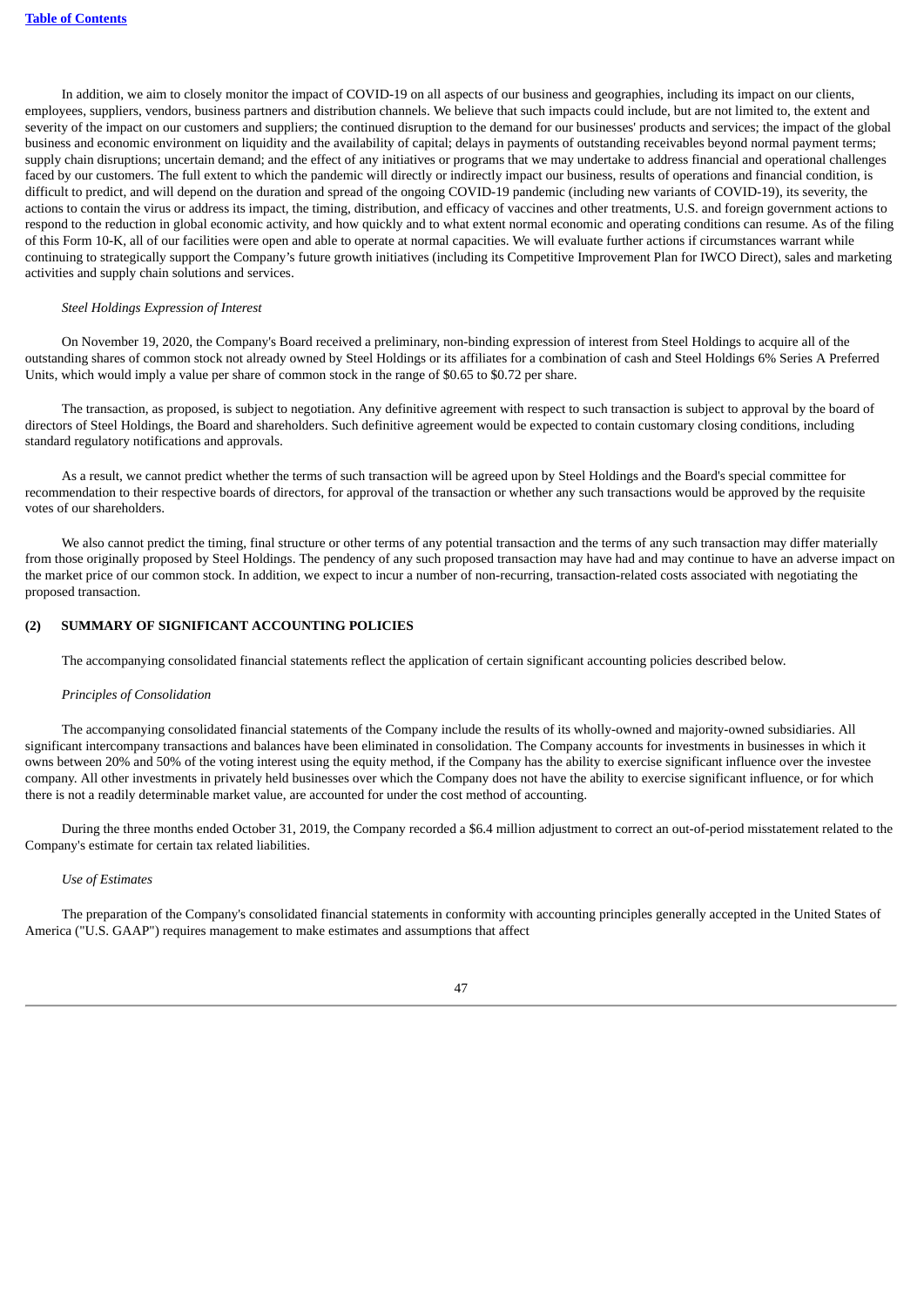the reported amounts of assets and liabilities, and disclosure of contingent assets and liabilities at the date of the financial statements and the reported amounts of revenue and expenses during the reporting period. On an ongoing basis, the Company evaluates its estimates including those related to: (1) revenue recognition; (2) valuation allowances for trade and other receivables; (3) the valuation of goodwill, other intangible assets and long-lived assets; (4) contingencies, including litigation reserves; (5) restructuring charges and related severance expenses; (6) going concern assumptions, and (7) accrued pricing and tax related liabilities. Accounting estimates are based on historical experience and various assumptions that are considered reasonable under the circumstances. However, because these estimates inherently involve judgments and uncertainties, actual results could differ materially from those estimated.

#### *Revenue Recognition*

The Company recognizes revenue from its contracts with customers primarily from the sale of marketing solutions offerings and supply chain management services. Revenue is recognized when control of the promised goods or services is transferred to a customer, in an amount that reflects the consideration the Company expects to be entitled to in exchange for those goods or services. For IWCO Direct's marketing solutions offerings and ModusLink's supply chain management services arrangements, the goods and services are considered to be transferred over time as they are performed. Taxes assessed by a governmental authority that are both imposed on and concurrent with a specific revenue-producing transaction, that are collected by the Company from a customer, are excluded from revenue.

### *Marketing solutions offerings*

IWCO Direct's revenue is generated through the provision of data-driven marketing solutions, primarily through providing direct mail products to customers. Revenue related to the majority of IWCO Direct's marketing solutions contracts, which typically consist of a single integrated performance obligation, is recognized over time as the Company performs because the products have no alternative use to the Company.

#### *Supply chain management services*

ModusLink's revenue primarily comes from the sale of supply chain management services to its clients. Amounts billed to customers under these arrangements include revenue attributable to the services performed as well as for materials procured on the customer's behalf as part of its service to them. The majority of these arrangements consist of two distinct performance obligations (i.e., warehousing/inventory management service and a separate kitting/packaging/assembly service), revenue related to each of which is recognized over time as services are performed using an input method based on the level of efforts expended.

## *Other*

Other revenue consists of cloud-based software subscriptions, software maintenance and support service contracts, fees for professional services and fees for the sale of perpetual software licenses in ModusLink's e-Business operations. Except for perpetual software licenses, revenue related to these arrangements is recognized on a straight-line basis over the term of the agreement or over the term of the agreement in proportion to the costs incurred in satisfying the obligations under the contract. Revenue from the sale of perpetual licenses is recognized at a point in time upon execution of the relevant license agreement and when delivery has taken place.

## **Significant Judgments**

The Company's contracts with customers may include promises to transfer multiple products and services to a customer. Determining whether products and services are considered distinct performance obligations that should be accounted for separately versus together may require significant judgment. For arrangements with multiple performance obligations, the Company allocates revenue to each performance obligation based on its relative standalone selling price. Judgment is required to determine the standalone selling price for each distinct performance obligation. The Company generally determines standalone selling prices based on the prices charged to customers and uses a range of amounts to estimate standalone selling prices when we sell each of the products and services separately and need to determine whether there is a discount that needs to be allocated based on the relative standalone selling prices of the various products and services. The Company typically has more than one range of standalone selling prices for individual products and services due to the stratification of those products and services by customers and circumstances. In these instances, the Company may use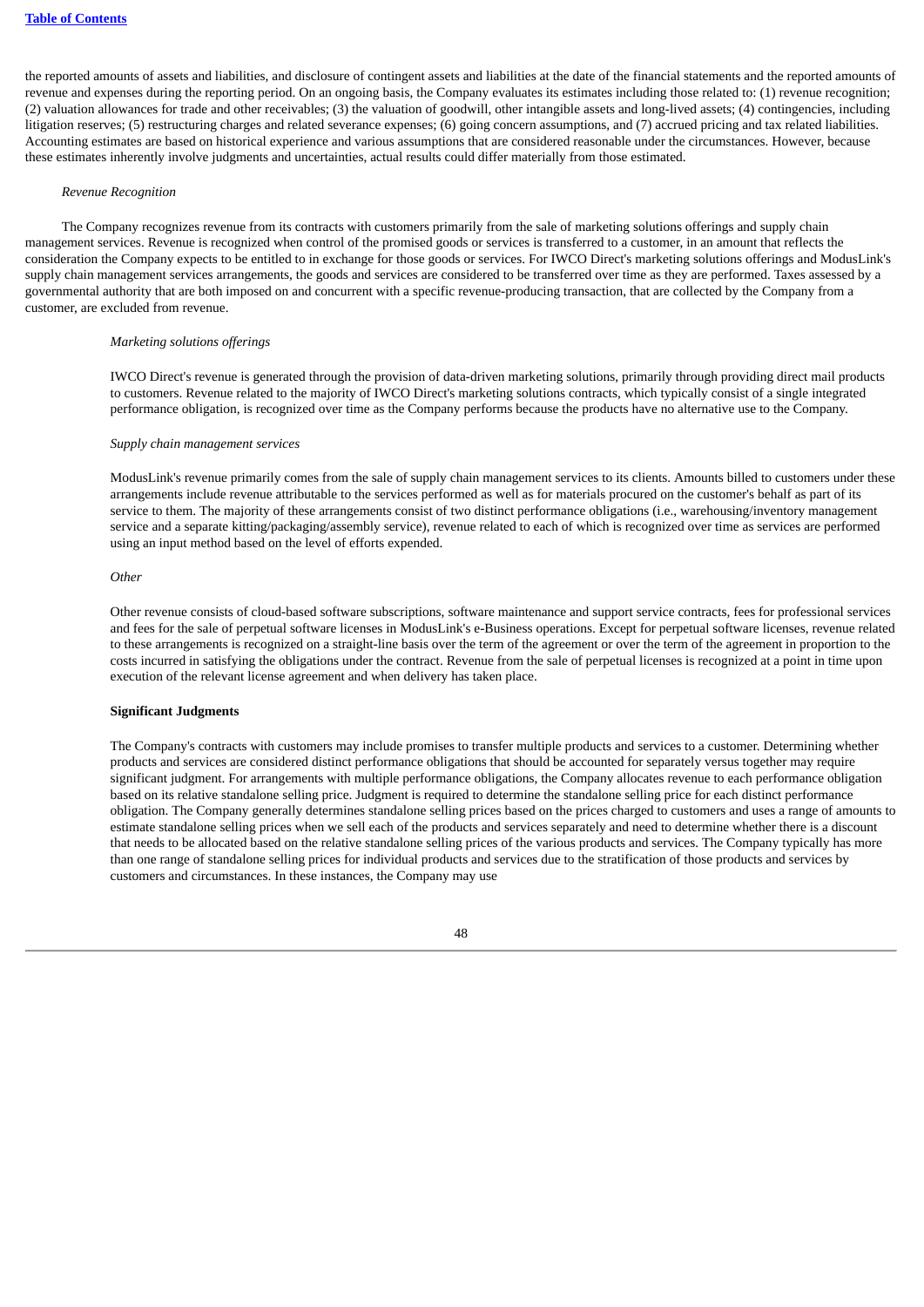information such as the type of customer and geographic region in determining the range of standalone selling prices.

The Company may provide credits or incentives to customers, which are accounted for as variable consideration when estimating the transaction price of the contract and amounts of revenue to recognize. The amount of variable consideration to include in the transaction price is estimated at contract inception using either the estimated value method or the most likely amount method based on the nature of the variable consideration. These estimates are updated at the end of each reporting period as additional information becomes available and revenue is recognized only to the extent that it is probable that a significant reversal of any amounts of variable consideration included in the transaction price will not occur.

### **Principal Versus Agent Revenue Recognition**

For revenue generated from contracts with customers involving another party, the Company considers whether it maintains control of the specified goods or services before they are transferred to the customer, as well as other indicators such as the party primarily responsible for fulfillment and discretion in establishing price. Revenues are recognized on a gross basis if the Company is acting in the capacity of a principal and on a net basis if its acting in the capacity of an agent.

## **Contract Balances**

Timing of revenue recognition may differ from timing of invoicing to customers. The Company records contract assets and liabilities related to its contracts with customers as follows:

- Accounts receivable when revenue is recognized prior to receipt of cash payments and if the right to such amounts is unconditional and solely based on the passage of time.
- Contract assets when the Company recognizes revenue based on efforts expended but the right to such amount is conditional upon satisfaction of another performance obligation. Contract assets are primarily comprised of fees related to marketing solutions offerings and supply chain management services. The Company's contract assets are all short-term in nature and are included in prepaid expenses and other current assets in the Company's consolidated balance sheets.
- Deferred revenue when cash payments are received or due in advance of performance. Deferred revenue is primarily comprised of fees related to supply chain management services, cloud-based software subscriptions and software maintenance and support service contracts, which are generally billed in advance. Deferred revenue also includes other offerings for which we have been paid in advance and earn the revenue when we transfer control of the product or service. The deferred revenue balance is classified as a component of other current liabilities and other long-term liabilities on the Company's consolidated balance sheets.

#### *Accounts Receivable and Allowance for Doubtful Accounts*

The Company's unsecured accounts receivable are stated at original invoice amount less an estimate made for doubtful receivables based on a monthly review of all outstanding amounts. Management determines the allowance for doubtful accounts by regularly evaluating individual customer receivables and considering each customer's financial condition, credit history, current economic conditions, whether any amounts are currently past due and the length of time accounts may be past due. The Company writes off accounts receivable when management deems them uncollectible and records recoveries of accounts receivable previously written off when received. When accounts receivable are considered past due, the Company generally does not charge interest on past due balances.

The allowance for doubtful accounts consisted of the following: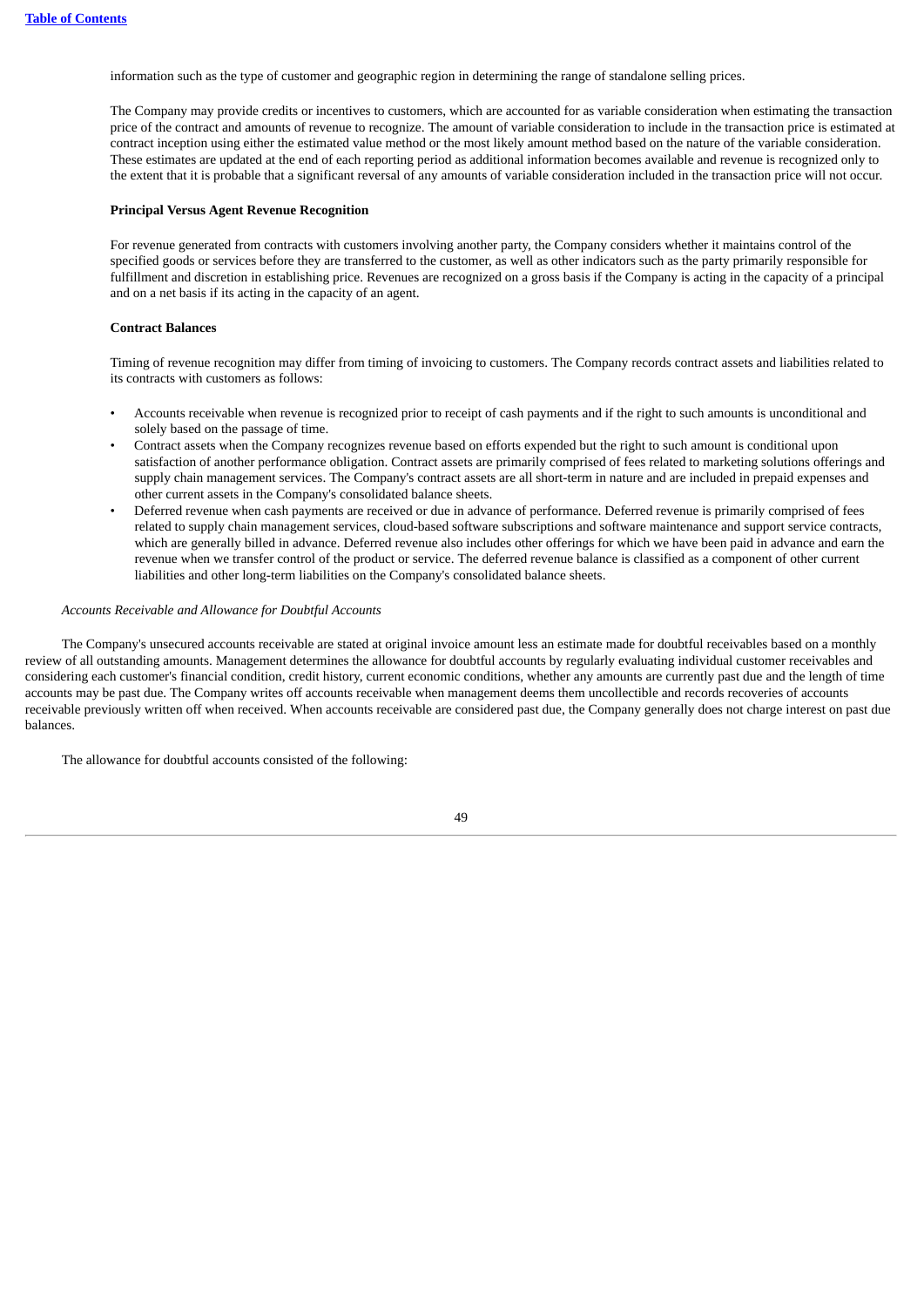|                               | <b>July 31,</b><br>2021 |                | <b>July 31,</b><br>2020 |  |
|-------------------------------|-------------------------|----------------|-------------------------|--|
|                               |                         | (In thousands) |                         |  |
| Balance at beginning of year  | 134                     |                | 1,804                   |  |
| Provisions charged to expense |                         |                | 111                     |  |
| Accounts written off          | (6)                     |                | (1,781)                 |  |
| Recovered                     | (79)                    |                |                         |  |
| Balance at end of year        | 49                      |                | 134                     |  |
|                               |                         |                |                         |  |

#### *Foreign Currency Translation*

All assets and liabilities of the Company's foreign subsidiaries, whose functional currency is the local currency, are translated to U.S. dollars at the rates in effect at the balance sheet date. All amounts in the consolidated statements of operations are translated using the average exchange rates in effect during the year. Resulting translation adjustments are reflected in the accumulated other comprehensive income (loss) component of stockholders' equity. Settlement of receivables and payables in a foreign currency that is not the functional currency result in foreign currency transaction gains and losses. Foreign currency transaction gains and losses are included in "Other gains (losses), net" in the consolidated statements of operations.

## *Cash, Cash Equivalents and Short-term Investments*

Cash equivalents consist of highly liquid investments with an original maturity of three months or less at the time of purchase. Investments with maturities greater than three months to twelve months at the time of purchase are considered short-term investments. Cash and cash equivalents consisted of the following:

|                        | <b>July 31,</b><br>2021 |                | <b>July 31,</b><br>2020 |
|------------------------|-------------------------|----------------|-------------------------|
|                        |                         | (In thousands) |                         |
| Cash and bank deposits | 54,604                  | <sup>\$</sup>  | 70,770                  |
| Money market funds     | 42,327                  |                | 5,117                   |
|                        | 96,931                  | \$             | 75,887                  |

## *Fair Value Measurements*

The Company measures certain assets and liabilities at fair value (see Note 20 - "Fair Value Measurements"). Fair value is the price that would be received to sell an asset or paid to transfer a liability in an orderly transaction between market participants at the measurement date. Fair values of assets and liabilities are determined based on a three-level measurement input hierarchy. Level 1 inputs are quoted prices in active markets for identical assets or liabilities as of the measurement date. Level 2 inputs are other than quoted market prices that are observable, either directly or indirectly, for an asset or liability. Level 2 inputs can include quoted prices in active markets for similar assets or liabilities, quoted prices in a market that is not active for identical assets or liabilities, or other inputs that can be corroborated by observable market data. Level 3 inputs are unobservable for the asset or liability when there is little, if any, market activity for the asset or liability. Level 3 inputs are based on the best information available and may include data developed by the Company.

## *Funds Held for Clients*

Funds held for clients represent cash that is restricted for use solely for the purposes of satisfying the obligations to remit clients' customer funds to the Company's clients. These funds are classified as a current asset and a corresponding current liability on the Company's consolidated balance sheets.

### *Inventories*

Inventories are stated at the lower of cost or net realizable value. Cost is determined by both moving averages and the first-in, first-out methods. IWCO Direct's inventory consists primarily of raw material (paper) used to produce direct mail packages and work-in-process. Finished goods are generally not a significant element of IWCO Direct's inventory as they are generally mailed after the production and sorting process. A provision for excess or obsolete inventory is recorded based upon an analysis that considers current inventory levels, historical usage patterns and future sales expectations.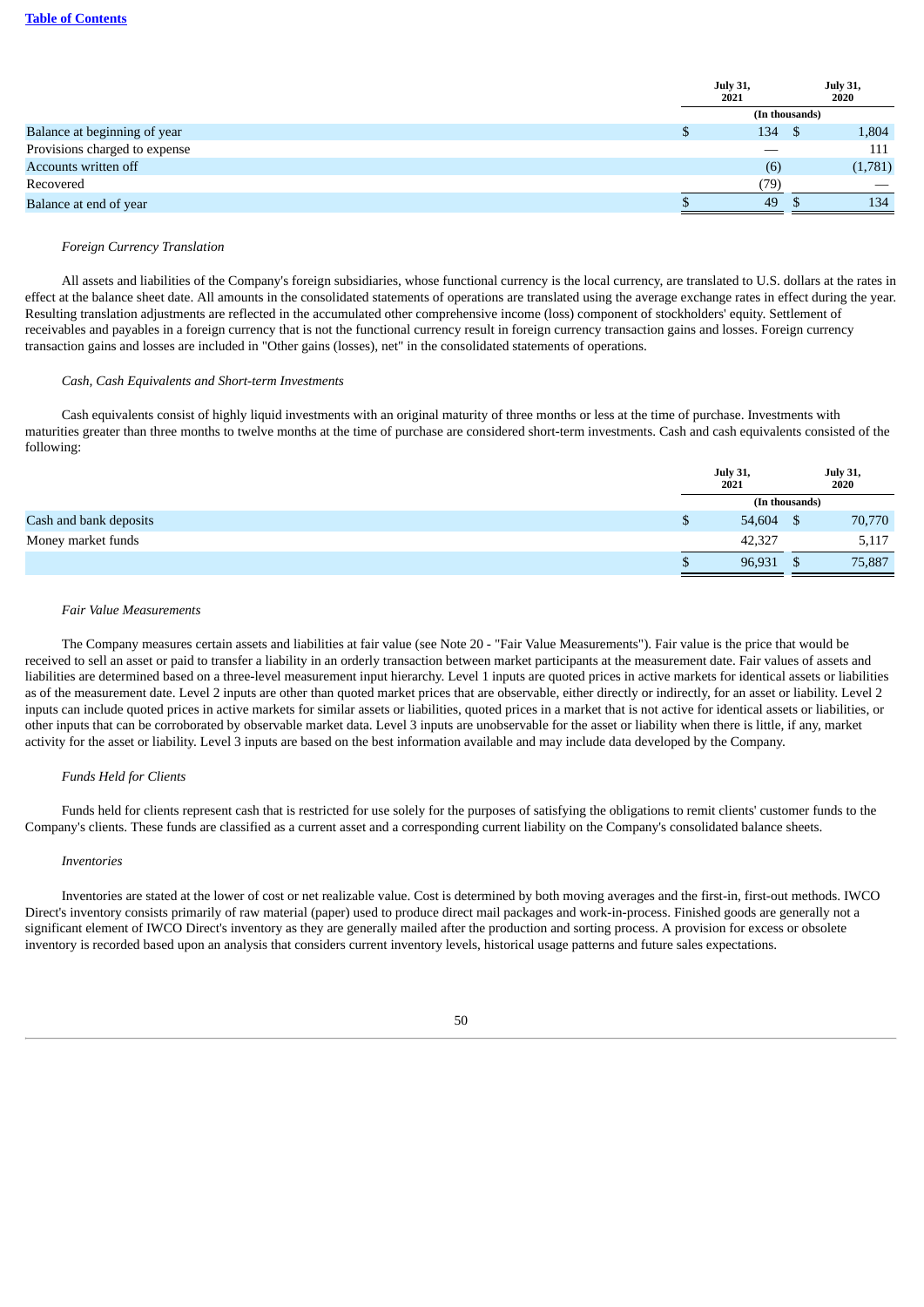## *Business Combinations and Valuation of Goodwill and Other Acquired Intangible Assets*

When the Company acquires a business, it allocates the purchase price to the assets acquired, liabilities assumed and any noncontrolling interests based on their fair values at the acquisition date. The excess of the fair value of purchase consideration over the fair values of these identifiable assets and liabilities is recorded as goodwill. Significant judgment may be used to determine these fair values, including the use of appraisals, discounted cash flow models, market value for similar purchases or other methods applicable to the circumstances. The assumptions and judgments made by the Company when recording business combinations will have an impact on reported results of operations in the future. During the measurement period, which is not to exceed one year from the acquisition date, the Company may record adjustments to the assets acquired and liabilities assumed, with the corresponding offset to goodwill. Upon the conclusion of the measurement period, any subsequent adjustments are recorded to earnings.

#### *Accounting for Impairment of Long-Lived Assets, Goodwill and Other Intangible Assets*

The Company tests long-lived assets or group of assets for recoverability whenever events or changes in circumstances indicate that the Company may not be able to recover the asset's carrying amount. The evaluation is performed at the lowest level for which identifiable cash flows are largely independent of the cash flows of other assets and liabilities. The Company evaluates recoverability generally by determining whether the undiscounted cash flows expected to result from the use and eventual disposition of that asset or group cover the carrying value at the evaluation date. If the undiscounted cash flows are not sufficient to recover the carrying value, the Company measures an impairment loss as the excess of the carrying amount of the long-lived asset or group over its fair value. Management may use third-party valuation experts to assist in its determination of fair value.

The carrying value of goodwill is not amortized, but is tested for impairment annually as of June 30, and, additionally on an interim basis, whenever events or changes in circumstances indicate that the carrying value may not be recoverable. The accounting standards for goodwill allow for the assessment of qualitative factors to determine whether it is more likely than not that the fair value of a reporting unit is less than its carrying amount. If the Company does not utilize a qualitative assessment approach, then the quantitative goodwill impairment test is utilized to identify potential impairments. The Company identifies any potential impairment by comparing the carrying value of a reporting unit to its fair value. The Company typically determines the fair value of its reporting units using a discounted cash flow valuation approach. If a potential impairment is identified, the Company will determine the amount of goodwill impairment by comparing the fair value of a reporting unit with its carrying amount. To the extent the carrying value of a reporting unit exceeds its fair value, a goodwill impairment charge is recognized. The Company recognized a interim pre-tax goodwill impairment charge of \$25.7 million during the quarter ended April 30, 2021. The annual and interim impairment tests in the fiscal year ended July 31, 2020 did not result in impairments to goodwill.

Acquired finite-lived intangible assets are amortized over their estimated useful lives. The Company evaluates the recoverability of its intangible assets for possible impairment whenever events or circumstances indicate that the carrying amount of such assets may not be recoverable.

#### *Property and Equipment*

Property, plant and equipment are stated at cost, less accumulated depreciation. The costs of additions and improvements are capitalized, while maintenance and repairs are charged to expense as incurred. Depreciation and amortization is computed by applying the straight-line method to the estimated useful lives of the respective assets. Changes in estimated useful lives and salvage values of the Company's assets and the related depreciation and amortization expense are accounted for prospectively. The Company capitalizes certain computer software development costs when incurred in connection with developing or obtaining computer software for internal use. The estimated useful lives are as follows:

| <b>Category</b>         | <b>Useful Lives</b>                                                 |
|-------------------------|---------------------------------------------------------------------|
| Machinery and equipment | 3 to 7 years                                                        |
| Furniture and fixtures  | 5 to 7 years                                                        |
| <b>Automobiles</b>      | 5 years                                                             |
| Software                | 3 to 8 years                                                        |
| Leasehold improvements  | Shorter of the lease term or the estimated useful life of the asset |

*Leases*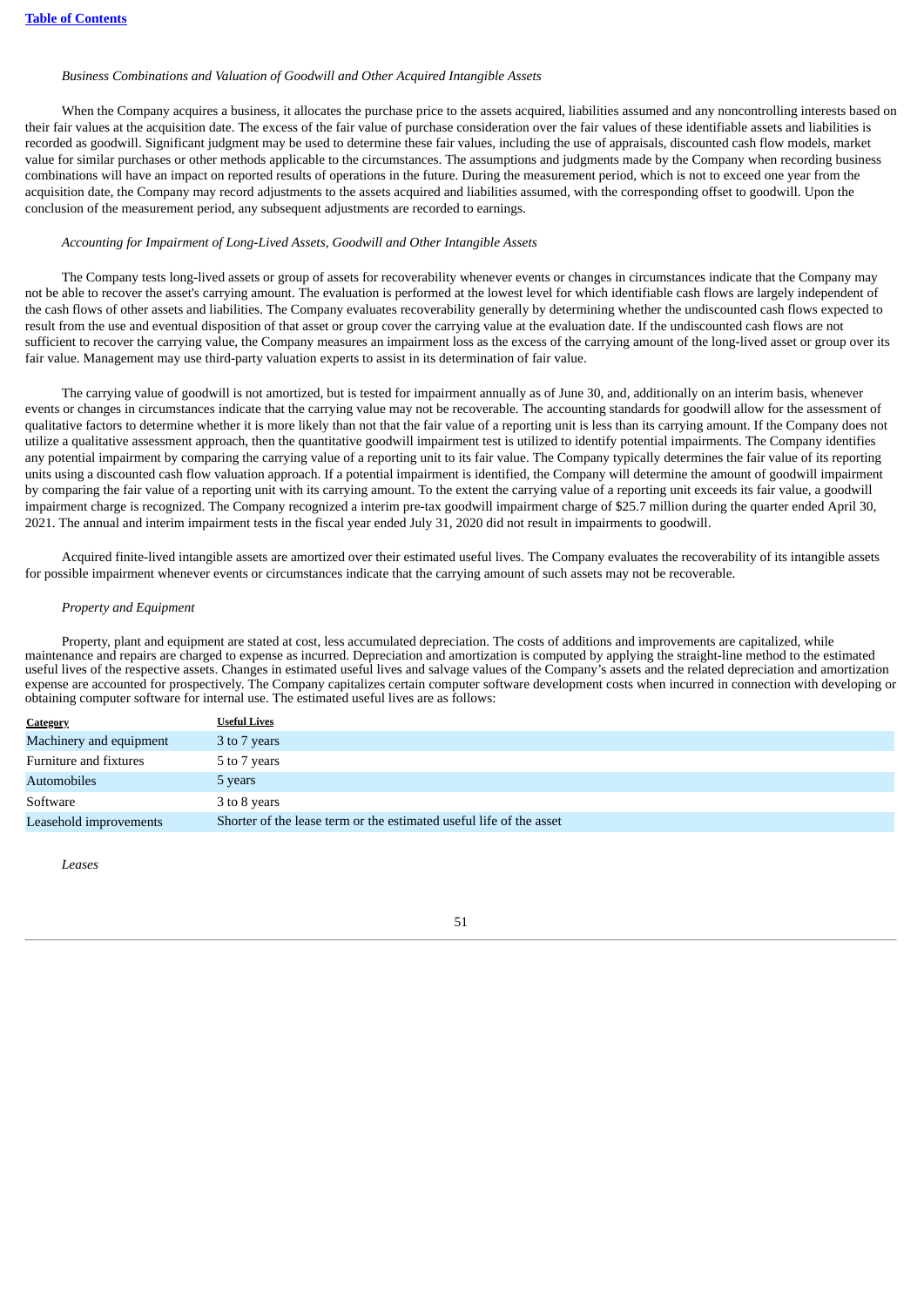The Company leases office space, warehouse facilities, equipment and automobiles under operating leases. These leases may also include rent escalation clauses or lease incentives in the form of construction allowances and rent reduction. In determining the lease term used in the lease right-of-use ("ROU") asset and lease liability calculations, the Company considers various factors such as market conditions and the terms of any renewal or termination options that may exist. When deemed reasonably certain, the renewal and termination options are included in the determination of the lease term and calculation of the lease ROU asset and lease liability. The Company is typically required to make fixed minimum rent payments, variable rent payments primarily based on performance, or a combination thereof, directly related to its ROU asset. The Company is also often required, by the lease, to pay for certain other costs including real estate taxes, insurance, common area maintenance fees and/or certain other costs, which may be fixed or variable, depending upon the terms of the respective lease agreement. To the extent these payments are fixed, the Company has included them in calculating the lease ROU assets and lease liabilities.

The Company calculates lease ROU assets and lease liabilities as the present value of fixed lease payments over the reasonably certain lease term beginning at the commencement date. When discount rates implicit in leases cannot be readily determined, the Company uses its incremental borrowing rate based on information available at the commencement date in determining the present value of future payments.

For operating leases, fixed lease payments are recognized as operating lease cost on a straight-line basis over the lease term. For finance leases, the ROU asset is depreciated on a straight-line basis over the remaining lease term, along with recognition of interest expense associated with accretion of the lease liability. For leases with a lease term of 12 months or less ("short-term lease"), any fixed lease payments are recognized on a straight-line basis over such term and are not recognized on the consolidated balance sheets. Variable lease cost for both operating and finance leases, if any, is recognized as incurred.

### *Restructuring Costs*

Restructuring and other exit costs may include employee separation costs, asset impairment charges, contract exit costs and costs of facility consolidation and closure. The Company records restructuring and other exit costs at their fair value when incurred. In accordance with existing benefit arrangements, employee termination costs are accrued when the restructuring actions are probable and estimable. Employee separation costs may also include one-time termination benefits recognized as a liability at estimated fair value, at the time of communication to employees, unless future service is required beyond the minimum retention period, in which case the costs are recognized ratably over the future service period.

## *Income Taxes*

Income taxes are accounted for using the asset and liability method whereby deferred tax assets and liabilities are recognized for the estimated future tax consequences attributable to differences between the financial statement carrying amounts of existing assets and liabilities and their respective tax bases. Deferred tax assets and liabilities are measured using enacted tax rates in effect for the year in which those temporary differences are expected to be recovered or settled. The effect on deferred tax assets and liabilities of a change in tax rates is recognized in income in the period that includes the enactment date. Deferred tax assets are reduced by a valuation allowance, if based on the weight of available evidence, it is more likely than not that some portion or all of the recorded deferred tax assets will not be realized in future periods. This methodology is subjective and requires significant estimates and judgments in the determination of the recoverability of deferred tax assets and in the calculation of certain tax liabilities.

Income tax accounting standards prescribe: (1) a minimum recognition threshold that an income tax benefit arising from an uncertain income tax position taken, or expected to be taken, on an income tax return is required to meet before being recognized in the financial statements and (2) the measurement of the income tax benefits recognized from such positions. The Company's accounting policy is to classify uncertain income tax positions that are not expected to be resolved in one year as non-current income tax liabilities and to classify potential interest and penalties on uncertain income tax positions as elements of the provision for income taxes in its financial statements. See Note 15 - "Income Taxes," for additional information.

#### *Pension Plans*

The Company sponsors defined benefit pension plans covering certain of its employees in the Netherlands and Japan. In accordance with accounting standards for employee pension benefits, the Company recognizes on a plan-by-plan basis the unfunded status of its pension plans in the consolidated financial statements and measures its pension plan assets and benefit obligations as of July 31. The obligation for the Company's pension plans and the related annual costs of employee benefits are calculated based on several long-term assumptions, including discount rates and expected mortality for employee benefit liabilities, rates of return on plan assets and expected annual rates for salary increases for employee participants.

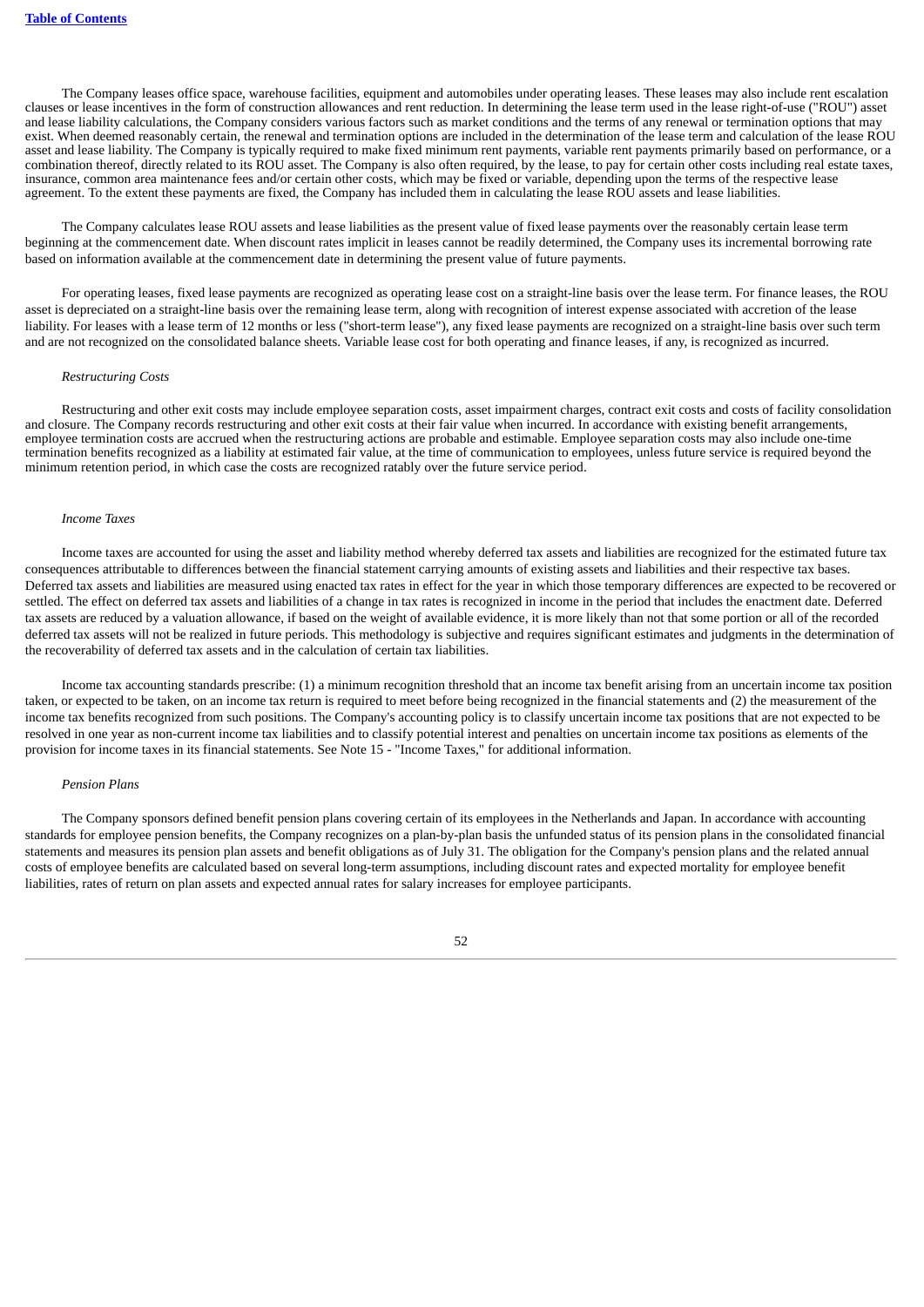## *Share-Based Compensation Plans*

All share-based payment awards to employees and directors are measured based upon their grat date fair values and expensed over the period during with the employee or director is required to provide service in exchange for the award (the vesting period). The Company accounts for forfeitures in the period in which they occur.

## *Deferred Debt Issue Costs*

Costs to issue debt are capitalized and deferred when incurred and subsequently amortized to interest expense over the term of the related debt using the effective interest rate method. Deferred debt issuance costs are presented in the Company's consolidated balance sheets as a direct deduction from the carrying amount of the associated debt liability.

## *Major Clients and Concentration of Credit Risk*

For the fiscal years ended July 31, 2021 and 2020, the Company's ten largest clients accounted for approximately 52% and 57% of consolidated net revenue, respectively. One client, associated with the Supply Chain segment, accounted for 16% and 17% of the Company's consolidated net revenue for the fiscal years ended July 31, 2021 and 2020, respectively. One client, associated with the Direct Marketing segment, accounted for approximately 11% and 8% of the Company's consolidated net revenue for the fiscal years ended July 31, 2021 and 2020, respectively. Two clients, associated with the Supply Chain segment, accounted for greater than 10% of the Company's consolidated net accounts receivables as of July 31, 2021. The first client accounted for approximately 13% and 9% of the Company's consolidated net accounts receivable balance as of July 31, 2021 and 2020, respectively. The second client accounted for approximately 12% and 11% of the Company's net accounts receivable balance as of July 31, 2021 and 2020, respectively.

Financial instruments which potentially subject the Company to concentrations of credit risk are cash, cash equivalents and accounts receivable. The Company's cash equivalent portfolio is diversified and consists primarily of short-term investment grade securities placed with high credit quality financial institutions. Cash and cash equivalents are maintained at accredited financial institutions, and the balances associated with funds held for clients are at times without and in excess of federally insured limits. The Company has never experienced any losses related to these balances and does not believe that it is subject to unusual credit risk beyond the normal credit risk associated with financial institutions.

#### *Adoption of New Accounting Standards*

In August 2018, the Financial Accounting Standards Board ("FASB") issued Accounting Standards Update ("ASU") 2018-13, *Fair Value Measurement* (Topic 820): Disclosure Framework-Changes to the Disclosure Requirements for Fair Value Measurement. ASU 2018-13 modifies the disclosure requirements on fair value measurements. The amendments in ASU 2018-13 were effective in the first quarter of the Company's fiscal year ending July 31, 2021 (Fiscal Year 2021). The adoption of the accounting standard did not have a material impact on the Company's financial statements.

In August 2018, the FASB issued ASU 2018-14, *Compensation-Retirement Benefits-Defined Benefit Plans-General (Subtopic 715-20): Disclosure Framework-Changes to the Disclosure Requirements for Defined Benefit Plans.* ASU 2018-14 modifies the disclosure requirements for employers that sponsor defined benefit pension and other post-retirement plans. The amendments in ASU 2018-14 became effective in the first quarter of the Company's Fiscal Year 2021. The adoption of the accounting standard did not have a material impact on the Company's financial statements.

In August 2018, the FASB issued ASU 2018-15, *Intangibles-Goodwill and Other-Internal-Use Software (Subtopic 350-40): Customer's Accounting for* Implementation Costs Incurred in a Cloud Computing Arrangement That Is a Service Contract (a consensus of the FASB Emerging Issues Task Force) to align the requirements for capitalizing implementation costs incurred in a hosting arrangement that is a service contract with the requirements for capitalizing implementation costs incurred to develop or obtain internal-use software (and hosting arrangements that include an internal use software license). The amendments in ASU 2018-15 became effective for the Company's first quarter of Fiscal Year 2021. The adoption of the accounting standard did not have a material impact on the Company's consolidated financial statements.

#### *Accounting Standards Issued and Not Yet Implemented*

In June 2016, the FASB issued ASU 2016-13, Financial Instruments-Credit Losses (Topic 326): Measurement of Credit Loses on Financial Instruments, an ASU that requires measurement and recognition of expected credit losses for financial instruments, including trade receivables, based on historical experience, current conditions, and reasonable and supportable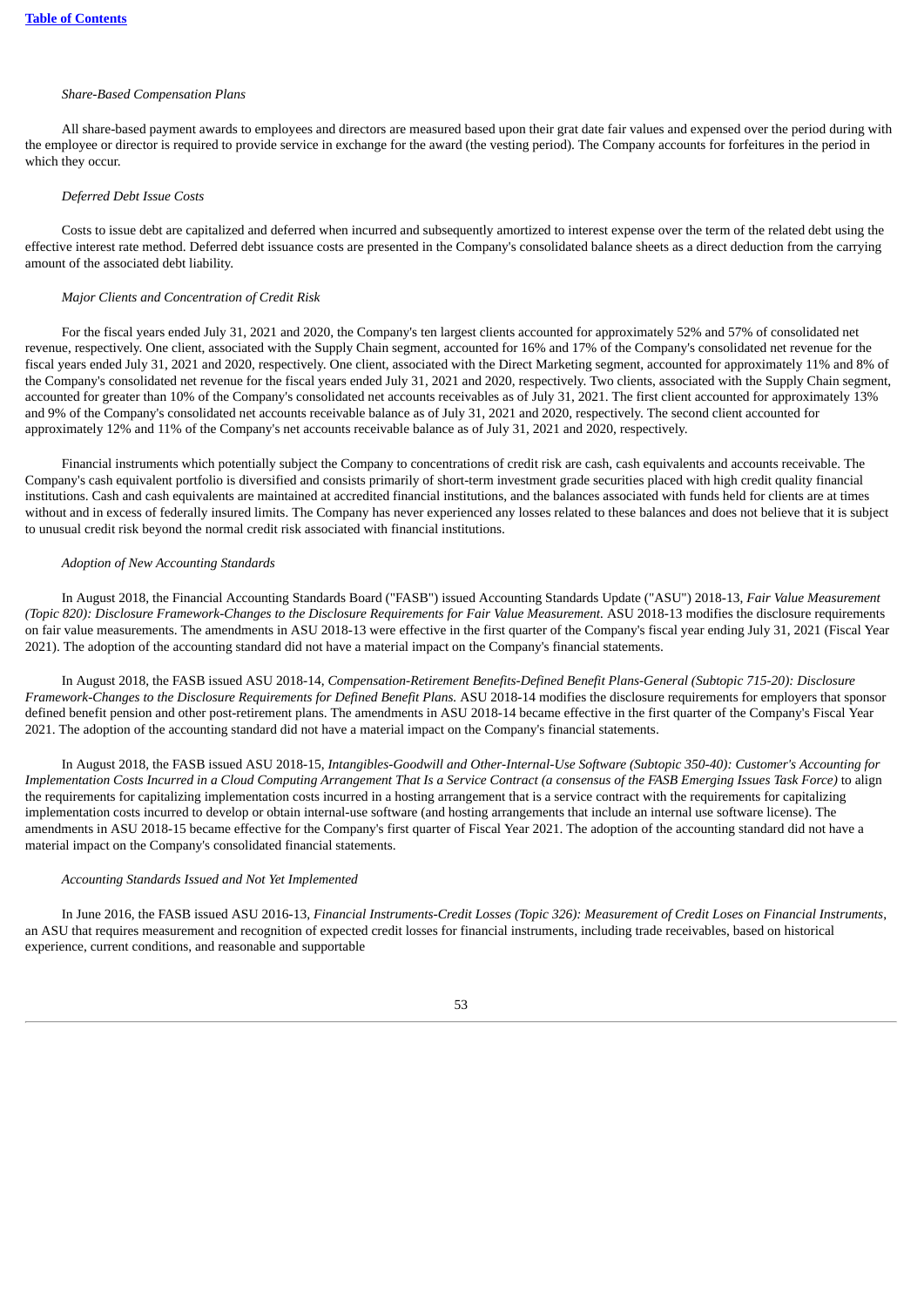forecasts that affect the collectability of the reported amount. The ASU will be effective for the Company beginning in the first quarter of the fiscal year ending July 31, 2024 on a modified retrospective basis, which requires a cumulative effect adjustment to retained earnings as of the beginning of the first reporting period in which the guidance is effective. The Company is currently evaluating this guidance to determine the impact it may have on its consolidated financial statements.

In December 2019, the FASB issued ASU 2019-12, *Income Taxes (Topic 740): Simplifying the Accounting for Income Taxes*, which amends the existing guidance relating to the accounting for income taxes. This ASU is intended to simplify the accounting for income taxes by removing certain exceptions to the general principles of accounting for income taxes and to improve the consistent application of U.S. GAAP for other areas of accounting for income taxes by clarifying and amending existing guidance. The new guidance is effective for the Company's first quarter of the fiscal year ending July 31, 2022. The Company does not expect that the adoption of this new guidance will have a material impact on its consolidated financial statements.

In March 2020, the FASB issued ASU 2020-04, Reference Rate Reform (Topic 848): Facilitation of the Effects of Reference Rate Reform on Financial *Reporting*, which is intended to provide temporary optional expedients and exceptions for applying U.S. GAAP to contracts, hedging relationships and other transactions affected by the discontinuation of the London Interbank Offered Rate, known as LIBOR, or by another reference rate expected to be discontinued. This optional guidance is effective beginning on March 12, 2020, and the Company may elect to apply the amendments prospectively through December 31, 2022. The Company is currently evaluating this guidance to determine the impact it may have on its consolidated financial statements.

In August 2020, the FASB issued ASU 2020-06, *Debt-Debt with Conversion and Other Options (Subtopic 470-20) and Derivatives and Hedging-Contracts in Entity's Own Equity (Subtopic 815-40)*. The amendment in this update simplifies the accounting for convertible instruments by reducing the number of accounting models available for convertible debt instruments and convertible preferred stock. This update also amends the guidance for the derivatives scope exception for contracts in an entity's own equity to reduce form-over-substance-based accounting conclusions and requires the application of the if-converted method for calculating diluted earnings per share. The update also requires entities to provide expanded disclosures about the terms and features of convertible instruments, how the instruments have been reported in the entity's financial statements and information about events, conditions and circumstances that can affect how to assess the amount or timing of an entity's future cash flows related to those instruments. The guidance is effective for interim and annual periods beginning in our fiscal year ending July 31, 2025, with early adoption permitted. The Company is currently evaluating this guidance to determine the impact it may have on its consolidated financial statements.

### *Reclassification*

Certain reclassifications have been made to the prior year balances to conform with current reporting. On the statement of cash flows for the year ended July 31, 2020, the Company reclassified the non-cash portion of lease expense which totaled \$14.3 million from Other Assets and Liabilities to Non-cash Lease Expense. These reclassifications had no impact on net loss or stockholder's equity.

## **(3) INVENTORIES**

Inventories, net consisted of the following:

|                 | <b>July 31,</b><br>2021 |                | <b>July 31,</b><br>2020 |
|-----------------|-------------------------|----------------|-------------------------|
|                 |                         | (In thousands) |                         |
| Raw materials   | 15,484                  | - \$           | 14,216                  |
| Work-in-process | 76                      |                | 253                     |
| Finished goods  | 668                     |                | 885                     |
|                 | 16,228                  | - \$           | 15,354                  |

# **(4) PROPERTY AND EQUIPMENT**

Property and equipment at cost, consists of the following:

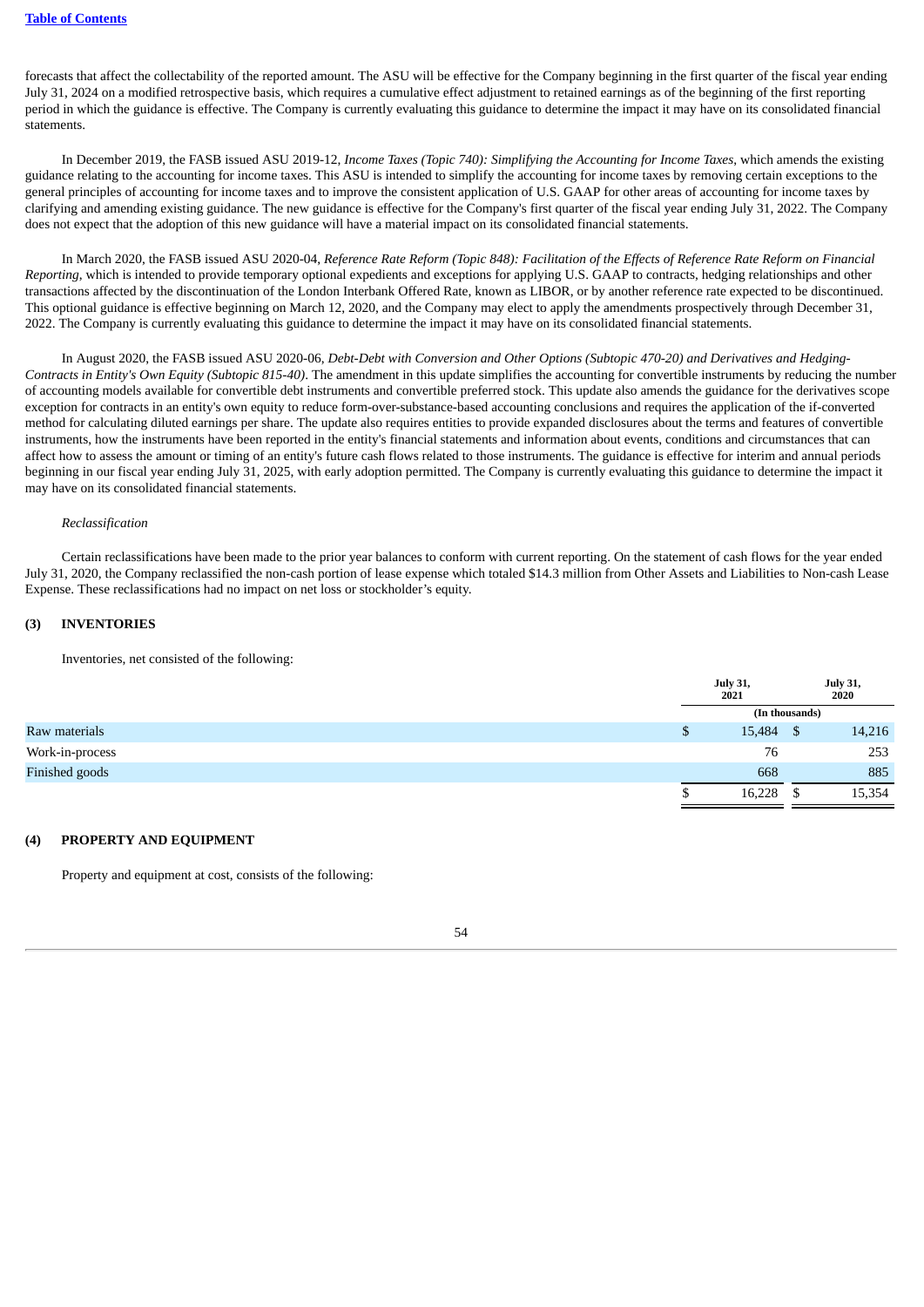#### **Table of [Contents](#page-1-0)**

|                                                 | <b>July 31,</b> |            |                |            |
|-------------------------------------------------|-----------------|------------|----------------|------------|
|                                                 |                 | 2021       | 2020           |            |
|                                                 |                 |            | (In thousands) |            |
| Land                                            | \$              | 942        | -\$            | 942        |
| Machinery and equipment                         |                 | 110,545    |                | 112,407    |
| Leasehold improvements                          |                 | 24,941     |                | 24,659     |
| Software                                        |                 | 54,606     |                | 53,715     |
| Computer hardware                               |                 | 13,966     |                | 14,055     |
| Other                                           |                 | 5,127      |                | 6,083      |
|                                                 |                 | 210,127    |                | 211,861    |
| Less: accumulated depreciation and amortization |                 | (151, 265) |                | (132, 183) |
| Property and equipment, net                     |                 | 58,862     | -S             | 79,678     |

# **(5) GOODWILL AND INTANGIBLE ASSETS**

The Company's goodwill of \$231.5 million as of July 31, 2021 relates to the Company's Direct Marketing reporting unit, which is the only reporting unit in the Direct Marketing reportable segment. The carrying value of goodwill is not amortized, but is tested for impairment annually as of June 30, and, additionally on an interim basis, whenever events or changes in circumstances indicate that the carrying value may not be recoverable.

During the three months ended April 30, 2021, IWCO was informed by two significant customers that they would be transitioning their direct marketing services to other providers by the end of the fiscal year ended July 31, 2021 and another customer that it would have significantly lower volumes of sales in at least the fiscal quarter ended July 31, 2021. In connection with its quarterly close procedures, the Company assessed the anticipated negative impact on revenue and earnings from these changes in demand, along with the previously reported notification of another significant customer transitioning its direct marketing services to another company, and determined these factors were indicators that goodwill and other long-lived assets may be impaired. The customers who are transitioning their direct marketing spending to other companies accounted for approximately \$10.9 million or 7% and \$13.1 million or 7% of the Company's revenues for the three months ended April 30, 2021 and 2020, respectively. As a result, the Company performed an interim impairment test of Direct Marketing's goodwill and other long-lived assets as of April 30, 2021. The Company determined that the goodwill was impaired, and recorded a non-cash impairment charge of \$25.7 million for the three months ended April 30, 2021. This amount also represents the Company's accumulated goodwill impairment loss as of July 31, 2021.

As of the Company's annual impairment test date on June 30, 2021, the Company performed a quantitative impairment test of goodwill. The Company calculated the fair value of the Direct Marketing reporting unit which indicated the fair value of the reporting unit exceeded its carrying value by greater than 10%, and therefore, as of June 30, 2021, there was no goodwill impairment.

For each of the goodwill impairment tests performed during the year ended July 31, 2021, the fair value of the Direct Marketing reporting unit was calculated using a discounted cash flow model (a form of the income approach) using the Company's current projections, which are subject to various risks and uncertainties associated with its forecasted revenue, expenses and cash flows, as well as the duration and expected impact on its business from the COVID-19 pandemic. The DCF calculation was dependent on estimates for future sales, operating income, depreciation and amortization, income tax payments, working capital changes and capital expenditures, as well as expected long-term growth rates for cash flows. All of these factors are affected by economic conditions related to the industries in which the Company and its customers operate, as well as in conditions in the global capital markets. The discount rates utilized in the DCF valuation are based upon our weighted average cost of capital, which takes into account the relative weights of each component of capital structure (equity and debt) and represents the expected cost of new capital adjusted as appropriate to consider the risk inherent in future cash flows of the reporting unit. Future cash flow estimates are, by their nature, subjective, and actual results may differ materially from the Company's estimates. The Company's estimates of future cash flows are based on current economic climates, recent operating results and planned business strategies. These estimates could be negatively affected by decreased customer demand for IWCO's services, changes in regulations, further economic downturns, increased customer attrition or an inability to execute IWCO's business strategies. If the Company's ongoing cash flow projections are not met, the Company may have to record further impairment charges in future periods.

Other intangible assets, net, as of July 31, 2021, include customer relationships. The customer relationships intangible asset is being amortized on an accelerated basis over their estimated useful lives. At least annually, the remaining useful lives are evaluated.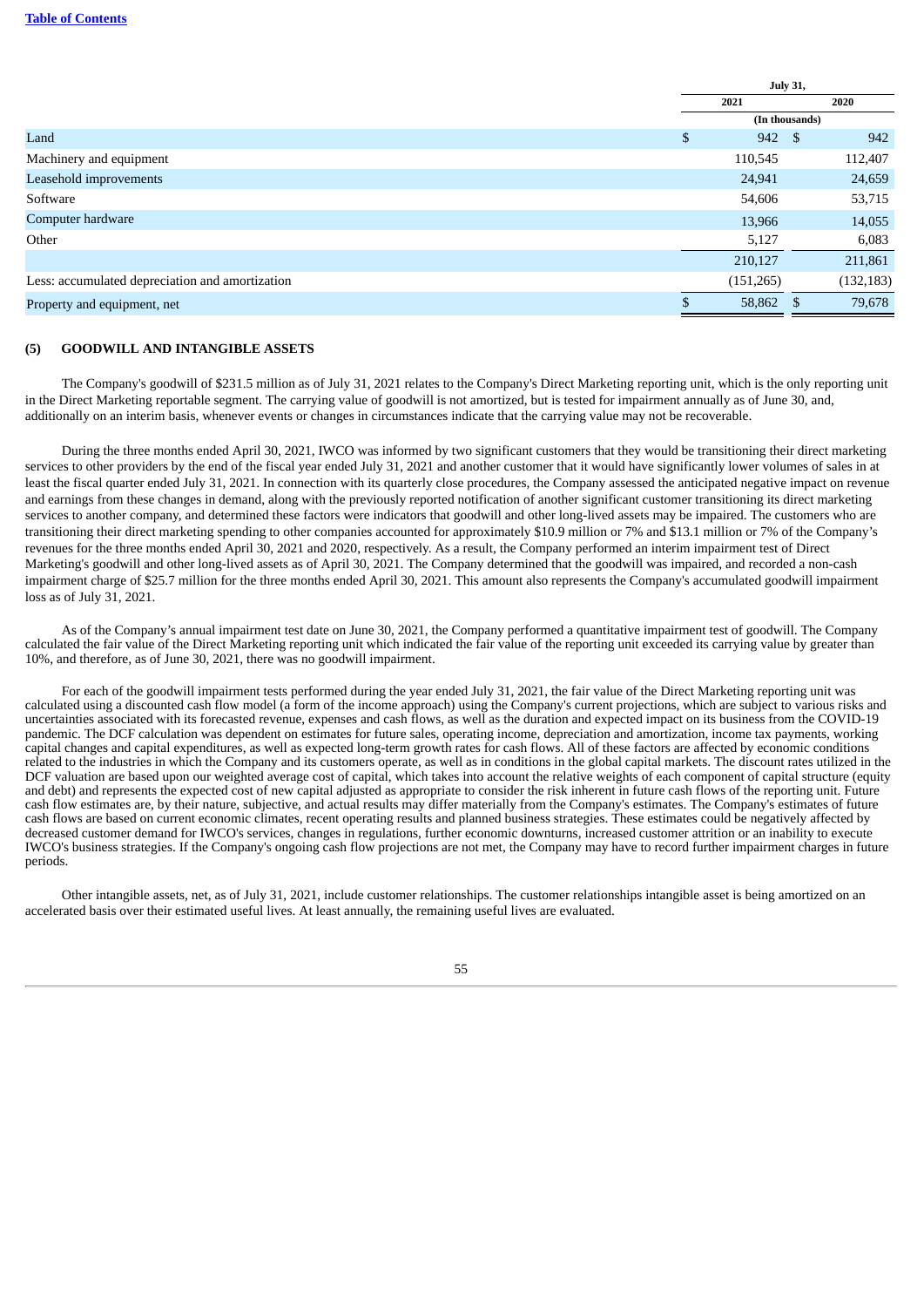The table below presents information for the Company's identifiable intangible assets that are subject to amortization:

|                            |                                                          | July 31, 2021 |                                 |                                    |                               | <b>July 31, 2020</b>            |                                    |                               |  |
|----------------------------|----------------------------------------------------------|---------------|---------------------------------|------------------------------------|-------------------------------|---------------------------------|------------------------------------|-------------------------------|--|
|                            | <b>Weighted Average</b><br><b>Amortization</b><br>Period |               | <b>Gross Carrying</b><br>Amount | Accumulated<br><b>Amortization</b> | <b>Net Carrying</b><br>Amount | <b>Gross Carrying</b><br>Amount | Accumulated<br><b>Amortization</b> | <b>Net Carrying</b><br>Amount |  |
|                            | (in years)                                               |               |                                 |                                    | (In thousands)                |                                 |                                    |                               |  |
| Customer relationships     | 15                                                       | \$            | 192,730 \$                      | 77.725 \$                          | 115,005                       | 192,730 \$                      | 60,032 \$                          | 132,698                       |  |
| Trademarks and trade names |                                                          |               | 20,520                          | 20,520                             |                               | 20,520                          | 17.955                             | 2,565                         |  |
| <b>Total</b>               |                                                          |               | 213.250 \$                      | $98.245$ \$                        | 115,005                       | 213,250 \$                      | 77,987 \$                          | 135,263                       |  |

The Company performed a qualitative assessment of whether it was more likely than not that its other intangibles assets were impaired as of July 31, 2021. The Company reviewed its previous forecasts and assumptions based on the Company's current projections, that are subject to various risks and uncertainties, including forecasted revenues, expenses and cash flows, including the duration and extent of impact to our businesses from the COVID-19 pandemic. Based upon that assessment, the Company concluded it was not more likely than not that the other intangible assets were impaired as of July 31, 2021.

The table below presents amortization expense recorded by the Company for its identifiable intangible assets.

|                            | <b>Fiscal Year Ended July 31,</b> |                |        |
|----------------------------|-----------------------------------|----------------|--------|
|                            | 2021                              |                | 2020   |
|                            |                                   | (In thousands) |        |
| Customer relationships     | 17,693                            |                | 20,415 |
| Trademarks and trade names | 2,565                             |                | 6,840  |
| <b>Total</b>               | 20,258                            |                | 27,255 |

The estimated future amortization expense of intangible assets as of July 31, 2021 is as follows (in thousands):

| For the Fiscal Years Ended July 31, |               |
|-------------------------------------|---------------|
| 2022                                | \$<br>15,334  |
| 2023                                | 11,427        |
| 2024                                | 9,371         |
| 2025                                | 9,371         |
| 2026                                | 9,371         |
| Thereafter                          | 60,131        |
|                                     | \$<br>115,005 |

# **(6) ACCRUED EXPENSES AND OTHER CURRENT LIABILITIES**

The following tables reflect the components of "Accrued expenses" and "Other current liabilities":

|                               |                | <b>July 31,</b><br>2021 |  | <b>July 31,</b><br>2020 |
|-------------------------------|----------------|-------------------------|--|-------------------------|
| <b>Accrued Expenses</b>       | (In thousands) |                         |  |                         |
| Accrued taxes                 | \$             | 57,152 \$               |  | 60,744                  |
| Accrued compensation          |                | 22,987                  |  | 25,439                  |
| <b>Accrued</b> interest       |                | 476                     |  | 476                     |
| Accrued audit, tax and legal  |                | 3,674                   |  | 3,399                   |
| Accrued contract labor        |                | 930                     |  | 981                     |
| Accrued workers' compensation |                | 1,818                   |  | 3,949                   |
| Accrued other                 |                | 19,834                  |  | 16,392                  |
|                               |                | 106,871                 |  | 111,380                 |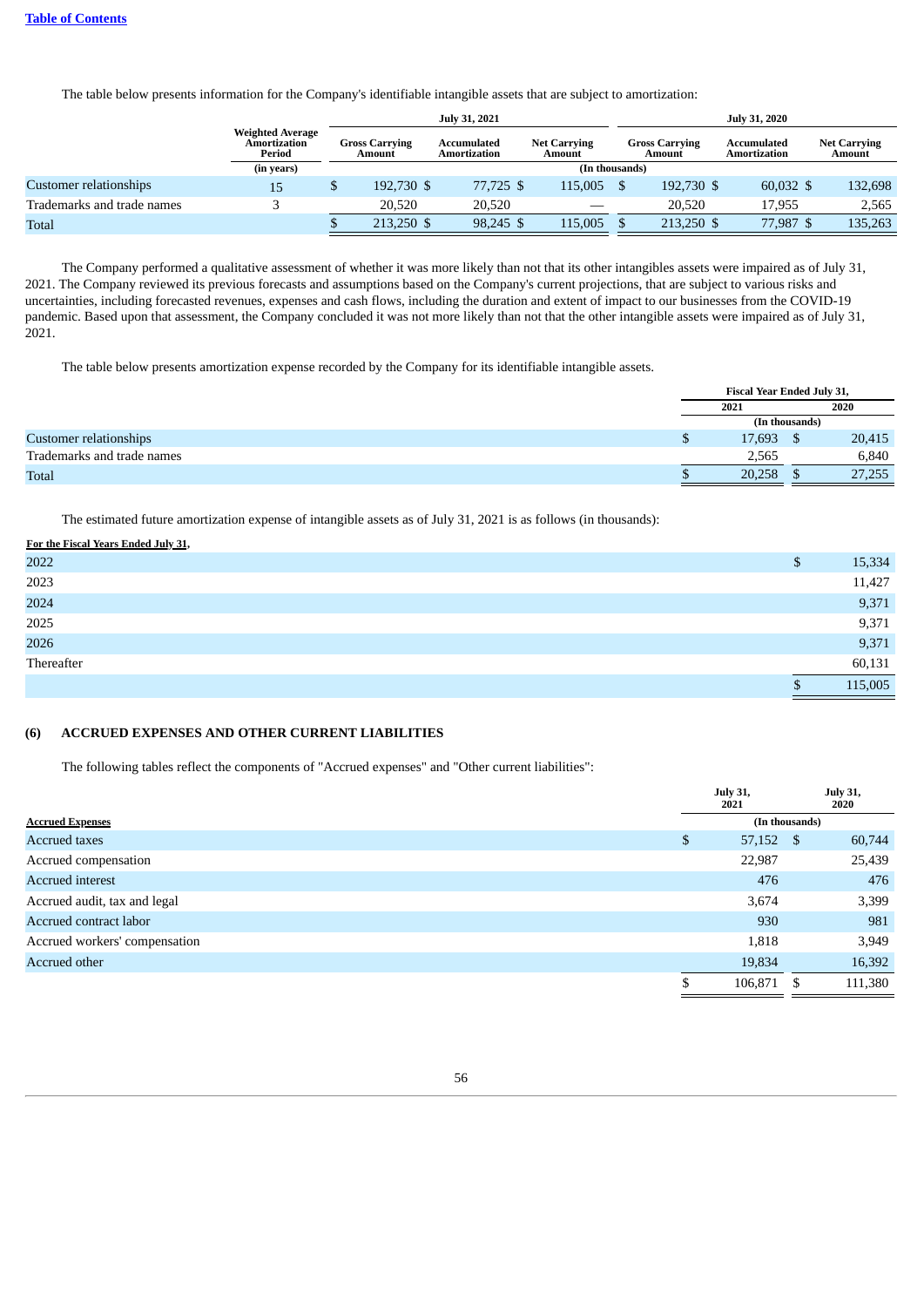|                                  |   | <b>July 31,</b><br>2021 |     | <b>July 31,</b><br>2020 |
|----------------------------------|---|-------------------------|-----|-------------------------|
| <b>Other Current Liabilities</b> |   | (In thousands)          |     |                         |
| Accrued pricing liabilities      | S | 10,295                  | - S | 13,499                  |
| Customer postage deposits        |   | 13,452                  |     | 8,551                   |
| Other                            |   | 4,354                   |     | 7,900                   |
|                                  |   | 28,101                  | S   | 29,950                  |

As of July 31, 2021 and 2020, the Company had accrued taxes of \$57.2 million and \$60.7 million, respectively which reflected the Company's estimate for certain tax related liabilities. During the fiscal year ended July 31, 2021 and 2020, the Company recorded favorable (unfavorable) adjustments totaling \$3.6 million and \$(1.9) million, respectively, related to certain tax related liabilities which reflected the Company's revised estimate for such exposures. As of July 31, 2021 and 2020, the Company had accrued pricing liabilities of approximately \$10.3 million and \$13.5 million, respectively. During the fiscal years ended July 31, 2021 and 2020, the Company concluded that certain accrued pricing liabilities had been extinguished, and the Company derecognized and recorded in Other gains, net \$3.2 million and \$0.8 million, respectively. As previously reported by the Company, several principal adjustments were made to its historic financial statements for periods ended on or before January 31, 2012, the most significant of which related to the treatment of vendor rebates in its pricing policies. Where the retention of a rebate or a mark-up was determined to have been inconsistent with a client contract, the Company concluded that these amounts were not properly recorded as revenue. Accordingly, revenue was reduced by an equivalent amount for the period that the rebate was estimated to have been affected. A corresponding liability for the same amount was recorded in that period (referred to as accrued pricing liabilities). The Company believes that it may not ultimately be required to pay all or any of the accrued pricing liabilities based upon the expiration of statutes of limitations, and due in part to the nature of the interactions with its clients. The remaining accrued pricing liabilities as of July 31, 2021 will be derecognized when there is sufficient information for the Company to conclude that such liabilities are not subject to escheatment and have been extinguished, which may occur through payment, legal release, or other legal or factual determination. The Company has not provided for any provision for interest and or penalties related to escheatment as it has concluded that such is not probable to occur and any potential interest and penalties cannot be reasonably estimated.

# **(7) DEBT**

The components of debt and a reconciliation to the carrying amount of long-term debt is presented in the table below:

|                                                 | July 31, 2021  |    | <b>July 31, 2020</b> |
|-------------------------------------------------|----------------|----|----------------------|
|                                                 | (In thousands) |    |                      |
| Secured                                         |                |    |                      |
| Cerberus Term Loan due December 15, 2022        | \$<br>364,330  | -S | 371,972              |
| <b>Unsecured</b>                                |                |    |                      |
| 7.50% Convertible Senior Note due March 1, 2024 | 14,940         |    | 14,940               |
| <b>Credit Facilities</b>                        |                |    |                      |
| Cerberus Bank Credit Facility                   |                |    |                      |
| MidCap Credit Facility                          |                |    |                      |
| Less: unamortized discounts and issuance costs  | (6, 136)       |    | (7,863)              |
| Total debt, net                                 | 373,134        |    | 379,049              |
| Less: current portion of debt, net              | (5,602)        |    | (5,527)              |
| Total long-term debt, net                       | 367,532        |    | 373,522              |

# *MidCap Credit Facility*

On December 31, 2019, ModusLink, as borrower, and certain of its subsidiaries as guarantors (the "MidCap Guarantors"), entered into a revolving credit and security agreement (the "MidCap Credit Agreement"), with MidCap, as lender and as agent.

The MidCap Credit Agreement, which has a three year term, provides for a maximum credit commitment of \$12.5 million and a sublimit of \$5.0 million for letters of credit. The actual maximum credit available under the MidCap Credit Agreement varies from time to time and is determined by calculating the applicable borrowing base, which is based upon applicable percentages of the values of (a) eligible accounts receivable; plus (b) the least of (i) the orderly liquidation value of eligible inventory, (ii) the value of eligible inventory based on first-in-first-out cost or market cost and other adjustments, and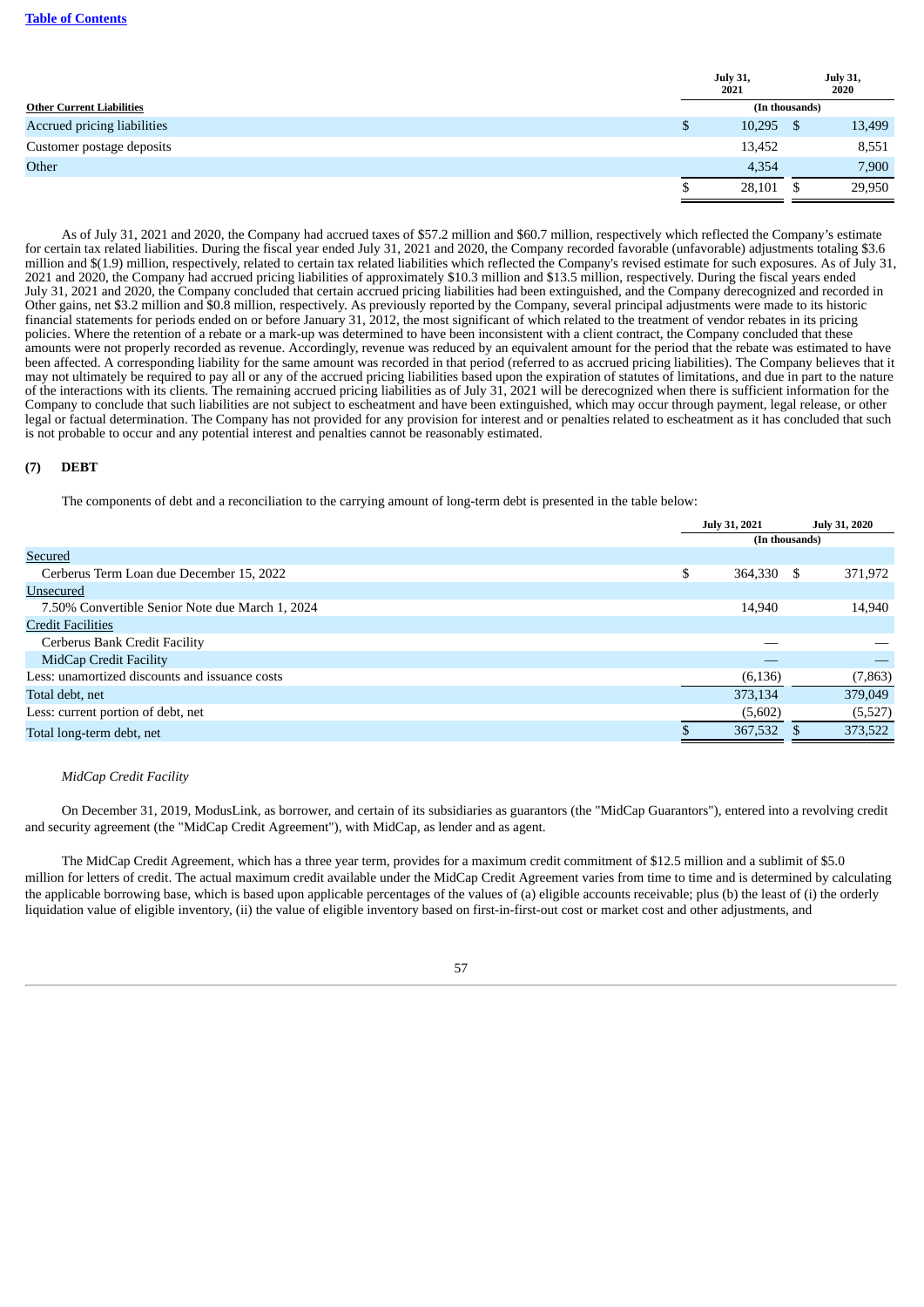(iii) \$4.5 million; minus (c) reserves; all as specified in the MidCap Credit Agreement. Amounts borrowed under the MidCap Credit Agreement are due and payable, together with all unpaid interest, fees and other obligations, on December 31, 2022.

Generally, borrowings under the MidCap Credit Agreement bear interest at a rate per annum equal to the LIBOR Rate (as defined in the MidCap Credit Agreement), which is subject to adjustment by MidCap, plus a margin of 4% per annum. In addition to paying interest on outstanding principal under the MidCap Credit Agreement, ModusLink is required to pay an unused line fee of 0.50% per annum. ModusLink is also required to pay a customary letter of credit fee equal to the applicable margin on loans bearing interest at the LIBOR Rate.

Obligations under the MidCap Credit Agreement are guaranteed by the MidCap Guarantors, and the MidCap Credit Agreement is secured by security interests in substantially all of the assets of ModusLink and the MidCap Guarantors, including a pledge of all of the equity interests of each subsidiary of ModusLink that is a domestic entity (subject to certain limited exceptions). Steel Connect, Inc. is not a borrower or a guarantor under the MidCap Credit Agreement.

The MidCap Credit Agreement includes certain representations and warranties of ModusLink, as well as events of default and certain affirmative and negative covenants that are customary for credit agreements of this type. These covenants include restrictions on borrowings, investments and dispositions by ModusLink, as well as limitations on ModusLink's ability to make certain distributions and to enter into transactions with affiliates. The MidCap Credit Agreement requires compliance with certain financial covenants providing for the maintenance of a minimum fixed charge coverage ratio, all as more fully described in the MidCap Credit Agreement.

On December 9, 2020, ModusLink entered into a First Amendment to the MidCap credit agreement ("Amendment No. 1") to permit special cash dividends to be made on or prior to July 31, 2021 in an aggregate amount not to exceed \$50.0 million (the "Special Distributions") to the Company. Payment of the Special Distributions eliminated the availability of the general dividend basket for the fiscal year ended July 31, 2021. Special Distributions totaling \$40.0 million were made by ModusLink to the Company during the quarter ended January 31, 2021. In addition, Amendment No. 1 incorporates a new minimum liquidity financial covenant, which requires that the sum of excess availability under the MidCap credit agreement and the amount of qualified cash and cash equivalents of the borrower is not less than \$3.0 million until the earlier of July 31, 2021 or the date on which the borrower has either distributed the maximum amount of the Special Distributions or waived the ability to make further Special Distributions. Among other things, Amendment No. 1 also increases the percentage of eligible accounts included in the borrowing base from 50% to 75% and amends the condition for borrowing of revolving loans after the effective date of Amendment No. 1 to require evidence that specified availability (the sum of excess availability and the difference between the borrowing base and the aggregate revolving loan commitments) is not less than \$3.0 million prior to giving effect to any such borrowing.

On June 2, 2021, ModusLink entered into a Second Amendment to the MidCap credit agreement ("Amendment No. 2") which extends the time period for payment from ModusLink to the Company of special distributions to July 31, 2022. In addition, the unused line fee was increased to 0.65% in Amendment No. 2 and certain other technical amendments were incorporated.

On July 1, 2021, ModusLink entered into a Third Amendment to the Credit Agreement ("Amendment No. 3") which increases the effective cap on eligibility of unpaid Eligible Accounts, as defined in the Credit Agreement, from a certain obligor to \$8.0 million. In addition, Amendment No. 3 amended the Credit Agreement to require disclosure by ModusLink of certain discount payments owing to certain of its customers which are not expected to be deducted from the Borrowing Base in the future.

Upon the occurrence and during the continuation of an event of default under the MidCap Credit Agreement, MidCap may, among other things, declare all obligations under the MidCap Credit Agreement immediately due and payable and increase the interest rate at which loans and other obligations under the MidCap Credit Agreement bear interest. As of and during the fiscal year ended July 31, 2021, ModusLink was in compliance with all financial covenants in the MidCap Credit Agreement. ModusLink believes it will remain in compliance with the MidCap Credit Agreement's covenants for the next twelve months. At July 31, 2021, the Company did not have any balance outstanding and had a readily available borrowing capacity under its MidCap Credit Facility of \$8.7 million. At July 31, 2020, the Company did not have any balance outstanding on the MidCap Credit Facility.

#### *Cerberus Credit Facility*

On December 15, 2017, the Company entered into a Financing Agreement (the "Financing Agreement"), by and among the Company, Instant Web, LLC, a Delaware corporation and wholly-owned subsidiary of IWCO Direct (as "Borrower"),

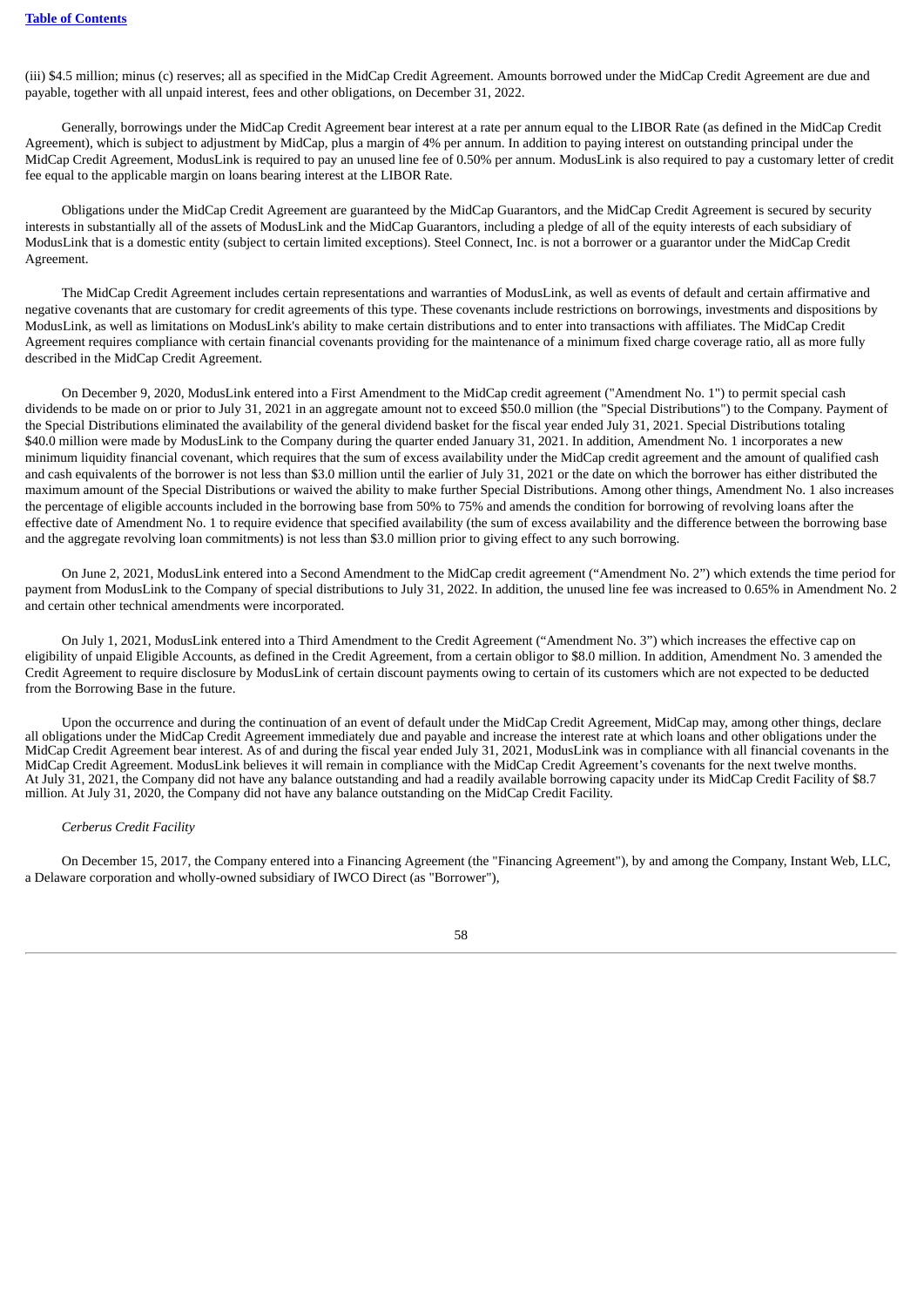IWCO, and certain of IWCO Direct's subsidiaries (together with IWCO Direct, the "Guarantors"), the lenders from time to time party thereto and Cerberus Business Finance, LLC, as collateral agent and administrative agent for the lenders. Steel Connect, Inc. is not a borrower or a guarantor under the Financing Agreement.

The Financing Agreement provides for a \$393.0 million term loan facility (the "Term Loan") and a \$25.0 million revolving credit facility (the "Revolving Facility") (together, the "Cerberus Credit Facility"). Proceeds of the Cerberus Credit Facility were used (i) to finance a portion of the Company's acquisition of IWCO Direct (the "IWCO Direct Acquisition"), (ii) to repay certain existing indebtedness of the Borrower and its subsidiaries, (iii) for working capital and general corporate purposes and (iv) to pay fees and expenses related to the Financing Agreement and the IWCO Direct Acquisition.

The Cerberus Credit Facility has a five year term and matures on December 15, 2022. Borrowings under the Cerberus Credit Facility bear interest, at the Borrower's option, at a Reference Rate plus 3.75% or a LIBOR Rate plus 6.5%, each as defined the Financing Agreement. The initial interest rate under the Cerberus Credit Facility is at the LIBOR Rate option.

The Term Loan under the Cerberus Credit Facility is repayable in consecutive quarterly installments, each of which will be in an amount equal per quarter of \$1.5 million and each such installment to be due and payable, in arrears, on the last day of each calendar quarter commencing on March 31, 2018 and ending on the earlier of (a) December 15, 2022 and (b) upon the payment in full of all obligations under the Financing Agreement and the termination of all commitments under the Financing Agreement. Further, the Term Loan would be permanently reduced pursuant to certain mandatory prepayment events including an annual "excess cash flow sweep" of 50% of the consolidated excess cash flow, with a step-down to 25% when the Leverage Ratio (as defined in the Financing Agreement) is below 3.50:1.00; provided that, in any calendar year, any voluntary prepayments of the Term Loan shall be credited against the Borrower's "excess cash flow" prepayment obligations on a dollar-for-dollar basis for such calendar year.

On March 30, 2020, IWCO Direct entered into Amendment No. 2 to the Financing Agreement ("Amendment No. 2"). Amendment No. 2 amended the Financing Agreement to permit Borrower to defer approximately \$3.0 million in principal payments, due between March 31, 2020 and June 30, 2020, until loan maturity and to forgo the payment of approximately \$4.3 million in principal payments pursuant to the excess cash flow sweep in the Financing Agreement. In addition, while Amendment No. 2 limited the total amount Borrower may distribute to the Company for management fees and tax sharing to \$5.0 million during the calendar year ending December 31, 2020, Amendment No. 2 also amended the calculation of the excess cash flow defined in the Financing Agreement, for the same period, to eliminate any adverse impact to Borrower from the distribution limit or from the deferral of principal payments. Borrower is required to continue to make all interest payments. In addition, Amendment No. 2 amended the liquidity requirement from \$15.0 million to \$14.5 million.

Borrowings under the Financing Agreement are fully guaranteed by the Guarantors and are collateralized by substantially all the assets of the Borrower and the Guarantors and a pledge of all of the issued and outstanding equity interests of each of IWCO Direct's subsidiaries.

The Financing Agreement contains certain representations, warranties, events of default, mandatory prepayment requirements, as well as certain affirmative and negative covenants customary for financing agreements of this type. These covenants include restrictions on borrowings, investments and dispositions, as well as limitations on the ability of the Borrower and the Guarantors to make certain capital expenditures and pay dividends. Upon the occurrence and during the continuation of an event of default under the Financing Agreement, the lenders under the Financing Agreement may, among other things, terminate all commitments and declare all or a portion of the loans under the Financing Agreement immediately due and payable and increase the interest rate at which loans and obligations under the Financing Agreement bear interest.

As of July 31, 2021 and 2020, IWCO Direct had no borrowings outstanding and a readily available borrowing capacity under its Revolving Facility of \$25.0 million. As of July 31, 2021 and 2020, the principal amount outstanding on the Term Loan was \$364.3 million and \$372.0 million, respectively. As of July 31, 2021 and 2020, the current and long-term net carrying value of the Term Loan was \$363.8 million and \$371.0 million, respectively.

|                                               | July 31, 2021  |  | <b>July 31, 2020</b> |
|-----------------------------------------------|----------------|--|----------------------|
|                                               | (In thousands) |  |                      |
| Principal amount outstanding on the Term Loan | 364.330        |  | 371,972              |
| Unamortized debt issuance costs               | (539)          |  | (977)                |
| Net carrying value of the Term Loan           | 363.791        |  | 370.995              |
|                                               |                |  |                      |

*7.50% Convertible Senior Note*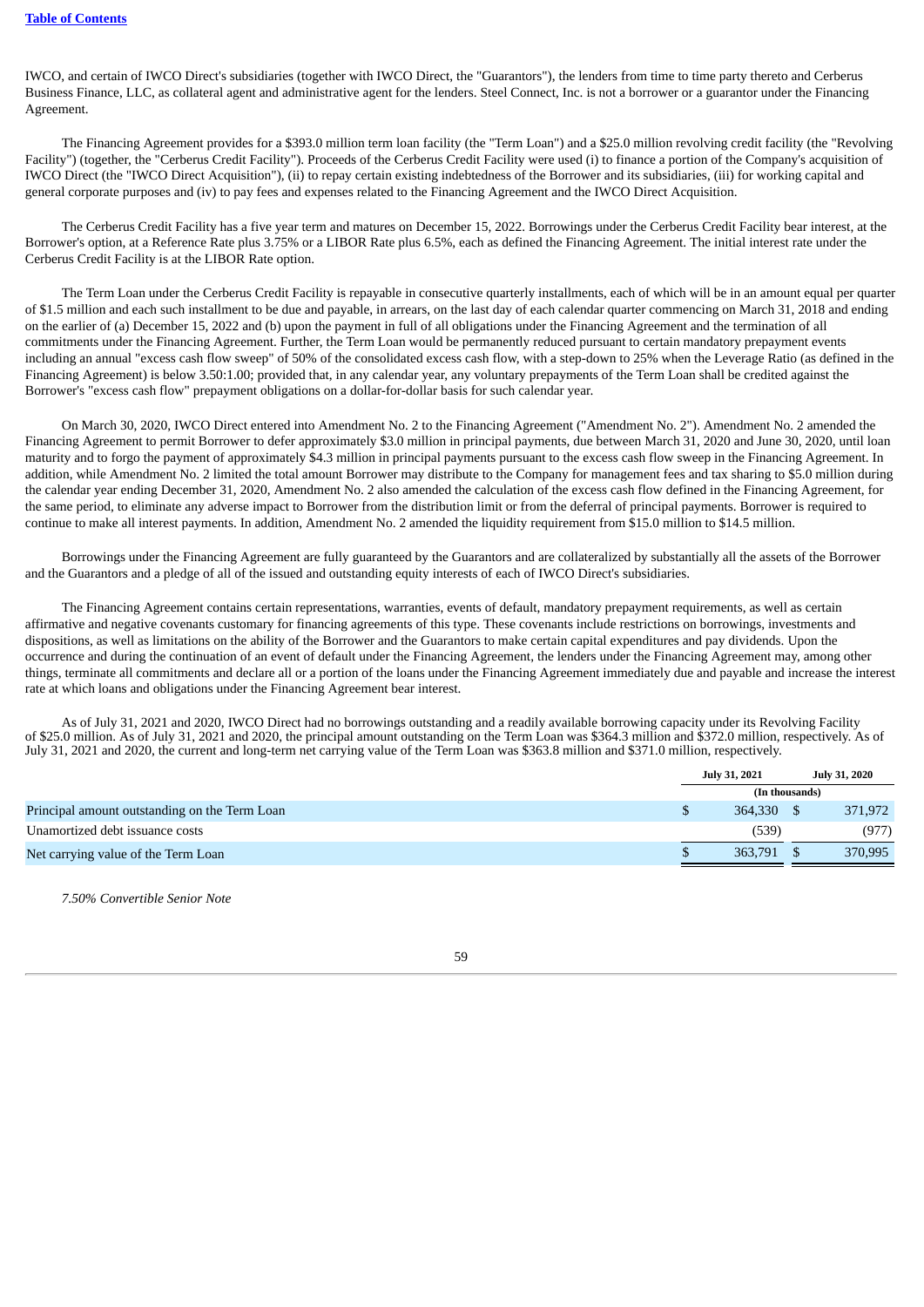On February 28, 2019, the Company entered into that certain 7.50% Convertible Senior Note Due 2024 Purchase Agreement (the "SPHG Note Purchase Agreement") with SPHG Holdings, whereby SPHG Holdings agreed to loan the Company \$14.9 million in exchange for a 7.50% Convertible Senior Note (the "SPHG Note") in the amount of \$14.9 million, due 2024, issued to SPHG Holdings (the "SPHG Note Transaction"). The SPHG Note bears interest at the rate of 7.50% per year, payable semi-annually in arrears on March 1 and September 1 of each year, beginning on September 1, 2019. The SPHG Note will mature on March 1, 2024 (the "SPHG Note Maturity Date"), unless earlier repurchased by the Company or converted by the holder in accordance with its terms prior to such maturity date.

The Company has the right to prepay the SPHG Note at any time, upon 10 days' prior written notice, in whole or in part, without penalty or premium, at a price equal to 100% of the then outstanding principal amount of the SPHG Note plus accrued and unpaid interest. The SPHG Note is an unsecured and unsubordinated obligation of the Company and will rank equal in right of payment with the Company's other unsecured and unsubordinated indebtedness, but will be effectively subordinated in right of payment to any existing and future secured indebtedness and liabilities to the extent of the value of the collateral securing those obligations, and structurally subordinated to the indebtedness and other liabilities of the Company's subsidiaries. The SPHG Note contains other customary terms and conditions, including customary events of default.

At its election, the Company may pay some or all of the interest due on each interest payment date by increasing the principal amount of the SPHG Note in the amount of such interest due or any portion thereof (such payment of interest by increasing the principal amount of the SPHG Note referred to as "PIK Interest"), with the remaining portion of the interest due on such interest payment date (or, at the Company's election, the entire amount of interest then due) to be paid in cash by the Company. Following an increase in the principal amount of the SPHG Note as a result of a payment of PIK Interest, the SPHG Note will bear interest on such increased principal amount from and after the date of such payment of PIK Interest.

SPHG Holdings has the right to require the Company to repurchase the SPHG Note upon the occurrence of certain fundamental changes, subject to certain conditions, at a repurchase price equal to 100% of the principal amount of the SPHG Note plus accrued and unpaid interest. The Company will have the right to elect to cause the mandatory conversion of the SPHG Note in whole, and not in part, at any time on or after March 6, 2022, subject to certain conditions including that the stock price of the Company exceeds a certain threshold.

SPHG Holdings has the right, at its option, prior to the close of business on the business day immediately preceding the SPHG Note Maturity Date, to convert the SPHG Note or a portion thereof that is \$1,000 or an integral multiple thereof, into shares of common stock (if the Company has not received a required stockholder approval) or cash, shares of common stock or a combination of cash and shares of common stock, as applicable (if the Company has received a required stockholder approval), at an initial conversion rate of 421.2655 shares of common stock, which is equivalent to an initial conversion price of approximately \$2.37 per share (subject to adjustment as provided in the SPHG Note) per \$1,000 principal amount of the SPHG Note (the "Conversion Rate"), subject to, and in accordance with, the settlement provisions of the SPHG Note.

For any conversion of the SPHG Note, if the Company is required to obtain and has not received approval from its stockholders in accordance with Nasdaq Stock Market Rule 5635 to issue 20% or more of the total shares of common stock outstanding upon conversion (including upon any mandatory conversion) of the SPHG Note prior to the relevant conversion date (or, if earlier, the 45th scheduled trading day immediately preceding the SPHG Note Maturity Date), the Company shall deliver to the converting holder, in respect of each \$1,000 principal amount of the SPHG Note being converted, a number of shares of common stock determined by reference to the Conversion Rate, together with a cash payment, if applicable, in lieu of delivering any fractional share of common stock based on the volume weighted average price (VWAP) of its common stock on the relevant conversion date, on the third business day immediately following the relevant conversion date.

The Company's Board of Directors (the "Board") established a special committee (the "Special Committee"), consisting solely of independent directors not affiliated with SPHG Holdings, to review and consider a financing transaction, including a transaction with SPHG Holdings. The terms and conditions of the SPHG Note Transaction were determined by the Special Committee to be fair and in the best interests of the Company, and the Special Committee recommended that the Board approve the SPHG Note Transaction and the transactions contemplated thereby. The Board approved such transactions. Warren G. Lichtenstein, our Interim Chief Executive Officer and the Executive Chairman of our Board, is also the Executive Chairman of Steel Partners Holdings GP Inc. ("Steel Holdings GP"), the manager of SPHG Holdings. Jack L. Howard is a director of the Company and also affiliated with Steel Holdings GP. William T. Fejes, Jr. was formerly a director of the Company and was affiliated with Steel Holdings GP. Glen Kassan, a director and our Vice Chairman of the Board and former Chief Administrative Officer, is also affiliated with Steel Holdings GP and is currently an employee of Steel Services Ltd. ("Steel Services").

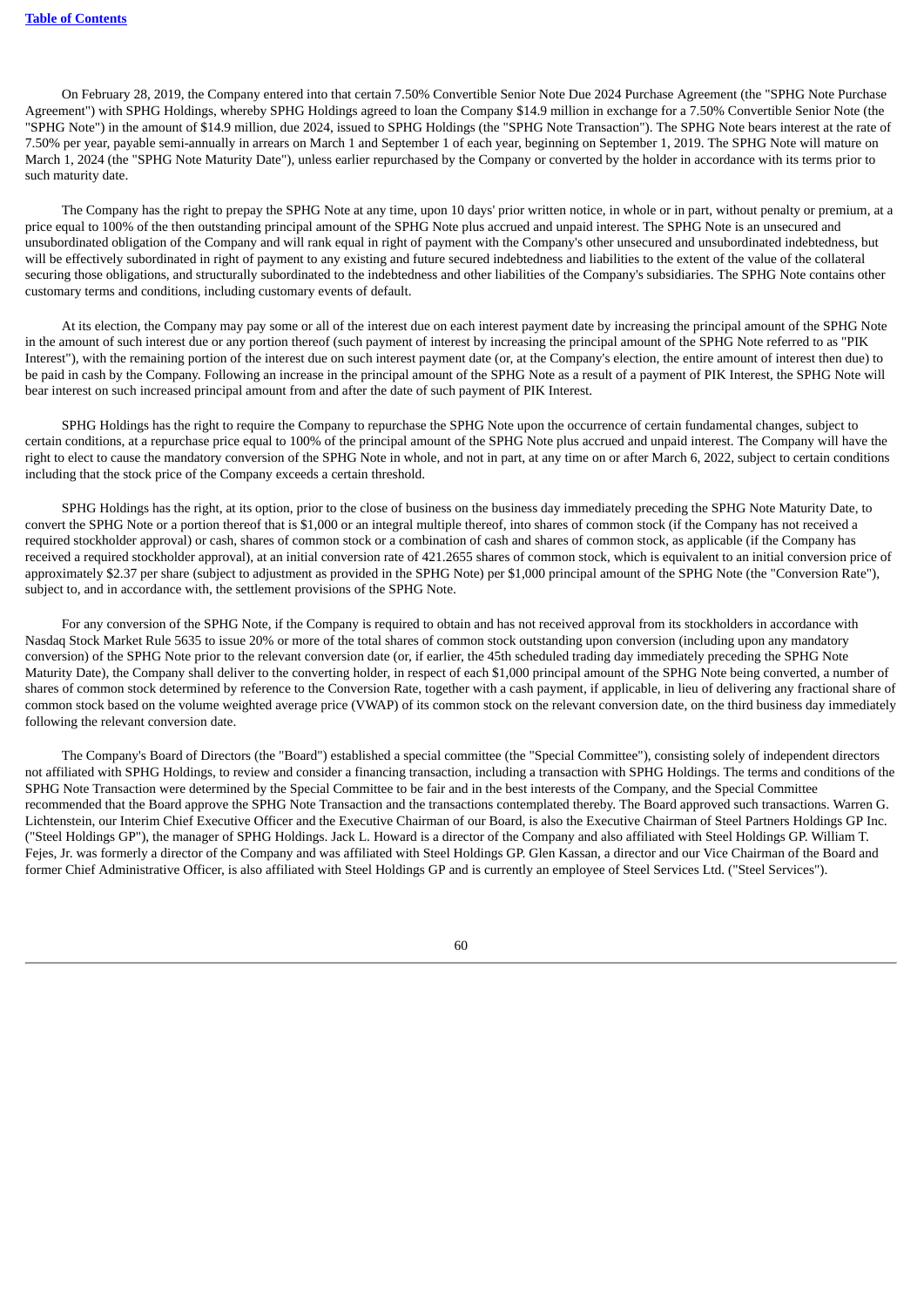The Company assessed the features of the SPHG Note and determined that the conversion features should not be bifurcated as a derivative liability, but should be accounted for under the cash conversion subsections of ASC 470. The Company valued the debt using similar nonconvertible debt as of the original issuance date of the SPHG Note and bifurcated the conversion option associated with the SPHG Note from the host debt instrument and recorded the conversion option of \$8.2 million in stockholders' equity. The initial value of the equity component, which reflected the equity conversion feature, was equal to the initial debt discount. The resulting debt discount on the SPHG Note is being accreted to interest expense at the effective interest rate over the term of the SPHG Note. The equity component is included in the additional paid-in capital portion of stockholders' equity on the Company's consolidated balance sheets. The debt issuance costs were not material. As of July 31, 2021, the if-converted value of the SPHG Note did not exceed the principal value of the SPHG Note. As of July 31, 2021, the remaining period over which the unamortized discount will be amortized is 31 months. The table below presents the net carrying value of the SPHG Note:

|                                     | July 31, 2021  |  | <b>July 31, 2020</b> |
|-------------------------------------|----------------|--|----------------------|
|                                     | (In thousands) |  |                      |
| Carrying amount of equity component | 8,200          |  | 8,200                |
|                                     |                |  |                      |
| Principal amount of note            | 14,940         |  | 14,940               |
| Unamortized debt discount           | (5,597)        |  | (6,886)              |
| Net carrying amount                 | 9,343          |  | 8,054                |

During the fiscal years ended July 31, 2021 and 2020, the Company recognized interest expense associated with the SPHG Note as follows:

|                                                         | <b>Fiscal Year Ended</b> | <b>July 31,</b> |       |
|---------------------------------------------------------|--------------------------|-----------------|-------|
|                                                         | 2021                     |                 | 2020  |
|                                                         |                          | (In thousands)  |       |
| Interest expense related to contractual interest coupon | 1,136                    |                 | 1,142 |
| Interest expense related to accretion of the discount   | 1,290                    |                 | 622   |
|                                                         | 2,426                    |                 | 1,764 |

The effective interest rate on the SPHG Note, including accretion of the discount, is 27.8%.

## **(8) LEASES**

The Company has operating and finance leases for office space, office equipment, warehouse space and automobiles. The leases have remaining terms of up to 11 years, some of which include options to purchase, extend or terminate the leases, and management has assessed such terms when determining the lease term for accounting purposes. The Company's current lease arrangements expire through 2030.

The Company's leases do not include any residual value guarantees, and therefore none were considered in the calculation of the operating ROU and operating lease liability balances. The Company has leases that contain variable payments, most commonly in the form of common area maintenance charges, which are based on actual costs incurred. These variable payments were excluded from the calculation of the operating ROU asset and operating lease liability balances since they are not fixed or in-substance fixed payments.

For leases with terms greater than 12 months, the Company records the related operating ROU assets and operating lease liabilities at the present value of lease payments over the lease terms. For leases with an initial term of 12 months or less (with purchase options or extension options that are not reasonably certain to be exercised), the Company does not record them on the balance sheet, but instead recognizes lease expense on a straight-line basis over the terms of the leases.

# *Lease Expense*

The components of the Company's lease expense are presented below: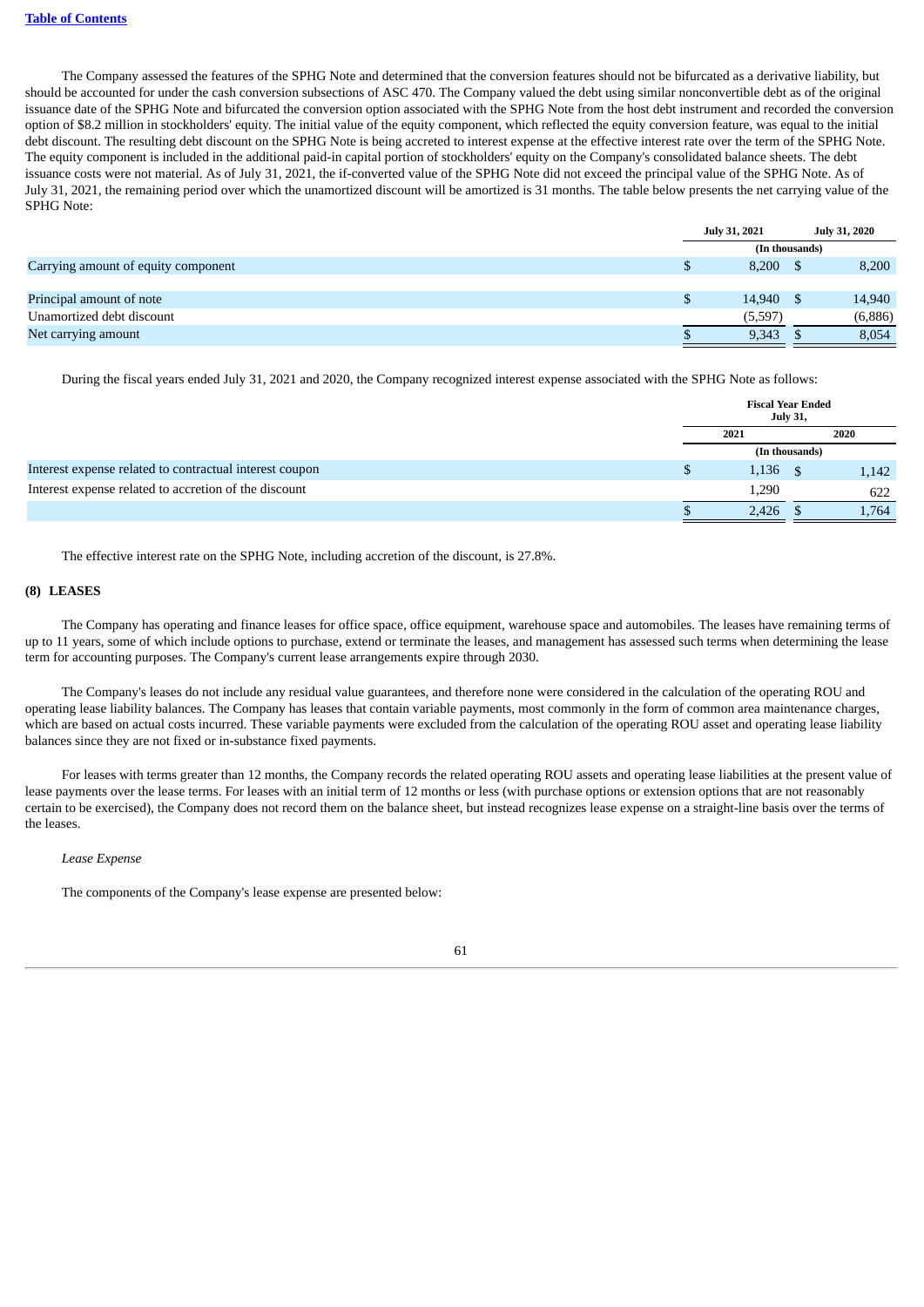|                                       | <b>Fiscal Year Ended</b><br><b>July 31,</b> |                |        |
|---------------------------------------|---------------------------------------------|----------------|--------|
|                                       | 2021                                        |                | 2020   |
|                                       |                                             | (In thousands) |        |
| Operating lease cost                  | 16,532 \$                                   |                | 16,722 |
| Short-term lease expense              | 1,969                                       |                | 2,358  |
| Variable lease cost                   | 28                                          |                | 68     |
| Amortization of finance lease assets  |                                             |                | 38     |
| Interest on finance lease liabilities | h                                           |                | 11     |
|                                       | 18,535                                      |                | 19,197 |

## *Lease Commitments*

The Company's future minimum lease payments required under operating and finance leases that have commenced as of July 31, 2021 were as follows:

|                                 | <b>Operating Leases</b> |        |                | <b>Finance Lea</b> |
|---------------------------------|-------------------------|--------|----------------|--------------------|
|                                 |                         |        | (In thousands) |                    |
| 2022                            | \$                      | 15,362 | \$             |                    |
| 2023                            |                         | 9,906  |                |                    |
| 2024                            |                         | 7,336  |                |                    |
| 2025                            |                         | 7,250  |                |                    |
| 2026                            |                         | 6,278  |                |                    |
| Thereafter                      |                         | 14,255 |                |                    |
| Total lease payments            |                         | 60,387 |                |                    |
| Less: imputed interest          |                         | 7,881  |                |                    |
| Present value of lease payments |                         | 52,506 |                |                    |
| Less: current lease obligations |                         | 13,617 |                |                    |
| Long-term lease obligations     |                         | 38,889 |                |                    |

In order to calculate the operating ROU asset and operating lease liability for a lease, a lessee is required to apply a discount rate equal to the rate implicit in the lease whenever that rate is readily determinable. The Company's lease agreements generally do not provide a readily determinable implicit rate, nor is the rate available to the Company from its lessors and, therefore, the Company determines an incremental borrowing rate to determine the present value of the lease payments. The incremental borrowing rate represents the rate of interest the Company would have to pay to borrow on a collateralized basis over a similar lease term to obtain an asset of similar value.

# *Additional Lease Information*

Additional information related to the Company's leases as of July 31, 2021 was as follows:

| Weighted average remaining lease term: |     |  |
|----------------------------------------|-----|--|
| <b>Operating leases</b>                | 5.1 |  |
| Finance leases                         | 1.4 |  |
|                                        |     |  |
|                                        |     |  |
| Weighted average discount rate:        |     |  |
| <b>Operating leases</b>                |     |  |
| Finance leases                         |     |  |

## *Supplemental Cash Flow Information*

Supplemental cash flow information related to the cash paid for amounts included in measurement of lease liabilities during the fiscal year ended July 31, 2021 and 2020 was as follows: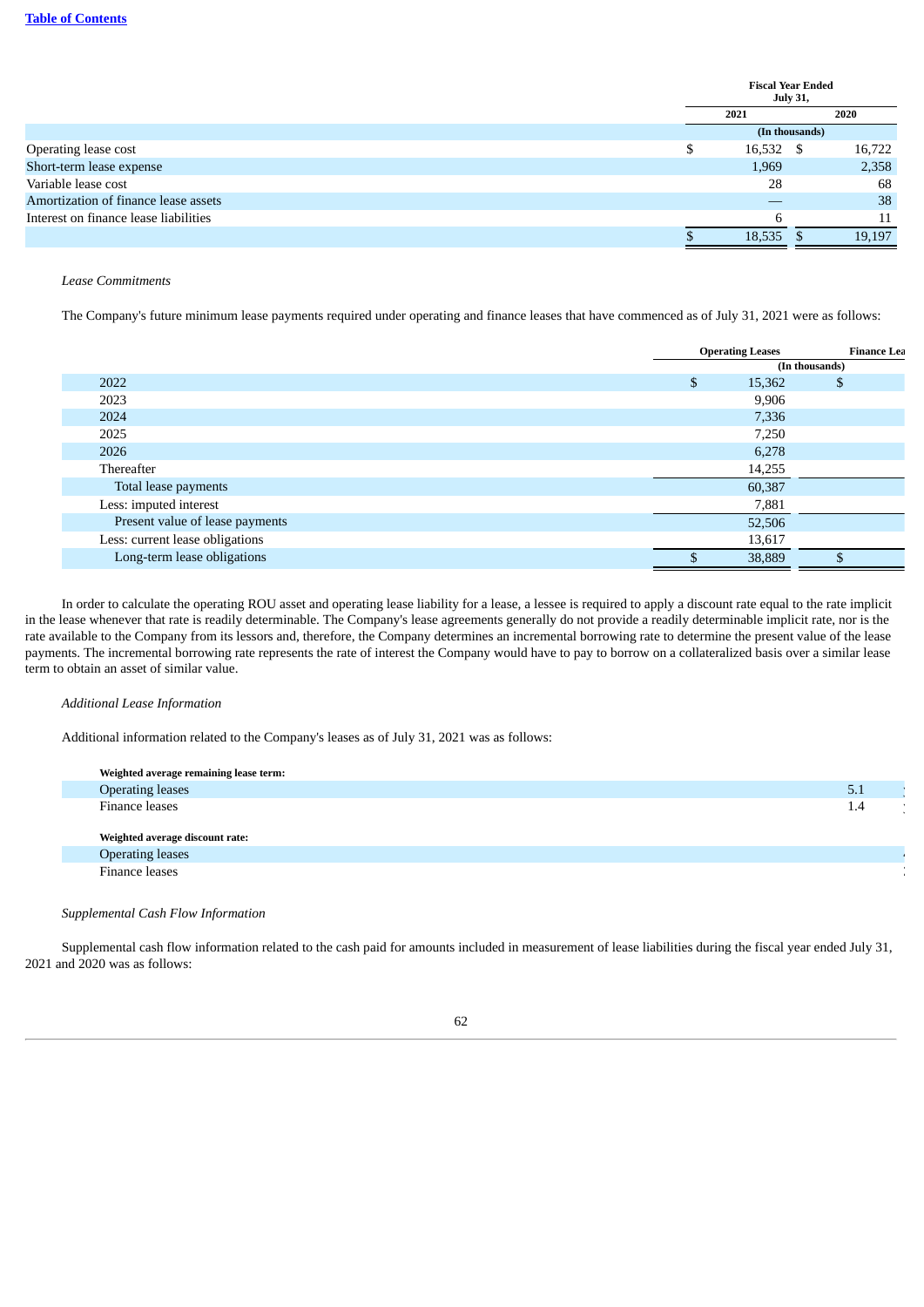|                                            | <b>Fiscal Year Ended</b> | <b>July 31,</b> |        |
|--------------------------------------------|--------------------------|-----------------|--------|
|                                            | 2021                     |                 | 2020   |
|                                            | (In thousands)           |                 |        |
| Operating cash flows from operating leases | 16,413 \$                |                 | 15,885 |
| Operating cash flows from finance leases   | 6 S                      |                 |        |
| Financing cash flows from finance leases   | 70                       |                 | 100    |

# **(9) RESTRUCTURING ACTIVITIES**

## *IWCO Restructuring Activities*

On June 2, 2021, the Board approved a Competitive Improvement Plan ("CIP") for IWCO Direct, which addresses the changing requirements of its customers and markets it serves, as well as the current competitive landscape. The CIP seeks to expand IWCO Direct's marketing services capabilities, and upgrade its production platform to new digital and inserting technology, while reducing its overall production costs to enhance its competitive pricing capabilities. The CIP contemplates a total investment of approximately \$54 million primarily over a 24-month period. The Company estimates the CIP cost will consist of approximately: (1) \$38 million for digital press and insertion equipment, and technology build out cost (of which approximately \$34 million in lease/purchase agreements were entered into subsequent to year-end), and (2) \$16 million for severance, employee retention, facilities optimization, and other implementation costs. In addition, the Company expects to incur approximately \$12 million for non-cash accelerated depreciation expense. The cost estimates do not include amounts for potential non-cash asset impairment charges relating to facilities and equipment optimization. The timing and amount of the costs will depend on a number of factors.

Accelerated depreciation costs primarily relate to operating facilities and equipment to be sold or closed as part of the programs. Accelerated depreciation costs represent the difference between the depreciation expense to be recognized over the revised useful life of the asset, based upon the anticipated date the site will be closed or divested or the equipment disposed of, and depreciation expense as determined utilizing the useful life prior to the restructuring actions.

As part of the CIP, the Company announced on August 23, 2021 that it will be optimizing its manufacturing footprint by closing IWCO Direct's Little Falls, Minnesota facility. The facility is expected to close in January of 2022. For the fiscal year ended July 31, 2021, the Company did not incur any material costs associated with these restructuring activities.

## *ModusLink Restructuring Activities*

During the fiscal year ended July 31, 2021, ModusLink implemented a strategic plan to reorganize its sales function and the e-Business operations. The restructuring charges associated with this plan were primarily composed of employee termination costs.

The tables below present restructuring charges by type of cost for the fiscal year ended July 31, 2021:

| (in thousands)                      | <b>Direct Marketing</b> | <b>Supply Chain</b>     | Total |       |  |
|-------------------------------------|-------------------------|-------------------------|-------|-------|--|
| Accelerated depreciation            | 3,228<br>D              | £.<br>$\hspace{0.05cm}$ | D     | 3,228 |  |
| Impairment of long-lived assets     | 498                     |                         |       | 498   |  |
| <b>Employee termination costs</b>   |                         | 1,720                   |       | 1,720 |  |
| Contractual obligations             |                         | 35                      |       | 35    |  |
| Total restructuring charges         | 3.726                   | 1,755                   |       | 5,481 |  |
|                                     |                         |                         |       |       |  |
| (in thousands)                      | <b>Direct Marketing</b> | <b>Supply Chain</b>     | Total |       |  |
| Cost of revenue                     | 3,724<br>S              | S<br>$\hspace{0.05cm}$  | -S    | 3,724 |  |
| Selling, general and administrative |                         | 1,755                   |       | 1,757 |  |
|                                     | 3.726                   | 1.755                   |       | 5.481 |  |

Changes to the restructuring liability during he fiscal year ended July 31, 2021 were as follows: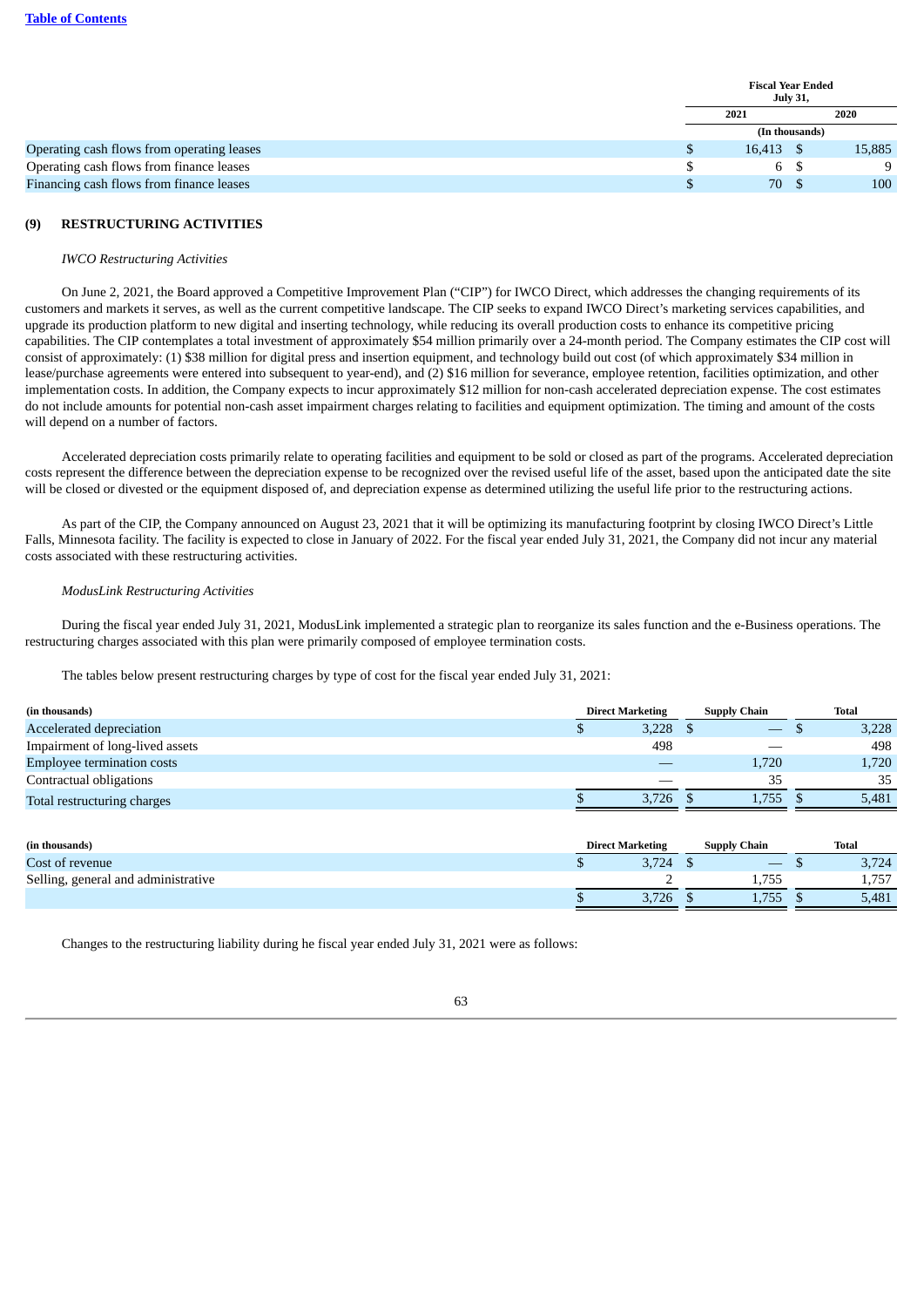| (in thousands)              | Employee<br><b>Termination Costs</b> |       |                   |  |       |  |  |  |  |  |  |  |  |  |  |  |  |  |  |  |  |  | Contractual<br><b>Obligations</b> |  | <b>Restructuring</b><br>Liability |
|-----------------------------|--------------------------------------|-------|-------------------|--|-------|--|--|--|--|--|--|--|--|--|--|--|--|--|--|--|--|--|-----------------------------------|--|-----------------------------------|
| Balance as of July 31, 2020 |                                      | 41    |                   |  | 41    |  |  |  |  |  |  |  |  |  |  |  |  |  |  |  |  |  |                                   |  |                                   |
| Costs incurred              |                                      | 2,124 | 37                |  | 2,161 |  |  |  |  |  |  |  |  |  |  |  |  |  |  |  |  |  |                                   |  |                                   |
| Cash payments               |                                      | (706) | (35)              |  | (741) |  |  |  |  |  |  |  |  |  |  |  |  |  |  |  |  |  |                                   |  |                                   |
| Change in estimates         |                                      | (404) | (2)               |  | (406) |  |  |  |  |  |  |  |  |  |  |  |  |  |  |  |  |  |                                   |  |                                   |
| Balance as of July 31, 2021 |                                      | 1,055 | $\hspace{0.05cm}$ |  | 1,055 |  |  |  |  |  |  |  |  |  |  |  |  |  |  |  |  |  |                                   |  |                                   |

## **(10) COMMITMENTS AND CONTINGENCIES**

## *Legal Proceedings*

On April 13, 2018, a purported shareholder, Donald Reith, filed a verified complaint, Reith v. Lichtenstein, et al., 2018-277 (Del. Ch.) in the Delaware Court of Chancery. The complaint alleges class and derivative claims for breach of fiduciary duty and/or aiding and abetting breach of fiduciary duty and unjust enrichment against the Board, Warren G. Lichtenstein, Glen M. Kassan, William T. Fejes, Jack L. Howard, Jeffrey J. Fenton, Philip E. Lengyel and Jeffrey S. Wald; and stockholders Steel Holdings, Steel Partners, Ltd., SPHG Holdings, Handy & Harman Ltd. and WHX CS Corp. (collectively, the "Steel Parties") in connection with the acquisition of \$35.0 million of the Series C Convertible Preferred Stock by SPHG Holdings and equity grants made to Messrs. Lichtenstein, Howard and Fejes on December 15, 2017 (collectively, the "Challenged Transactions"). The Company is named as a nominal defendant. The complaint alleges that although the Challenged Transactions were approved by a Special Committee consisting of the independent members of the Board (Messrs. Fenton, Lengyel and Wald), the Steel Parties dominated and controlled the Special Committee, who approved the Challenged Transactions in breach of their fiduciary duty. Plaintiff alleges that the Challenged Transactions unfairly diluted shareholders and therefore unjustly enriched Steel Holdings, SPHG Holdings and Messrs. Lichtenstein, Howard and Fejes. The complaint also alleges that the Board made misleading disclosures in the Company's proxy statement for the 2017 Annual Meeting of Stockholders in connection with seeking approval to amend the 2010 Incentive Award Plan to authorize the issuance of additional shares to accommodate certain shares underlying the equity grants. Remedies requested include rescission of the Series C Convertible Preferred Stock and equity grants, disgorgement of any unjustly obtained property or compensation and monetary damages. On June 8, 2018, defendants moved to dismiss the complaint for failure to plead demand futility and failure to state a claim. On June 28, 2019, the Court denied most of the motion to dismiss allowing the matter to proceed.

On August 13, 2021, the Company, together with certain of its current and former directors of the Board, Warren Lichtenstein, Glen Kassan, William Fejes, Jr., Jack Howard, Jeffrey Fenton and Jeffrey Wald, as well as other named defendants (collectively, the "Defendants"), entered into a memorandum of understanding (the "MOU") with Donald Reith (the "Plaintiff") in connection with the settlement of the Reith v. Lichtenstein, et al., C.A. No. 2018-0277-MTZ (Del. Ch. 2018) class and derivative action. Pursuant to the MOU, the Defendants agreed to cause their directors' and officers' liability insurance carriers to pay to the Company \$2.75 million in cash. The payment shall be paid into an escrow account within 14 business days of the later of (i) the entry of the scheduling order in connection with the stipulation of the settlement; or (ii) the date on which Plaintiff's counsel provides to the Defendants' counsel written payment and wire instructions.

Additionally, under the MOU and separate letter agreements between the Company and such individuals (the "Surrender Agreements"), Messrs. Lichtenstein, Howard and Fejes agreed to surrender to the Company an aggregate 3.3 million shares which they had initially received in December 2017 in consideration for services to the Company. The surrenders and cancellations are in the following amounts: for Mr. Lichtenstein, 1,833,333 vested shares and 300,000 unvested shares; for Mr. Howard, 916,667 vested shares and 150,000 unvested shares; and for Mr. Fejes, 100,000 vested shares. Such amounts are to be adjusted to give effect to the one-for-ten reverse stock split voted on by the Company's shareholders at the annual meeting on July 26, 2021 (if such reverse stock split is effected prior to the surrender of such shares). The surrenders and cancellations shall be completed no later than seven calendar days following final approval of the settlement by the court and the exhaustion of any appeals therefrom or the expiration of time to appeal. On August 17, 2021, Mr. Lichtenstein and Mr. Howard surrendered the shares required under their respective Surrender Agreements and all such shares were subsequently cancelled. Pursuant to the MOU, the Company has also agreed to pay the Plaintiff's counsel legal fees for this matter. The settlement requires court approval, and there can be no assurances that such approval will be granted.

## **(11) DEFINED BENEFIT PENSION PLANS**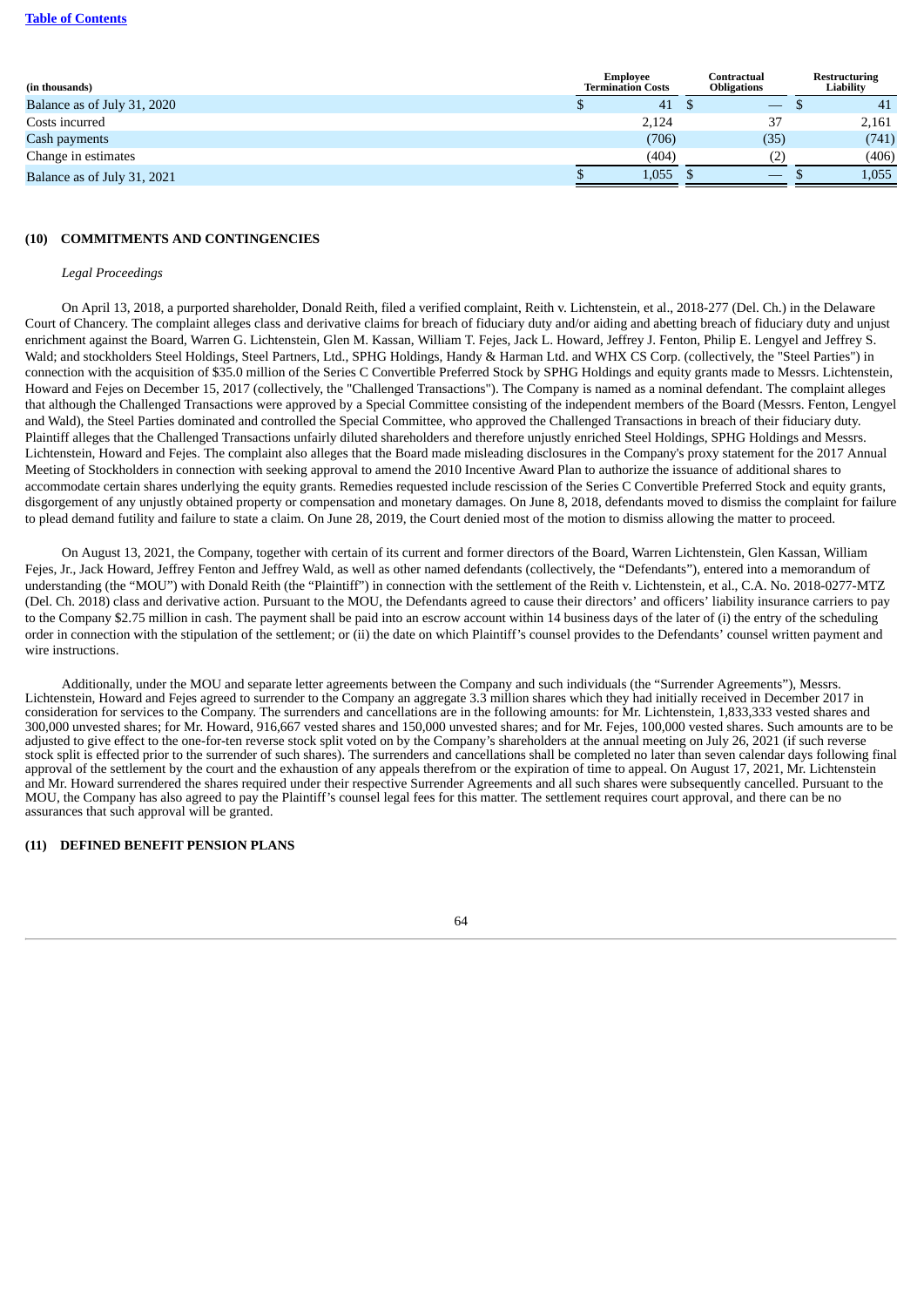The Company sponsors two defined benefit pension plans covering certain of ModusLink's employees in its Netherlands facility and one unfunded defined benefit pension plan covering certain of its employees in Japan. Pension costs are actuarially determined. During the year ended July 31, 2020, the Netherlands defined benefit plan was amended so active participants no longer accrued benefits as of January 1, 2020 which resulted in a pre-tax curtailment gain of \$2.4 million recognized in accumulated other comprehensive income.

The plan assets of the two defined benefit plans associated with the ModusLink's Netherlands facility consist of an insurance contract that guarantees the payment of the funded pension entitlements. Insurance contract assets are recorded at fair value, which is determined based on the cash surrender value of the insured benefits which is the present value of the guaranteed funded benefits. Insurance contracts are valued using unobservable inputs, primarily by discounting expected future cash flows relating to benefits paid from a notional investment portfolio in order to determine the cash surrender value of the policy. The following table presents the plan assets measured at fair value on a recurring basis as of July 31, 2021 and 2020, classified by fair value hierarchy:

|                    |     |                      |                             | <b>Fair Value Measurements at Reporting Date Using</b> |                           |    |                          |         |         |
|--------------------|-----|----------------------|-----------------------------|--------------------------------------------------------|---------------------------|----|--------------------------|---------|---------|
| (In thousands)     |     | July 31, 2021        | Asset<br><b>Allocations</b> |                                                        | <b>Level 2</b><br>Level 1 |    |                          | Level 3 |         |
| Insurance contract | S   | 28,554               | $98\%$ \$                   |                                                        | $\hspace{0.05cm}$         | S  | $\hspace{0.05cm}$        | D       | 28,554  |
| Other investments  |     | 669                  | $2\%$                       |                                                        |                           |    |                          |         | 669     |
|                    |     | 29,223               | $100\%$ \$                  |                                                        | $\overline{\phantom{m}}$  | -S | $\overline{\phantom{0}}$ | \$.     | 29,223  |
|                    |     |                      |                             | <b>Fair Value Measurements at Reporting Date Using</b> |                           |    |                          |         |         |
|                    |     |                      |                             |                                                        |                           |    |                          |         |         |
| (In thousands)     |     | <b>July 31, 2020</b> | Asset<br><b>Allocations</b> |                                                        | Level 1                   |    | <b>Level 2</b>           |         | Level 3 |
| Insurance contract | \$. | 28,388               | $98\%$ \$                   |                                                        | $\qquad \qquad -$         |    | $\overline{\phantom{m}}$ |         | 28,388  |
| Other investments  |     | 662                  | $2\%$                       |                                                        |                           |    |                          |         | 662     |
|                    | S.  | 29,050               | $100\%$ \$                  |                                                        | $\overline{\phantom{m}}$  | -S | $\overline{\phantom{m}}$ | S.      | 29,050  |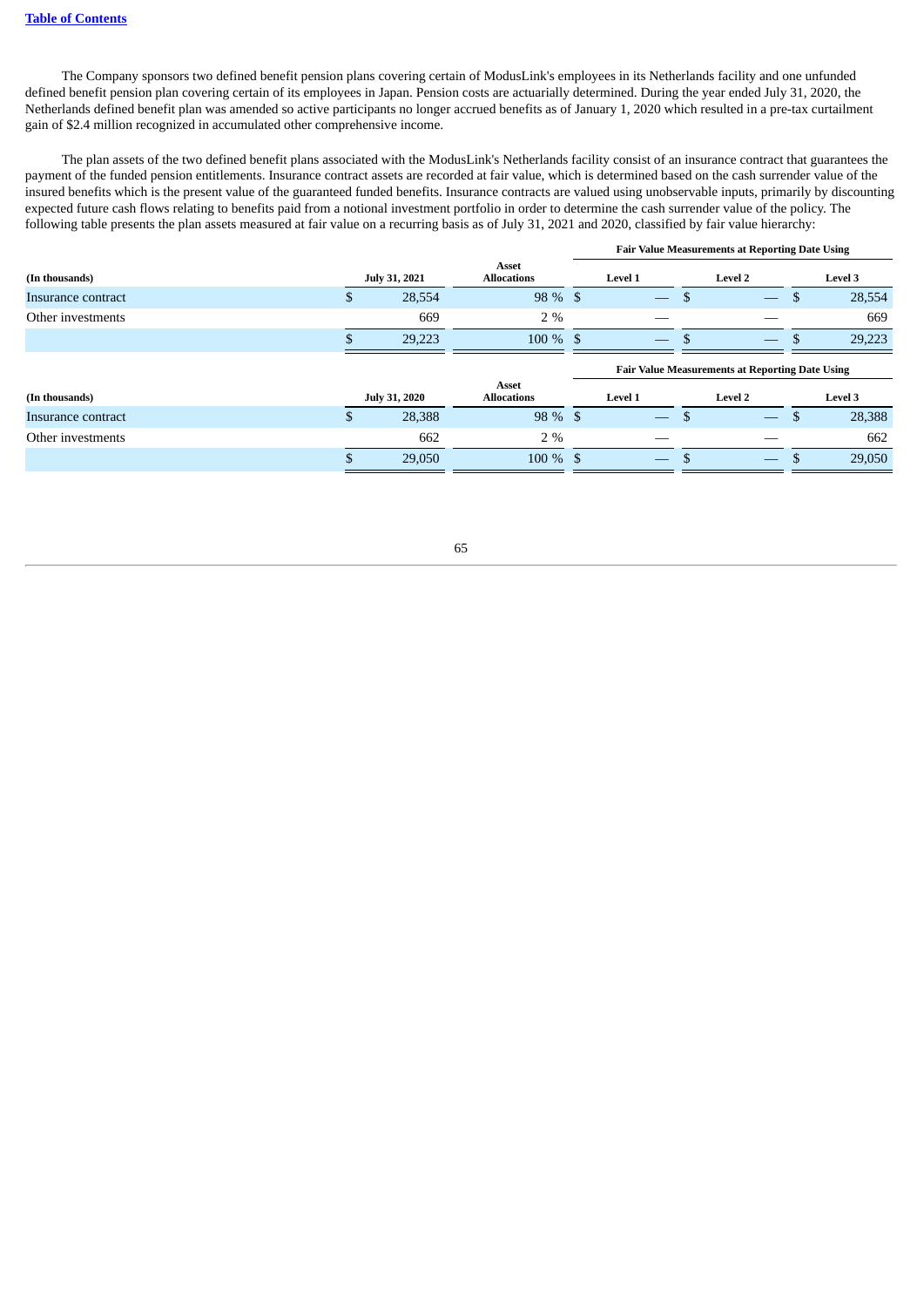The following table summarizes the changes in benefit obligation, plan assets and funded status for these plans:

|                                                           |              | <b>July 31,</b> |    |         |
|-----------------------------------------------------------|--------------|-----------------|----|---------|
|                                                           |              | 2021            |    | 2020    |
|                                                           |              | (In thousands)  |    |         |
| <b>Change in benefit obligation</b>                       |              |                 |    |         |
| Benefit obligation at beginning of year                   | \$           | 33,927          | \$ | 34,538  |
| Service cost                                              |              | 16              |    | 185     |
| Interest cost                                             |              | 501             |    | 543     |
| Actuarial gain                                            |              | (664)           |    | (691)   |
| <b>Employee contributions</b>                             |              |                 |    | 28      |
| Benefits and administrative expenses paid                 |              | (216)           |    | (212)   |
| Settlements                                               |              | (46)            |    |         |
| <b>Effect of curtailment</b>                              |              |                 |    | (2,390) |
| Currency translation                                      |              | 66              |    | 1,926   |
| Benefit obligation at end of year                         | $\mathbb{S}$ | 33,584          | \$ | 33,927  |
| <b>Change in plan assets</b>                              |              |                 |    |         |
| Fair value of plan assets at beginning of year            | \$           | 29,050          | \$ | 27,267  |
| Actual return on plan assets                              |              | (29)            |    | 476     |
| Employer contributions, net                               |              | 393             |    | (39)    |
| <b>Employee contributions</b>                             |              |                 |    | 28      |
| Settlements                                               |              | (46)            |    |         |
| Benefits and administrative expenses paid                 |              | (216)           |    | (212)   |
| Currency translation                                      |              | 71              |    | 1,530   |
| Fair value of plan assets at end of year                  | \$           | 29,223          | \$ | 29,050  |
| <b>Funded status</b>                                      |              |                 |    |         |
| <b>Current liabilities</b>                                | \$           | $(13)$ \$       |    | (31)    |
| Noncurrent liabilities                                    |              | (4,348)         |    | (4,846) |
| Net amounts recognized on the consolidated balance sheets | \$           | (4,361)         | \$ | (4,877) |

Information for pension plans with an accumulated benefit obligation in excess of plan assets was as follows:

|                                | <b>July 31,</b> |        |
|--------------------------------|-----------------|--------|
|                                | 2021            | 2020   |
|                                | (In thousands)  |        |
| Projected benefit obligation   | 33,584          | 33,927 |
| Accumulated benefit obligation | 33,584          | 33,927 |
| Fair value of plan assets      | 29,223          | 29,050 |

The following table summarizes the components of net periodic pension cost:

|                                    |               | <b>Fiscal Year Ended</b><br><b>July 31,</b> |                |       |  |  |
|------------------------------------|---------------|---------------------------------------------|----------------|-------|--|--|
|                                    |               | 2021                                        |                | 2020  |  |  |
|                                    |               |                                             | (In thousands) |       |  |  |
| Service cost                       | <sup>\$</sup> | 16                                          | - \$           | 185   |  |  |
| Interest costs                     |               | 501                                         |                | 543   |  |  |
| Expected return on plan assets     |               | (437)                                       |                | (458) |  |  |
| Amortization of net actuarial loss |               | 4                                           |                | 74    |  |  |
| Curtailment gain                   |               |                                             |                | (143) |  |  |
| Net periodic pension costs         |               | 84                                          |                | 201   |  |  |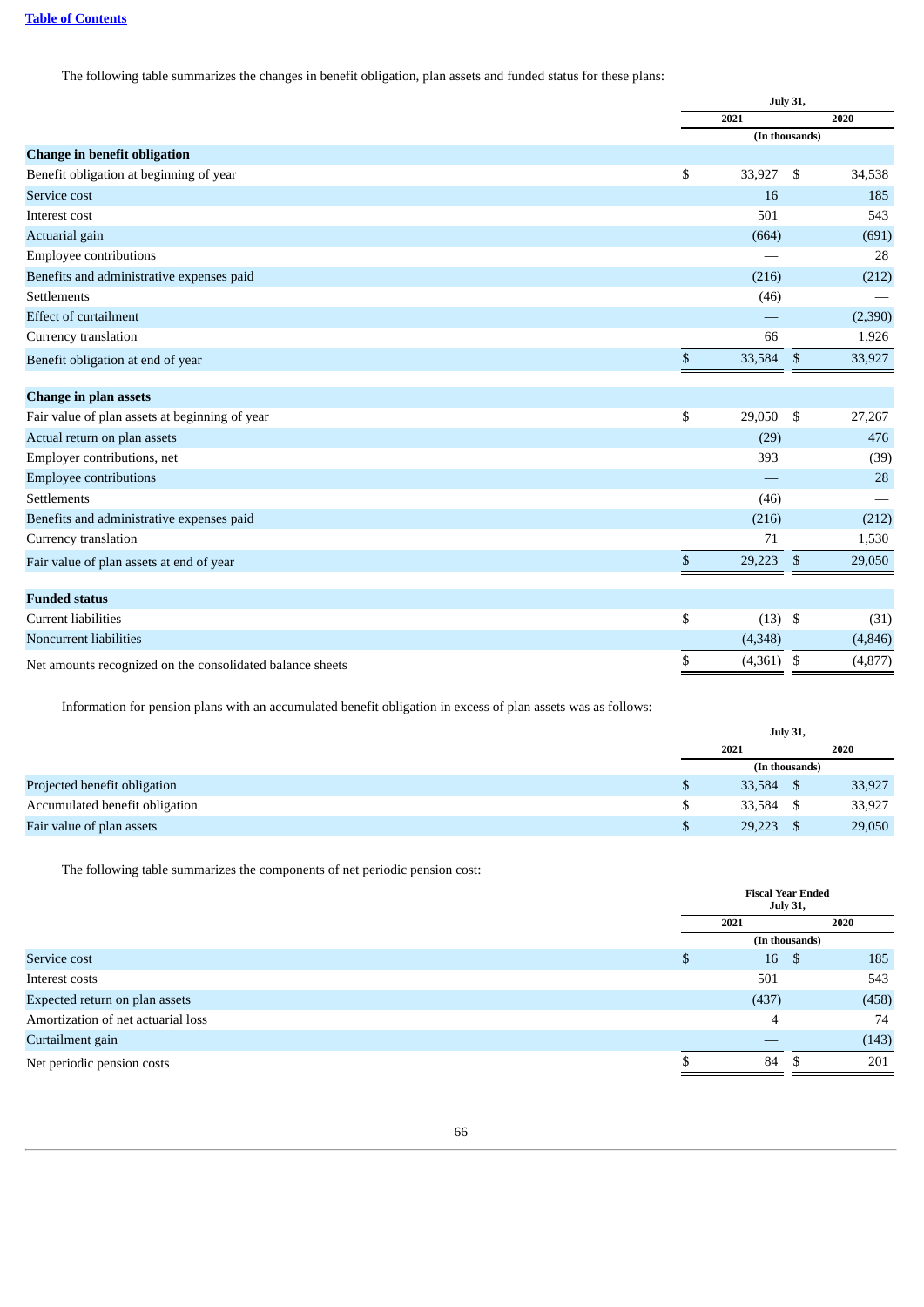## *Assumptions*

The table below summarizes the weighted average assumptions used to determine benefit obligations:

|                               |        | <b>Fiscal Year Ended</b><br><b>July 31,</b> |
|-------------------------------|--------|---------------------------------------------|
|                               | 2021   | 2020                                        |
| Discount rate                 | 1.49 % | $1.48 \%$                                   |
| Rate of compensation increase | $-$ %  | 1.96 %                                      |

The table below summarizes weighted average assumptions used to determine net periodic pension cost:

|                                                  | <b>Fiscal Year Ended</b><br><b>July 31,</b> |        |
|--------------------------------------------------|---------------------------------------------|--------|
|                                                  | 2021                                        | 2020   |
| Discount rate                                    | 1.24%                                       | 1.39 % |
| Expected long-term rate of return on plan assets | 1.20 %                                      | 1.37 % |
| Rate of compensation increase                    | $-$ %                                       | 1.77 % |

The discount rate reflects the Company's best estimate of the interest rate at which pension benefits could be effectively settled as of the valuation date. It is based on the Mercer Yield Curve for the Eurozone as of July 31, 2021 for the appropriate duration of the plan.

To develop the expected long-term rate of return on assets assumptions, consideration is given to the current level of expected returns on risk free investments, the historical level of risk premium associated with the other asset classes in which the portfolio is invested and the expectations for the future returns of each asset class. The expected return for each asset class was then weighted based on the target asset allocation to develop the expected long-term rate of return on assets assumption for the portfolio.

## *Benefit Payments*

The following table summarizes expected benefit payments from the plans through fiscal year 2026. Actual benefit payments may differ from expected benefit payments. The minimum employer required contributions to the plans are expected to be approximately \$0.3 million in fiscal year 2022.

|                                     | <b>Pension Benefit</b><br>Payments |
|-------------------------------------|------------------------------------|
|                                     | (In thousands)                     |
| For the fiscal year ending July 31: |                                    |
| 2022                                | 257                                |
| 2023                                | 308                                |
| 2024                                | 477                                |
| 2025                                | 395                                |
| 2026                                | 497                                |
| Next 5 years                        | 3,054                              |

The current target allocations for plan assets are primarily insurance contracts.

# *Valuation Technique*

Benefit obligations are computed using the projected unit credit method. Benefits are attributed to service based on the plan's benefit formula. Cumulative gains and losses in excess of 10% of the greater of the pension benefit obligation or market-related value of plan assets are amortized over the expected average remaining lifetime of all inactive participants.

# **(12) REVENUE RECOGNITION**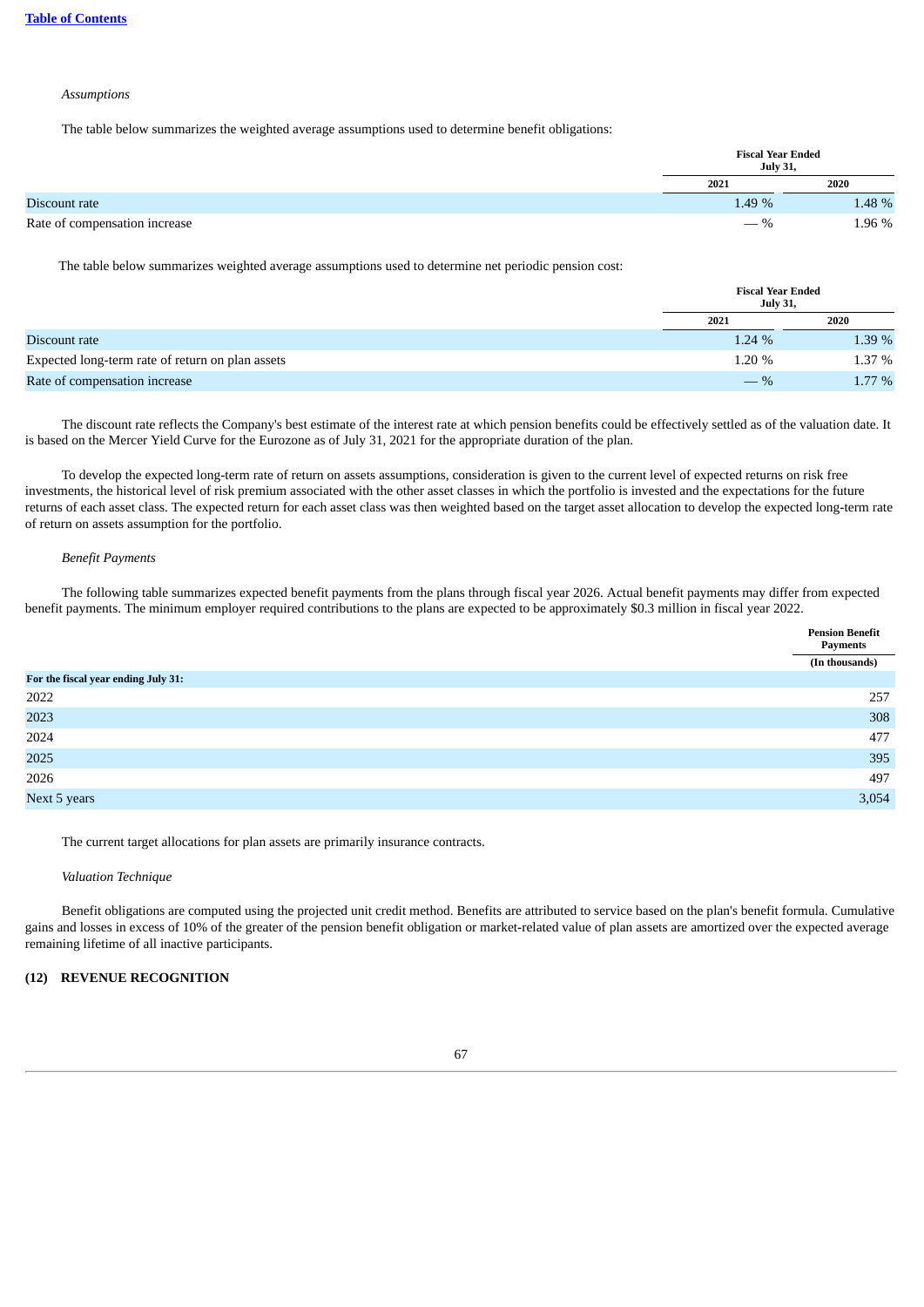# *Disaggregation of Revenue*

The following table presents the Company's revenues from customers with contracts disaggregated by major good or service line and timing of revenue recognition. The table also includes a reconciliation of the disaggregated revenue with the reportable segments.

|                                      | <b>Fiscal Year Ended</b><br>July 31, 2021 |                         |      |                     | <b>Fiscal Year Ended</b><br><b>July 31, 2020</b> |                              |      |                         |                     |                |      |                       |
|--------------------------------------|-------------------------------------------|-------------------------|------|---------------------|--------------------------------------------------|------------------------------|------|-------------------------|---------------------|----------------|------|-----------------------|
|                                      |                                           | <b>Direct Marketing</b> |      | <b>Supply Chain</b> |                                                  | <b>Consolidated</b><br>Total |      | <b>Direct Marketing</b> | <b>Supply Chain</b> |                |      | Consolidated<br>Total |
|                                      |                                           |                         |      | (In thousands)      |                                                  |                              |      |                         |                     | (In thousands) |      |                       |
| <b>Major Goods/Service Lines</b>     |                                           |                         |      |                     |                                                  |                              |      |                         |                     |                |      |                       |
| Marketing solutions offerings        | \$                                        | 387,510                 | \$   |                     | Ŝ.                                               | 387,510                      | - S  | 444,360                 | - \$                |                | Ŝ.   | 444,360               |
| Supply chain management services     |                                           | $-$                     |      | 224,280             |                                                  | 224,280                      |      | $-$                     |                     | 336,491        |      | 336,491               |
| Other                                |                                           |                         |      | 1,976               |                                                  | 1,976                        |      |                         |                     | 1,962          |      | 1,962                 |
|                                      |                                           | 387,510                 |      | 226,256             |                                                  | 613,766                      |      | 444,360                 |                     | 338,453        |      | 782,813               |
| <b>Timing of Revenue Recognition</b> |                                           |                         |      |                     |                                                  |                              |      |                         |                     |                |      |                       |
| Products transferred over time       | \$                                        | 387,510                 | - \$ |                     | $\mathbf{s}$                                     | 387,510                      | - \$ | 444,360                 | $\mathsf{S}$        |                | - \$ | 444,360               |
| Services transferred over time       |                                           |                         |      | 226.256             |                                                  | 226,256                      |      |                         |                     | 338.453        |      | 338,453               |
|                                      |                                           | 387,510                 |      | 226.256             |                                                  | 613,766                      |      | 444,360                 |                     | 338,453        |      | 782,813               |

The table below presents information for the Company's contract balances:

|                                 |    | July 31,<br>2021 |                | July 31,<br>2020 |  |
|---------------------------------|----|------------------|----------------|------------------|--|
|                                 |    |                  | (In thousands) |                  |  |
| Accounts receivable, trade, net |    | 69,805           | Φ              | 93,072           |  |
| Contract assets                 | S  | 14,458           | S              | 13,016           |  |
|                                 |    |                  |                |                  |  |
| Deferred revenue - current      | S. | 2,562            |                | 2,860            |  |
| Deferred revenue - long-term    |    | 108              |                | 85               |  |
| Total deferred revenue          |    | 2.670            |                | 2,945            |  |
|                                 |    |                  |                |                  |  |

# *Remaining Performance Obligations*

Remaining performance obligations are comprised of deferred revenue. Changes in deferred revenue during the fiscal year ended July 31, 2021 were as follows:

|                                                                             |                | <b>Fiscal Year Ended</b><br><b>July 31,</b> |      |         |  |  |
|-----------------------------------------------------------------------------|----------------|---------------------------------------------|------|---------|--|--|
|                                                                             |                | 2021                                        | 2020 |         |  |  |
|                                                                             | (In thousands) |                                             |      |         |  |  |
| Balance at beginning of period                                              | S              | 2,945                                       | ۰υ   | 3,029   |  |  |
| Deferral of revenue                                                         |                | 5,266                                       |      | 4,310   |  |  |
| Recognition of deferred amounts upon satisfaction of performance obligation |                | (5,541)                                     |      | (4,394) |  |  |
| Balance at end of period                                                    |                | 2.670                                       |      | 2.945   |  |  |

The Company expects to recognize approximately \$2.6 million of the deferred revenue over the next twelve months and the remaining \$0.1 million beyond that time period.

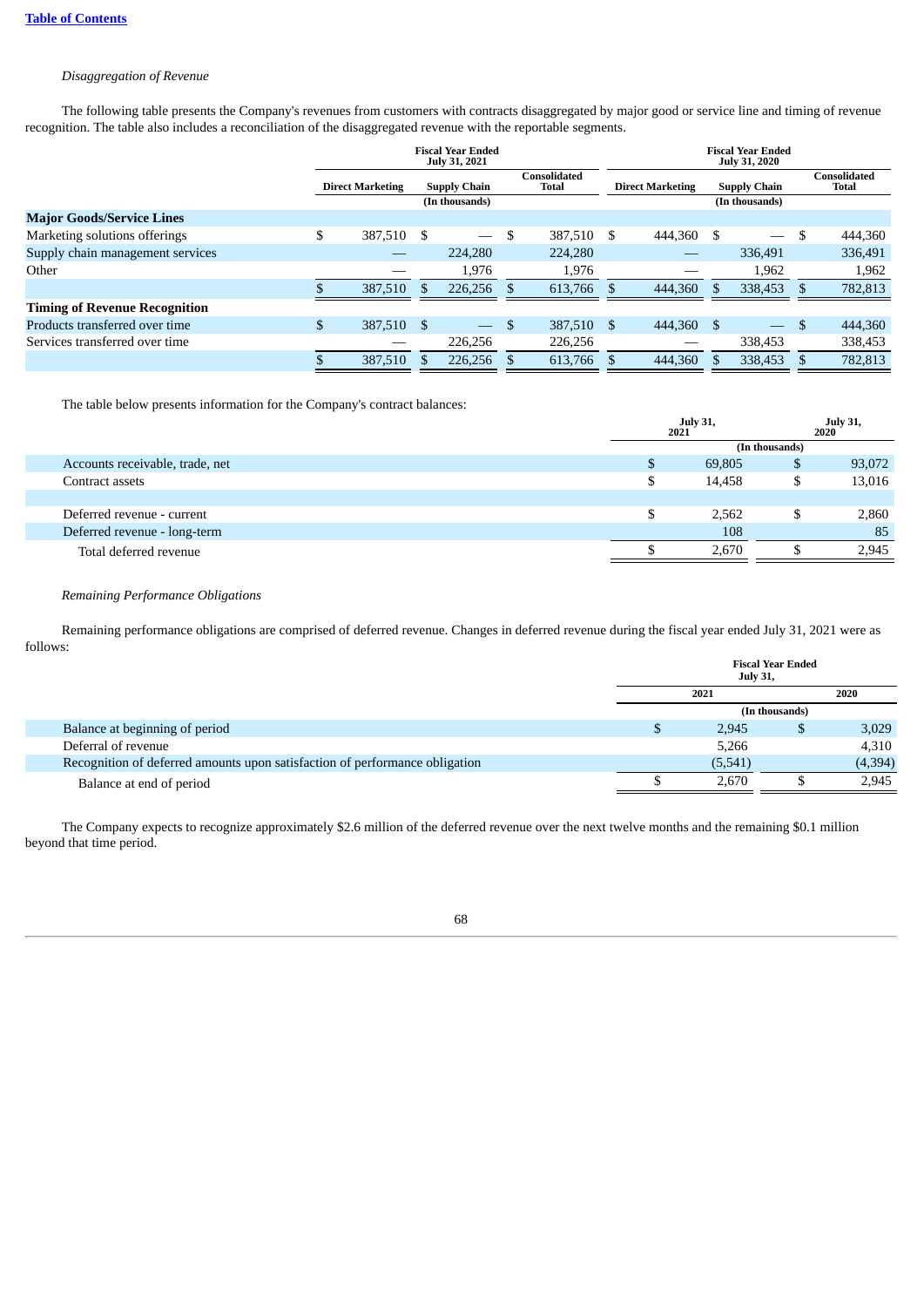# **(13) OTHER GAINS, NET**

The following table presents the components of "Other gains, net":

|                                                             |                | <b>Fiscal Year Ended</b><br><b>July 31,</b> |  |       |  |
|-------------------------------------------------------------|----------------|---------------------------------------------|--|-------|--|
|                                                             |                | 2021                                        |  | 2020  |  |
|                                                             | (In thousands) |                                             |  |       |  |
| Foreign currency exchange (losses) gains, net               | \$             | $(1,907)$ \$                                |  | 890   |  |
| Derecognition of accrued pricing liabilities <sup>(a)</sup> |                | 3,204                                       |  | 810   |  |
| Other (losses) gains, net                                   |                | (121)                                       |  | 398   |  |
|                                                             |                | 1,176                                       |  | 2,098 |  |

(a) Refer to Note 6 – "Accrued Expenses and Other Current Liabilities" for information on the derecognition of the accrued pricing liabilities.

#### **(14) SHARE-BASED PAYMENTS**

#### *Share-Based Compensation Plans*

The Company has adopted share-based compensation plans in order to provide incentives to directors, officers, employees and other individuals providing services to or on behalf of the Company and its subsidiaries. On June 12, 2020, the Company's Board of Directors adopted, subject to stockholder approval, the Steel Connect, Inc. 2020 Stock Incentive Compensation Plan ("2020 Incentive Plan"), and on July 23, 2020, the 2020 Incentive Plan was approved. The 2020 Incentive Plan provides that the Company may grant nonqualified stock options, incentive stock options, stock appreciation rights, restricted stock, restricted stock units, other stock-based awards and other cash based-awards. The 2020 Incentive Plan replaced the 2010 Incentive Award Plan, as amended (the "2010 Incentive Plan"). The Company also has a 2005 Non-Employee Director Plan (the "2005 Director Plan"). As of July 23, 2020, no additional grants may be issued under the 2010 Incentive Plan. Any awards that are outstanding under the 2010 Incentive Plan continue to be subject to the terms and conditions of such plan. Under the 2020 Incentive Plan, the Company may grant up to 4,945,000 shares of common stock of the Company in addition to (i) 3,668,143 shares of common stock previously available for issuance under the 2010 Incentive Plan and (ii) up to 1,060,523 shares of common stock subject to outstanding awards under the 2010 Incentive Plan, which if forfeited or lapse unexercised or are settled in cash and are not issued under the prior plan for any reason, may be issued under the 2020 Incentive Plan. As of July 31, 2021, 8,442,623 shares were available for future issuance under the 2020 Incentive Plan.

The Board administers all stock plans, approves the individuals to whom options will be granted, and determines the number of shares and exercise price of each option and may delegate this authority to a committee of the Board or to certain officers of the Company in accordance with Securities and Exchange Commission ("SEC") regulations and applicable Delaware law.

During the fiscal year ended July 31, 2021, the Company awarded stock-based compensation under the 2020 Incentive Plan. During the fiscal year ended July 31, 2020, the Company awarded stock-based compensation under the 2010 Incentive Plan and 2005 Director Plan.

On December 15, 2017, under the 2010 Incentive Plan, the Board, upon the recommendation of the Special Committee and the Company's Compensation Committee, approved 4.0 million restricted stock grants and 1.5 million market based restricted stock grants to non-employee directors of the Company. The 4.0 million restricted stock vested immediately on the grant date. The 1.5 million market based restricted stock grants do not expire and vest upon the attainment of target stock price hurdles. As of July 31, 2019, 1.0 million of the market based restricted stock grants had met the target stock price hurdles. The restricted stock grants and market based restricted stock grants were fully expensed as of July 31, 2020. As discussed in Note 10, on August 13, 2021, the Company, together with certain of its current and former directors of the Board, entered into a memorandum of understanding with Donald Reith in connection with the settlement of the Reith v. Lichtenstein, et al., C.A. No. 2018-0277-MTZ (Del. Ch. 2018) class and derivative action. Under the MOU and separate letter agreements between the Company and recipients of the 5.5 million restricted stock and market based restricted stock awards granted In December 2017, the non-employee directors agreed to surrender to the Company an aggregate 2.9 million vested shares and 0.5 million unvested shares.

The following table summarizes share-based compensation expense for the fiscal years ended July 31, 2021 and 2020:

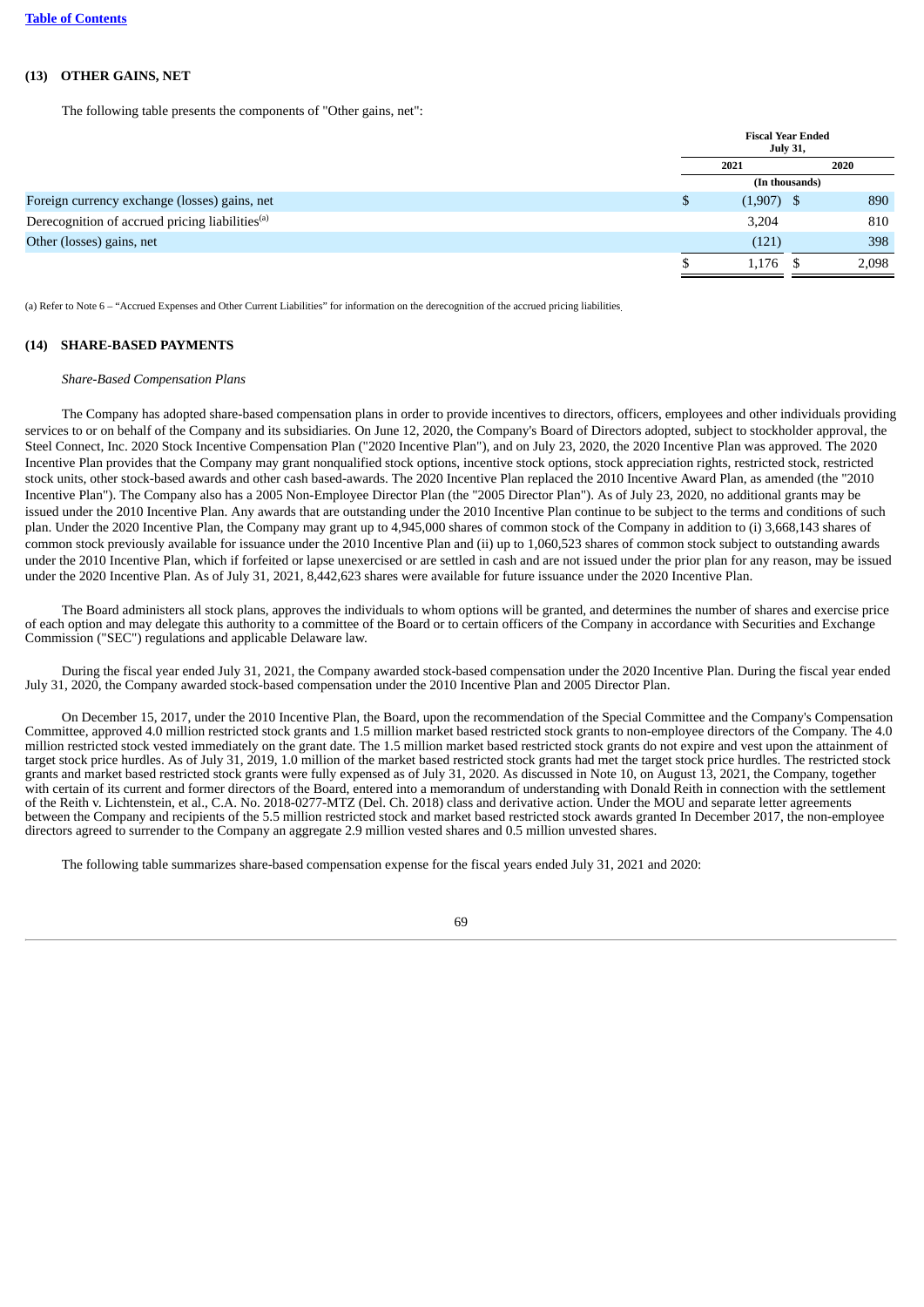|                                     |                          | <b>Fiscal Year Ended</b><br><b>July 31,</b> |      |
|-------------------------------------|--------------------------|---------------------------------------------|------|
|                                     | 2021                     |                                             | 2020 |
|                                     |                          | (In thousands)                              |      |
| Cost of revenue                     | $\overline{\phantom{m}}$ | D                                           |      |
| Selling, general and administrative | 591                      |                                             | 720  |
|                                     | 591                      |                                             | 720  |

*Stock Options*

A summary of option activity for the fiscal year ended July 31, 2021 is as follows:

|                                          | <b>Number of</b><br><b>Shares</b>               | Weighted<br>Average<br>Exercise<br>Price | <b>Weighted Average</b><br>Remaining<br><b>Contractual Term</b><br>(Years) |  |  |  |
|------------------------------------------|-------------------------------------------------|------------------------------------------|----------------------------------------------------------------------------|--|--|--|
|                                          | (In thousands, except exercise price and years) |                                          |                                                                            |  |  |  |
| Stock options outstanding, July 31, 2020 | $174 \quad $$                                   | 4.30                                     |                                                                            |  |  |  |
| Granted                                  |                                                 |                                          |                                                                            |  |  |  |
| Exercised                                |                                                 |                                          |                                                                            |  |  |  |
| Forfeited or expired                     | (162)                                           | 4.37                                     |                                                                            |  |  |  |
| Stock options outstanding, July 31, 2021 | 12                                              | 3.41                                     | 0.2                                                                        |  |  |  |
| Stock options exercisable, July 31, 2021 | 12                                              | 3.41                                     | 0.2                                                                        |  |  |  |
|                                          |                                                 |                                          |                                                                            |  |  |  |

As of July 31, 2021, there was no unrecognized share-based compensation related to stock options. The aggregate intrinsic value of the outstanding awards is immaterial.

# *Restricted Stock*

Restricted stock consists of shares of common stock that are subject to restrictions on transfer and risk of forfeiture until the fulfillment of specified conditions. Restricted stock is expensed ratably over the term of the restriction period, ranging from one to five years unless there are performance conditions placed on the restricted stock, in which case the restricted stock is expensed using graded vesting. Restricted stock compensation expense for the fiscal years ended July 31, 2021 and 2020 was \$0.6 million and \$0.7 million, respectively.

A summary of the activity of the Company's restricted stock for the fiscal year ended July 31, 2021, is as follows:

|                                            | <b>Number of Shares</b>      |      | <b>Weighted Average</b><br><b>Grant Date Fair</b><br>Value |
|--------------------------------------------|------------------------------|------|------------------------------------------------------------|
|                                            | (Share amounts in thousands) |      |                                                            |
| Nonvested stock outstanding, July 31, 2020 | 1,345                        | - \$ | 0.95                                                       |
| Granted                                    | 416                          |      | 1.32                                                       |
| Vested                                     | (645)                        |      | 0.94                                                       |
| Forfeited                                  |                              |      |                                                            |
| Nonvested stock outstanding, July 31, 2021 | 1,116                        | -\$  | 1.09                                                       |

The fair value of restricted shares is determined based on the market price of the Company's common stock on the grant date. The total grant date fair value of restricted stock that vested during the fiscal years ended July 31, 2021 and 2020 was approximately \$0.7 million and \$0.8 million, respectively. As of July 31, 2021, there was approximately \$0.5 million of total unrecognized compensation cost related to restricted stock to be recognized over a weighted average period of 0.8 years.

*Employee Stock Purchase Plan*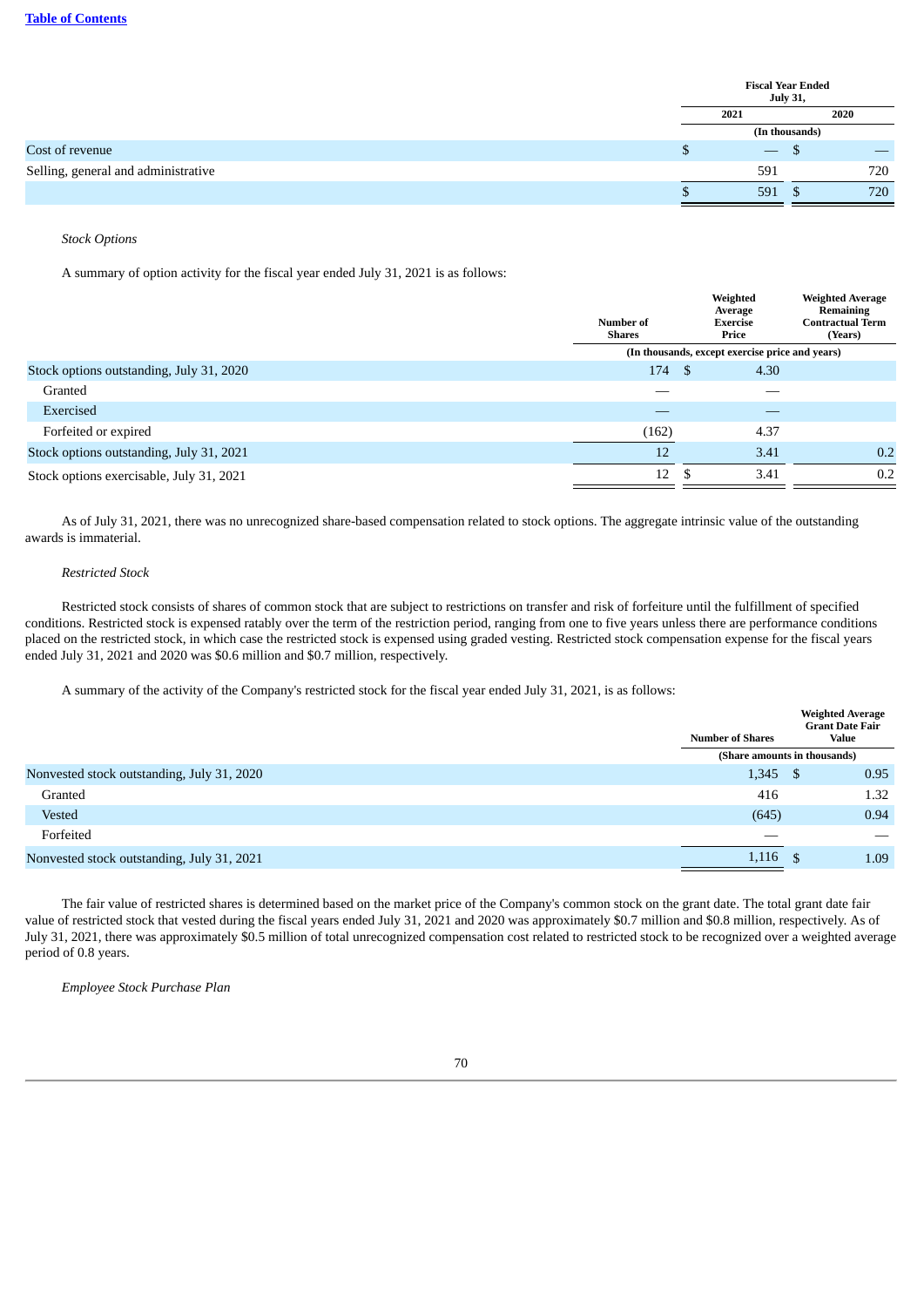The Company offers to its employees an Employee Stock Purchase Plan (the "ESPP") under which an aggregate of 600,000 shares of the Company's stock may be issued. Employees who elect to participate in the ESPP instruct the Company to withhold a specified amount through payroll deductions during each quarterly period. On the last business day of each applicable quarterly payment period, the amount withheld is used to purchase the Company's common stock at a purchase price equal to 85% of the lower of the market price on the first or last business day of the quarterly period. During the fiscal years ended July 31, 2021 and 2020, the Company issued approximately 9,145 and 22,000 shares, respectively, under the ESPP. Approximately 77,815 shares are available for future issuance as of July 31, 2021.

# **(15) INCOME TAXES**

The components of (loss) income before provision for income taxes are as follows:

|                                                         |                | <b>Fiscal Year Ended</b> | <b>July 31,</b> |         |
|---------------------------------------------------------|----------------|--------------------------|-----------------|---------|
|                                                         |                | 2021                     |                 | 2020    |
|                                                         | (In thousands) |                          |                 |         |
| Income (loss) from operations before income taxes:      |                |                          |                 |         |
| U.S.                                                    | S.             | $(49,372)$ \$            |                 | (9,168) |
| Foreign                                                 |                | 6,592                    |                 | 9,801   |
| Total (loss) income from operations before income taxes |                | $(42,780)$ \$            |                 | 633     |

The components of income tax expense from operations consist of the following:

|                     |                     | <b>Fiscal Year Ended</b><br><b>July 31,</b> |  |  |  |
|---------------------|---------------------|---------------------------------------------|--|--|--|
|                     | 2021                | 2020                                        |  |  |  |
|                     |                     | (In thousands)                              |  |  |  |
| Current provision:  |                     |                                             |  |  |  |
| Federal             | \$<br>$\frac{1}{2}$ | \$                                          |  |  |  |
| <b>State</b>        | 401                 | 430                                         |  |  |  |
| Foreign             | 1,033               | 3,283                                       |  |  |  |
|                     | 1,434               | 3,713                                       |  |  |  |
| Deferred provision: |                     |                                             |  |  |  |
| Federal             | 39                  | 91                                          |  |  |  |
| State               | 42                  | 1,452                                       |  |  |  |
| Foreign             | 96                  | 661                                         |  |  |  |
|                     | 177                 | 2,204                                       |  |  |  |
| Total tax provision | \$<br>$1,611$ \$    | 5,917                                       |  |  |  |

As of July 31, 2021, the Company recorded a non-current deferred tax asset of \$0.2 million and a non-current deferred tax liability of \$1.2 million in "Other Assets" and "Other Long-term Liabilities," respectively. As of July 31, 2020, the Company recorded a non-current deferred tax asset of \$0.3 million and a non-current deferred tax liability of \$0.8 million in "Other Assets" and "Other Long-term Liabilities," respectively. The components of deferred tax assets and liabilities are as follows: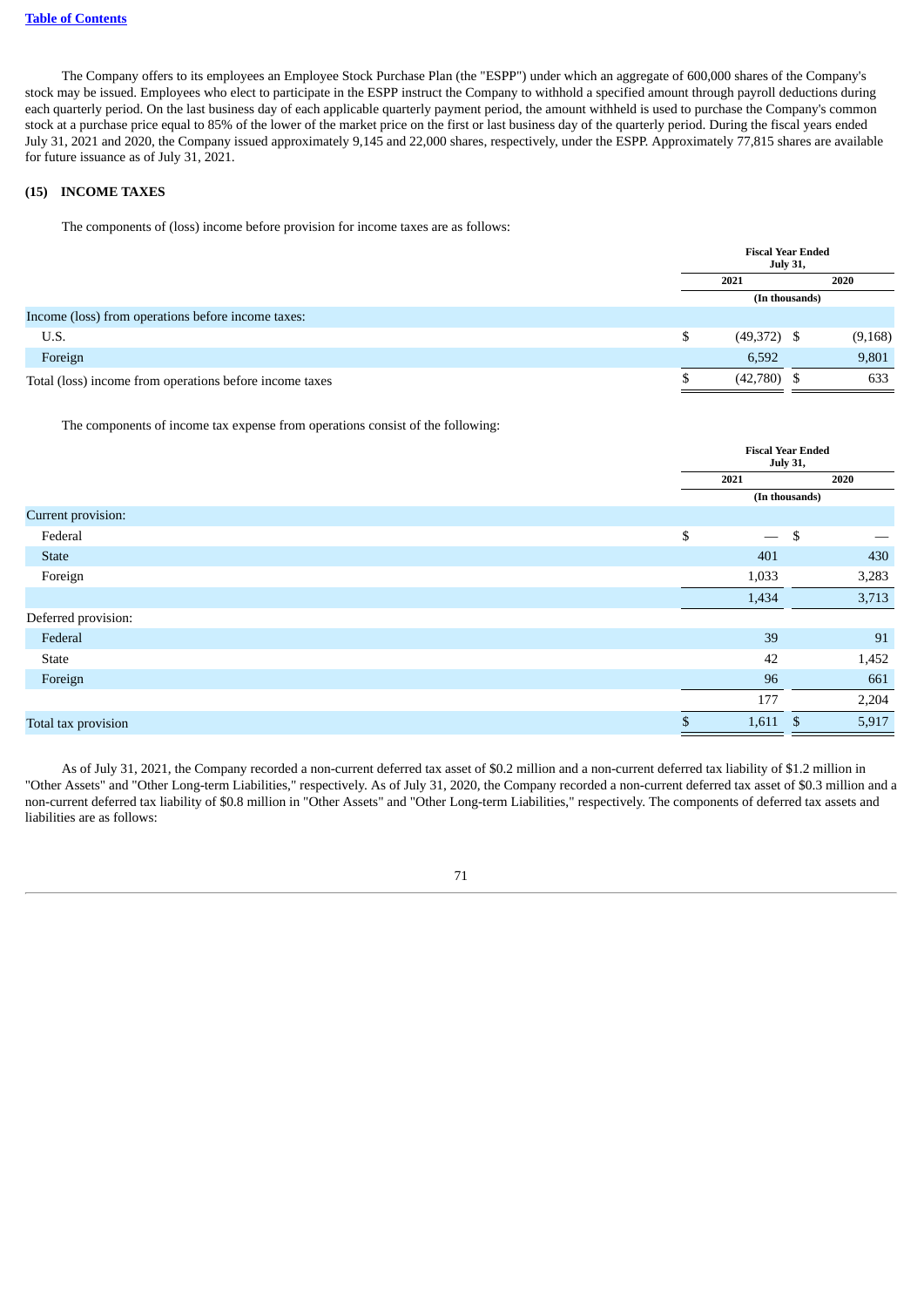|                                                                        | <b>July 31,</b><br>2021 |                | <b>July 31,</b><br>2020 |
|------------------------------------------------------------------------|-------------------------|----------------|-------------------------|
|                                                                        |                         | (In thousands) |                         |
| Deferred tax assets:                                                   |                         |                |                         |
| Accruals and reserves                                                  | \$<br>8,503             | - \$           | 8,563                   |
| Tax basis in excess of financial basis for intangible and fixed assets | 181                     |                | 225                     |
| Net operating loss and capital loss carry forwards                     | 466,801                 |                | 468,132                 |
| Total gross deferred tax assets                                        | 475,485                 |                | 476,920                 |
| Less: valuation allowance                                              | (456, 610)              |                | (452, 969)              |
| Net deferred tax assets                                                | 18,875 \$               |                | 23,951                  |
| Deferred tax liabilities:                                              |                         |                |                         |
| Financial basis in excess of tax basis for intangible and fixed assets | \$<br>$(18, 464)$ \$    |                | (22, 889)               |
| Convertible debt                                                       | (1,342)                 |                | (1,595)                 |
| Total gross deferred tax liabilities                                   | (19,806)                |                | (24, 484)               |
| Net deferred tax liabilities                                           | $(931)$ \$              |                | (533)                   |

The net change in the total valuation allowance for the fiscal year ended July 31, 2021 was an increase of approximately \$3.6 million. This increase is primarily due to the U.S. valuation allowance. A valuation allowance has been recorded against the gross deferred tax asset in the U.S and certain foreign subsidiaries since management believes that after considering all the available objective evidence, both positive and negative, historical and prospective, it is more likely than not that certain assets will not be realized. The net change in the total valuation allowance for the fiscal year ended July 31, 2020 was an increase of approximately \$1.8 million.

The Company has certain deferred tax benefits, including those generated by net operating losses and certain other tax attributes (collectively, the "Tax Benefits"). The Company's ability to use these Tax Benefits could be substantially limited if it were to experience an "ownership change," as defined under Section 382 of the Internal Revenue Code of 1986, as amended (the "Code"). In general, an ownership change would occur if there is a greater than 50 percentage point change in ownership of securities by stockholders owning (or deemed to own under Section 382 of the Code) five or more of a corporation's securities over a rolling three year period.

On March 27, 2020, the President of the United States signed the Coronavirus Aid, Relief, and Economic Security ("CARES") Act into law which is intended to respond to the COVID-19 pandemic and its impact on the economy, public health, state and local governments, individuals and businesses. The CARES Act contains numerous tax provisions including temporary changes to the future limitations on interest deductions related to section 163j.

As of July 31, 2021, the Company has elected to defer the employer-paid portion of social security taxes, which is expected to provide the Company with approximately \$5.3 million of additional liquidity during the current calendar year, with 50% of the deferral due December 31, 2021 and the remaining 50% due December 31, 2022. The Company does not expect the provisions of the CARES Act to have a significant impact on the income tax provision, income tax payable or deferred income tax positions of the Company.

The CARES Act temporarily amended section 163j through fiscal year 2021 and increased the taxable income limitation to be 50% of the Company's net (loss) income excluding net charges related to interest income, interest expense, income tax expense, depreciation and amortization of intangible assets ("EBITDA"), on a tax basis. The limitation was previously 30% of EBITDA on a tax basis.

The Company has estimated its fiscal year 2020 global intangible low-taxed income ("GILTI") inclusion based on its current year foreign activity. The foreign entities have minor earnings and profit adjustments that will be factored in as part of the tax return filing. These amounts are not material and will not have a significant impact on the overall tax provision or disclosure. Due to the net operating losses available in the U.S., the Company is not entitled to a Section 250 deduction, which is why the total income amount has been recorded as the GILTI inclusion. The Company has made an accounting policy election, as allowed by the SEC and FASB, to recognize the impact of GILTI within the period incurred. Therefore, no U.S. deferred taxes are provided in GILTI inclusions of future foreign subsidiary earnings.

The Company has net operating loss carryforwards for federal and state tax purposes of approximately \$2.1 billion and \$111.1 million, respectively, at July 31, 2021. The federal net operating losses will expire from the fiscal year ending July 31,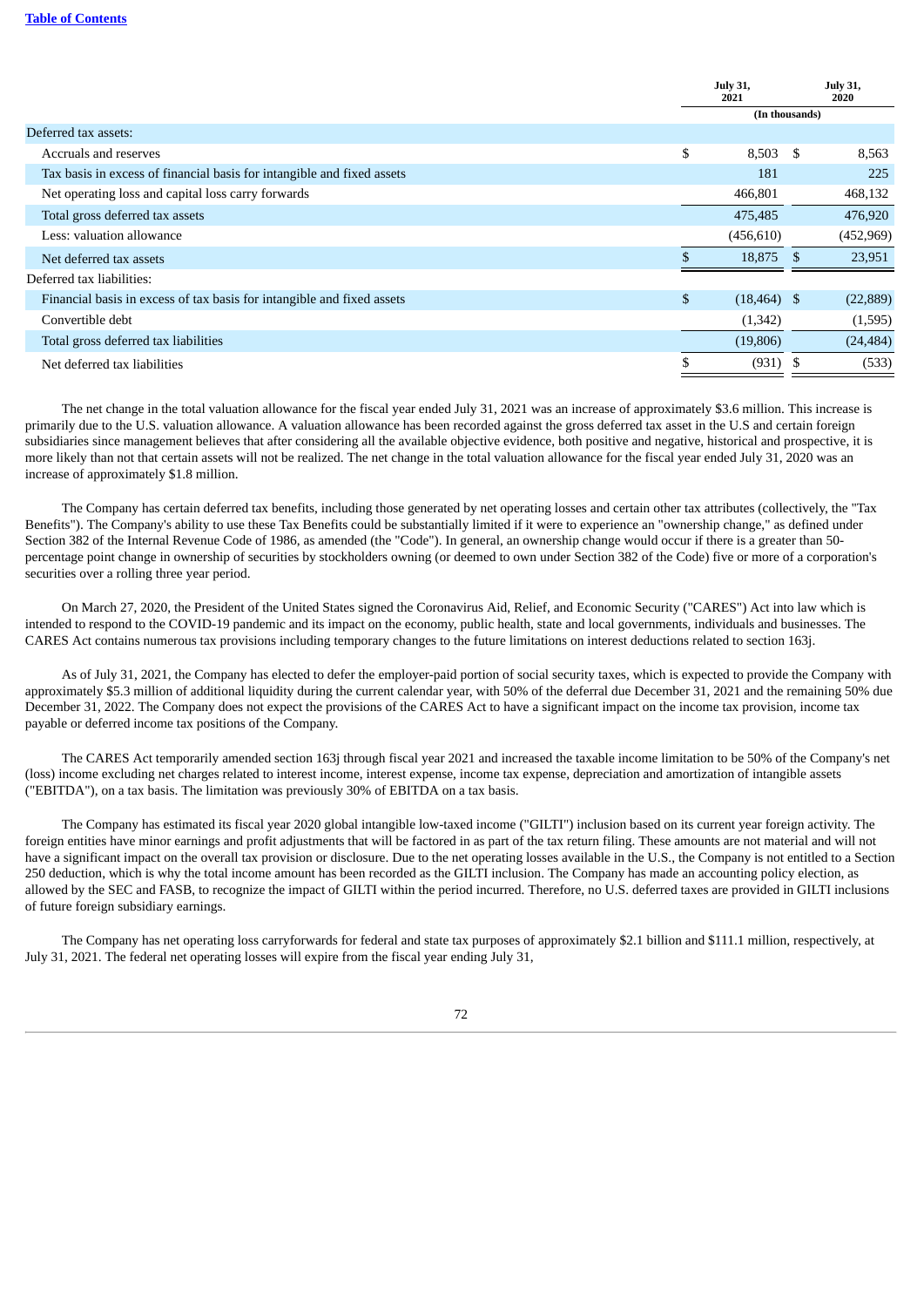2023 through the fiscal year ended July 31, 2038 and the state net operating losses will expire from the fiscal year ended July 31, 2022 through the fiscal year ended July 31, 2040. The Company has a foreign net operating loss carryforward of approximately \$73.4 million, of which \$57.0 million has an indefinite carryforward period. In addition, the Company has \$34.2 million of capital loss carryforwards for federal and state tax purposes. The federal and state capital losses will expire in fiscal year 2024

Income tax expense attributable to income from continuing operations differs from the expense computed by applying the U.S. federal income tax rate of 21.0% to (loss) income from continuing operations before income taxes as a result of the following:

|                                                           | <b>Fiscal Year Ended</b><br><b>July 31,</b> |              |                |       |
|-----------------------------------------------------------|---------------------------------------------|--------------|----------------|-------|
|                                                           |                                             | 2021         | 2020           |       |
|                                                           |                                             |              | (In thousands) |       |
| Computed "expected" income tax expense (benefit)          | \$                                          | $(8,984)$ \$ |                | 160   |
| Increase (decrease) in income tax expense resulting from: |                                             |              |                |       |
| Change in valuation allowance                             |                                             | 5,386        |                | 2,227 |
| Foreign tax rate differential                             |                                             | (33)         |                | (23)  |
| Goodwill impairment                                       |                                             | 5,388        |                |       |
| Nondeductible expenses                                    |                                             | 443          |                | 3,010 |
| Foreign withholding taxes                                 |                                             | (1,310)      |                | 553   |
| Addition of uncertain tax position reserves               |                                             | (247)        |                | 498   |
| State benefit of U.S. loss                                |                                             |              |                | (624) |
| State income taxes, net of federal benefit                |                                             | 317          |                | 133   |
| Other                                                     |                                             | 651          |                | (17)  |
| Actual income tax expense                                 |                                             | 1,611        |                | 5,917 |

The calculation of the Company's income tax liabilities involves dealing with uncertainties in the application of complex tax regulations in several tax jurisdictions. The Company is periodically reviewed by domestic and foreign tax authorities regarding the amount of taxes due. These reviews include questions regarding the timing and amount of deductions and the allocation of income among various tax jurisdictions. In evaluating the exposure associated with various filing positions, the Company records estimated reserves when necessary. Based on the evaluation of current tax positions, the Company believes it has appropriately accrued for exposures.

The Company operates in multiple taxing jurisdictions, both within and outside of the United States. At July 31, 2021 and 2020, the total amount of the liability for unrecognized tax benefits, including interest, related to federal, state and foreign taxes was approximately \$2.5 million and \$2.8 million, respectively. To the extent the unrecognized tax benefits are recognized, the entire amount would impact income tax expense. The Company expects that there will be a \$0.6 million reduction of the unrecognized tax benefits in the next twelve months related to the U.S. state income tax exposure as a result of a lapse in the applicable statute of limitations.

The Company files income tax returns in the U.S., various states and in foreign jurisdictions. The federal and state income tax returns are generally subject to tax examinations for the tax years ended July 31, 2018 through July 31, 2021. To the extent the Company has tax attribute carryforwards, the tax year in which the attribute was generated may still be adjusted upon examination by the Internal Revenue Service or state tax authorities to the extent utilized in a future period. In addition, a number of tax years remain subject to examination by the appropriate government agencies for certain countries in the Europe and Asia regions. In Europe, the Company's 2013 through 2020 tax years remain subject to examination in most locations while the Company's 2009 through 2020 tax years remain subject to examination in most Asia locations.

A reconciliation of the beginning and ending balances of the total amounts of gross unrecognized tax benefits is as follows: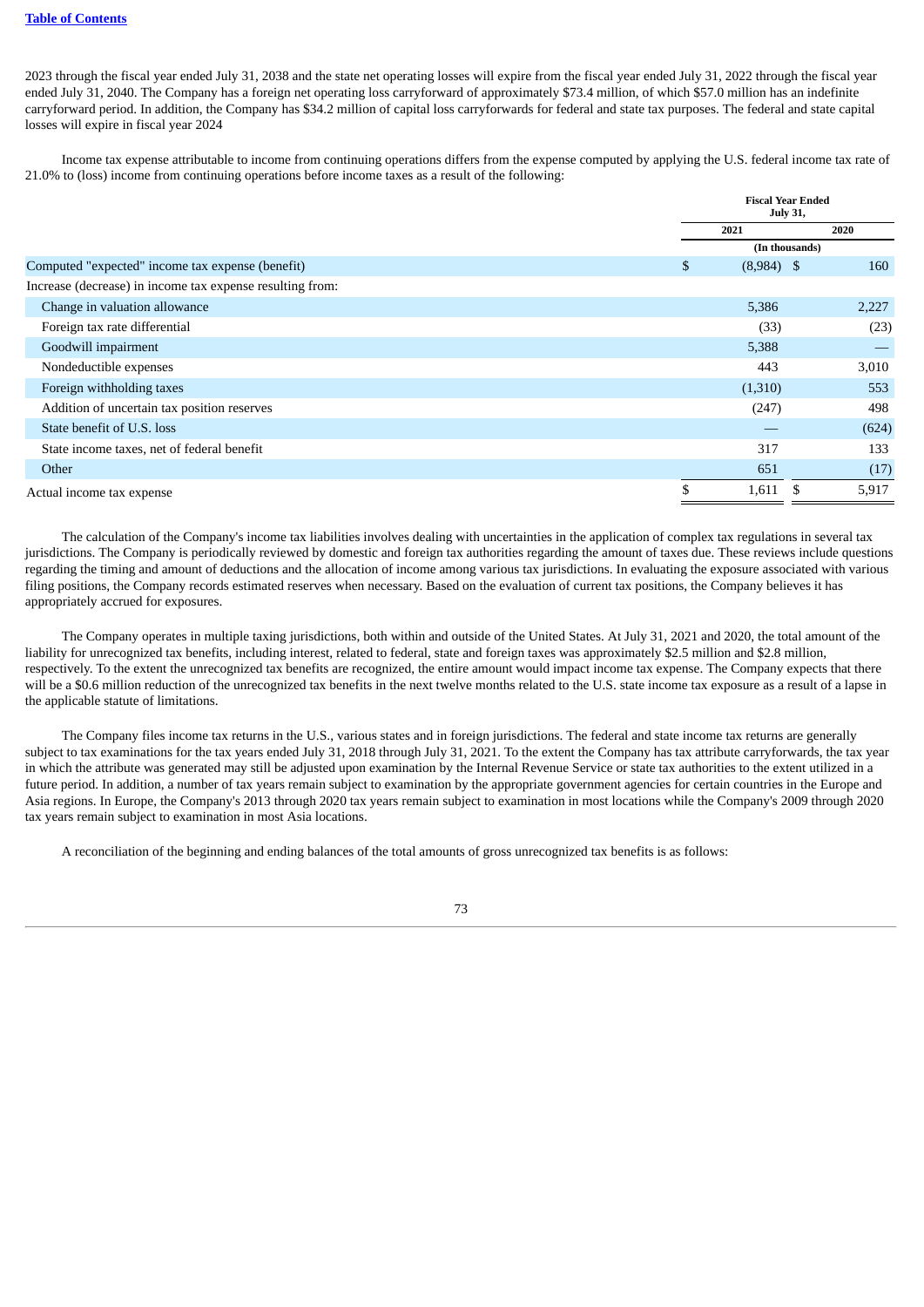|                                                 |                | <b>Fiscal Year Ended</b><br><b>July 31,</b> |      |               |  |      |
|-------------------------------------------------|----------------|---------------------------------------------|------|---------------|--|------|
|                                                 |                | 2021                                        |      |               |  | 2020 |
|                                                 | (In thousands) |                                             |      |               |  |      |
| Balance as of beginning of year                 | D              | 2,460                                       | - \$ | 2,207         |  |      |
| Additions for current year tax positions        |                | 52                                          |      | 667           |  |      |
| Currency translation                            |                | (3)                                         |      | $\mathcal{P}$ |  |      |
| Reductions for lapses in statute of limitations |                | (369)                                       |      | (416)         |  |      |
| Balance as of end of year                       |                | 2,140                                       |      | 2,460         |  |      |

In accordance with the Company's accounting policy, interest related to income taxes is included in the provision for income taxes line of the consolidated statements of operations. For the fiscal years ended July 31, 2021 and 2020, the Company has not recognized any material interest expense related to uncertain tax positions. As of July 31, 2021 and 2020, the Company had recorded liabilities for increases in interest expense related to uncertain tax positions for an immaterial amount and \$0.1 million, respectively. The Company expects \$0.6 million of unrecognized tax benefits and related interest will reverse in the next twelve months.

# **(16) LOSS PER SHARE**

#### *Loss Per Share*

The following table reconciles loss per share for the fiscal years ended July 31, 2021 and 2020.

|                                                                          |   | <b>Fiscal Year Ended</b><br><b>July 31,</b> |                                       |          |  |
|--------------------------------------------------------------------------|---|---------------------------------------------|---------------------------------------|----------|--|
|                                                                          |   | 2021                                        | 2020                                  |          |  |
|                                                                          |   |                                             | (In thousands, except per share data) |          |  |
| Net loss                                                                 | D | $(44,391)$ \$                               |                                       | (5,284)  |  |
| Less: Preferred dividends on redeemable preferred stock                  |   | (2,129)                                     |                                       | (2,129)  |  |
| Net loss attributable to common stockholders                             |   | (46,520)                                    |                                       | (7, 413) |  |
|                                                                          |   |                                             |                                       |          |  |
| Weighted average common shares outstanding                               |   | 62,142                                      |                                       | 61,644   |  |
|                                                                          |   |                                             |                                       |          |  |
| Basic and diluted net loss per share attributable to common stockholders |   | $(0.75)$ \$                                 |                                       | (0.12)   |  |

Approximately 24.2 million and 24.4 million common stock equivalent shares relating to the effects of outstanding stock options, restricted stock, the SPHG Note and redeemable preferred stock were excluded from the denominator in the calculation of diluted loss per share for the fiscal years ended July 31, 2021 and 2020, respectively. The common stock equivalent shares excluded during the fiscal years ended July 31, 2021 and 2020 were primarily excluded as their effect would be anti-dilutive. The common stock equivalent shares excluded during the years ended July 31, 2021 and 2020 were primarily excluded as the options were out-of-the-money. Approximately 6.3 million common shares outstanding associated with the SPHG Note, using the if-converted method, were excluded from the denominator in the calculation of diluted loss per share for both the fiscal years ended July 31, 2021 and 2020. Approximately 17.9 million common shares outstanding associated with the contingently redeemable preferred stock, using the if-converted method, were excluded from the denominator in the calculation of diluted loss per share for both the fiscal years ended July 31, 2021 and 2020.

# **(17) ACCUMULATED OTHER COMPREHENSIVE INCOME**

The components of accumulated other comprehensive income, net of income taxes, are as follows: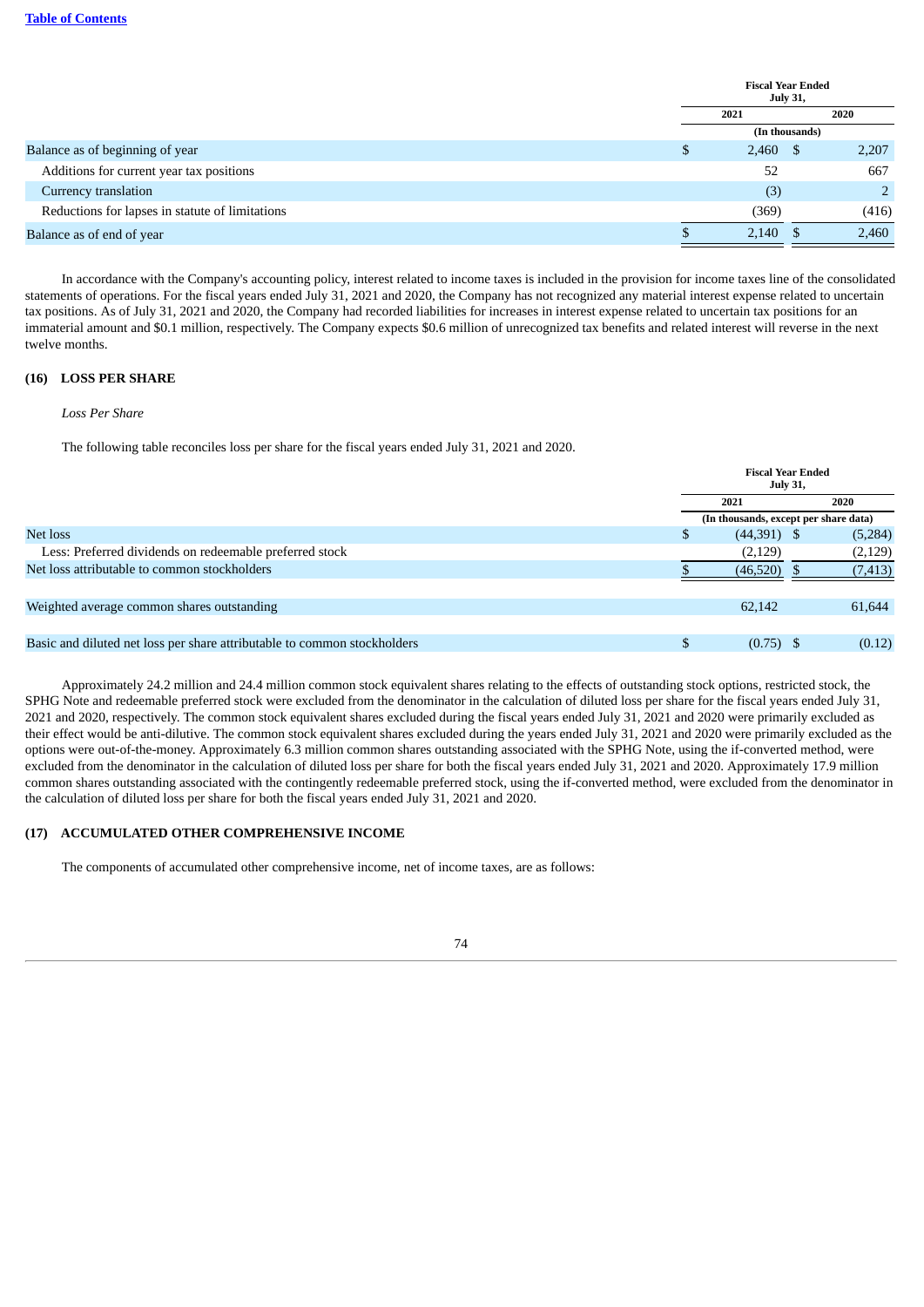|                                                                | Foreign<br>Pension<br>currency<br>items<br>items |                |  |              |  |          |  | Total |
|----------------------------------------------------------------|--------------------------------------------------|----------------|--|--------------|--|----------|--|-------|
|                                                                |                                                  | (In thousands) |  |              |  |          |  |       |
| Accumulated other comprehensive income (loss) at July 31, 2020 | S                                                | $5,025$ \$     |  | $(1,182)$ \$ |  | 3,843    |  |       |
| Foreign currency translation adjustment                        |                                                  | 4.737          |  |              |  | 4.737    |  |       |
| Pension liability adjustments                                  |                                                  |                |  | (1, 418)     |  | (1, 418) |  |       |
| Net current-period other comprehensive income (loss)           |                                                  | 4.737          |  | (1,418)      |  | 3,319    |  |       |
| Accumulated other comprehensive income (loss) at July 31, 2021 |                                                  | $9,762$ \$     |  | $(2,600)$ \$ |  | 7,162    |  |       |

|                                                                |   | Foreign<br>currency<br>items |    | Pension<br>items |  | Unrealized<br>gains<br>(losses) on<br>securities |    | Total |
|----------------------------------------------------------------|---|------------------------------|----|------------------|--|--------------------------------------------------|----|-------|
|                                                                |   | (In thousands)               |    |                  |  |                                                  |    |       |
| Accumulated other comprehensive income (loss) at July 31, 2019 | S | 5,017                        | -S | $(4,079)$ \$     |  | 96                                               | -S | 1,034 |
| Foreign currency translation adjustment                        |   | 8                            |    |                  |  |                                                  |    | 8     |
| Net unrealized holding gain on securities                      |   |                              |    |                  |  | (96)                                             |    | (96)  |
| Pension liability adjustments                                  |   |                              |    | 2.897            |  |                                                  |    | 2.897 |
| Net current-period other comprehensive income (loss)           |   | 8                            |    | 2,897            |  | (96)                                             |    | 2,809 |
| Accumulated other comprehensive income (loss) at July 31, 2020 |   | 5,025                        |    | $(1,182)$ \$     |  |                                                  |    | 3,843 |

In both the fiscal years ended July 31, 2021 and 2020, the Company recorded an immaterial amount in taxes related to other comprehensive income (loss).

# **(18) STATEMENT OF CASH FLOWS SUPPLEMENTAL INFORMATION**

The amount of cash, cash equivalents and restricted cash as of July 31, 2021 and 2020 in the consolidated statements of cash flows is reconciled to the Company's consolidated balance sheets as follows:

|                                            | <b>July 31.</b> |                |        |  |
|--------------------------------------------|-----------------|----------------|--------|--|
|                                            | 2021            |                | 2020   |  |
|                                            |                 | (In thousands) |        |  |
| Cash and cash equivalents                  | 96,931          |                | 75,887 |  |
| Funds held for clients                     | 8.212           |                | 18,755 |  |
| Cash, cash equivalents and restricted cash | 105,143         |                | 94.642 |  |

Cash used for operating activities reflect cash payments for interest and income taxes as follows:

|  | <b>Fiscal Year Ended</b> | <b>July 31,</b> |        |
|--|--------------------------|-----------------|--------|
|  | 2021                     |                 | 2020   |
|  |                          | (In thousands)  |        |
|  | 29,347                   |                 | 32,799 |
|  | 3,151                    |                 | 4,991  |

Cash paid for taxes can be higher than income tax expense as shown on the Company's consolidated statements of operations due to prepayments made in certain jurisdictions as well as to the timing of required payments in relation to recorded expense, which can cross fiscal years.

*Non-Cash Activities*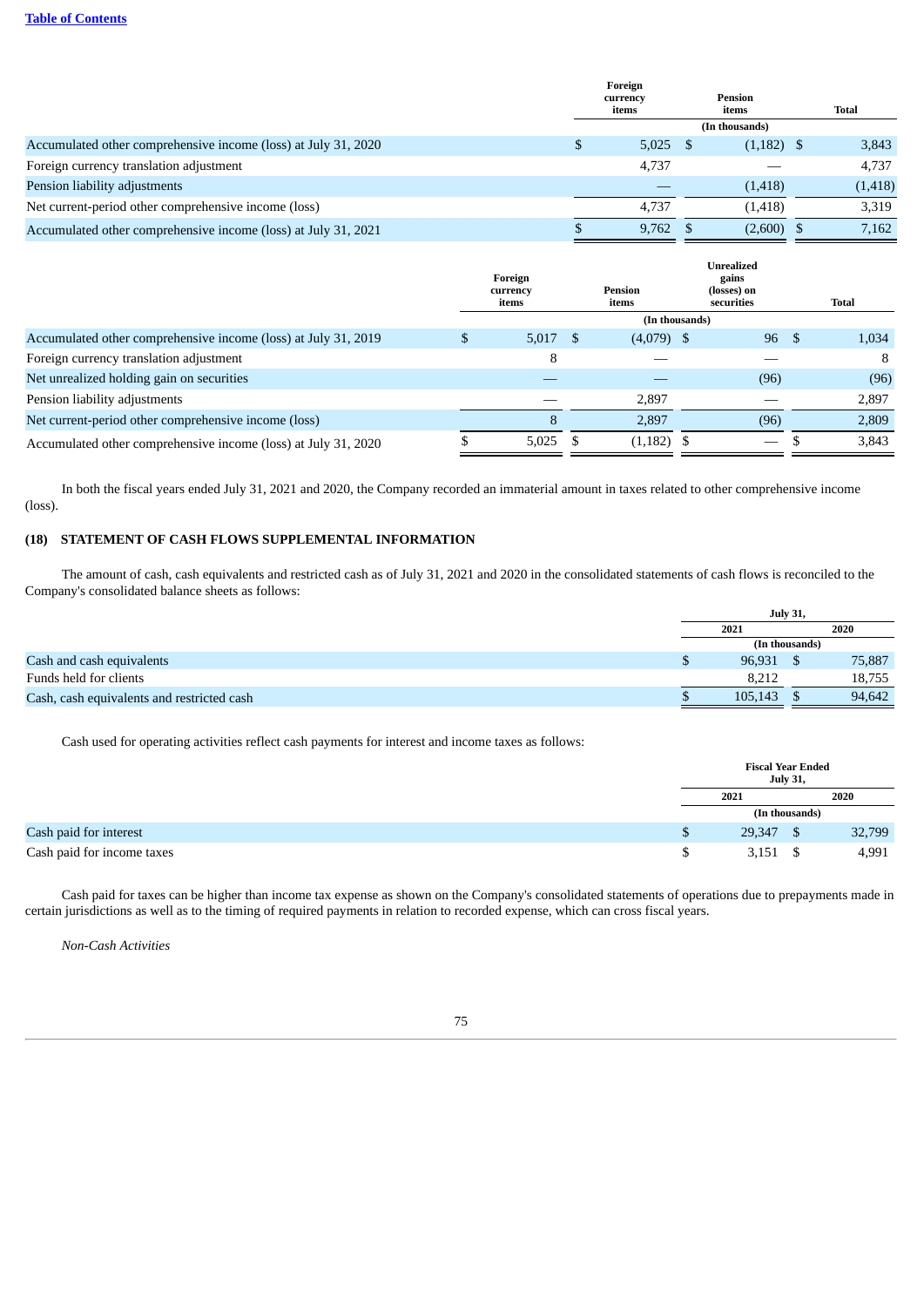Non-cash financing activities during the fiscal years ended July 31, 2021 and 2020 included the issuance of approximately 0.4 million and 1.0 million shares, respectively, of non-vested common stock, valued at approximately \$0.6 million and \$1.0 million, respectively, to certain employees and non-employees of the Company.

# **(19) STOCKHOLDERS' EQUITY**

# *Preferred Stock*

The Company's Board has the authority, subject to any limitations prescribed by Delaware law, to issue shares of preferred stock in one or more series and to fix and determine the designation, privileges, preferences and rights and the qualifications, limitations and restrictions of those shares, including dividend rights, conversion rights, voting rights, redemption rights, terms of sinking funds, liquidation preferences and the number of shares constituting any series or the designation of the series, without any further vote or action by stockholders. Any shares of the Company's preferred stock so issued may have priority over its common stock with respect to dividend, liquidation and other rights. The Board may authorize the issuance of preferred stock with voting rights or conversion features that could adversely affect the voting power or other rights of the holders of its common stock. Although the issuance of preferred stock could provide us with flexibility in connection with possible acquisitions and other corporate purposes, under some circumstances, it could have the effect of delaying, deferring or preventing a change of control.

On December 15, 2017, the Company entered into a Preferred Stock Purchase Agreement (the "Purchase Agreement") with SPHG Holdings, pursuant to which the Company issued 35,000 shares of the Company's newly created Series C Convertible Preferred Stock, par value \$0.01 per share (the "Preferred Stock"), to SPHG Holdings at a price of \$1,000 per share, for an aggregate purchase consideration of \$35.0 million (the "Preferred Stock Transaction"). The terms, rights, obligations and preferences of the Preferred Stock are set forth in a Certificate of Designations, Preferences and Rights of Series C Convertible Preferred Stock of the Company (the "Series C Certificate of Designations"), which has been filed with the Secretary of State of the State of Delaware.

Under the Series C Certificate of Designations, each share of Preferred Stock can be converted into shares of the Company's common stock, par value \$0.01 per share (the "Common Stock"), at an initial conversion price equal to \$1.96 per share, subject to appropriate adjustments for any stock dividend, stock split, stock combination, reclassification or similar transaction. Holders of the Preferred Stock will also receive dividends at 6% per annum payable, at the Company's option, in cash or Common Stock. If at any time the closing bid price of the Company's Common Stock exceeds 170% of the conversion price for at least five consecutive trading days (subject to appropriate adjustments for any stock dividend, stock split, stock combination, reclassification or similar transaction), the Company has the right to require each holder of Preferred Stock to convert all, or any whole number, of shares of the Preferred Stock into Common Stock.

Upon the occurrence of certain triggering events such as a liquidation, dissolution or winding up of the Company, either voluntary or involuntary, or the merger or consolidation of the Company or significant subsidiary, or the sale of substantially all of the assets or capital stock of the Company or a significant subsidiary, the holders of the Preferred Stock are entitled to receive, prior and in preference to any distribution of any of the assets or funds of the Company to the holders of other equity or equity equivalent securities of the Company other than the Preferred Stock by reason of their ownership thereof, an amount per share in cash equal to the sum of (i) one hundred percent (100)% of the stated value per share of Preferred Stock (initially \$1,000 per share) then held by them (as adjusted for any stock dividend, stock split, stock combination, reclassification or other similar transactions with respect to the Preferred Stock), plus (ii) 100% of all declared but unpaid dividends, and all accrued but unpaid dividends on each such share of Preferred Stock, in each case as the date of the triggering event. On or after December 15, 2022, each holder of Preferred Stock can also require the Company to redeem its Preferred Stock in cash at a price equal to the Liquidation Preference (as defined in Series C Certificate of Designations).

Each holder of Preferred Stock has a vote equal to the number of shares of Common Stock into which its Preferred Stock would be convertible as of the record date, provided that the number of shares voted is based upon a conversion price which is no less than the greater of the book or market value of the Common Stock on the closing date of the purchase of the Preferred Stock. In addition, for so long as the Preferred Stock remains outstanding, the Company will not, directly or indirectly, and including in each case with respect to any significant subsidiary, without the affirmative vote of the holders of a majority of the Preferred Stock (i) liquidate, dissolve or wind up the Company or any significant subsidiary; (ii) consummate any transaction that would constitute or result in a Liquidation Event (as defined in the Series C Certificate of Designations); (iii) effect or consummate any Prohibited Issuance (as defined in the Series C Certificate of Designations); or (iv) create, incur, assume or suffer to exist any Indebtedness (as defined in the Series C Certificate of Designations) of any kind, other than certain existing Indebtedness of the Company and any replacement financing thereto, unless any such replacement financing is on substantially similar terms as such existing Indebtedness.

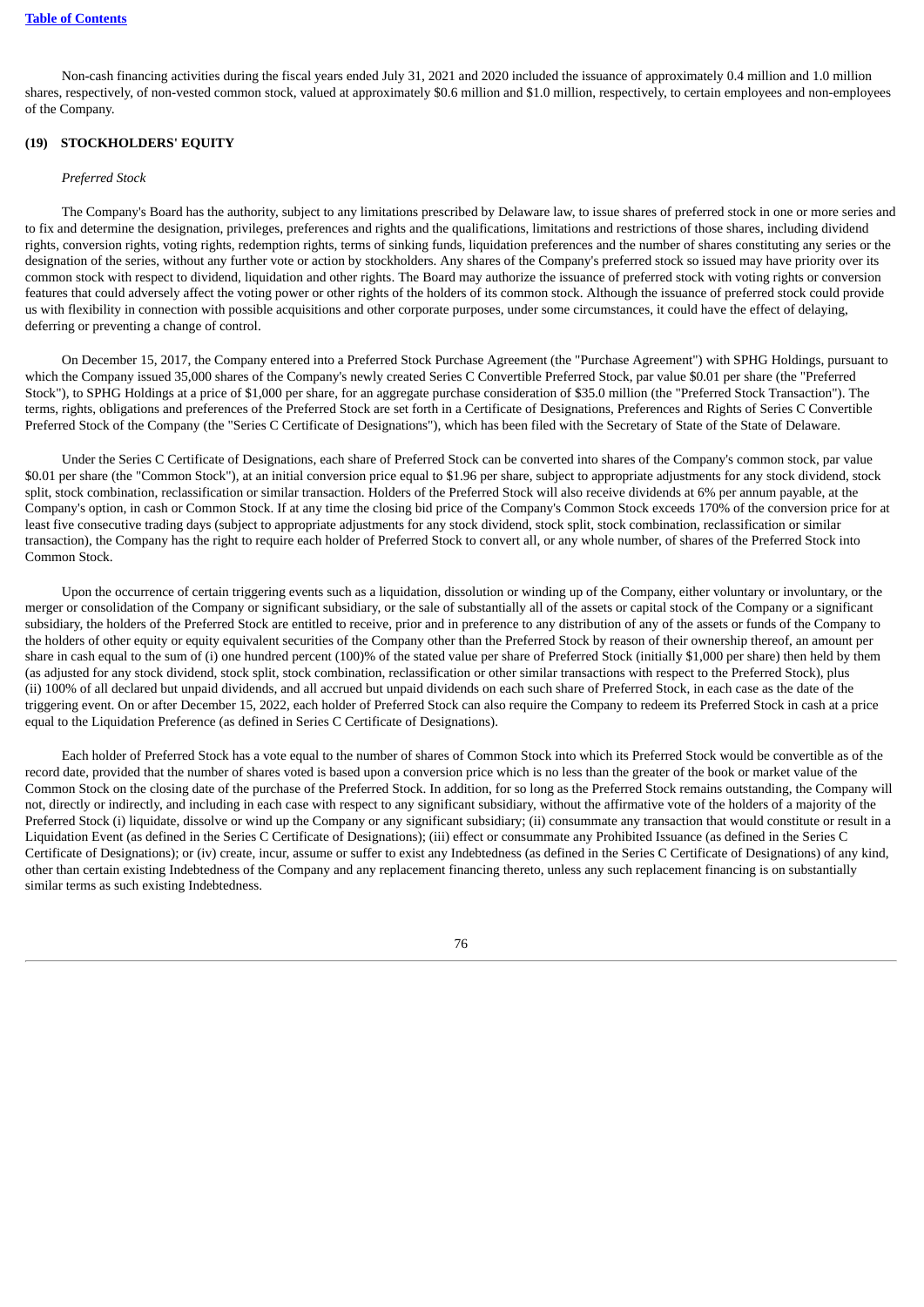The Purchase Agreement provides that the Company will use its commercially reasonable efforts to effect the piggyback registration of the Common Stock issuable on the conversion of the Preferred Stock and any securities issued or issuable upon any stock split, dividend or other distribution, recapitalization or similar event with respect to the foregoing, with the SEC in the manner reasonably requested by the holder and the qualification of the securities in all states reasonably requested by the holder, in each case, in accordance with certain enumerated conditions. The Purchase Agreement also contains other representations, warranties and covenants, customary for an issuance of Preferred Stock in a private placement of this nature.

The Preferred Stock Transaction was approved and recommended to the Board by the Special Committee of the Board consisting of independent directors not affiliated with Steel Holdings GP, which controls the power to vote and dispose of the securities held by SPHG Holdings and its affiliates.

#### *Common Stock*

Each holder of the Company's common stock is entitled to:

- one vote per share on all matters submitted to a vote of the stockholders, subject to the rights of any preferred stock that may be outstanding;
- dividends as may be declared by the Company's Board out of funds legally available for that purpose, subject to the rights of any preferred stock that may be outstanding; and
- a pro rata share in any distribution of the Company's assets after payment or providing for the payment of liabilities and the liquidation preference of any outstanding preferred stock in the event of liquidation.

Holders of the Company's common stock have no cumulative voting rights, redemption rights or preemptive rights to purchase or subscribe for any shares of its common stock or other securities. All of the outstanding shares of common stock are fully paid and nonassessable. The rights, preferences and privileges of holders of its common stock are subject to, and may be adversely affected by, the rights of the holders of shares of any existing series of preferred stock and any series of preferred stock that the Company may designate and issue in the future. There are no redemption or sinking fund provisions applicable to the Company's common stock.

On March 12, 2013, stockholders of the Company approved the sale of 7,500,000 shares of newly issued common stock to Steel Holdings, an affiliate of SPHG Holdings, at a price of \$4.00 per share, resulting in aggregate proceeds of \$30.0 million before transaction costs. The Company incurred \$2.3 million of transaction costs, which consisted primarily of investment banking and legal fees, resulting in net proceeds from the sale of \$27.7 million. In addition, as part of the transaction, the Company issued Steel Holdings a warrant to acquire an additional 2,000,000 shares at an exercise price of \$5.00 per share (the "Warrant"). These warrants were to expire after a term of five years after issuance. On December 15, 2017, contemporaneously with the closing of the Preferred Stock Transaction, the Company entered into a Warrant Repurchase Agreement with Steel Holdings pursuant to which the Company repurchased the Warrant for \$100. The Warrant was terminated by the Company upon repurchase.

#### *Reverse Stock Split*

At the Company's 2020 Annual Meeting of Stockholders, the Company's stockholders approved a reverse stock split (the "Reverse Stock Split") of the issued and outstanding shares of the Company's common stock at the ratio of one-for-ten. The Company's board is authorized to determine when to file the necessary amendment to the Company's Restated Certificate of Incorporation for the Reverse Stock Split with the Delaware Secretary of State at any time on or before the 12-month anniversary of stockholder approval thereof. The board may, at its discretion, cause the filing of the amendment to effect the Reverse Stock Split or abandon the amendment and not effect the Reverse Stock Split if it determines that any such action is or is not in the best interests of the Company and its stockholders. The board's decision as to whether and when to effect the Reverse Stock Split will be based on a number of factors, including market conditions, existing and expected trading prices for the Company's common stock, and the rules of the Nasdaq Capital Market. Upon consummation of the Reverse Stock Split, every ten shares of common stock held by a stockholder at that time will be combined into one share of common stock. The Reverse Stock Split will affect all of the Company's stockholders uniformly and will not affect any stockholder's percentage ownership interests in the Company or proportionate voting power, except for minor adjustments due to the treatment of fractional shares. No fractional shares will be issued in connection with the Reverse Stock Split.

Additionally, at the Company's 2020 Annual Meeting of Stockholders, the Company's stockholders also approved the amendment to the Company's Restated Certificate of Incorporation to reduce the number of shares of authorized common stock (the "Authorized Shares Reduction"), from 1,400,000,000 to 140,000,000. While the Company's board currently intends to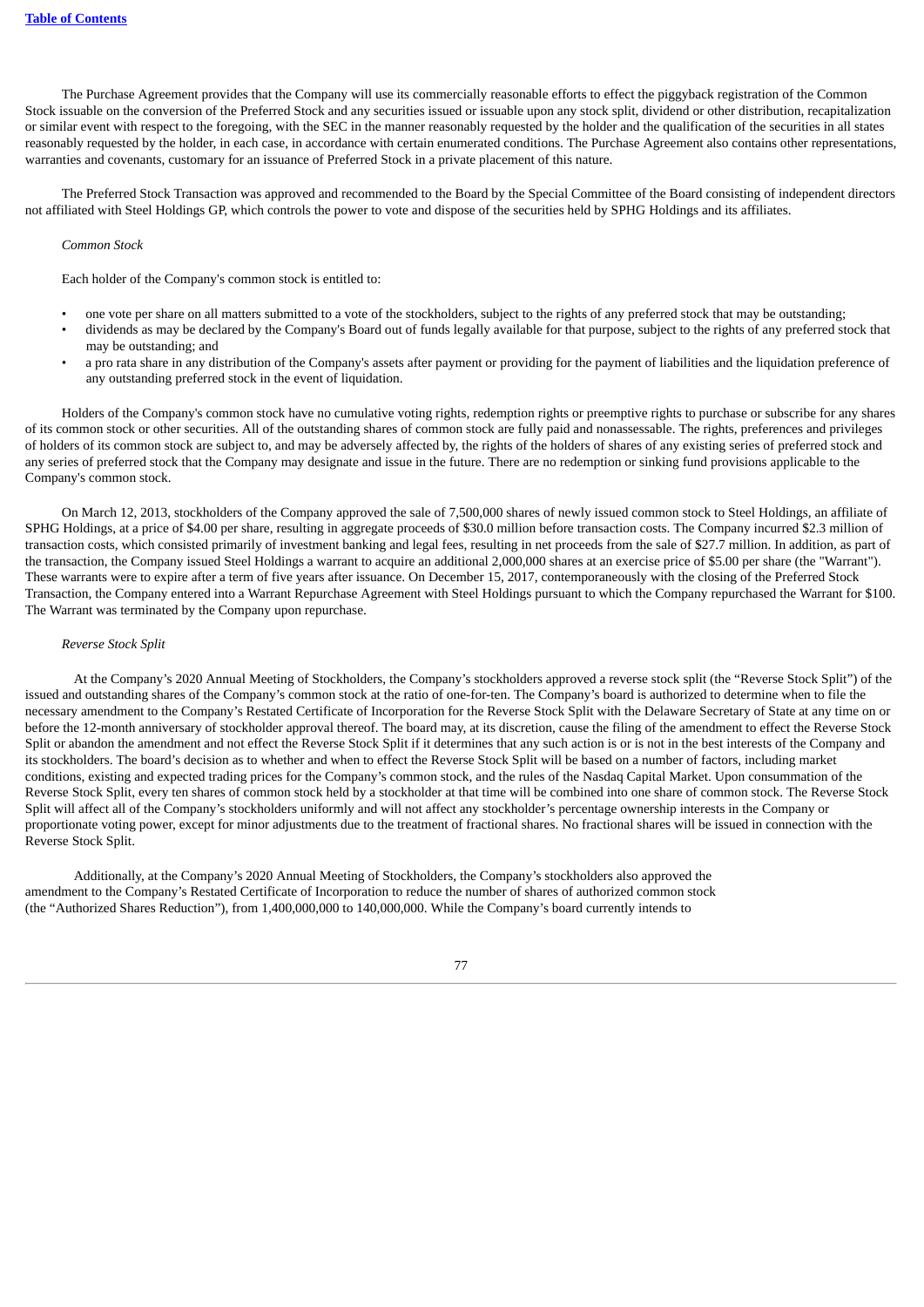implement the Authorized Shares Reduction to the extent that it implements the Reverse Stock Split, the board reserves its right to elect not to proceed with the Authorized Shares Reduction if it determines, in its sole discretion, following stockholder approval, that this proposal is no longer in the best interests of the Company or its stockholders.

# **(20) FAIR VALUE MEASUREMENTS**

#### *Assets and Liabilities that are Measured at Fair Value on a Recurring Basis*

The following tables present the Company's financial assets measured at fair value on a recurring basis as of July 31, 2021 and 2020, classified by fair value hierarchy:

|                    |   |                      | <b>Fair Value Measurements at</b><br><b>Reporting Date Using</b> |         |  |                                                                  |   |         |
|--------------------|---|----------------------|------------------------------------------------------------------|---------|--|------------------------------------------------------------------|---|---------|
| (In thousands)     |   | July 31, 2021        |                                                                  | Level 1 |  | Level 2                                                          |   | Level 3 |
| Money market funds | D | 42,327               | S                                                                | 42,327  |  | $\overline{\phantom{0}}$                                         | D |         |
|                    |   |                      |                                                                  |         |  | <b>Fair Value Measurements at</b><br><b>Reporting Date Using</b> |   |         |
| (In thousands)     |   | <b>July 31, 2020</b> |                                                                  | Level 1 |  | Level 2                                                          |   | Level 3 |
| Money market funds |   | 5,117                |                                                                  | 5,117   |  | $\overline{\phantom{a}}$                                         | D |         |

#### *Assets and Liabilities that are Measured at Fair Value on a Nonrecurring Basis*

The Company reviews the carrying amounts of these assets whenever certain events or changes in circumstances indicate that the carrying amounts may not be recoverable. An impairment loss is recognized when the carrying amount of the asset group or reporting unit is not recoverable and exceeds its fair value. The Company estimates the fair values of assets subject to impairment based on the Company's own judgments about the assumptions that market participants would use in pricing the assets and on observable market data, when available. As discussed in Note 5, the Company performed an interim impairment test of Direct Marketing's goodwill and other long-lived assets as of April 30, 2021. The Company determined that the goodwill was impaired, and recorded a non-cash impairment charge of \$25.7 million for the three months ended April 30, 2021.

#### *Fair Value of Financial Instruments*

The Company's financial instruments not measured at fair value on a recurring basis include cash and cash equivalents, accounts receivable, customer deposits, accounts payable, restricted cash and debt, and are reflected in the financial statements at cost. With the exception of the SPHG Note and long-term debt, cost approximates fair value for these items due to their short-term nature. The Company believes that the carrying value of the liability component of the SPHG Note and our long-term debt approximates fair value because the stated interest rates of this debt is consistent with current market rates.

# **(21) SEGMENT INFORMATION**

The Company has determined that its reportable segments are the same as its two operating segments: Direct Marketing and Supply Chain. The Company also has Corporate-level activity, which consists primarily of costs associated with certain corporate administrative functions such as legal, finance, share-based compensation and acquisition costs which are not allocated to the Company's reportable segments. The Corporate-level balance sheet information includes cash and cash equivalents, the SPHG Note and other assets and liabilities which are not identifiable to the operations of the Company's operating segments. All significant intra-segment amounts have been eliminated.

Management evaluates segment performance based on segment net revenue, operating income (loss) and "adjusted operating income (loss)," which is defined as the operating income (loss) excluding net charges related to depreciation, amortization of intangible assets, long-lived asset impairment, share-based compensation and restructuring. These items are excluded because they may be considered to be of a non-operational or non-cash nature. Historically, the Company has recorded significant impairment and restructuring charges, and therefore management uses adjusted operating income (loss) to assist in evaluating the performance of the Company's core operations.

Summarized financial information of the Company's continuing operations by operating segment is as follows:

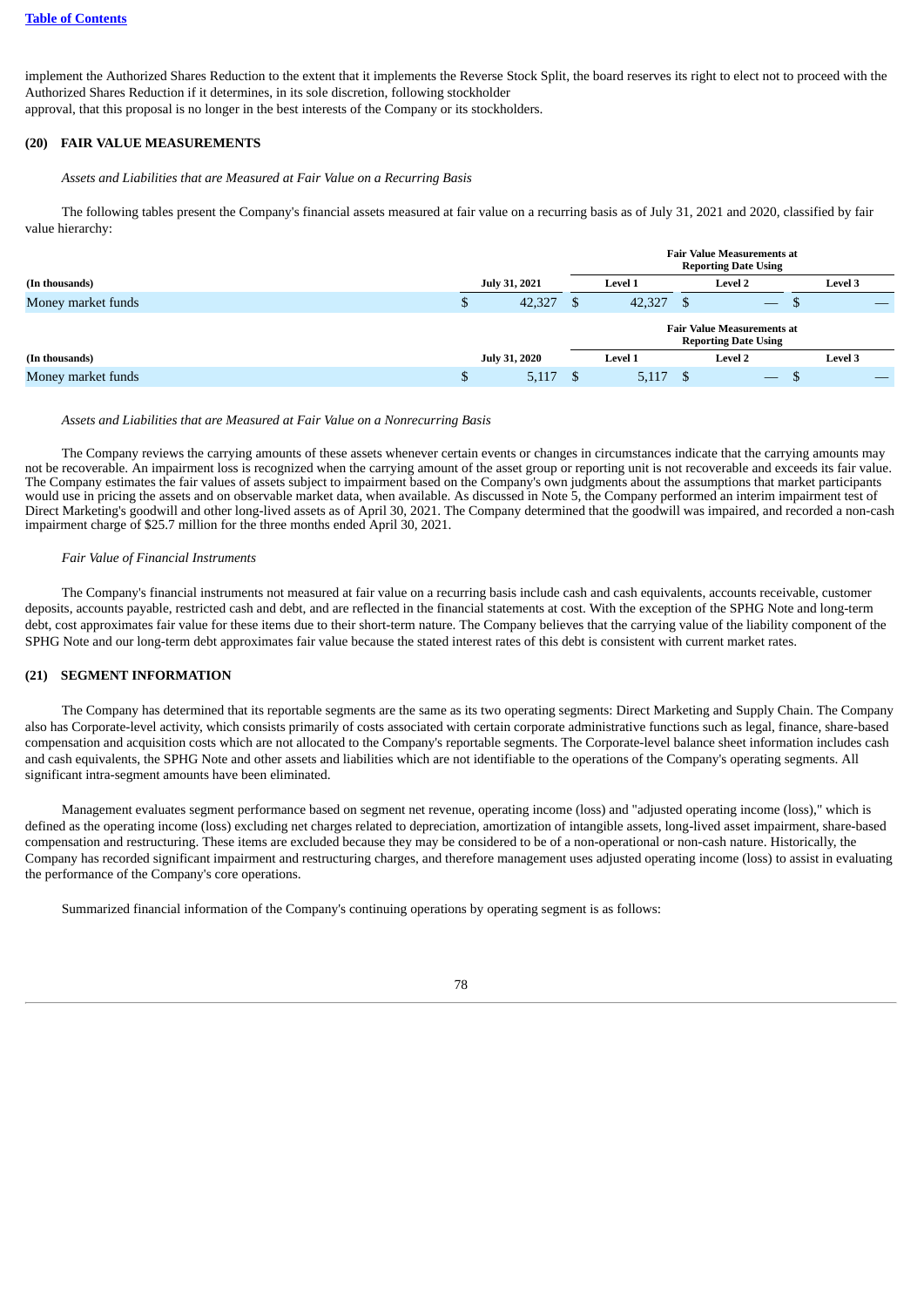|                                       | <b>Fiscal Year Ended</b><br><b>Fiscal Year Ended</b><br><b>July 31,</b> |     |           |
|---------------------------------------|-------------------------------------------------------------------------|-----|-----------|
|                                       | 2021                                                                    |     | 2020      |
|                                       | (In thousands)                                                          |     |           |
| Net revenue:                          |                                                                         |     |           |
| <b>Direct Marketing</b>               | \$<br>387,510                                                           | -\$ | 444,360   |
| <b>Supply Chain</b>                   | 226,256                                                                 |     | 338,453   |
|                                       | 613,766 \$                                                              |     | 782,813   |
| Operating (loss) income:              |                                                                         |     |           |
| <b>Direct Marketing</b>               | \$<br>$(11,261)$ \$                                                     |     | 12,940    |
| <b>Supply Chain</b>                   | 6,827                                                                   |     | 27,952    |
| Total segment operating (loss) income | (4, 434)                                                                |     | 40,892    |
| Corporate-level activity              | (8,397)                                                                 |     | (8, 449)  |
| Total operating (loss) income         | (12, 831)                                                               |     | 32,443    |
| Total other expense                   | (29, 949)                                                               |     | (31, 810) |
| (Loss) income before income taxes     | $(42,780)$ \$                                                           |     | 633       |

|                          | <b>July 31,</b><br>2021 |     | <b>July 31,</b><br>2020 |
|--------------------------|-------------------------|-----|-------------------------|
|                          | (In thousands)          |     |                         |
| Total assets:            |                         |     |                         |
| <b>Direct Marketing</b>  | \$<br>530,944           | -\$ | 584,477                 |
| <b>Supply Chain</b>      | 101,159                 |     | 138,773                 |
| Sub-total-segment assets | 632,103                 |     | 723,250                 |
| Corporate                | 44,278                  |     | 35,922                  |
|                          | 676,381                 | \$  | 759,172                 |

Summarized financial information of the Company's net revenue from external customers by group of services is as follows:

|                         | <b>Fiscal Year Ended</b><br><b>July 31,</b> |         |                |         |
|-------------------------|---------------------------------------------|---------|----------------|---------|
|                         | 2021                                        |         |                | 2020    |
|                         |                                             |         | (In thousands) |         |
| Products:               |                                             |         |                |         |
| <b>Direct Marketing</b> | \$                                          | 387,510 | $^{\circ}$     | 444,360 |
| Services:               |                                             |         |                |         |
| Supply Chain            |                                             | 226,256 |                | 338,453 |
|                         |                                             | 613,766 | - \$           | 782,813 |

Summarized financial information of the Company's capital expenditures, depreciation expense and amortization expense, by reportable segment, is as follows: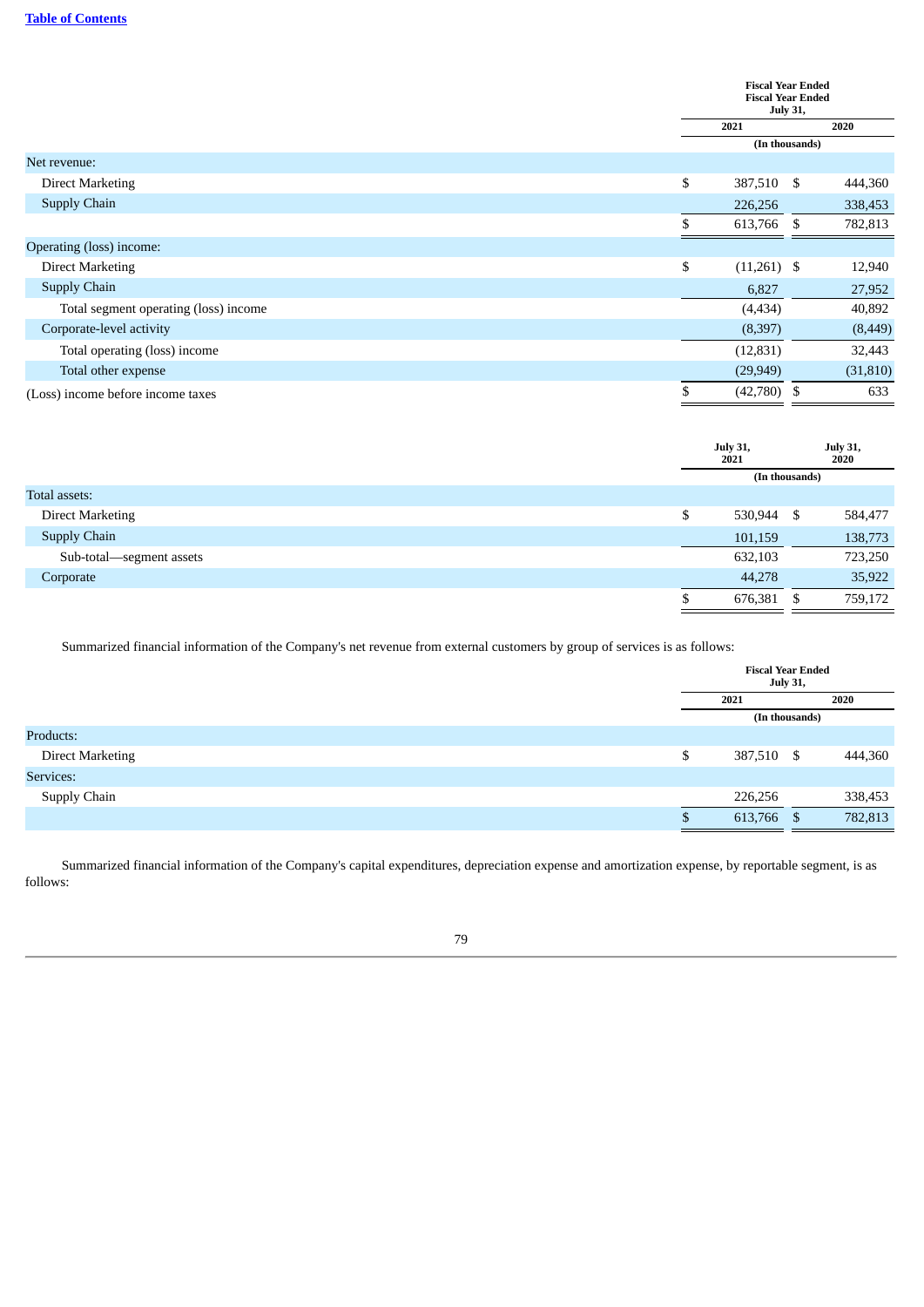|                              | <b>Fiscal Year Ended</b><br><b>July 31,</b> |  |        |
|------------------------------|---------------------------------------------|--|--------|
|                              | 2021<br>2020                                |  |        |
|                              | (In thousands)                              |  |        |
| Capital expenditures:        |                                             |  |        |
| <b>Direct Marketing</b>      | \$<br>$2,397$ \$                            |  | 10,197 |
| <b>Supply Chain</b>          | 1,218                                       |  | 1,873  |
|                              | $3,615$ \$                                  |  | 12,070 |
| <b>Depreciation Expense:</b> |                                             |  |        |
| <b>Direct Marketing</b>      | \$<br>19,893 \$                             |  | 18,964 |
| <b>Supply Chain</b>          | 3,403                                       |  | 4,111  |
|                              | 23,296 \$                                   |  | 23,075 |
| <b>Amortization Expense:</b> |                                             |  |        |
| <b>Direct Marketing</b>      | \$<br>$20,258$ \$                           |  | 27,255 |

As of July 31, 2021 and 2020, approximately \$58.4 million and \$73.2 million of the Company's long-lived assets, respectively, were located in the U.S.. Summarized financial information of the Company's net revenue by geographic location is as follows:

|                      |    | <b>Fiscal Year Ended</b> | <b>July 31,</b> |         |
|----------------------|----|--------------------------|-----------------|---------|
|                      |    | 2021                     |                 | 2020    |
|                      |    | (In thousands)           |                 |         |
| <b>United States</b> | S. | 448,253                  | - \$            | 524,249 |
| Mainland China       |    | 71,307                   |                 | 126,611 |
| Other                |    | 94,206                   |                 | 131,953 |
|                      |    | 613,766                  | -\$             | 782,813 |

## **(22) RELATED PARTY TRANSACTIONS**

As of July 31, 2021, SPHG Holdings and its affiliates, including Steel Holdings, HNH and SPL, beneficially owned approximately 48.5% of our outstanding capital stock, including the if-converted value of the SPHG Note and shares of Series C Convertible Preferred Stock that vote on an as-converted basis together with our Common Stock. Warren G. Lichtenstein, our Interim Chief Executive Officer and the Executive Chairman of our Board, is also the Executive Chairman of Steel Holdings GP. Glen Kassan, our Vice Chairman of the Board and former Chief Administrative Officer, is an employee of Steel Services. Jack L. Howard, the President and a director of Steel Holdings GP, is also a director.

#### *SPHG Note Transaction*

On February 28, 2019, the Company entered into that certain SPHG Note Purchase Agreement with SPHG Holdings, whereby SPHG Holdings agreed to loan the Company \$14.9 million in exchange for a 7.50% Convertible Senior Note due 2024. As of July 31, 2021 and 2020, SPHG Holdings held \$14.9 million principal amount of the Company's 7.50% Convertible Senior Note. As of July 31, 2021 and 2020, the net carrying value of the SPHG Note was \$9.3 million and \$8.1 million, respectively. During the fiscal years ended July 31, 2021 and 2020, the Company recognized interest expense of \$2.4 million and \$1.8 million , respectively, associated with the SPHG Note.

#### *Preferred Stock Transaction*

Refer to Note 19 – "Stockholders' Equity" for information on the Preferred Stock Purchase Agreement with SPHG Holdings. During both the fiscal years ended July 31, 2021 and 2020, the Company paid dividends of \$2.1 million associated with the Series C Convertible Preferred Stock.

#### *Management Services Agreement*

The Company is party to a management services agreement with Steel Services, an indirect wholly-owned subsidiary of Steel Holdings and is a related party. Pursuant to this agreement, SP Corporate provided the Company and its subsidiaries with

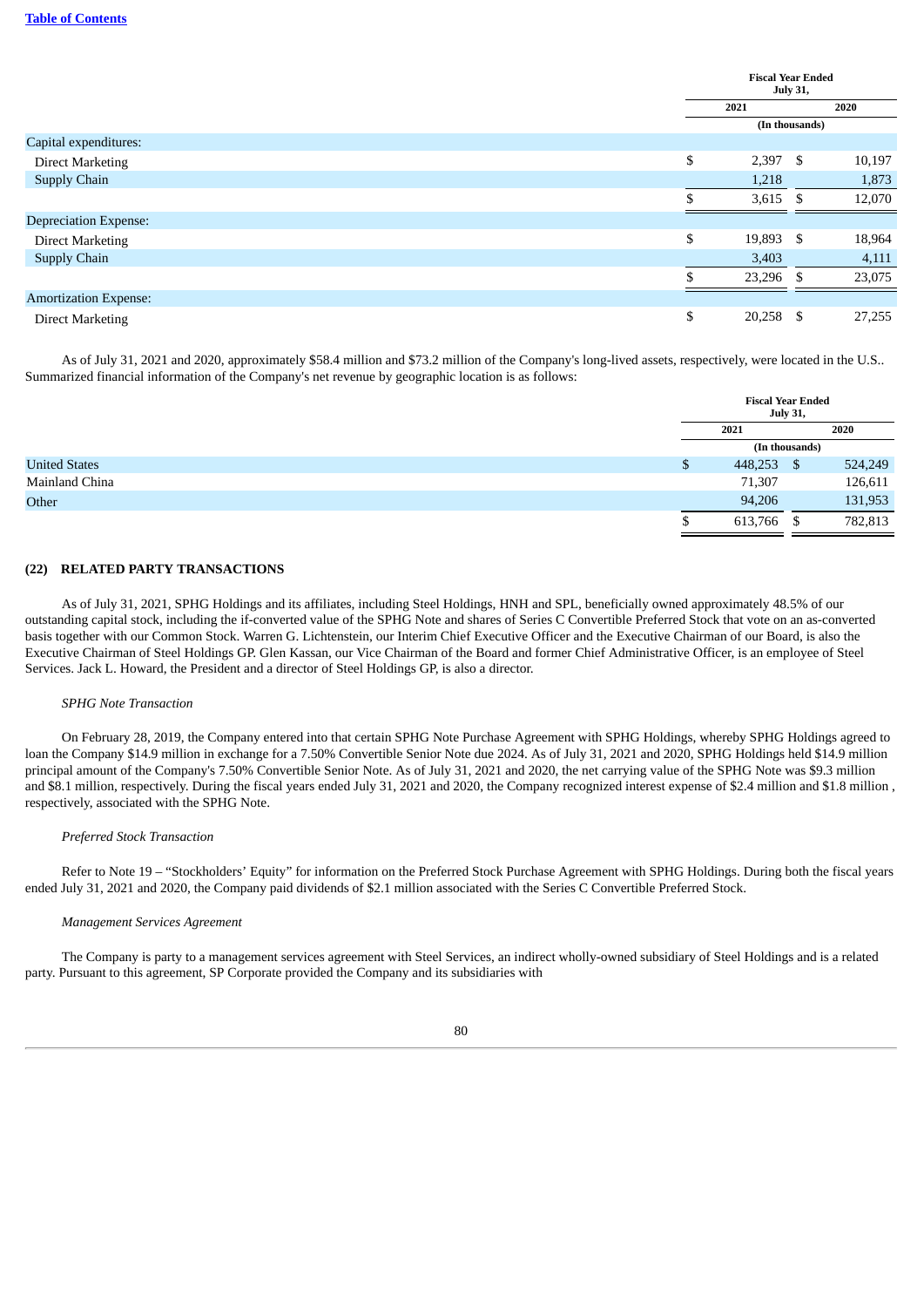the services of certain employees, including certain executive officers and other corporate services. Total expenses incurred related to the management services agreement for the fiscal years ended July 31, 2021 and 2020 totaled \$4.3 million and \$3.4 million, respectively. As of July 31, 2021 and 2020, amounts due to Steel Services were \$0.9 million and \$0.8 million, respectively.

## **ITEM 9.— CHANGES IN AND DISAGREEMENTS WITH ACCOUNTANTS ON ACCOUNTING AND FINANCIAL DISCLOSURE**

#### Not applicable.

# **ITEM 9A.— CONTROLS AND PROCEDURES**

#### *Evaluation of Disclosure Controls and Procedures*

An evaluation was performed under the supervision and with the participation of our management, including the Interim Chief Executive Officer and Chief Financial Officer, of the effectiveness of the design and operation of our disclosure controls and procedures (as such terms are defined in Rules 13a-15(e) and 15d-15(e) of the Exchange Act) as of the end of the period covered by this report. "Disclosure controls and procedures" means controls and other procedures of a company that are designed to ensure that information required to be disclosed by a company in the reports that it files or submits under the Exchange Act is recorded, processed, summarized and reported within the time periods specified in the SEC's rules and forms. Disclosure controls and procedures include, without limitation, controls and procedures designed to ensure that information required to be disclosed by a company in the reports that it files or submits under the Exchange Act is accumulated and communicated to the company's management, including its principal executive and principal financial officers, or persons performing similar functions, as appropriate to allow timely decisions regarding required disclosure. Management recognizes that any controls and procedures, no matter how well designed and operated, can provide only reasonable assurance of achieving their objectives. Based upon that evaluation, management, including the Interim Chief Executive Officer and Chief Financial Officer, concluded that the Company's disclosure controls were effective as of July 31, 2021.

#### *Management's Report on Internal Control over Financial Reporting*

Management is responsible for establishing and maintaining adequate internal control over financial reporting for the Company (as such terms are defined in Rules 13a-15(f) and 15d-15(f) of the Exchange Act). A company's internal control over financial reporting is a process designed by, or under the supervision of, the company's principal executive and principal financial officers, or persons performing similar functions, and effected by the company's board of directors, management and other personnel, to provide reasonable assurance regarding the reliability of its financial reporting and the preparation of its financial statements for external purposes in accordance with generally accepted accounting principles and includes those policies and procedures that: (i) pertain to the maintenance of records that, in reasonable detail, accurately and fairly reflect the transactions and dispositions of the assets of the company; (ii) provide reasonable assurance that transactions are recorded as necessary to permit preparation of financial statements in accordance with generally accepted accounting principles, and that receipts and expenditures of the company are being made only in accordance with authorizations of management and directors of the company; and (iii) provide reasonable assurance regarding prevention or timely detection of unauthorized acquisition, use or disposition of the company's assets that could have a material effect on the financial statements. Because of its inherent limitations, internal control over financial reporting may not prevent or detect misstatements. Also, projections of any evaluation of effectiveness to future periods are subject to the risk that controls may become inadequate because of changes in conditions or that the degree of compliance with the policies or procedures may deteriorate.

Under the supervision of and with the participation of management, including the Interim Chief Executive Officer and the Chief Financial Officer, the Company conducted an evaluation of the effectiveness of internal control over financial reporting based on the framework in Internal Control—Integrated Framework (2013) issued by the Committee of Sponsoring Organizations of the Treadway Commission. Based on this evaluation, management concluded that the Company's internal control over financial reporting was effective as of July 31, 2021.

## *Changes in Internal Control over Financial Reporting*

Despite the fact that many of our employees are working remotely due to the COVID-19 pandemic, these remote work arrangements have not resulted in changes in our internal controls over financial reporting (as defined in Rule 13(a)-15(f) or Rule 15d-15(f) of the Exchange Act); however, we are continually monitoring and assessing the COVID-19 situation on our internal controls to minimize the impact on their design and operating effectiveness.

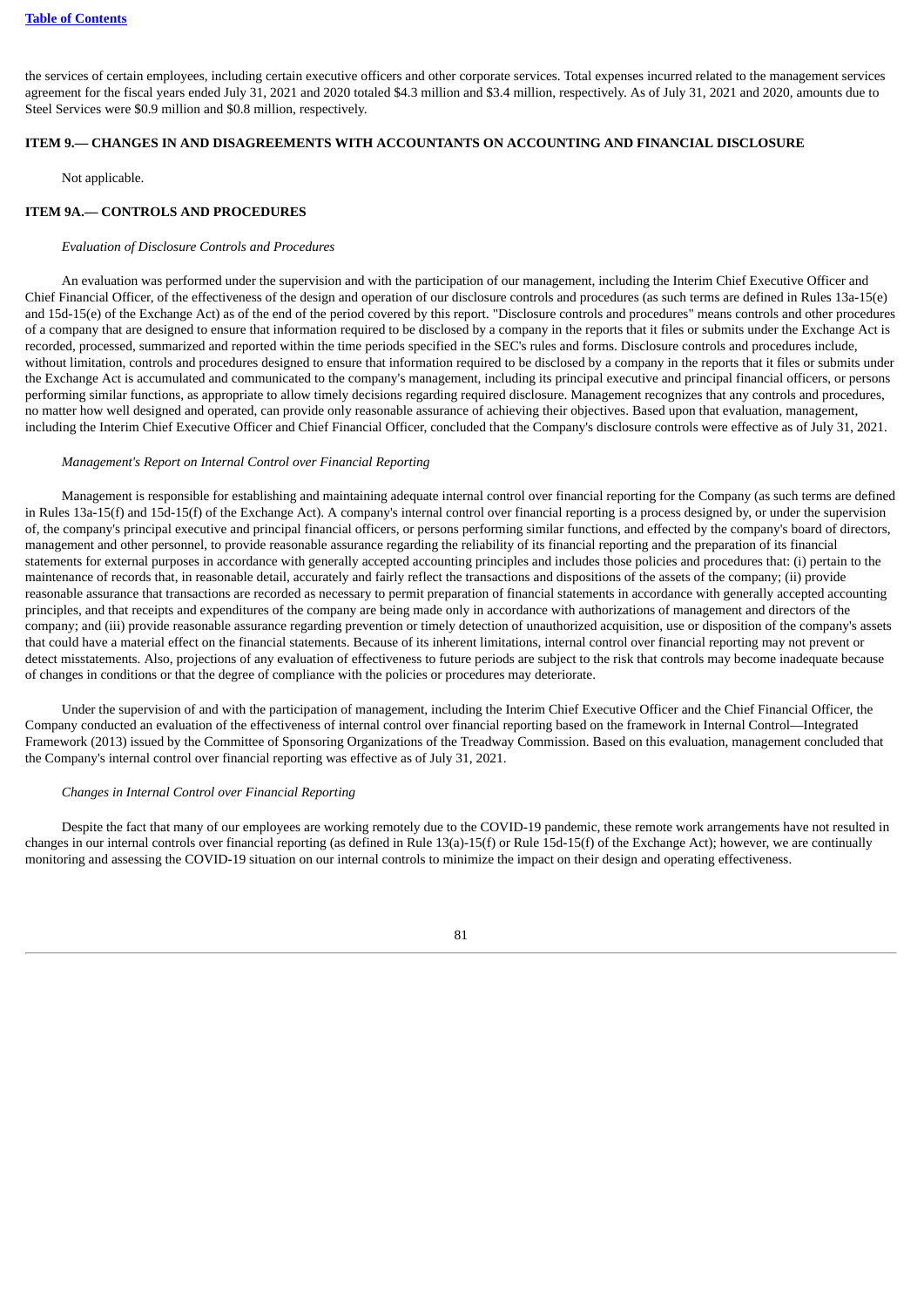There have been no changes in our internal control over financial reporting during the quarter ended July 31, 2021 that have materially affected, or are reasonably likely to materially affect, our internal control over financial reporting.

# **ITEM 9B.— OTHER INFORMATION**

None.

#### **PART III**

#### **ITEM 10.— DIRECTORS, EXECUTIVE OFFICERS AND CORPORATE GOVERNANCE**

Unless earlier included in an amendment to this Form 10-K, the information with respect to directors and executive officers required by this item will be contained in our definitive proxy statement to be filed with the SEC not later than 120 days after the close of business of the fiscal year and is incorporated in this Report by reference.

During the fiscal year ended July 31, 2021, we made no material changes to the procedures by which stockholders may recommend nominees to our Board of Directors, as described in our definitive proxy statement on Schedule 14A filed with the SEC on June 15, 2021.

The Company has adopted a Code of Business Conduct and Ethics that applies to all directors, officers and employees of the Company, including the Company's principal executive officer, and its senior financial officers (principal financial officer and controller or principal accounting officer, or persons performing similar functions). The Company's Code of Business Conduct and Ethics is posted on its website, www.steelconnectinc.com (under the Corporate Governance section). We intend to satisfy the disclosure requirement regarding any amendment to, or waiver of, a provision of the Code of Business Conduct and Ethics applicable to the Company's principal executive officer or its senior financial officers (principal financial officer and controller or principal accounting officer, or persons performing similar functions) by posting such information on our website as required by the rules of the SEC or Nasdaq.

## **ITEM 11.— EXECUTIVE COMPENSATION**

Unless earlier included in an amendment to this Form 10-K, the information required by this item will be contained in our definitive proxy statement and is incorporated in this Report by reference.

## **ITEM 12.— SECURITY OWNERSHIP OF CERTAIN BENEFICIAL OWNERS AND MANAGEMENT AND RELATED STOCKHOLDER MATTERS**

Unless earlier included in an amendment to this Form 10-K, information regarding the security ownership of certain beneficial owners and management will be contained in our definitive proxy statement and is incorporated in this Report by reference.

#### **Equity Compensation Plan Information as of July 31, 2021**

The following table sets forth certain information regarding the Company's equity compensation plans as of July 31, 2021:

|                                                            | (a)                                                                                                         | (b)                                                                                  |                                                                                                                                                                    |  |
|------------------------------------------------------------|-------------------------------------------------------------------------------------------------------------|--------------------------------------------------------------------------------------|--------------------------------------------------------------------------------------------------------------------------------------------------------------------|--|
| <b>Plan Category</b>                                       | <b>Number of securities to</b><br>be issued upon exercise<br>of outstanding options,<br>warrants and rights | Weighted average<br>exercise price of<br>outstanding options,<br>warrants and rights | <b>Number of securities</b><br>remaining available for<br>future issuance under equity<br>compensation plans<br>(excluding securities)<br>reflected in column (a)) |  |
| Equity compensation plans approved by security holders     | 1,127,815                                                                                                   | 0.04                                                                                 | $8,520,438$ <sup>(1)(2)</sup>                                                                                                                                      |  |
| Equity compensation plans not approved by security holders |                                                                                                             |                                                                                      |                                                                                                                                                                    |  |
| <b>Total</b>                                               | 1,127,815                                                                                                   | 0.04                                                                                 | 8,520,438                                                                                                                                                          |  |

 $\overline{\phantom{a}}$ (1) Includes:

▪ Approximately 77,815 shares available for issuance under the Company's Amended and Restated 1995 Employee Stock Purchase Plan, as amended.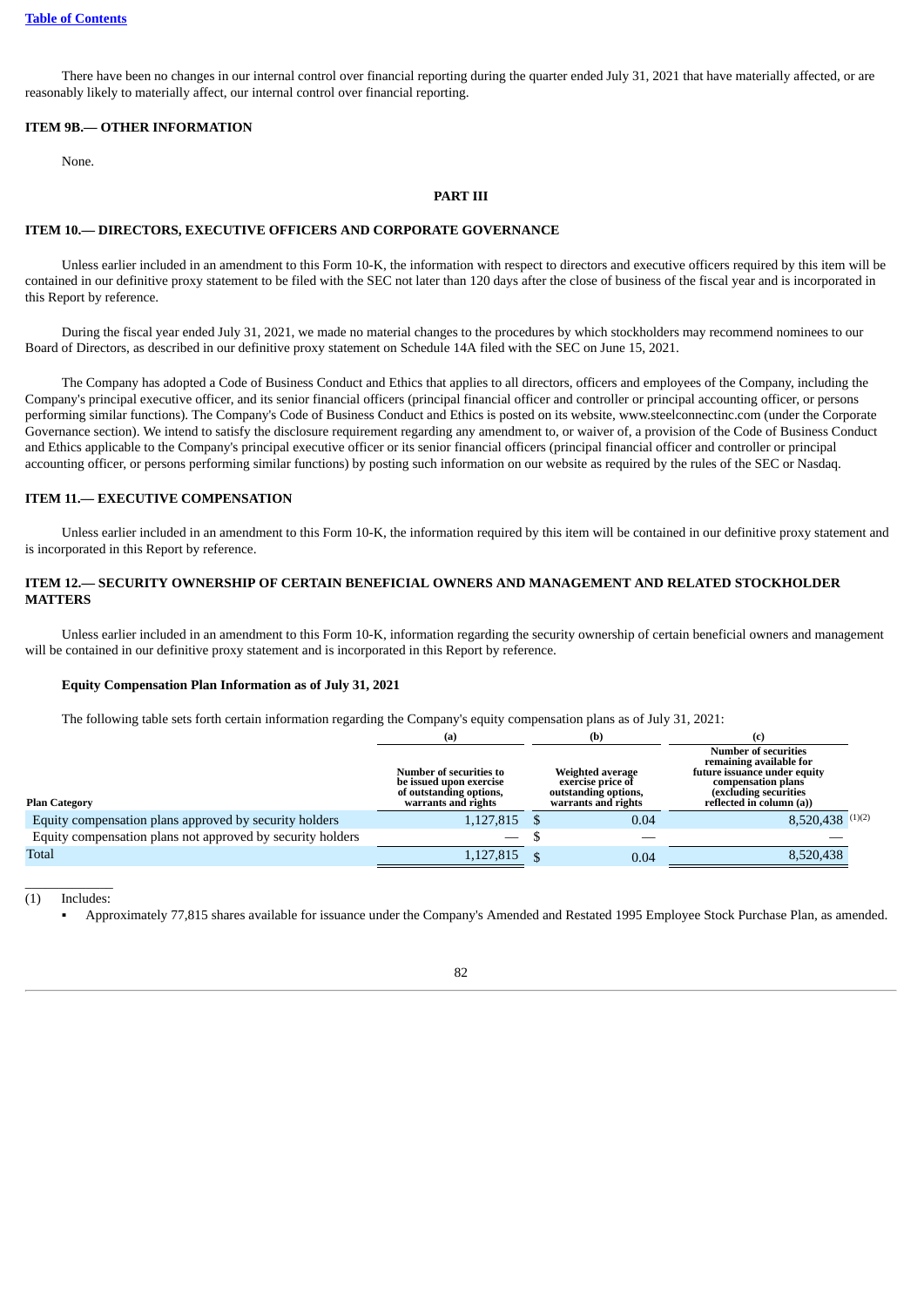- 8,442,623 shares available for future issuance under the 2020 Stock Incentive Compensation Plan.
- (2) On June 12, 2020, the Company's Board of Directors adopted, subject to stockholder approval, the Steel Connect Inc. 2020 Stock Incentive Compensation Plan ("2020 Incentive Plan"), and on July 23, 2020, the 2020 Incentive Plan was approved. The 2020 Incentive Plan replaces the 2010 Incentive Award Plan, as amended (the "2010 Incentive Plan"). The Company also has a 2005 Non-Employee Director Plan (the "2005 Director Plan"). As of December 2010, no grants were allowed under the 2005 Director Plan. As of July 23, 2020, no additional grants may be issued under the 2010 Incentive Plan. Any awards that are outstanding under the 2010 Incentive Plan continue to be subject to the terms and conditions of such plan.

#### **ITEM 13.— CERTAIN RELATIONSHIPS AND RELATED TRANSACTIONS, AND DIRECTOR INDEPENDENCE**

Unless earlier included in an amendment to this Form 10-K, the information required by this item will be contained in our definitive proxy statement and is incorporated in this Report by reference.

## **ITEM 14.— PRINCIPAL ACCOUNTING FEES AND SERVICES**

Unless earlier included in an amendment to this Form 10-K, the information required by this item will be contained in our definitive proxy statement and is incorporated in this Report by reference.

#### **PART IV**

#### **ITEM 15.— EXHIBITS AND FINANCIAL STATEMENT SCHEDULES**

(a) 1. Financial Statements.

The financial statements listed in the Index to Consolidated Financial Statements are filed as part of this report.

(a) 2. Financial Statement Schedules.

All financial statement schedules have been omitted as they are either not required, not applicable, or the information is otherwise included.

#### (a) 3. Exhibits.

The exhibits listed in the Exhibit Index are filed, furnished or incorporated by reference in this report.

# **EXHIBIT INDEX**

| Exhibit<br>Number | <b>Exhibit Description</b>                                                                                                                                                                                                                                                                                                                                 |
|-------------------|------------------------------------------------------------------------------------------------------------------------------------------------------------------------------------------------------------------------------------------------------------------------------------------------------------------------------------------------------------|
| 3.1               | Restated Certificate of Incorporation of the Registrant is incorporated herein by reference to Exhibit 3.4 to the Registrant's Current Report<br>on Form 8-K dated September 29, 2008.                                                                                                                                                                     |
| 3.2               | Certificate of Designations of Series A Junior Participating Preferred Stock of ModusLink Global Solutions, Inc., filed with the Secretary of<br>State of the State of Delaware on October 18, 2011 is incorporated herein by reference to Exhibit 3.1 to the Registrant's Current Report on<br>Form 8-K filed on October 18, 2011.                        |
| 3.3               | Fourth Amended and Restated Bylaws of ModusLink Global Solutions, Inc., as currently in effect is incorporated herein by reference to<br>Exhibit 3.1 to the Registrant's Current Report on Form 8-K filed on June 23, 2014.                                                                                                                                |
| 3.4               | Certificate of Elimination of Series B Junior Participating Preferred Stock of ModusLink Global Solutions, Inc., dated March 26, 2013 is<br>incorporated herein by reference to Exhibit 3.1 to the Registrant's Current Report on Form 8-K filed on March 26, 2013.                                                                                        |
| 3.5               | Amendment to the Restated Certificate of Incorporation, filed with the Secretary of State of the State of Delaware on December 29, 2014 is incorporated by reference to Exhibit 3.1 to the Registrant's Current Report on Form                                                                                                                             |
| 3.6               | Certificate of Amendment of the Restated Certificate of Incorporation of ModusLink Global Solutions, Inc. (Effecting the Reverse Split),<br><u>filed with the Secretary of State of the State of Delaware on January 16, 2015 is incorporated by reference to Exhibit 3.1 to the Registrant's</u><br>Current Report on Form 8-K filed on January 22, 2015. |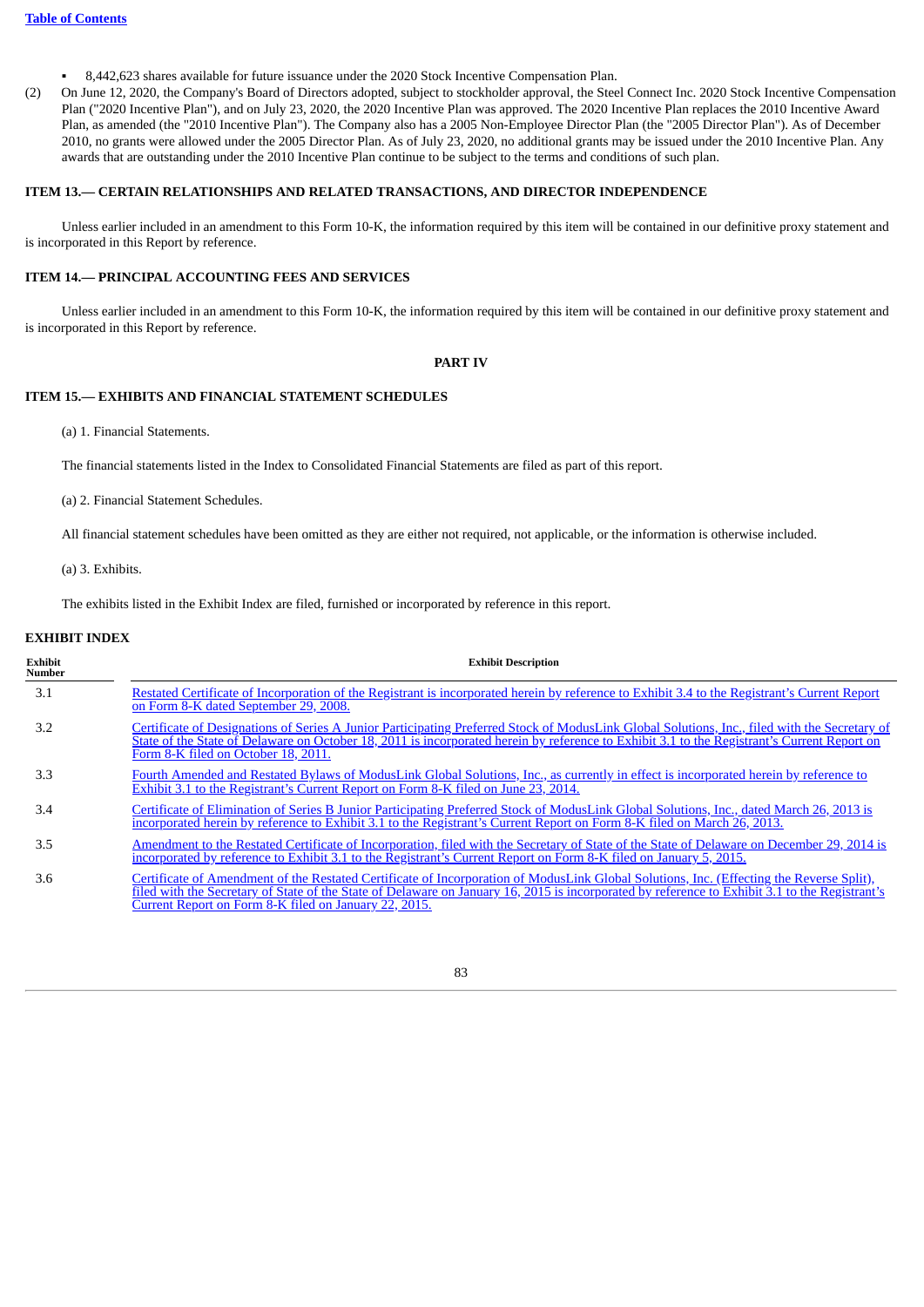| 3.7      | Certificate of Amendment of the Restated Certificate of Incorporation of ModusLink Global Solutions, Inc. (Effecting the Forward Split),<br>filed with the Secretary of State of the State of Delaware on January 16, 2015 is incorporated by reference to Exhibit 3.2 to the Registrant's<br>Current Report on Form 8-K filed on January 22, 2015. |
|----------|-----------------------------------------------------------------------------------------------------------------------------------------------------------------------------------------------------------------------------------------------------------------------------------------------------------------------------------------------------|
| 3.8      | Certificate of Designations, Preferences and Rights of Series C Convertible Preferred Stock of ModusLink Global Solutions, Inc. filed with<br>the Secretary of State of the State of Delaware on December 15, 2017 is incorporated herein by reference to Exhibit 4.1 to the Registrant's<br>Current Report on Form 8-K filed on December 19, 2017. |
| 3.9      | Certificate of Designation of Rights, Preferences and Privileges of Series D Junior Participating Preferred Stock filed with the Secretary of<br>State of the State of Delaware on January 19, 2018 is incorporated herein by reference to Exhibit 3.1 to the Registrant's Current Report on<br>Form 8-K filed on January 19, 2018.                 |
| 3.10     | Certificate of Ownership and Merger filed with the Secretary of State of the State of Delaware on February 20, 2018 is incorporated herein<br>by reference to Exhibit 3.1 to the Registrant's Current Report on Form 8-K filed on February 26, 2018.                                                                                                |
| 3.11     | Amendment to Restated Certificate of Incorporation, filed with the Secretary of State of the State of Delaware on April 12, 2018 is<br>incorporated herein by reference to Exhibit 3.1 to the Registrant's Current Report on Form 8-K filed on April 16, 2018.                                                                                      |
| 4.1      | Specimen stock certificate representing the Registrant's Common Stock is incorporated by reference to Exhibit 4.1 to the Registrant's<br>Current Report on Form 8-K filed on January 22, 2015.                                                                                                                                                      |
| 4.2      | Description of Registrant's Securities is incorporated by reference to Exhibit 4.2 to the Registrant's Annual Report on Form 10-K filed on<br>October 15,2019.                                                                                                                                                                                      |
| 4.3      | Tax Benefits Preservation Plan, dated as of January 19, 2018, by and between ModusLink Global Solutions, Inc. and American Stock<br>Transfer & Trust Company, LLC, as rights agent is incorporated herein by reference to Exhibit 4.1 to the Registrant's Current Report on<br>Form 8-K filed on January 19, 2018.                                  |
| 4.4      | Amendment to Tax Benefits Preservation Plan, dated as of January 8, 2021, by and between Company and American Stock Transfer & Trust<br>Company, LLC, as Rights Agent is incorporated by reference to Exhibit 4.2 to the Registrant's Current Report on Form 8-K filed on January<br>8, 2021.                                                       |
| 4.5      | Form of 7.50% Convertible Senior Note due 2024 issued by Steel Connect, Inc. to SPH Group Holdings LLC. is incorporated herein by<br>reference to Exhibit 4.1 to the Registrant's Current Report on Form 8-K filed on February 28, 2019.                                                                                                            |
| $10.1*$  | Amended and Restated 1995 Employee Stock Purchase Plan, as amended by Amendment No. 1 and Amendment No. 2 thereto is<br>incorporated herein by reference to Appendix II to the Registrant's Definitive Schedule 14A filed on November 16, 2001.                                                                                                     |
| $10.2*$  | Amendment No. 3 to Amended and Restated 1995 Employee Stock Purchase Plan is incorporated herein by reference to Exhibit 10.1 to the<br>Registrant's Quarterly Report on Form 10-Q for the fiscal quarter ended January 31, 2006.                                                                                                                   |
| $10.3*$  | Amendment No. 4 to Amended and Restated 1995 Employee Stock Purchase Plan is incorporated herein by reference to Exhibit 10.5 to the<br>Registrant's Quarterly Report on Form 10-Q for the fiscal quarter ended October 31, 2008.                                                                                                                   |
| $10.4*$  | Amendment No. 5 to Amended and Restated 1995 Employee Stock Purchase Plan is incorporated herein by reference to Appendix I to the<br>Registrant's Definitive Schedule 14A filed on October 23, 2009.                                                                                                                                               |
| $10.5*$  | 2005 Non-Employee Director Plan is incorporated herein by reference to Appendix V to the Registrant's Definitive Schedule 14A filed on<br>November 7, 2005.                                                                                                                                                                                         |
| $10.6*$  | Amendment No. 1 to 2005 Non-Employee Director Plan is incorporated herein by reference to Exhibit 10.10 to the Registrant's Quarterly<br>Report on Form 10-Q for the fiscal quarter ended October 31, 2008.                                                                                                                                         |
| $10.7*$  | Amendment No. 2 to 2005 Non-Employee Director Plan is incorporated herein by reference to Exhibit 10.20 to the Registrant's Annual<br>Report on Form 10-K for the fiscal year ended July 31, 2010.                                                                                                                                                  |
| $10.8*$  | Amendment No. 3 to 2005 Non-Employee Director Plan is incorporated herein by reference to Exhibit 10.7 to the Registrant's Quarterly<br>Report on Form 10-Q for the fiscal quarter ended January 31, 2011.                                                                                                                                          |
| $10.9*$  | Form of Non-Statutory Stock Option Agreement for usage under the 2005 Non-Employee Director Plan is incorporated herein by reference<br>to Exhibit 10.11 of the Registrant's Annual Report on Form 10-K for the fiscal year ended July 31, 2006.                                                                                                    |
| $10.10*$ | Form of Restricted Stock Agreement Granted Under 2010 Incentive Award Plan is incorporated herein by reference to Exhibit 10.2 to the<br>Registrant's Current Report on Form 8-K dated December 8, 2010.                                                                                                                                            |
| $10.11*$ | Form of Restricted Stock Unit Agreement Granted Under 2010 Incentive Award Plan incorporated herein by reference to Exhibit 10.3 to the<br>Registrant's Current Report on Form 8-K dated December 8, 2010.                                                                                                                                          |
|          |                                                                                                                                                                                                                                                                                                                                                     |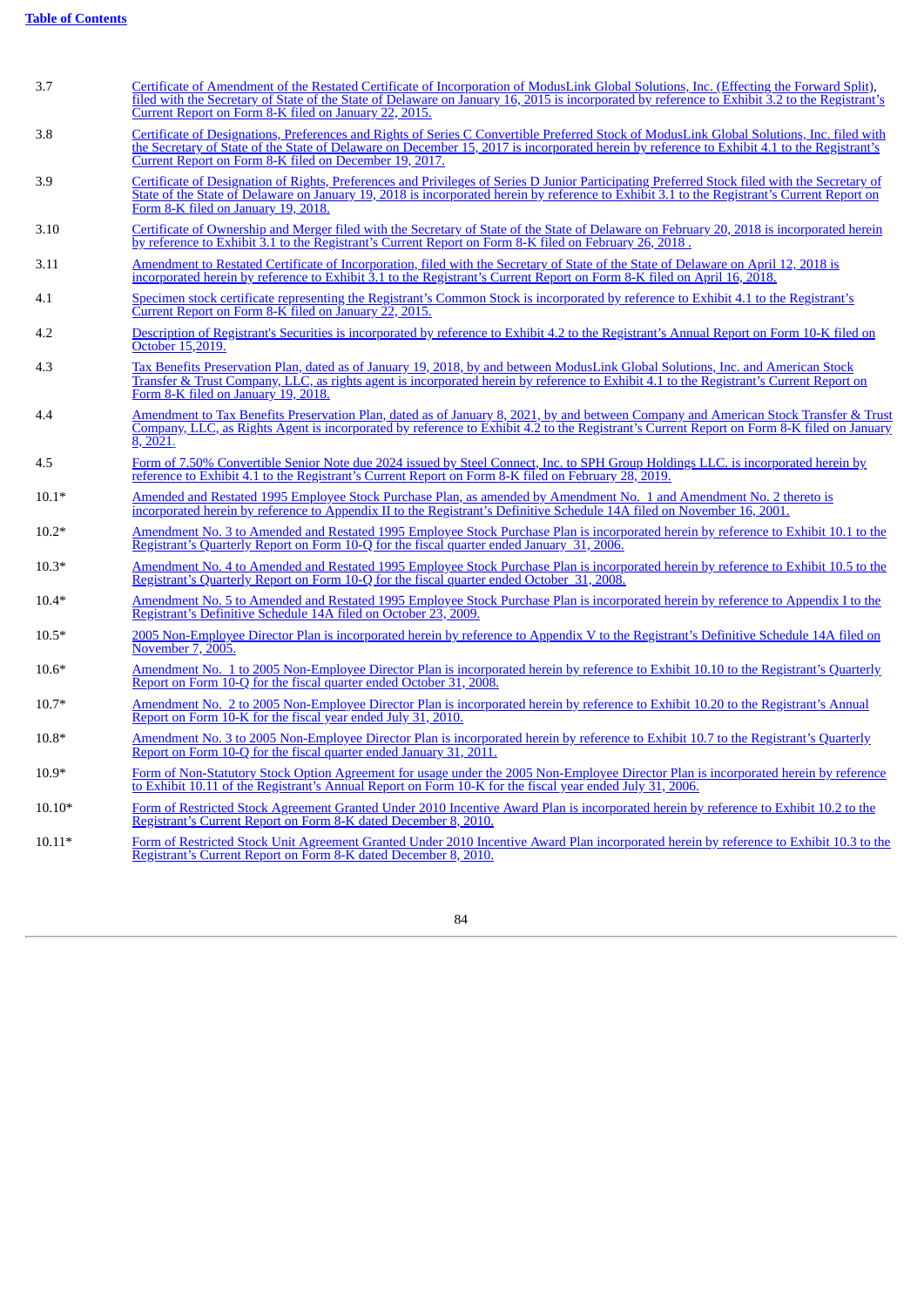| $10.12*$  | Form of 2010 Incentive Award Plan Non-Statutory Stock Option Certificate is incorporated herein by reference to Exhibit 10.4 to the<br>Registrant's Current Report on Form 8-K dated December 8, 2010.                                                                                                                                                                                                                                                                                                                    |
|-----------|---------------------------------------------------------------------------------------------------------------------------------------------------------------------------------------------------------------------------------------------------------------------------------------------------------------------------------------------------------------------------------------------------------------------------------------------------------------------------------------------------------------------------|
| $10.13*$  | Form of 2010 Incentive Award Plan Incentive Stock Option Certificate is incorporated herein by reference to Exhibit 10.5 to the Registrant's<br>Current Report on Form 8-K dated December 8, 2010.                                                                                                                                                                                                                                                                                                                        |
| 10.14     | Investment Agreement, dated February 11, 2013, between ModusLink Global Solutions, Inc. and Steel Partners Holdings, L.P. is<br>incorporated herein by reference to Exhibit 10.1 to the Registrant's Current Report on Form 8-K filed on February 13, 2013.                                                                                                                                                                                                                                                               |
| 10.15     | Settlement Agreement, dated February 11, 2013, among ModusLink Global Solutions, Inc., Handy & Harman, Ltd. and certain of its<br>affiliates party thereto is incorporated herein by reference to Exhibit 10.2 to the Registrant's Current Report on Form 8-K filed on<br>February 13, 2013.                                                                                                                                                                                                                              |
| 10.16     | Amendment No. 1 to Settlement Agreement, dated January 5, 2015, between ModusLink Global Solutions, Inc. and Handy & Harman Ltd.<br>is incorporated by reference to Exhibit 10.1 to the Registrant's Current Report on Form 8-K filed on January 5, 2015.                                                                                                                                                                                                                                                                 |
| $10.17*$  | Form of Restricted Stock Unit Agreement Granted Under 2010 Incentive Award Plan is incorporated by reference to Exhibit 10.1 to Current<br>Report on Form 8-K filed October 5, 2017.                                                                                                                                                                                                                                                                                                                                      |
| 10.18     | Financing Agreement dated as of December 15, 2017, by and among IWCO Direct Holdings Inc., MLGS Merger Company, Inc., Instant<br>Web, LLC, certain subsidiaries of IWCO Direct Holdings Inc. identified on the signature pages thereto, the lenders from time to time party<br>hereto, and Cerberus Business Finance, LLC, as collateral agent and administrative agent for the lenders is incorporated herein by reference<br>to Exhibit 10.2 to the Registrant's Current Report on Form 8-K filed on December 19, 2017. |
| 10.19     | Preferred Stock Purchase Agreement dated as of December 15, 2017, by and between ModusLink Global Solutions, Inc. and SPH Group<br>Holdings LLC is incorporated herein by reference to Exhibit 10.1 to the Registrant's Current Report on Form 8-K filed on December 19.<br>2017.                                                                                                                                                                                                                                         |
| 10.20     | Waiver and Amendment No. 1 to Financing Agreement, by and among IWCO Direct Holdings Inc., MLGS Merger Company, Inc., Instant<br>Web, LLC, certain subsidiaries of IWCO Direct Holdings Inc. identified on the signature pages thereto, the lenders from time to time party<br>hereto, and Cerberus Business Finance, LLC, dated as of May 9, 2018 is incorporated herein by reference to Exhibit 10.1 to the Registrant's<br>Current Report on Form 8-K filed on May 10, 2018.                                           |
| $10.21*$  | Steel Connect, Inc. 2010 Incentive Award Plan, as amended, April 12, 2018 is incorporated herein by reference to Exhibit 10.2 to the<br><u>Registrant's Quarterly Report on Form 10-Q filed on June 18, 2018.</u>                                                                                                                                                                                                                                                                                                         |
| $10.22*$  | Form of Restricted Stock Agreement Granted Under 2010 Incentive Award Plan entered into in connection with annual awards of restricted<br>stock to directors pursuant to the Fourth Amended and Restated Director Compensation Plan is incorporated herein by reference to Exhibit<br>10.69 to the Registrant's Annual Report on Form 10-K filed on December 4, 2018.                                                                                                                                                     |
| 10.23     | Form of 7.50% Convertible Senior Note due 2024 issued by Steel Connect, Inc. to SPH Group Holdings LLC. is incorporated herein by<br>reference to Exhibit 10.1 to the Registrant's Current Report on Form 8-K filed on February 28, 2019.                                                                                                                                                                                                                                                                                 |
| 10.24     | Second Amendment to Revolving Credit and Security Agreement, dated as of April 30, 2019, by and among ModusLink Corporation,<br>ModusLink PTS, Inc., Modus Media International Documentation Services (Ireland), Limited, Modus Media International (Ireland) Limited<br>SalesLink Mexico Holding Corp., Sol Holdings, Inc., and PNC Bank, National Association, is incorporated herein by reference to Exhibit<br>10.1 to the Registrant's Current Report on Form 8-K filed on May 5, 2019.                              |
| $10.25++$ | Management Services Agreement, dated as of June 1, 2019, between Steel Services Ltd. and Steel Connect, Inc. is incorporated herein by<br>reference to Exhibit 10.51 to the Registrant's Annual Report on Form 10-K filed on October 15, 2019.                                                                                                                                                                                                                                                                            |
| 10.26†    | Credit and Security Agreement, dated December 31, 2019, by and among ModusLink Corporation, Sol Holdings, Inc., Saleslink Mexico<br>Holding Corp. and Midcap Financial Trust is incorporated by reference to Exhibit 10.1 of Steel Connect, Inc.'s Current Report on Form 8-K,<br>filed with the Securities and Exchange Commission on January 2, 2020.                                                                                                                                                                   |
| 10.27     | Amendment No. 2 to Financing Agreement, dated as of March 30, 2020 is incorporated by reference to Steel Connect, Inc.'s Current Report<br>on Form 8-K filed with the SEC on April 1, 2020.                                                                                                                                                                                                                                                                                                                               |
| 10.28     | First Amendment to Credit and Security Agreement dated as of December 9, 2020, by and among ModusLink Corporation, Sol Holdings,<br>Inc., Saleslink Mexico Holding Corp. and Midcap Financial Trust is incorporated by reference to Exhibit 10.1 to the Registrant's Quarterly<br>Report on Form 10-O, filed December 11, 2020.                                                                                                                                                                                           |
|           |                                                                                                                                                                                                                                                                                                                                                                                                                                                                                                                           |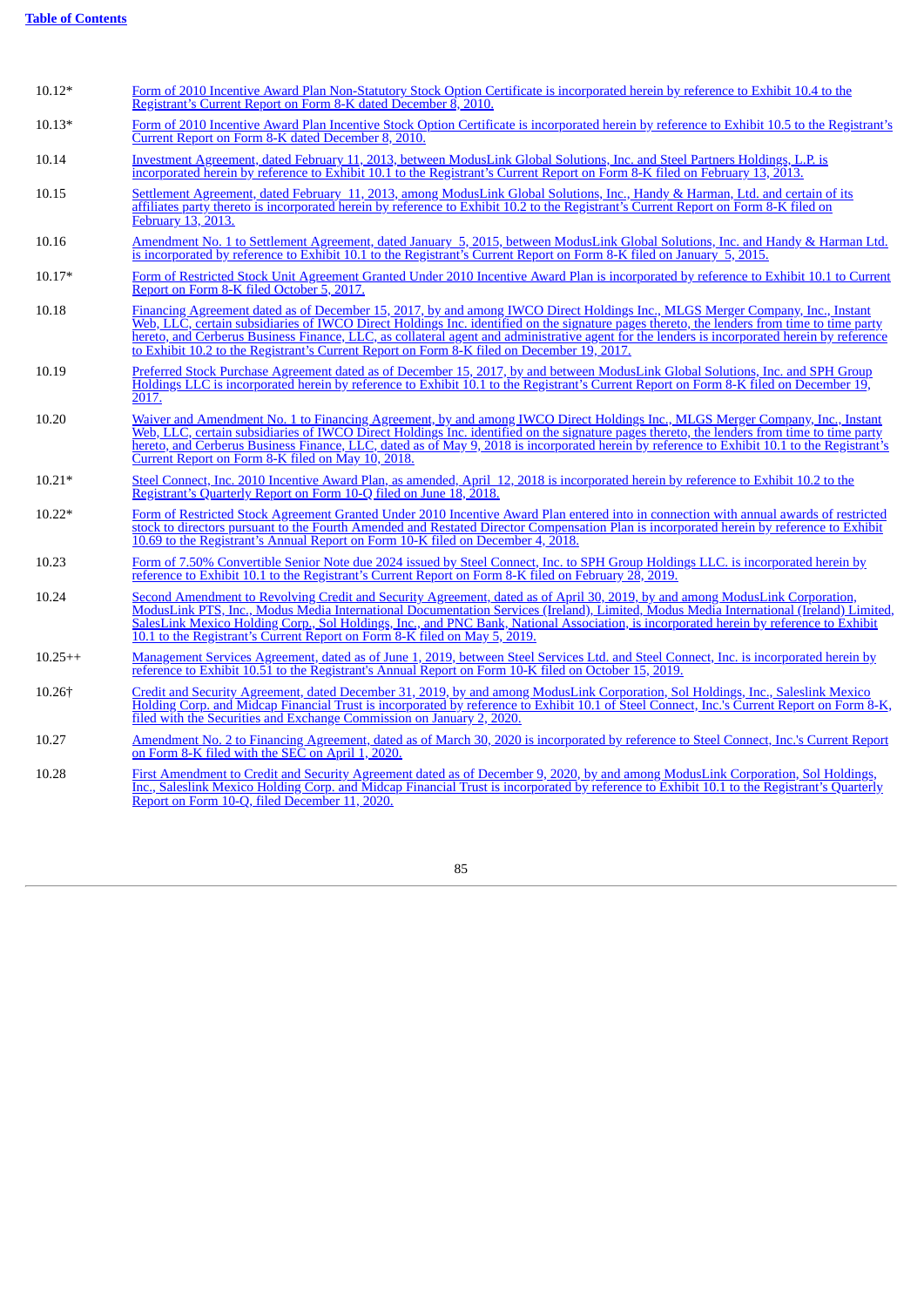# **Table of [Contents](#page-1-0)**

| 10.29             | Second Amendment, dated as of June 2, 2021, to Credit and Security Agreement, dated as of December 31, 2019, by and among ModusLink<br>Corporation, Sol Holdings, Inc., Saleslink Mexico Holding Corp. and Midcap Financial Trust is incorporated by reference to Exhibit 10.1 to<br>the Registrant's Quarterly Report on Form 10-Q, filed June 3, 2021.                                                     |
|-------------------|--------------------------------------------------------------------------------------------------------------------------------------------------------------------------------------------------------------------------------------------------------------------------------------------------------------------------------------------------------------------------------------------------------------|
| 10.30             | Third Amendment, dated as of July 1, 2021, to the Credit Agreement, by and among ModusLink Corporation, Sol Holdings, Inc., Saleslink<br>Mexico Holdings Corp. and MidCap Financial Trust is incorporated by reference to Exhibit 10.1 to the Registrant's Current Report on Form<br>8-K, filed July 6, 2021.                                                                                                |
| $10.31*$          | Severance Agreement, dated May 8, 2017, by and between ModusLink Global Solutions, Inc. and Joseph Sherk is incorporated by reference<br>to Exhibit 10.42 of the Registrant's Annual Report on Form 10-K, filed with the SEC on September 30, 2020.                                                                                                                                                          |
| $10.32*$          | Employment Agreement, dated June 4, 2020, by and between IWCO Direct Holdings, Inc. and John Ashe is incorporated by reference to<br>Exhibit 10.43 of the Registrant's Annual Report on Form 10-K, filed with the SEC on September 30, 2020.                                                                                                                                                                 |
| $10.33*$          | Restricted Stock Agreement Granted Under Steel Connect, Inc. 2010 Incentive Award Plan, dated July 1, 2020, by and between Steel<br>Connect, Inc. and John Ashe is incorporated by reference to Exhibit 10.44 of the Registrant's Annual Report on Form 10-K, filed with the<br>SEC on September 30, 2020.                                                                                                   |
| $10.34*$          | Restricted Stock Agreement Granted Under Steel Connect, Inc. 2010 Incentive Award Plan, dated July 1, 2020, by and between Steel<br>Connect, Inc. and Fawaz Khalil is incorporated by reference to Exhibit 10.45 of the Registrant's Annual Report on Form 10-K, filed with the<br>SEC on September 30, 2020.                                                                                                |
| $10.35*$          | Form of Equity Grant Surrender and Cancellation Agreement, between the Registrant and each of Messrs. Lichtenstein and Howard is<br>incorporated by reference to Exhibit 10.1 to the Registrant's Current Report on Form 8-K, filed August 19, 2021.                                                                                                                                                         |
| $10.36*$          | Steel Connect, Inc. 2020 Stock Incentive Compensation Plan is incorporated herein by reference to Appendix II of the Registrant's<br>Definitive Proxy Statement on Schedule 14A, filed on June 29, 2020.                                                                                                                                                                                                     |
| $10.37^*/**$      | Form of Restricted Stock Award Agreement under the Steel Connect, Inc. 2020 Stock Incentive Compensation Plan.                                                                                                                                                                                                                                                                                               |
| $21***$           | Subsidiaries of the Registrant.                                                                                                                                                                                                                                                                                                                                                                              |
| $23.1**$          | Consent of BDO USA, LLP.                                                                                                                                                                                                                                                                                                                                                                                     |
| $24.1**$          | Power of Attorney (included on the signature page of this Annual Report on Form 10-K).                                                                                                                                                                                                                                                                                                                       |
| $31.1***$         | Certification of the Principal Executive Officer Pursuant to Section 302 of the Sarbanes-Oxley Act of 2002.                                                                                                                                                                                                                                                                                                  |
| $31.2**$          | Certification of the Principal Financial Officer Pursuant to Section 302 of the Sarbanes-Oxley Act of 2002.                                                                                                                                                                                                                                                                                                  |
| $32.1\pm$         | Certification of the Principal Executive Officer Pursuant to 18 U.S.C Section 1350, as Adopted Pursuant to Section 906 of the Sarbanes-<br>Oxley Act of 2002.                                                                                                                                                                                                                                                |
| 32.2 <sup>‡</sup> | Certification of the Principal Financial Officer Pursuant to 18 U.S.C Section 1350, as Adopted Pursuant to Section 906 of the Sarbanes-<br>Oxley Act of 2002.                                                                                                                                                                                                                                                |
| $101**$           | Interactive Data Files Pursuant to Rule 405 of Regulation S-T formatted in Inline XBRL: (i) Audited Consolidated Balance Sheet as of<br>July 31, 2021, (ii) Audited Consolidated Statement of Operations for the fiscal year ended July 31, 2021, (iii) Audited Consolidated<br>Statement of Cash Flows for the fiscal year ended July 31, 2021 and (iv) Notes to Audited Consolidated Financial Statements. |
| 104               | Cover Page Interactive Data File (embedded within the Inline XBRL document).                                                                                                                                                                                                                                                                                                                                 |
|                   |                                                                                                                                                                                                                                                                                                                                                                                                              |

omitted information is not material and would likely cause competitive harm to the registrant if publicly disclosed.

† The schedules to this exhibit have been omitted pursuant to Item 601(a)(5) of Regulation S-K.

<sup>\*</sup> Management contract or compensatory plan or arrangement.

<sup>\*\*</sup> Filed herewith.

<sup>‡</sup> Furnished herewith.

<sup>++</sup> Portions of this exhibit (indicated by asterisks) have been omitted pursuant to Regulation S-K. Item 601(b)(10). Such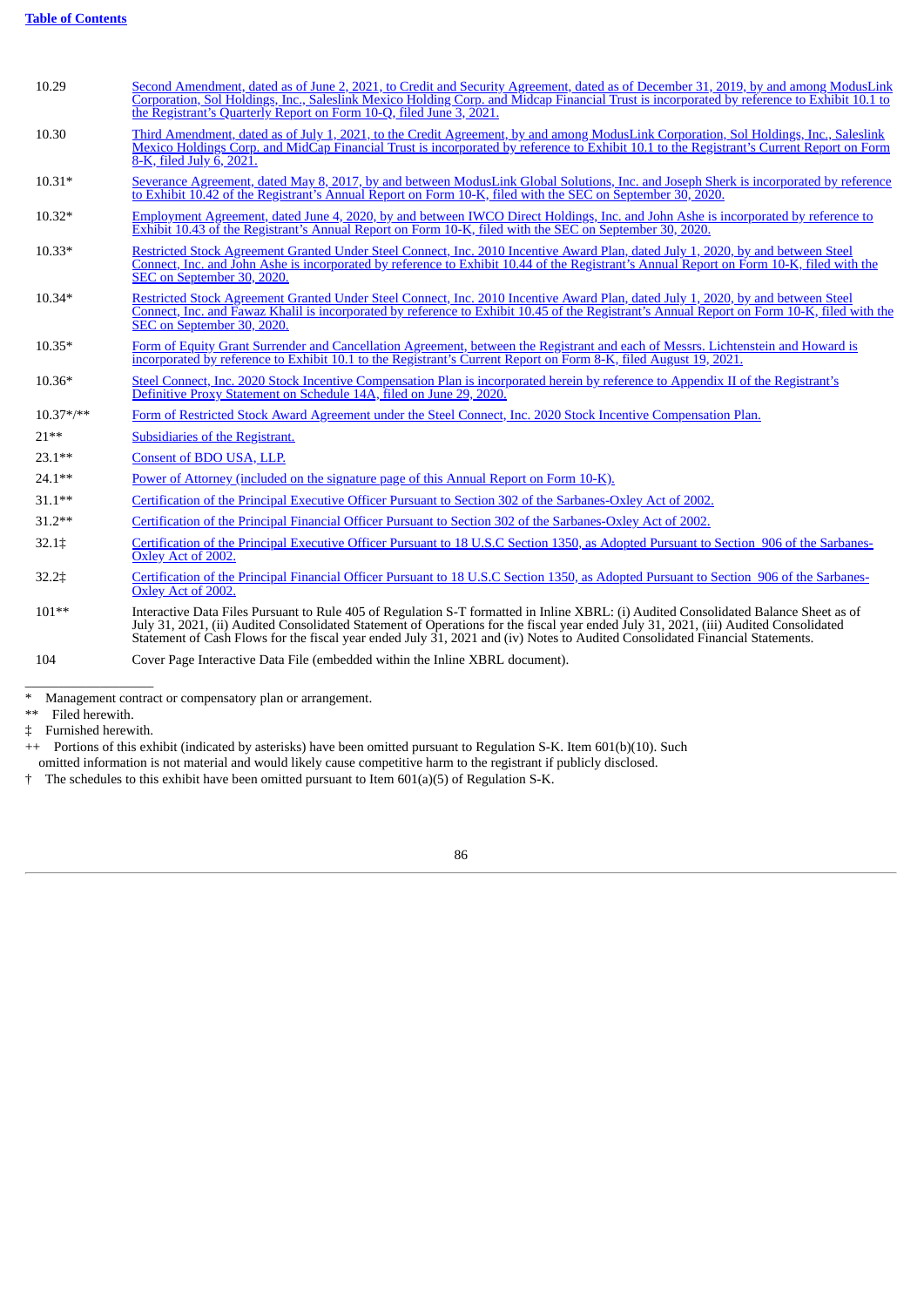# **ITEM 16.— FORM 10-K SUMMARY**

<span id="page-89-0"></span>None.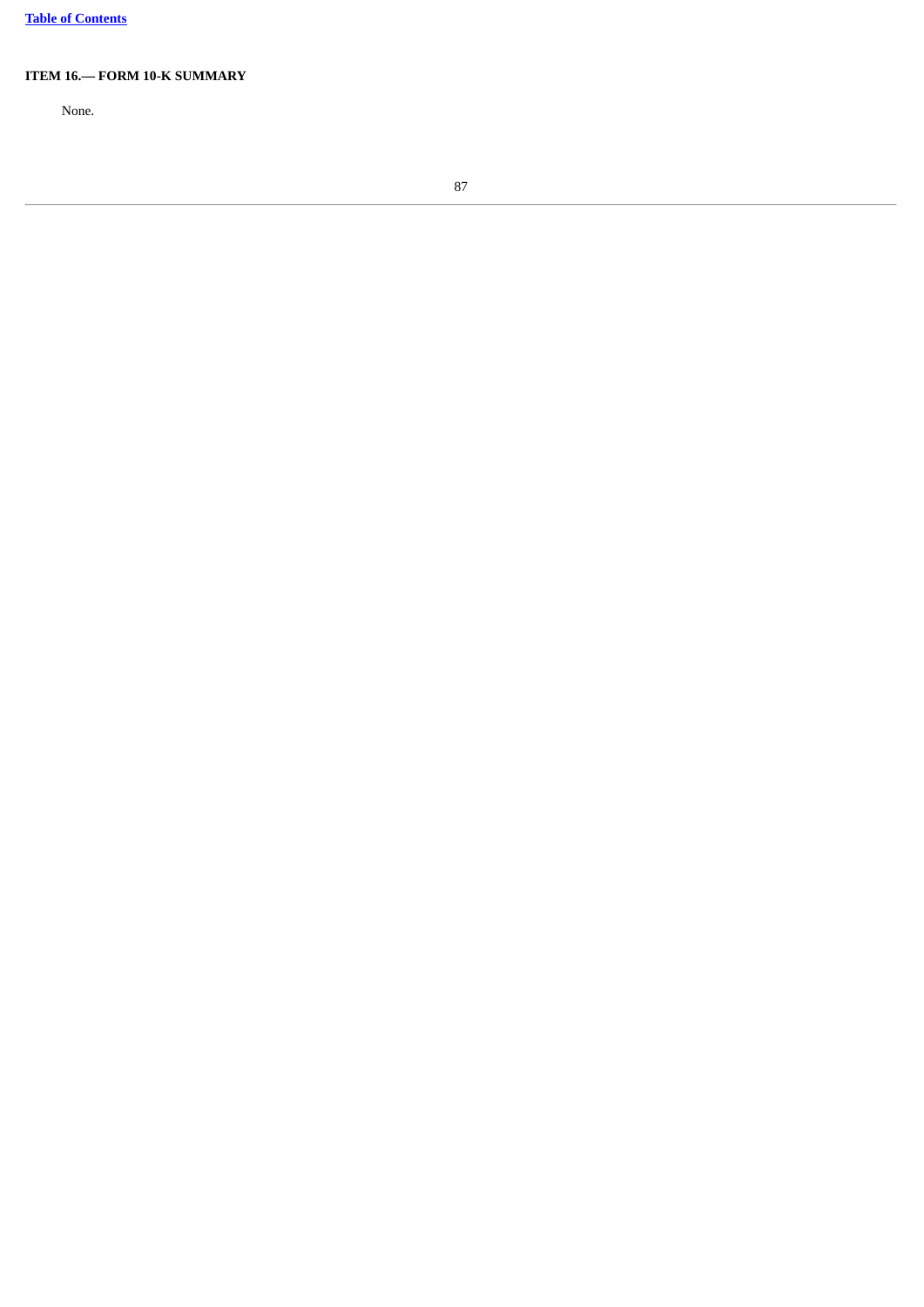## **SIGNATURES**

Pursuant to the requirements of Section 13 or 15(d) of the Securities Exchange Act of 1934, the Registrant has duly caused this report to be signed on its behalf by the undersigned, thereunto duly authorized.

STEEL CONNECT, INC.

Date: October 29, 2021 **By:** /S/ WARREN G. LICHTENSTEIN **Warren G. Lichtenstein**

**Interim Chief Executive Officer**

### **POWER OF ATTORNEY**

KNOW ALL MEN BY THESE PRESENTS, that each person whose signature appears below constitutes and appoints jointly and severally, Warren G. Lichtenstein and Jason Wong, or either of them as his or her true and lawful attorneys-in-fact and agents, with full power of substitution and resubstitution, for him or her and in his or her name, place and stead, in any and all capacities, to sign any and all amendments to this Annual Report on Form 10-K, and to file the same, with all exhibits thereto, and other documents in connection therewith, with the Securities and Exchange Commission, granting unto said attorneys-in-fact and agents, and each of them, full power and authority to do and perform each and every act and thing requisite and necessary to be done in connection therewith, as fully to all intents and purposes as he might or could do in person, hereby ratifying and confirming all that said attorneys-in-fact and agents, or any of them, or their or his substitute or substitutes, may lawfully do or cause to be done by virtue hereof.

IN WITNESS WHEREOF, each of the undersigned has executed this Power of Attorney as of the date indicated.

Pursuant to the requirements of the Exchange Act, this report has been signed below by the following persons on behalf of the Registrant and in the capacities and on the dates indicated.

| <b>Signature</b>                                                                                         | <b>Title</b>                                                                                                      | <b>Date</b>                          |
|----------------------------------------------------------------------------------------------------------|-------------------------------------------------------------------------------------------------------------------|--------------------------------------|
| <b>WARREN G. LICHTENSTEIN</b><br>/S/<br>Warren G. Lichtenstein                                           | Interim Chief Executive Officer,<br>Executive Chairman of the Board and Director<br>(Principal Executive Officer) | October 29, 2021                     |
| <b>JASON WONG</b><br>/S/<br><b>Jason Wong</b>                                                            | Chief Financial Officer<br>(Principal Financial Officer)                                                          | October 29, 2021                     |
| <b>JOSEPH B. SHERK</b><br>/S/<br>Joseph B. Sherk<br>JEFFREY J. FENTON<br>$\sqrt{s}$<br>Jeffrey J. Fenton | Senior Vice President and Chief Accounting<br>Officer<br>(Principal Accounting Officer)<br><b>Director</b>        | October 29, 2021<br>October 29, 2021 |
| <b>GLEN M. KASSAN</b><br>/S/<br><b>Glen M. Kassan</b>                                                    | Vice Chairman and Director                                                                                        | October 29, 2021                     |
| <b>MARIA U. MOLLAND</b><br>/S/<br>Maria U. Molland                                                       | Director                                                                                                          | October 29, 2021                     |
| JEFFREY S. WALD<br>/S/<br><b>Jeffrey S. Wald</b>                                                         | Director                                                                                                          | October 29, 2021                     |
| <b>JACK L. HOWARD</b><br>/S/<br><b>Jack L. Howard</b>                                                    | Director                                                                                                          | October 29, 2021                     |
| <b>RENATA SIMRIL</b><br>/S/<br><b>Renata Simril</b>                                                      | Director                                                                                                          | October 29, 2021                     |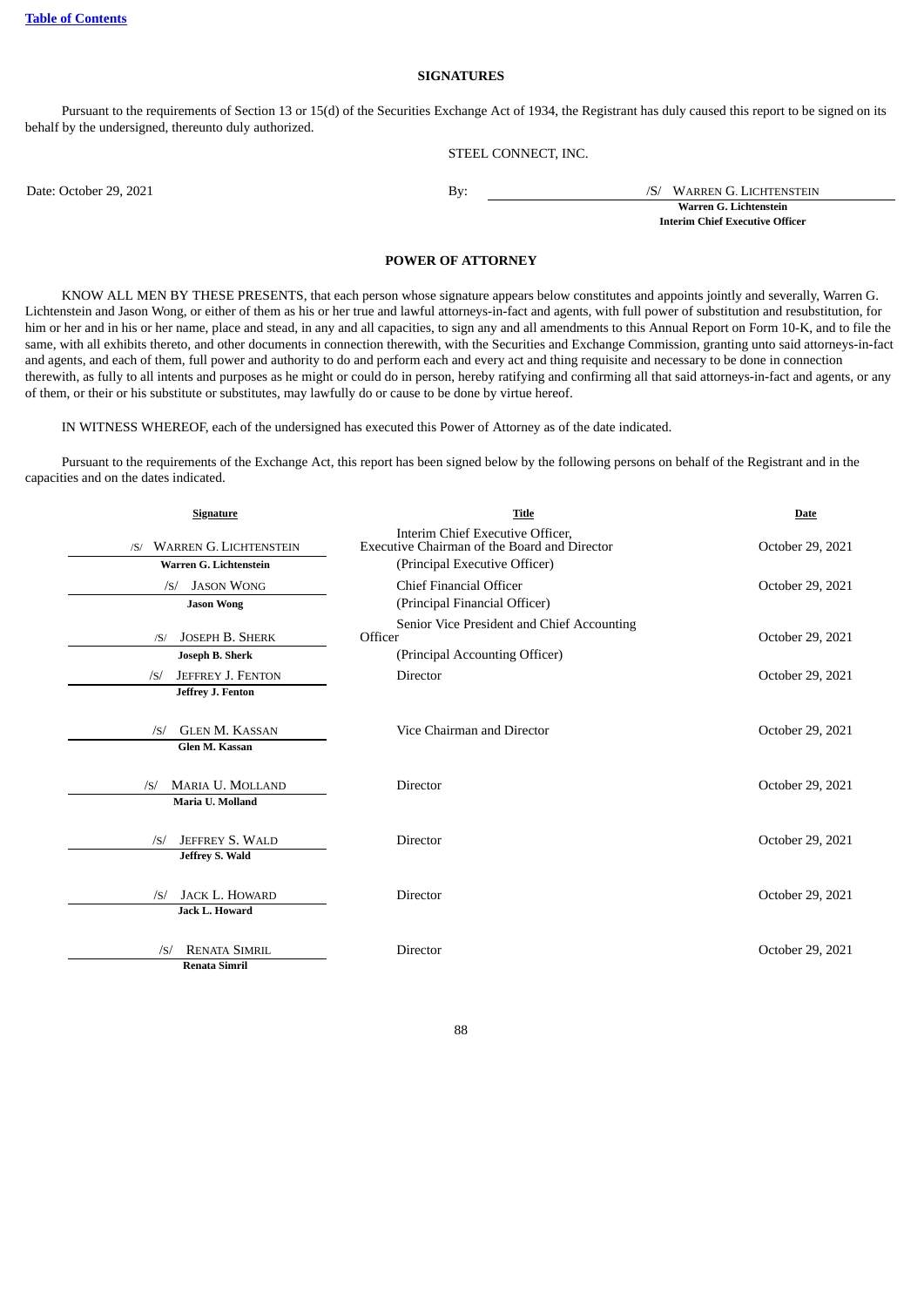# **STEEL CONNECT INC. 2020 STOCK INCENTIVE COMPENSATION PLAN RESTRICTED STOCK AWARD AGREEMENT**

# <span id="page-91-0"></span>**NOTICE OF GRANT OF RESTRICTED STOCK**

Unless otherwise defined herein, the terms defined in the 2020 Stock Incentive Compensation Plan (the "**Plan**") will have the same defined meanings in this Notice of Grant of Restricted Stock (the "**Notice of Grant**") and the Terms and Conditions of Restricted Stock Award attached hereto as Exhibit A (together, this "**Agreement**").

| Participant:    | [NAME]    |
|-----------------|-----------|
| <b>Address:</b> | [ADDRESS] |

[ADDRESS]

Participant has been granted this Award of Restricted Stock (this "**Award**") underlying Shares of Steel Connect, Inc. (the "**Company**"), subject to the terms and conditions of the Plan and this Agreement, as follows:

| Date of Grant                                   | [DATE]   |
|-------------------------------------------------|----------|
| <b>Vesting Date:</b>                            | [DATE]   |
| <b>Number of Shares</b><br>of Restricted Stock: | [NUMBER] |

# Vesting Schedule:

Subject to any acceleration provisions contained in the Plan or set forth below, the Shares of Restricted Stock will vest in accordance with the following schedule:

The Restricted Stock shall vest on the [NUMBER] year anniversary of the Date of Grant.

In the event of the Participant's Termination of Service by reason of death or Disability, unless otherwise determined by the Committee, all restrictions imposed on any outstanding Shares of Restricted Stock held by the Participant shall immediately lapse and the Shares of Restricted Stock shall immediately become fully vested as of the date of Termination of Service. In the event of the Participant's Termination of Service for any reason other than those specifically set forth in the preceding sentence, all Shares of Restricted Stock held by the Participant which are not vested as of the effective date of Termination of Service immediately shall be forfeited and returned to the Company.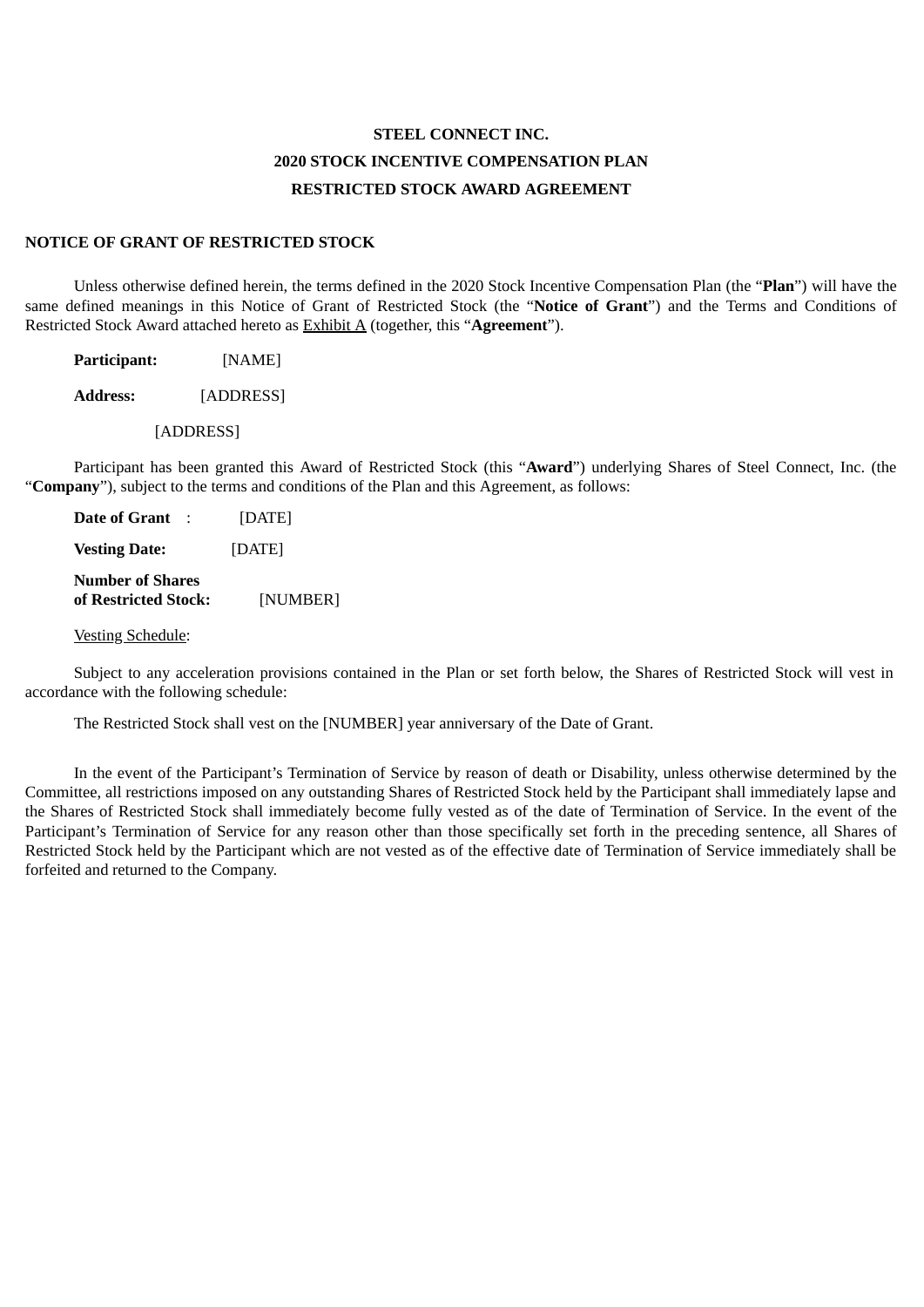By Participant's signature and the signature of the Company's representative below, Participant and the Company agree that this Award is granted under and governed by the terms and conditions of the Plan and this Agreement. Participant has reviewed the Plan and this Agreement in their entirety, has had an opportunity to obtain the advice of counsel prior to executing this Agreement and fully understands all provisions of the Plan and Agreement. Participant hereby agrees to accept as binding, conclusive and final all decisions or interpretations of the Committee upon any questions relating to the Plan and Agreement. Participant further agrees to notify the Company upon any change in the residence address indicated above.

PARTICIPANT STEEL CONNECT INC.

 $\overline{a}$ Signature By

Print Name Title

 $\overline{a}$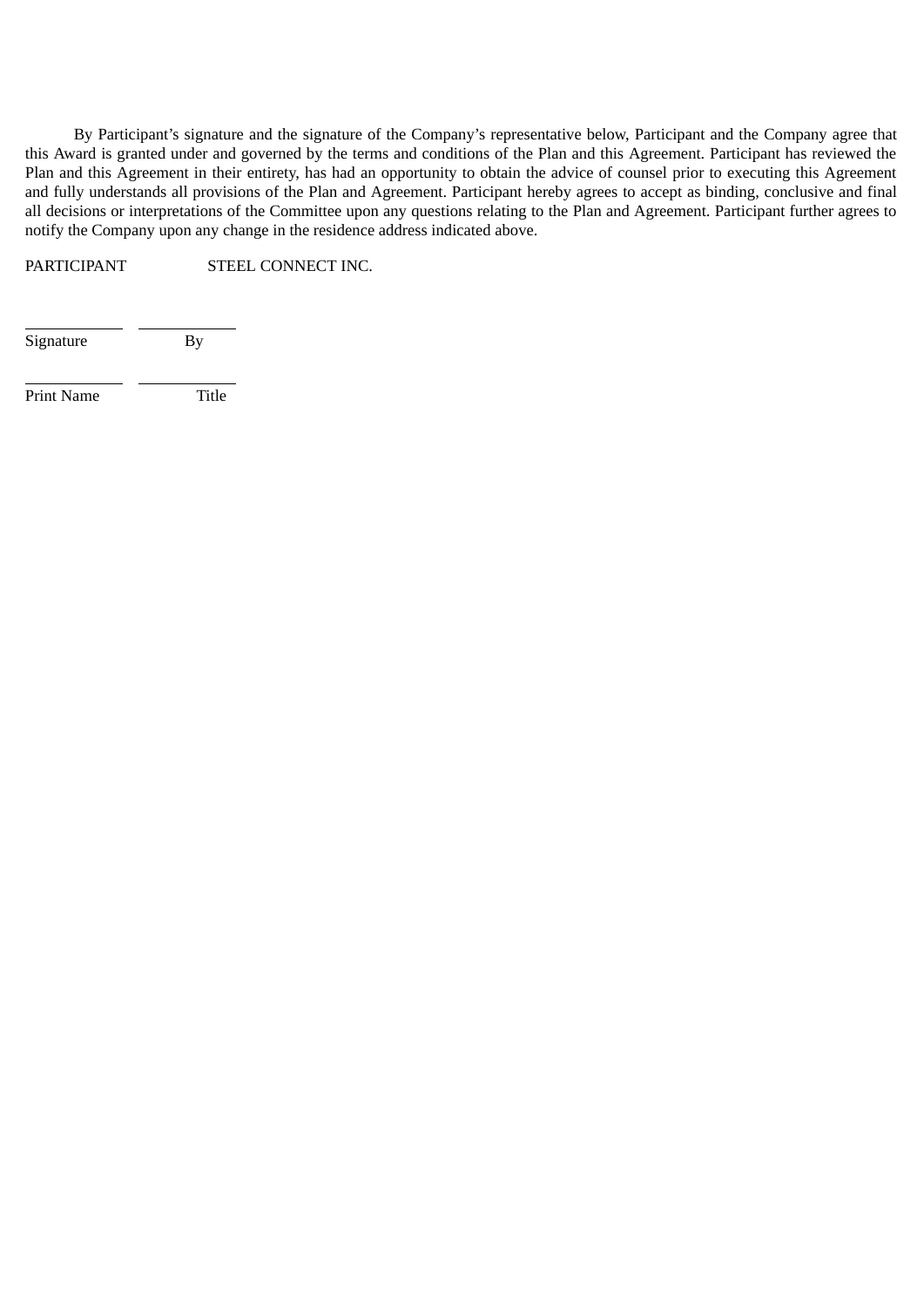# **EXHIBIT A**

# **TERMS AND CONDITIONS OF RESTRICTED STOCK AWARD**

1. Grant. The Company hereby grants to the Participant named in the Notice of Grant (the "**Participant**") under the Plan the number of Shares of Restricted Stock indicated in the Notice of Grant, subject to all of the terms and conditions in this Agreement and the Plan, which are incorporated herein by reference. In the event of a conflict between the terms and conditions of the Plan and the terms and conditions of this Agreement, the terms and conditions of the Plan will prevail.

2. Vesting Schedule. Except as provided in Sections 3 hereof, Section 8(h) and 14 of the Plan, and subject to Section 5 hereof, the Shares of Restricted Stock awarded by this Agreement will vest in accordance with the vesting provisions set forth in the Notice of Grant. Restricted Stock scheduled to vest on a certain date or upon the occurrence of a certain condition will not vest in accordance with any of the provisions of this Agreement, unless the Participant will have been continuously a Service Provider from the Date of Grant until the date such vesting occurs. As used herein, "**Service Provider**" means any Employee, Consultant or Director (as such terms are defined in the Plan).

3. Committee Discretion. The Committee, in its discretion, may as set forth in Section 3(c) of the Plan accelerate the vesting of the balance, or some lesser portion of the balance, of the unvested Shares of Restricted Stock at any time, subject to the terms of the Plan. If so accelerated, such Shares of Restricted Stock will be considered as having vested as of the date specified by the Committee.

4. Forfeiture upon Termination of Service. Notwithstanding any contrary provision of this Agreement, the balance of the Shares of Restricted Stock that have not vested as of the time of Participant's Termination of Service for any or no reason (other than by reason of death or Disability) will be forfeited and automatically transferred to and reacquired by the Company at no cost to the Company.

5. Death of Participant. Any distribution or delivery to be made to the Participant under this Agreement will, if Participant is then deceased, be made to the Participant's designated beneficiary, provided such beneficiary has been designated prior to the Participant's death in a form acceptable to the Committee or, if no such beneficiary has been designated or survives the Participant, the administrator or executor of the Participant's estate. Any such transferee must furnish the Company with (a) written notice of his or her status as transferee, and (b) evidence satisfactory to the Company to establish the validity of the transfer and compliance with any laws or regulations pertaining to said transfer.

Tax Withholdings. Upon the lapse of restrictions on the Shares of Restricted Stock, the Company (or the employing Subsidiary) will withhold a portion of the Shares that have an aggregate market value sufficient to pay the minimum federal, state and local income, employment and any other applicable taxes required to be withheld by the Company (or the employing Subsidiary) with respect to the Shares, if any, unless the Company, in its sole discretion, requires the Participant to make alternate arrangements satisfactory to the Company for such withholdings in advance of the arising of any withholding obligations. The number of Shares withheld pursuant to the prior sentence will be rounded up to the nearest whole Share, with no refund provided for any value of the Shares withheld in excess of the tax obligation as a result of such rounding, all pursuant to such procedures as the Committee may specify from time to time.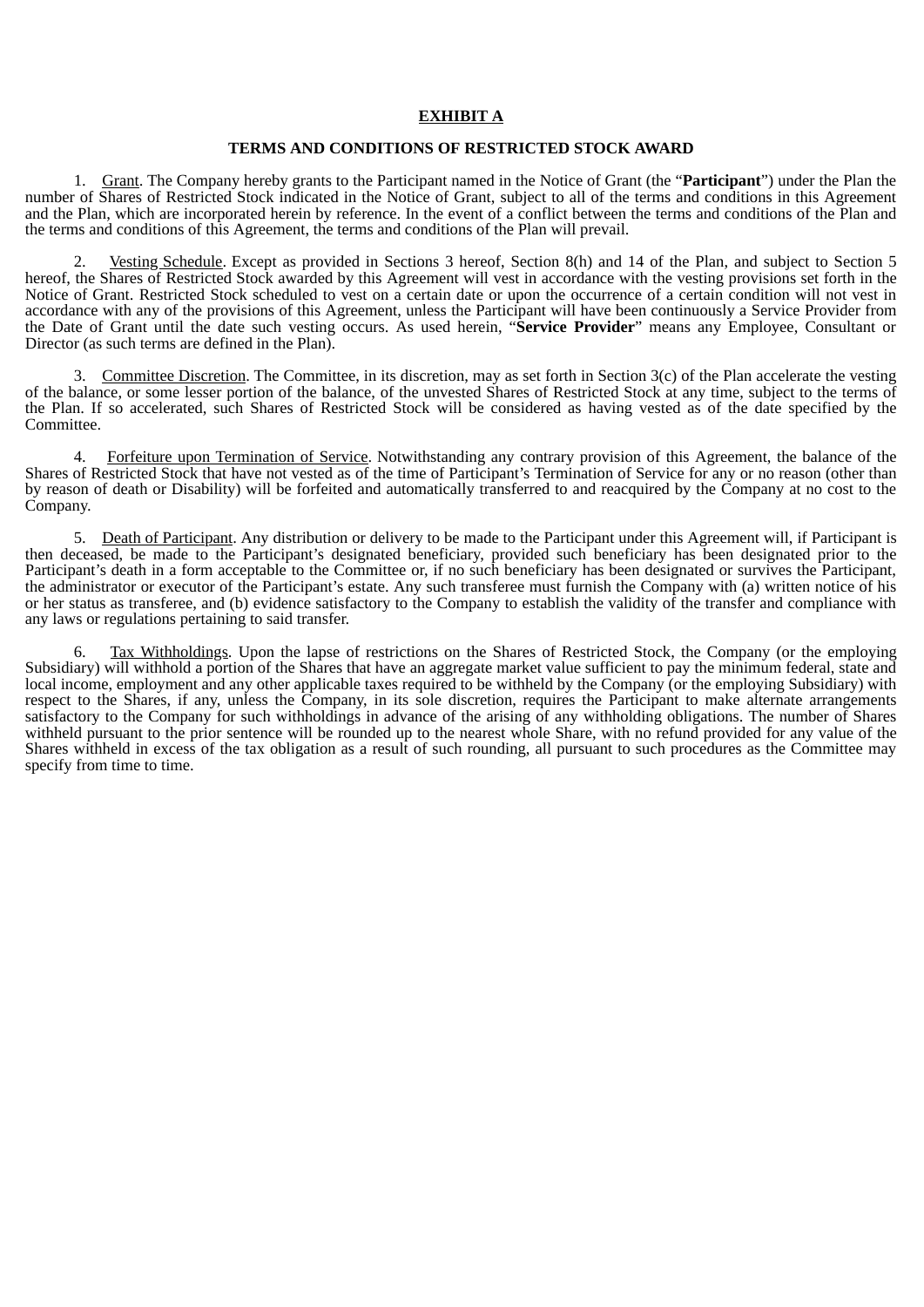Notwithstanding any contrary provision of this Agreement, no Shares will be issued unless and until all income, employment and other taxes which the Company determines must be withheld or collected with respect to such Shares have been withheld. In addition and to the maximum extent permitted by law, the Company (or the employing Subsidiary) has the right to retain without notice from salary or other amounts payable to the Participant, cash having a sufficient value to satisfy any tax withholding obligations that the Company determines cannot be satisfied through the withholding of otherwise deliverable Shares. All income and other taxes related to the Restricted Stock and any Shares delivered in payment thereof are the sole responsibility of the Participant.

7. Rights as a Shareholder. Participant will have all the rights of a shareholder of the Company including, without limitation, with respect to voting such Shares of Restricted Stock, receiving dividends and distributions on such Shares of Restricted Stock, inspecting the books of the Company and to instituting suit on its behalf, provided however that dividends otherwise payable with respect to Shares of Restricted Stock shall accrue and not be paid unless and until the vesting of the Shares of Restricted Stock with respect to which such dividends have accrued.

8. 83(b) Election*.* The Participant hereby acknowledges that the Participant has been advised by the Company to seek independent tax advice from the Participant's advisors regarding the availability and advisability of making an election under Section 83(b) of the Internal Revenue Code of 1986, as amended, and that any such election, if made, must be made within thirty (30) days of the Date of Grant. The Participant expressly acknowledges that the Participant is solely responsible for filing any such Section 83(b) election with the appropriate governmental authorities, irrespective of the fact that such election is also delivered to the Company.

**9. No Guarantee of Continued Service. PARTICIPANT ACKNOWLEDGES AND AGREES THAT THE VESTING OF THE SHARES OF RESTRICTED STOCK PURSUANT TO THE VESTING SCHEDULE HEREOF IS EARNED ONLY BY CONTINUING AS A SERVICE PROVIDER AT THE WILL OF THE COMPANY (OR THE SUBSIDIARY EMPLOYING OR RETAINING THE PARTICIPANT) AND NOT THROUGH THE ACT OF BEING HIRED OR BEING GRANTED THIS AWARD OF RESTRICTED STOCK. THE PARTICIPANT FURTHER ACKNOWLEDGES AND AGREES THAT THIS AGREEMENT, THE TRANSACTIONS CONTEMPLATED HEREUNDER AND THE VESTING SCHEDULE SET FORTH HEREIN DO NOT CONSTITUTE AN EXPRESS OR IMPLIED PROMISE OF CONTINUED ENGAGEMENT OR EMPLOYMENT AS A SERVICE PROVIDER FOR THE VESTING PERIOD, FOR ANY PERIOD, OR AT ALL, AND WILL NOT INTERFERE IN ANY WAY WITH THE PARTICIPANT'S RIGHT OR THE RIGHT OF THE COMPANY (OR THE SUBSIDIARY EMPLOYING OR RETAINING THE PARTICIPANT) TO TERMINATE THE PARTICIPANT'S RELATIONSHIP AS A SERVICE PROVIDER AT ANY TIME, WITH OR WITHOUT CAUSE.**

10. Address for Notices. Any notice to be given to the Company under the terms of this Agreement will be addressed to the Company, in care of its Secretary, at 2000 Midway Lane, Smyrna, TN 37167, or at such other address as the Company may hereafter designate in writing.

11. Changes in Restricted Stock. In the event of (a) any dividend (excluding any ordinary dividend) or other distribution (whether in the form of cash, Shares, other securities or other property), recapitalization, stock split, reverse stock split, reorganization, merger, consolidation, split-up, split-off, spin-offs, combination, repurchase or exchange of Shares or other securities of the Company, issuance of warrants or other rights to acquire Shares or other securities of the Company, or other similar corporate transaction or event that affects the shares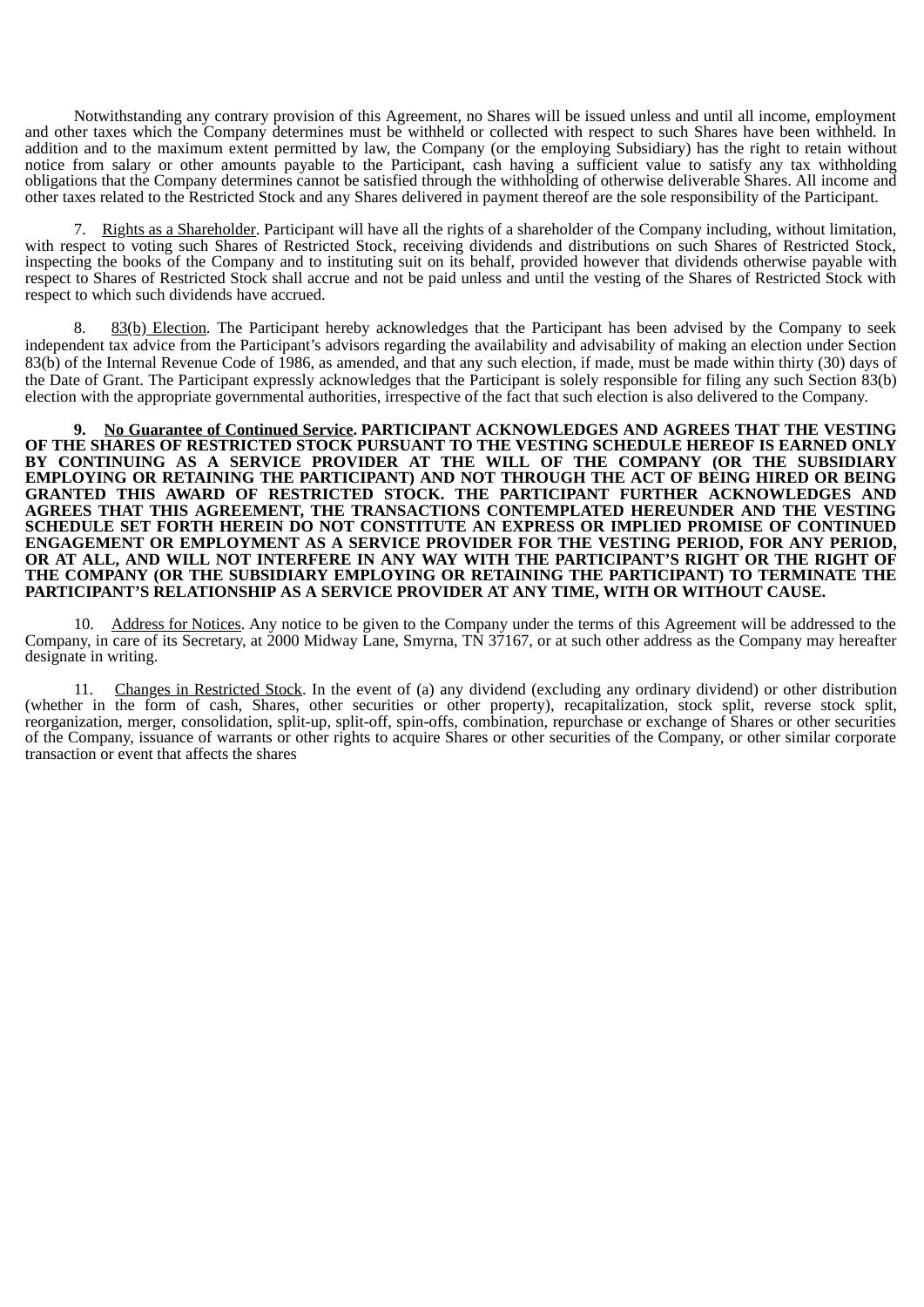of Common Stock, or (b) any unusual or nonrecurring events affecting the Company, any Affiliate, or the financial statements of the Company or any Affiliate, or changes in applicable rules, rulings, regulations or other requirements of any governmental body or securities exchange or inter-dealer quotation system, accounting principles or law, such that in either case an adjustment is determined by the Committee in its sole discretion to be necessary or appropriate, then the Committee shall make any such adjustments in such manner as it may deem equitable pursuant to Section  $\tilde{4}(d)$  of the Plan. Adjustments under Section 4(d) of the Plan shall be consistent with Section 409A of the Internal Revenue Code of 1986 ("Section 409A"), to the extent applicable, and adjustments pursuant to the determination of the Committee shall be conclusive and binding on the Participant.

12. Grant is Not Transferable. Except to the limited extent provided in Section 5 hereof, this Award of Restricted Stock and the rights and privileges conferred hereby will not be transferred, assigned, pledged or hypothecated in any way (whether by operation of law or otherwise) and will not be subject to sale under execution, attachment or similar process. Upon any attempt to transfer, assign, pledge, hypothecate or otherwise dispose of this grant, or any right or privilege conferred hereby, or upon any attempted sale under any execution, attachment or similar process, this grant and the rights and privileges conferred hereby immediately will become null and void.

13. Binding Agreement. Subject to the limitation on the transferability of this Award of Restricted Stock contained herein, this Agreement will be binding upon and inure to the benefit of the heirs, legatees, legal representatives, successors and assigns of the parties hereto.

14. Restrictions on Sale of Securities. The Restricted Stock will be registered under U.S. federal securities laws and will be freely tradable upon completion of all conditions to vesting. However, the Participant's subsequent sale of the Shares may be subject to any market blackout-period that may be imposed by the Company and must comply with the Company's insider trading policies, and any other applicable securities laws.

15. Additional Conditions to Issuance of Shares. The Company shall not be required to issue any certificate or certificates for Shares hereunder prior to fulfillment of all the following conditions: (a) the admission of such Shares to listing on all securities exchanges on which such class of securities is then listed; (b) the completion of any registration or other qualification of such Shares under any U.S. state or federal law or under the rulings or regulations of the Securities and Exchange Commission or any other governmental regulatory body, which the Committee shall, in its absolute discretion, deem necessary or advisable; (c) the obtaining of any approval or other clearance from any U.S. state or federal governmental agency, which the Committee shall, in its absolute discretion, determine to be necessary or advisable; and (d) the lapse of such reasonable period of time following the date of vesting of the Shares of Restricted Stock as the Committee may establish from time to time for reasons of administrative convenience.

16. Plan Governs. This Agreement is subject to all terms and provisions of the Plan. In the event of a conflict between one or more provisions of this Agreement and one or more provisions of the Plan, the provisions of the Plan will govern. Capitalized terms used and not defined in this Agreement will have the meaning set forth in the Plan.

17. Committee Authority. The Committee will have the power to interpret the Plan and this Agreement and to adopt such rules for the administration, interpretation and application of the Plan as are consistent therewith and to interpret or revoke any such rules (including, but not limited to, the determination of whether or not any Shares of Restricted Stock have vested). All actions taken and all interpretations and determinations made by the Committee in good faith will be final and binding upon the Participant, the Company and all other interested persons. No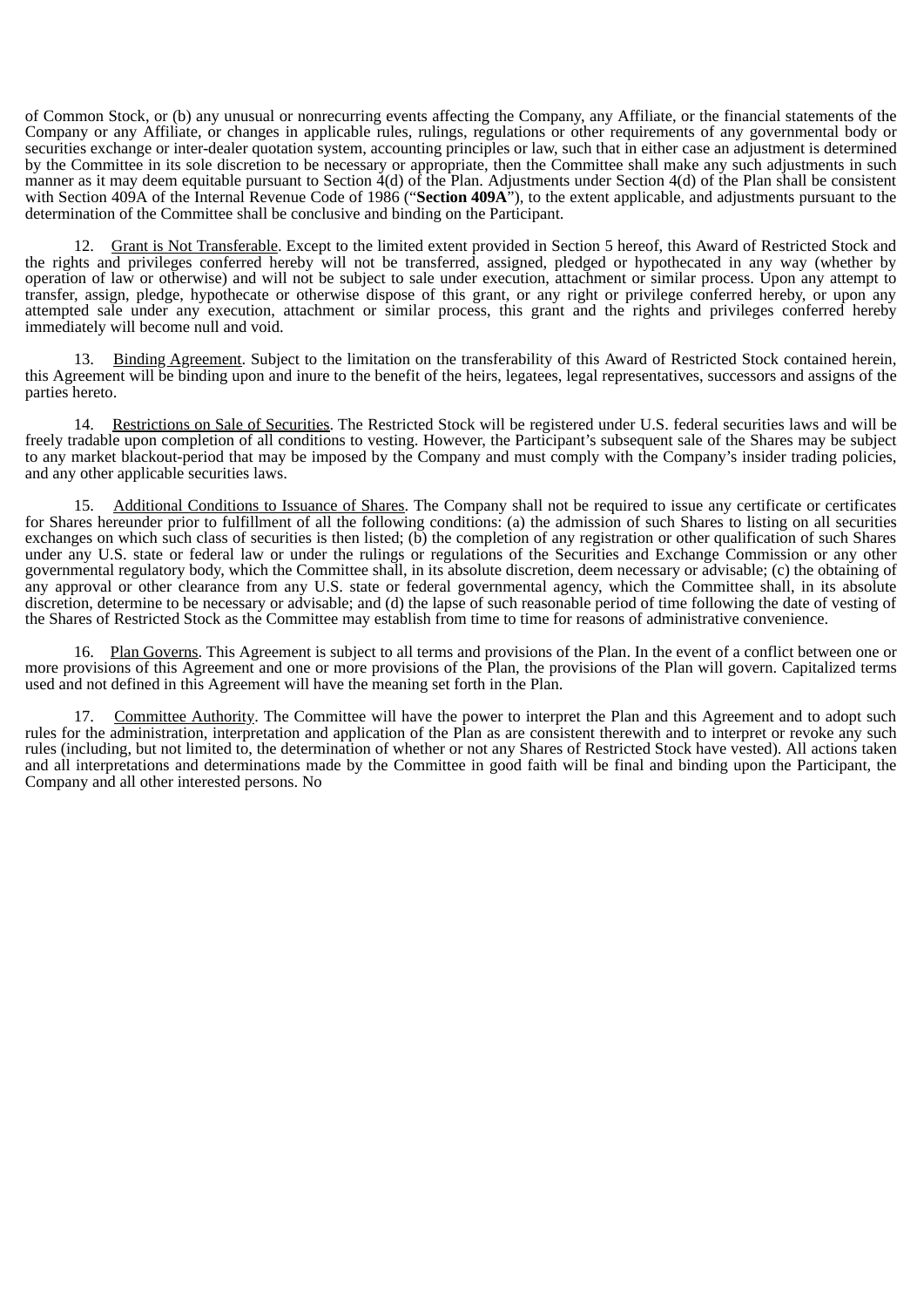member of the Committee will be personally liable for any action, determination or interpretation made in good faith with respect to the Plan or this Agreement.

18. Electronic Delivery. The Company may, in its sole discretion, decide to deliver any documents related to this Award of Restricted Stock awarded under the Plan or future Shares of Restricted Stock that may be awarded under the Plan by electronic means or request the Participant's consent to participate in the Plan by electronic means. The Participant hereby consents to receive such documents by electronic delivery and agrees to participate in the Plan through any on-line or electronic system established and maintained by the Company or another third party designated by the Company.

19. Captions. Captions provided herein are for convenience only and are not to serve as a basis for interpretation or construction of this Agreement.

20. Agreement Severable. In the event that any provision of this Agreement becomes or is declared by a court of competent jurisdiction to be illegal, unenforceable or void, this Agreement will continue in full force and effect.

21. Modifications to the Agreement. This Agreement constitutes the entire understanding of the parties on the subjects covered. The Participant expressly warrants that he or she is not accepting this Agreement in reliance on any promises, representations, or inducements other than those contained herein. Modifications to this Agreement or the Plan can be made only in an express written contract executed by a duly authorized officer of the Company. However, an amendment to avoid the imposition of an excise tax under Section 409A, may be made without the Participant consent.

22. Amendment, Suspension or Termination of the Plan. By accepting this Award, the Participant expressly warrants that he or she has received an Award of Restricted Stock under the Plan, and has received, read and understood a description of the Plan. Participant understands that the Plan is discretionary in nature and may be amended, suspended or terminated by the Company at any time.

23. Governing Law. This Agreement shall be governed by the laws of the State of Delaware, without giving effect to the conflict of law principles thereof. For purposes of litigating any dispute that arises under this Award of Restricted Stock or this Agreement, the parties hereby submit to and consent to the jurisdiction of the State of Delaware**,** and agree that such litigation shall be conducted in the courts of Kent County, Delaware**,** or the federal courts for the United States for Delaware, and no other courts, where this Award of Restricted Stock is made and/or to be performed. The Participant waives any and all objections and defenses to bringing any such action before a Delaware court including those relating to lack of personal jurisdiction, improper venue or forum non conveniens.

24. Clawback. The Shares of Restricted Stock are subject to any clawback policies of the Committee from time to time in effect.

25. Sole Agreement. This Agreement is the entire agreement between the parties, and any and all prior oral and written representations are merged in this Agreement.

26. Right to Future Awards. The Participant's eligibility for an award with respect to one year shall not be deemed to create or confer on the Participant any right to a grant in any other year, or any benefit or payment in any similar plan or program that may be established by the Company, in respect of any other year.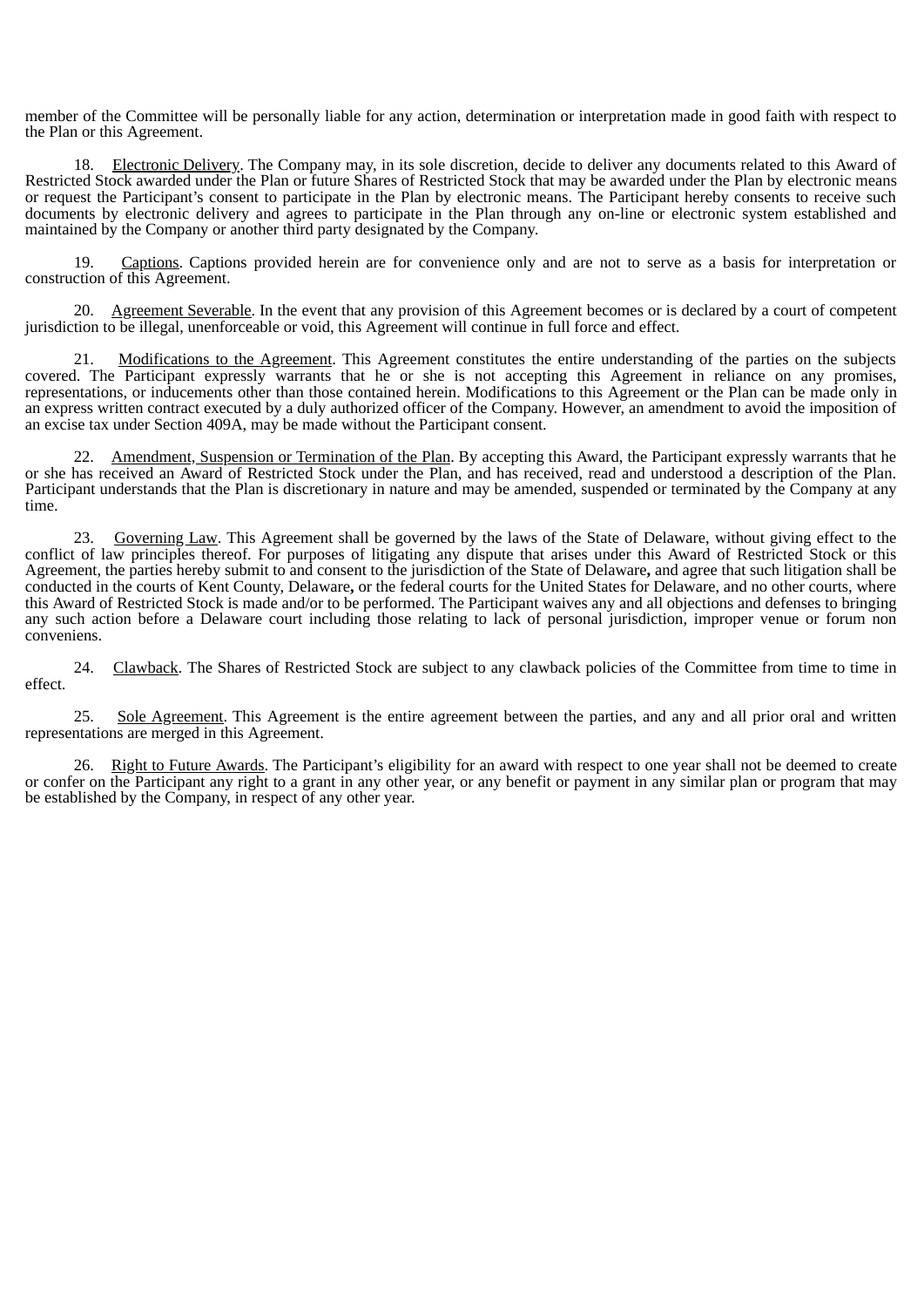27. Nature of Payments. This Award of Restricted Stock shall not be taken into account in computing the compensation of the Participant for purposes of determining any benefit under (i) any pension, retirement or profit sharing plan of the Company, or (ii) any bonus, life insurance or other employee benefit plan of the Company or (iii) any agreement between the Company and the Participant, except as such plan or agreement shall expressly provide.

28. Counterparts. The Notice of Grant may be executed in counterparts, each of which shall be deemed an original but which together shall constitute one and the same instrument.

29. Remedies. In the event of a breach by any party to this Agreement of its obligations under this Agreement, any party injured by such breach, in addition to being entitled to exercise all rights granted by law, including recovery of damages, shall be entitled to specific performance of its rights under this Agreement. The parties agree that the provisions of this Agreement shall be specifically enforceable, it being agreed by the parties that the remedy at law, including monetary damages, for breach of any such provision will be inadequate compensation for any loss and that any defense in any action for specific performance that a remedy at law would be adequate is hereby waived.

30. Discretionary Nature of Plan. The Plan is discretionary and may be amended, cancelled, or terminated by the Company at any time in its discretion.

31. ERISA. This Award is not intended to be an "employee pension benefit plan" within the meaning of the Employee Retirement Income Security Act of 1974, as amended ("**ERISA**") and therefore it not subject to the requirements of such statute on the regulations promulgated thereunder.

32. Section 409A. It is intended that this Award of Restricted Stock shall either be exempt from Section 409A or shall comply with Section 409A so as not to subject the Participant to payment of any other additional tax, penalty or interest imposed under Section 409A. The provisions of this Agreement shall be construed and interpreted to avoid the imputation of any such additional tax, penalty or interest under Section 409A yet preserve (to the nearest extent reasonably possible) the intended benefit payable to the Participant. Notwithstanding the foregoing, the Company makes no representations regarding the tax treatment of any payments hereunder, and the Participant shall be responsible for any and all applicable taxes related to this Award of Restricted Stock.

33. Cancellation of Unvested Shares. The Company may, with the Participant's written consent, cancel any unvested Shares of Restricted Stock awarded to the Participant under this Agreement. In the event of such cancellation, all of the Participant's rights as a former holder of such Restricted Stock with respect to such cancelled Restricted Stock shall terminate.

No Liability of the Company. The Company shall not be liable to the Participant or any other person with respect to any tax consequence expected but not realized by the Participant or other person due to the receipt or vesting of the Shares of Restricted Stock.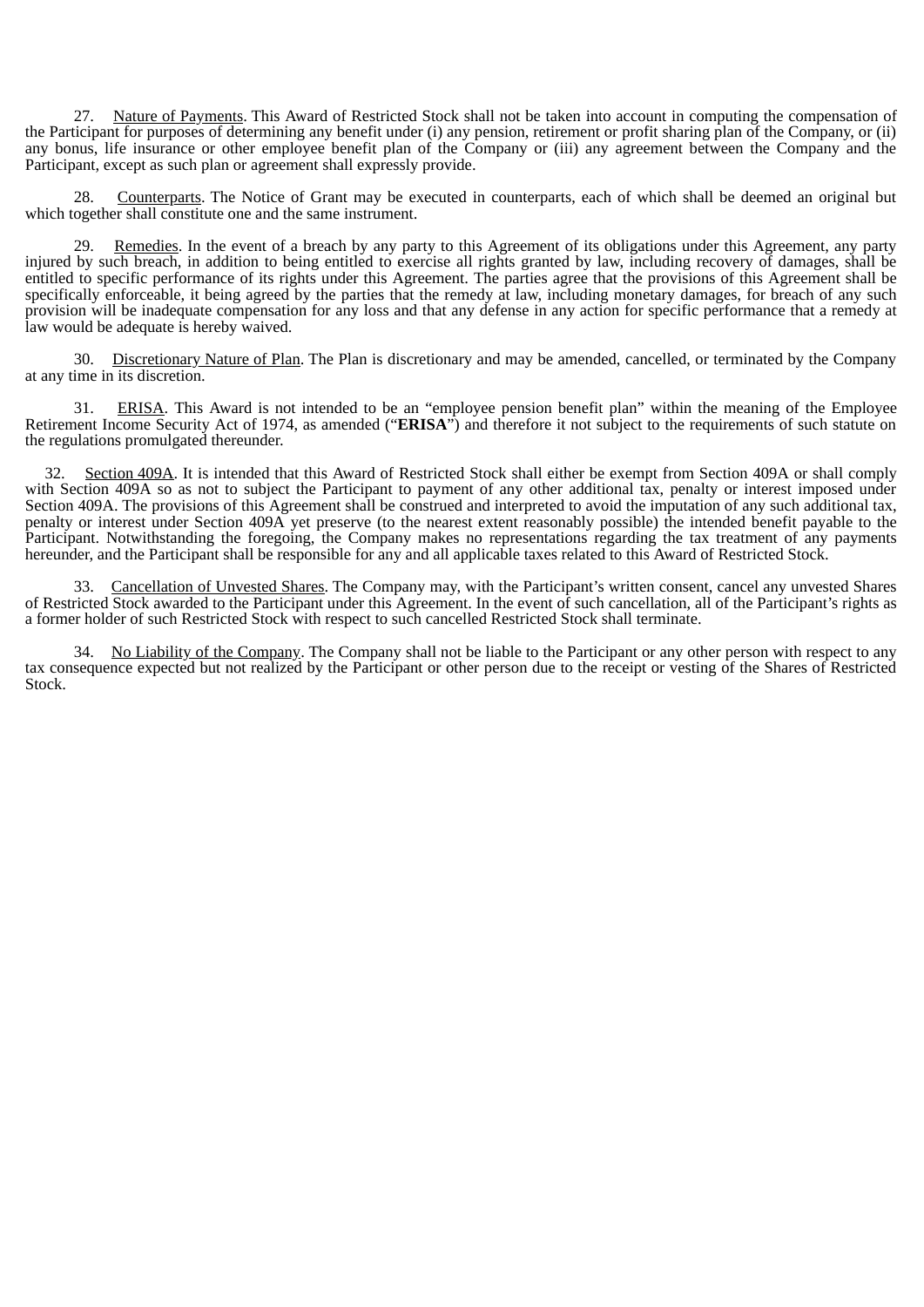# **SUBSIDIARIES OF STEEL CONNECT, INC.**

<span id="page-98-0"></span>

| Name                                                               | Jurisdiction of Organization |
|--------------------------------------------------------------------|------------------------------|
| <b>CMG</b> Securities Corporation                                  | Massachusetts                |
| CMG@Ventures, Inc.                                                 | Delaware                     |
| CMG@Ventures Capital Corp.                                         | Delaware                     |
| CMG@Ventures Securities Corp.                                      | Delaware                     |
| CMGI@Ventures IV, LLC                                              | Delaware                     |
| @Ventures V, LLC                                                   | Delaware                     |
| IWCO Direct Holdings, Inc.                                         | Delaware                     |
| <b>IWCO, LLC</b>                                                   | Delaware                     |
| United Mailing, Inc.                                               | Minnesota                    |
| Victory Envelope, Inc.                                             | Minnesota                    |
| IWCO Direct New York, Inc.                                         | Delaware                     |
| <b>IWCO Direct North Carolina, Inc.</b>                            | Minnesota                    |
| <b>IWCO Direct TWIN LLC</b>                                        | Delaware                     |
| ModusLink PTS, Inc.                                                | Delaware                     |
| ModusLink Recovery LLC                                             | Delaware                     |
| <b>ModusLink Securities Corporation</b>                            | Delaware                     |
| <b>ModusLink Corporation</b>                                       | Delaware                     |
| ModusLink Finance LLC                                              | Delaware                     |
| SalesLink LLC                                                      | Delaware                     |
| ModusLink Mexico S.A. de C.V.                                      | Mexico                       |
| Sol Holdings, Inc.                                                 | Delaware                     |
| Sol Services Corporation, S.A. de C.V.                             | Mexico                       |
| SalesLink Mexico Holding Corp.                                     | Delaware                     |
| ModusLink B.V.                                                     | <b>Netherlands</b>           |
| ModusLink Czech Republic s.r.o.                                    | Czech Republic               |
| Modus Media International Documentation Services (Ireland) Limited | Delaware                     |
| Modus Media International Leinster Unlimited                       | British Virgin Islands       |
| Modus Media International (Ireland) Limited                        | Delaware                     |
| Modus Media International Ireland (Holdings) Limited               | Ireland                      |
| Modus Media International Dublin Unlimited Company                 | Ireland                      |
| ModusLink Kildare Limited                                          | Ireland                      |
| ModusLink Services Europe Unlimited Company                        | Ireland                      |
| Lieboch Limited                                                    | Ireland                      |
| Logistix Holdings Europe Limited                                   | Ireland                      |
| SalesLink Solutions International Ireland Limited                  | Ireland                      |
| ModusLink Company Limited                                          | New Zealand                  |
| ModusLink Australia Pty Limited                                    | Australia                    |
| ModusLink Japan KK                                                 | Japan                        |
| ModusLink Solution Services Pte. Ltd.                              | Singapore                    |
| ModusLink Pte. Ltd.                                                | Singapore                    |
| ModusLink Computer Software (Shenzhen) Co. Ltd.                    | China                        |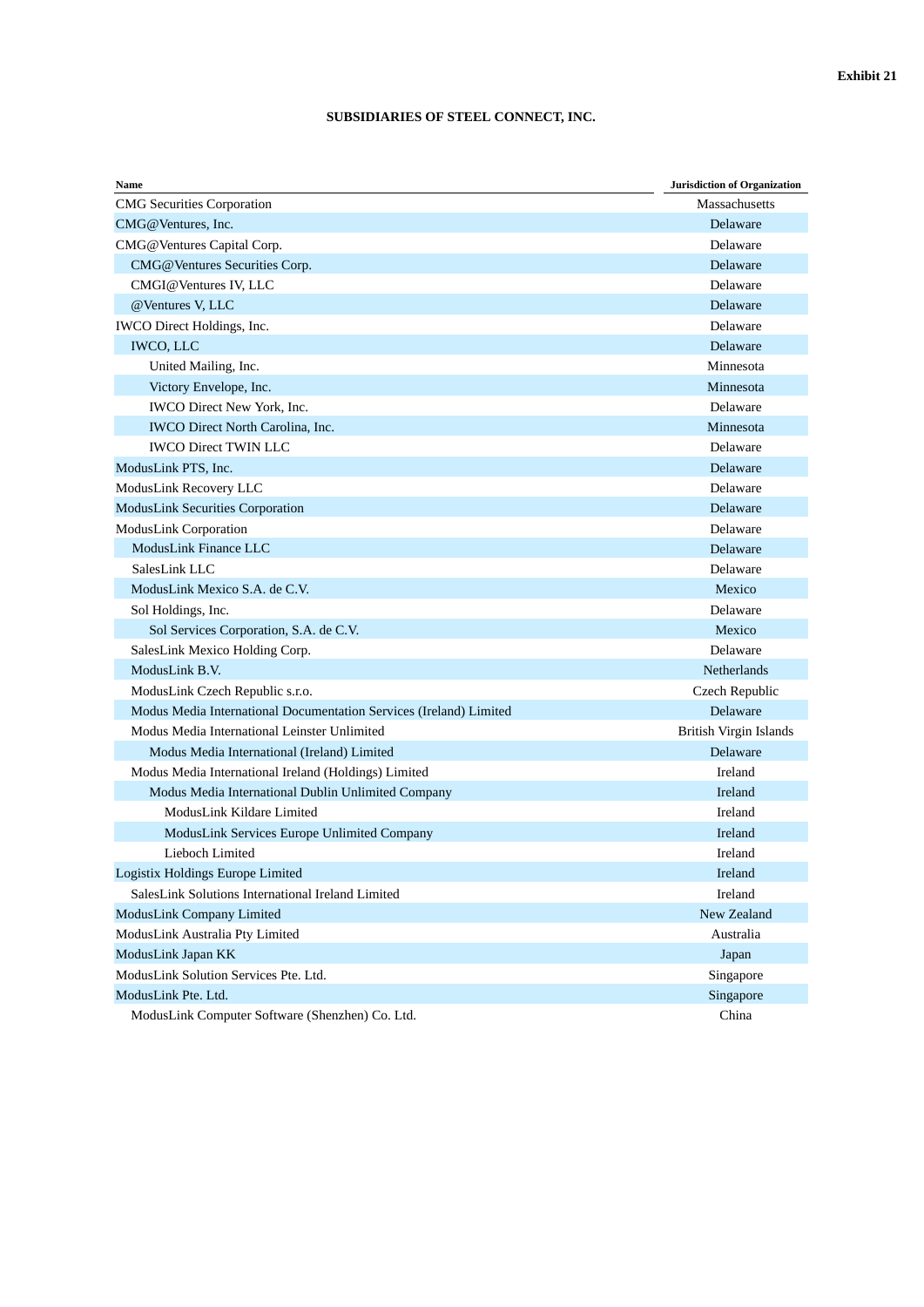| ModusLink (Shanghai) Co. Ltd.                       | China     |
|-----------------------------------------------------|-----------|
| ModusLink Electronic Technology (Shenzhen) Co. Ltd. | China     |
| ModusLink (Kunshan) Co. Ltd.                        | China     |
| ModusLink (China) Co. Ltd.                          | China     |
| Moduslink (Waigaogiao) Co. Ltd.                     | China     |
| ModusLink (Hong Kong) Pte. Ltd.                     | Hong Kong |
| ModusLink Software Technology (Chongqing) Co., Ltd. | China     |
| ModusLink (M) Sdn. Bhd                              | Malaysia  |
| Open Channel Solutions Pty Limited                  | Australia |
|                                                     |           |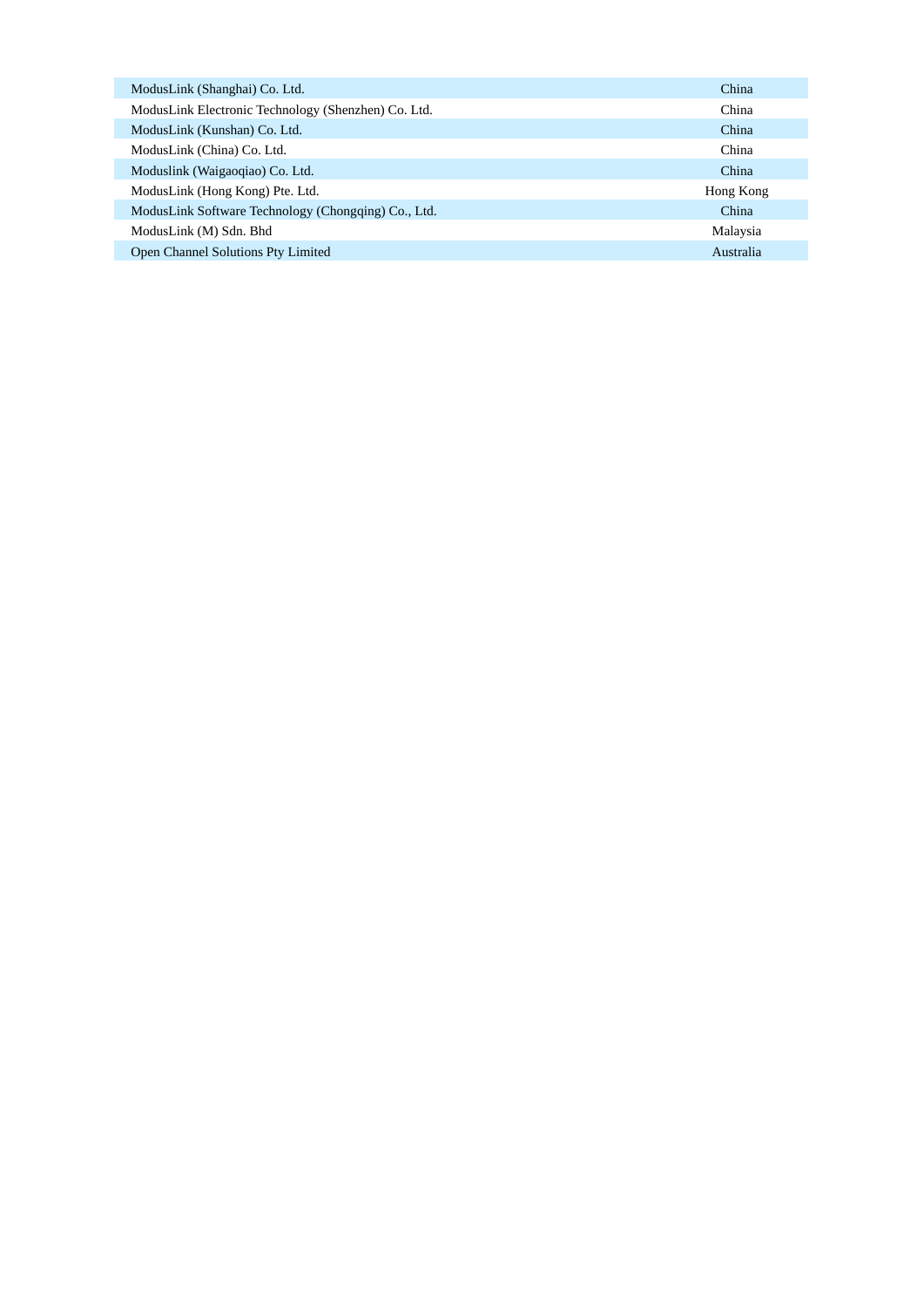# **Consent of Independent Registered Public Accounting Firm**

<span id="page-100-0"></span>Steel Connect, Inc. Smyrna, Massachusetts

We hereby consent to the incorporation by reference in the Registration Statement on Form S-8 (No. 333-171285) of Steel Connect, Inc. of our report dated October 29, 2021, relating to the consolidated financial statements, which appear in the Annual Report to Shareholders on Form 10-K.

/s/ BDO USA, LLP

New York, NY October 29, 2021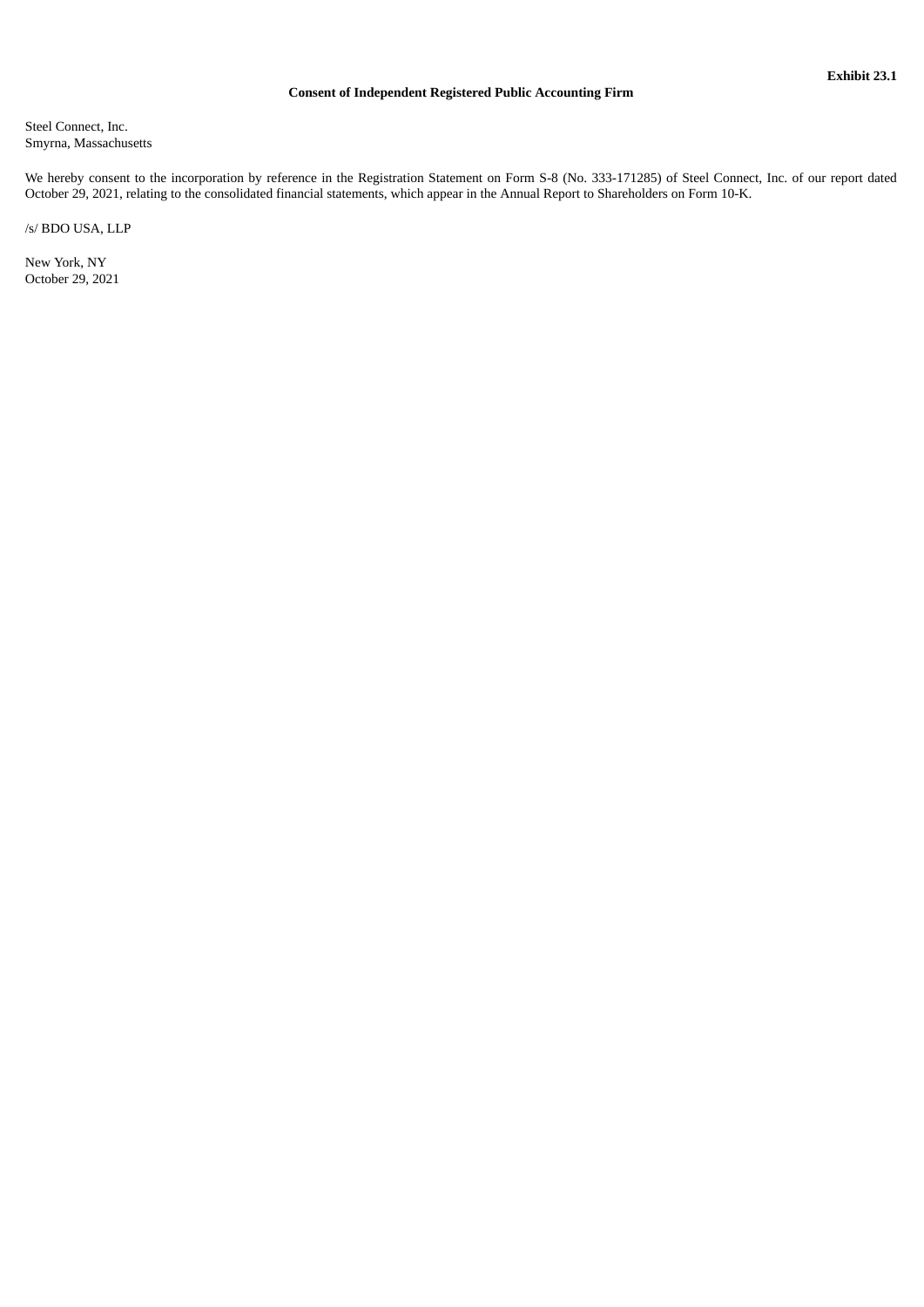# **CERTIFICATION PURSUANT TO EXCHANGE ACT RULE 13a-14(a) OR 15d-14(a) AS ADOPTED PURSUANT TO SECTION 302 OF THE SARBANES-OXLEY ACT OF 2002**

<span id="page-101-0"></span>I, Warren G. Lichtenstein, certify that:

1. I have reviewed this annual report on Form 10-K of Steel Connect, Inc.;

2. Based on my knowledge, this report does not contain any untrue statement of a material fact or omit to state a material fact necessary to make the statements made, in light of the circumstances under which such statements were made, not misleading with respect to the period covered by this annual report;

3. Based on my knowledge, the financial statements, and other financial information included in this report, fairly present in all material respects the financial condition, results of operations and cash flows of the registrant as of, and for, the periods presented in this report;

4. The registrant's other certifying officer and I are responsible for establishing and maintaining disclosure controls and procedures (as defined in Exchange Act Rules 13a-15(e) and 15d-15(e)) and internal control over financial reporting (as defined in Exchange Act Rules 13a-15(f) and 15d-15(f)) for the registrant and have:

(a) Designed such disclosure controls and procedures, or caused such disclosure controls and procedures to be designed under our supervision, to ensure that material information relating to the registrant, including its consolidated subsidiaries, is made known to us by others within those entities, particularly during the period in which this report is being prepared;

(b) Designed such internal control over financial reporting, or caused such internal control over financial reporting to be designed under our supervision, to provide reasonable assurance regarding the reliability of financial reporting and the preparation of financial statements for external purposes in accordance with generally accepted accounting principles;

(c) Evaluated the effectiveness of the registrant's disclosure controls and procedures and presented in this report our conclusions about the effectiveness of the disclosure controls and procedures, as of the end of the period covered by this report based on such evaluation; and

(d) Disclosed in this report any change in the registrant's internal control over financial reporting that occurred during the registrant's most recent fiscal quarter (the registrant's fourth fiscal quarter in the case of an annual report) that has materially affected, or is reasonably likely to materially affect, the registrant's internal control over financial reporting; and

5. The registrant's other certifying officer and I have disclosed, based on our most recent evaluation of internal control over financial reporting, to the registrant's auditors and the audit committee of the registrant's board of directors (or persons performing the equivalent functions):

(a) All significant deficiencies and material weaknesses in the design or operation of internal control over financial reporting which are reasonably likely to adversely affect the registrant's ability to record, process, summarize and report financial information; and

(b) Any fraud, whether or not material, that involves management or other employees who have a significant role in the registrant's internal control over financial reporting.

Date: October 29, 2021

By: /S/ WARREN G. LICHTENSTEIN

**Warren G. Lichtenstein Interim Chief Executive Officer (Principal Executive Officer)**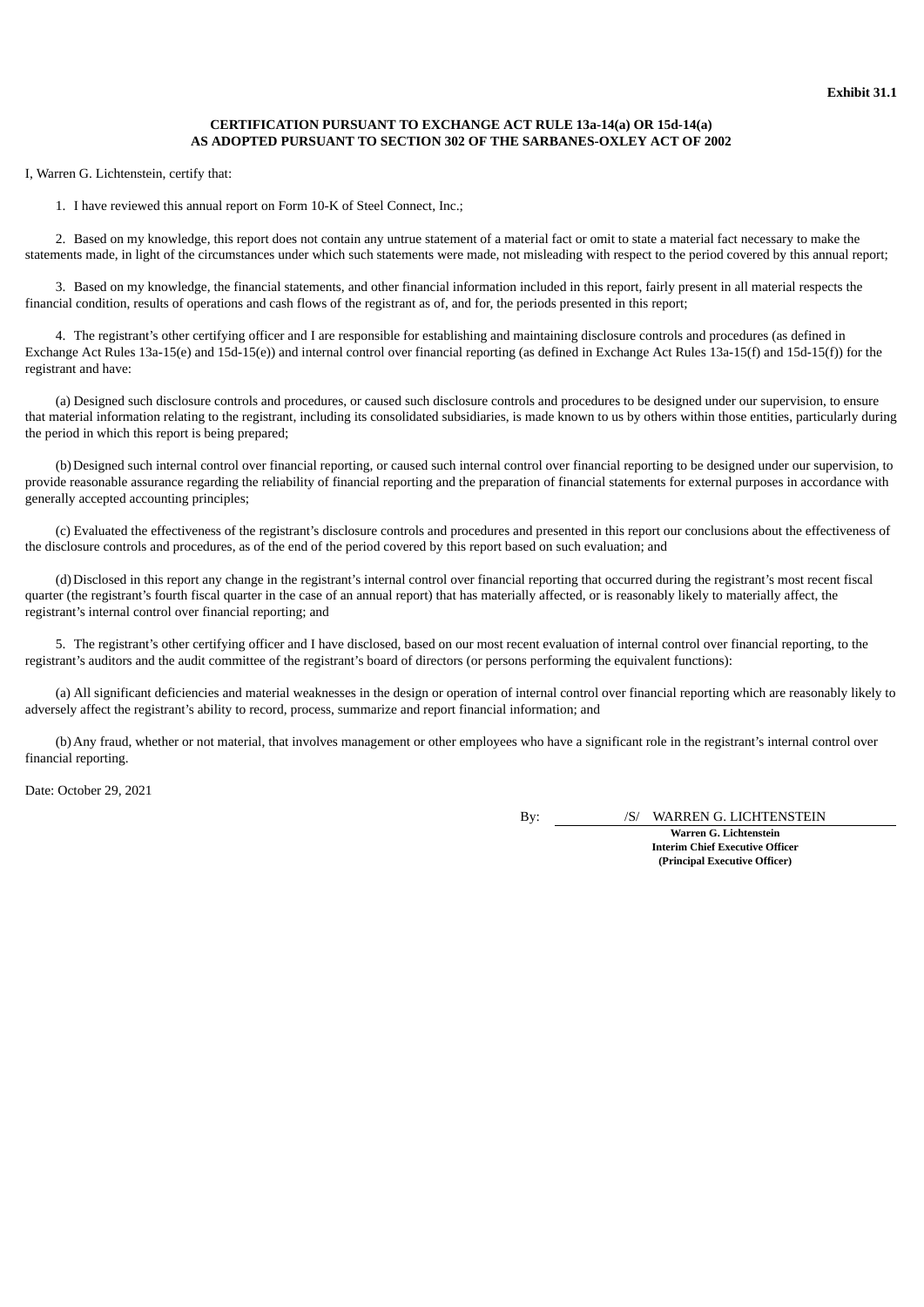# **CERTIFICATION PURSUANT TO EXCHANGE ACT RULE 13a-14(a) OR 15d-14(a) AS ADOPTED PURSUANT TO SECTION 302 OF THE SARBANES-OXLEY ACT OF 2002**

<span id="page-102-0"></span>I, Jason Wong, certify that:

1. I have reviewed this annual report on Form 10-K of Steel Connect, Inc.;

2. Based on my knowledge, this report does not contain any untrue statement of a material fact or omit to state a material fact necessary to make the statements made, in light of the circumstances under which such statements were made, not misleading with respect to the period covered by this annual report;

3. Based on my knowledge, the financial statements, and other financial information included in this report, fairly present in all material respects the financial condition, results of operations and cash flows of the registrant as of, and for, the periods presented in this report;

4. The registrant's other certifying officer and I are responsible for establishing and maintaining disclosure controls and procedures (as defined in Exchange Act Rules 13a-15(e) and 15d-15(e)) and internal control over financial reporting (as defined in Exchange Act Rules 13a-15(f) and 15d-15(f)) for the registrant and have:

(a) Designed such disclosure controls and procedures, or caused such disclosure controls and procedures to be designed under our supervision, to ensure that material information relating to the registrant, including its consolidated subsidiaries, is made known to us by others within those entities, particularly during the period in which this report is being prepared;

(b) Designed such internal control over financial reporting, or caused such internal control over financial reporting to be designed under our supervision, to provide reasonable assurance regarding the reliability of financial reporting and the preparation of financial statements for external purposes in accordance with generally accepted accounting principles;

(c) Evaluated the effectiveness of the registrant's disclosure controls and procedures and presented in this report our conclusions about the effectiveness of the disclosure controls and procedures, as of the end of the period covered by this report based on such evaluation; and

(d) Disclosed in this report any change in the registrant's internal control over financial reporting that occurred during the registrant's most recent fiscal quarter (the registrant's fourth fiscal quarter in the case of an annual report) that has materially affected, or is reasonably likely to materially affect, the registrant's internal control over financial reporting; and

5. The registrant's other certifying officer and I have disclosed, based on our most recent evaluation of internal control over financial reporting, to the registrant's auditors and the audit committee of the registrant's board of directors (or persons performing the equivalent functions):

(a) All significant deficiencies and material weaknesses in the design or operation of internal control over financial reporting which are reasonably likely to adversely affect the registrant's ability to record, process, summarize and report financial information; and

(b) Any fraud, whether or not material, that involves management or other employees who have a significant role in the registrant's internal control over financial reporting.

Date: October 29, 2021

By: /s/ JASON WONG

**Jason Wong Chief Financial Officer (Principal Financial Officer)**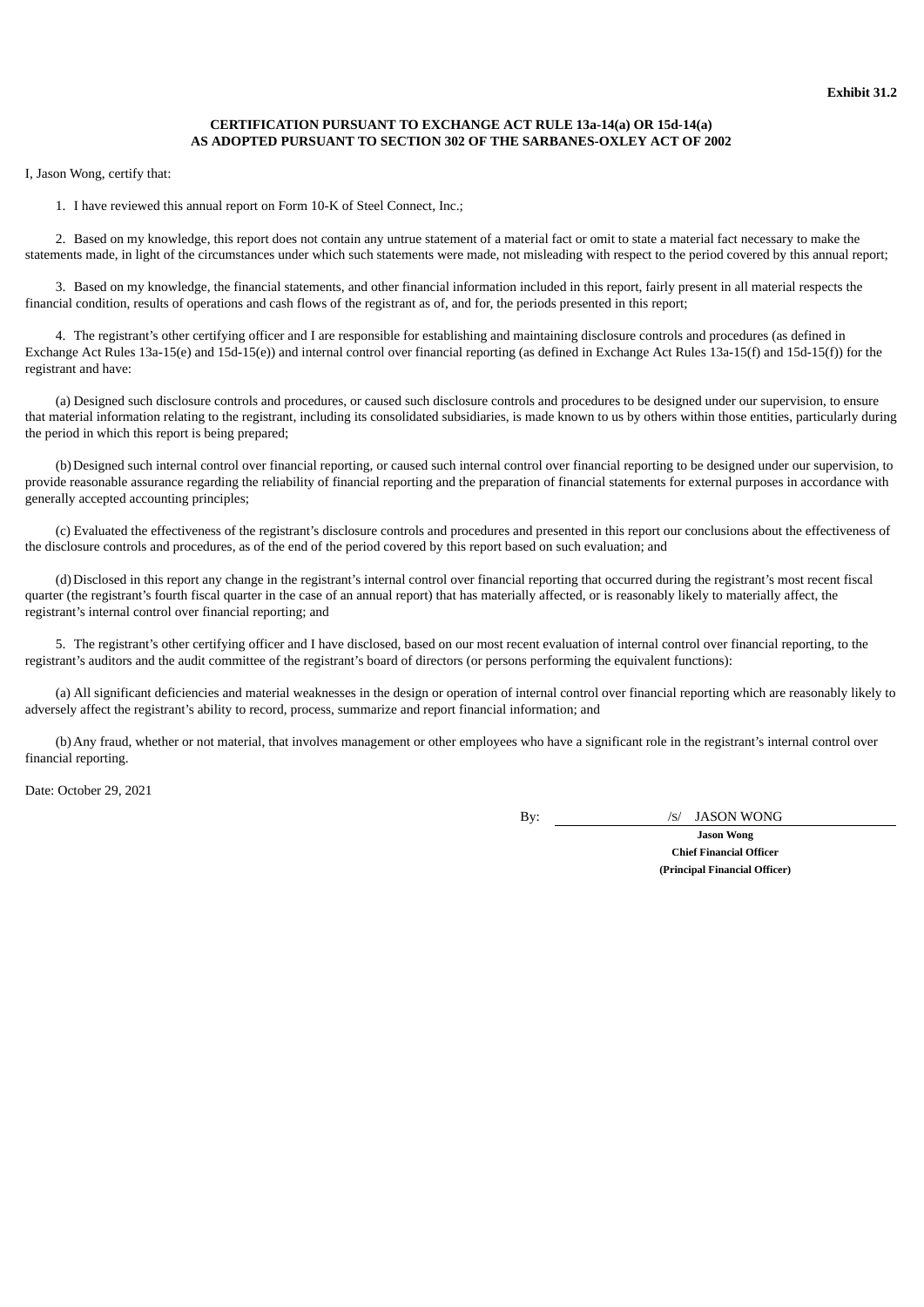## **CERTIFICATION PURSUANT TO 18 U.S.C. SECTION 1350, AS ADOPTED PURSUANT TO SECTION 906 OF THE SARBANES-OXLEY ACT OF 2002**

<span id="page-103-0"></span>In connection with the Annual Report on Form 10-K of Steel Connect, Inc. (the "Company") for the fiscal year ended July 31, 2021 as filed with the Securities and Exchange Commission on the date hereof (the "Report"), Warren G. Lichtenstein, the Interim Chief Executive Officer of the Company, hereby certifies, pursuant to 18 U.S.C. § 1350, as adopted pursuant to § 906 of the Sarbanes-Oxley Act of 2002, that:

(1)The Report fully complies with the requirements of Section 13(a) or 15(d) of the Securities Exchange Act of 1934; and

(2)The information contained in the Report fairly presents, in all material respects, the financial condition and results of operations of the Company.

Date: October 29, 2021

By: /S/ WARREN G. LICHTENSTEIN

**Warren G. Lichtenstein Interim Chief Executive Officer (Principal Executive Officer)**